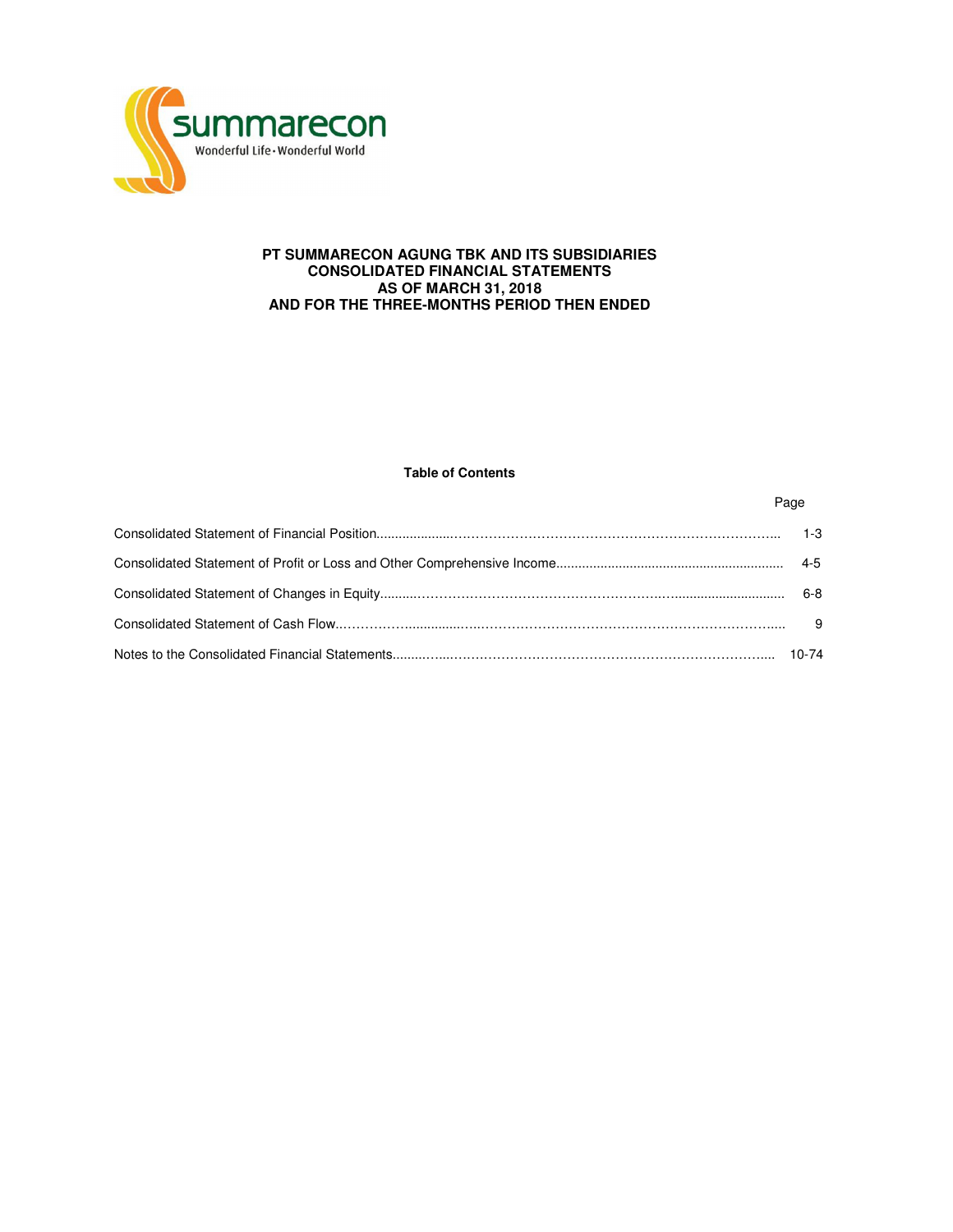# **PT SUMMARECON AGUNG Tbk AND ITS SUBSIDIARIES CONSOLIDATED STATEMENT OF FINANCIAL POSITION As of March 31, 2018 (Expressed in thousands of Indonesian Rupiah, unless otherwise stated)**

|                                    | <b>Notes</b>                | March 31, 2018<br>(unaudited) | December 31, 2017 |
|------------------------------------|-----------------------------|-------------------------------|-------------------|
| <b>ASSETS</b>                      |                             |                               |                   |
| <b>CURRENT ASSET</b>               |                             |                               |                   |
| Cash and cash equivalents          | 2d, 2r, 2u, 4               | 1,389,818,411                 | 1,482,320,678     |
| Trade receivable                   | 2l, 2u, 5, 12               |                               |                   |
| <b>Related Parties</b>             | 2f,30                       | 177,250,880                   | 190,580,858       |
| <b>Third Parties</b>               |                             | 392,241,423                   | 454,834,664       |
| Others receivables                 | 2u                          | 16,491,538                    | 15,415,576        |
| Inventories                        | 2g,2m,2n,6                  | 6,645,187,942                 | 6,498,456,658     |
| Prepaid taxes                      | 2t, 17a                     | 194,775,226                   | 188,250,224       |
| Prepaid expenses                   | 2h                          | 23,906,906                    | 37,050,412        |
| Advance payments                   | 8                           | 291,726,832                   | 291,213,626       |
| Other current financial assets     | 2u,11                       | 76.473                        | 145,869           |
| <b>Total current assets</b>        |                             | 9,131,475,631                 | 9,158,268,565     |
| <b>NON-CURRENT ASSETS</b>          |                             |                               |                   |
| Trade receivables                  | 2l, 2u, 5, 12               |                               |                   |
| <b>Related Parties</b>             | 2f,30                       |                               | 6.179.838         |
| <b>Third Parties</b>               |                             | 28,170,953                    | 33,573,746        |
| Other receivables                  | 2u                          | 347,069                       | 347,067           |
| Due from related parties           | 2f,2u,30                    | 39.590.390                    | 38,229,670        |
| Undeveloped land                   | 2i, 7, 12, 13               | 6,366,455,063                 | 6,296,152,673     |
| Advance payments                   | 8                           | 689,714,460                   | 646,016,096       |
| <b>Fixed assets</b>                | 2j,2n,9,12                  | 408,472,000                   | 421,578,607       |
| Investment properties              | 2k, 2l, 2m, 2n,<br>10,12,13 | 4,426,517,087                 | 4,461,322,679     |
| Deferred tax assets                | 2t                          | 11,125,175                    | 10,886,447        |
| Other non-current financial assets | 2d, 2e, 2u, 11, 12          | 468,783,341                   | 419,231,273       |
| Other non-current assets           |                             | 167,266,543                   | 170,925,330       |
| <b>Total non-current assets</b>    |                             | 12,606,442,081                | 12,504,443,426    |
| <b>TOTAL ASSETS</b>                |                             | 21,737,917,712                | 21,662,711,991    |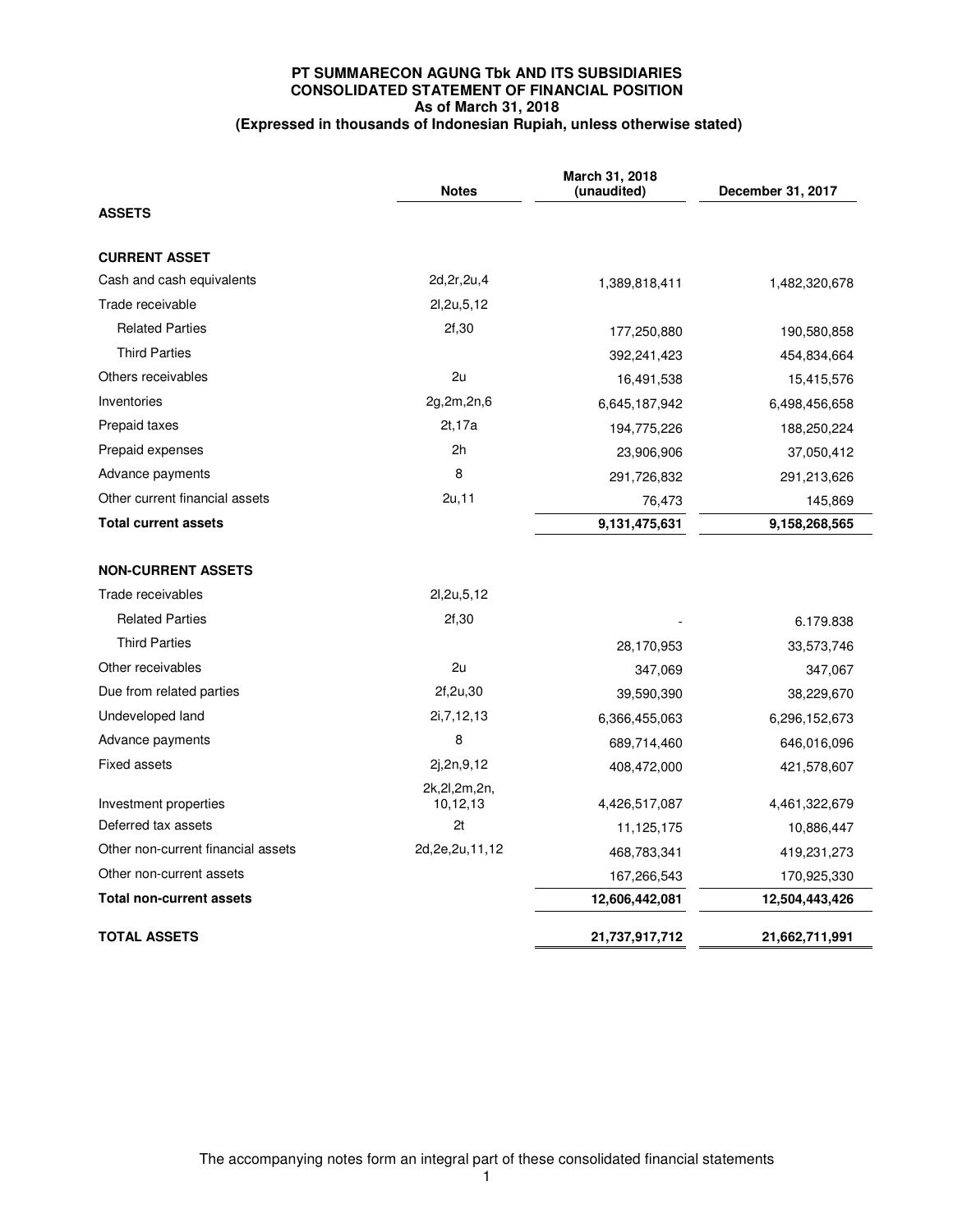# **PT SUMMARECON AGUNG Tbk AND ITS SUBSIDIARIES CONSOLIDATED STATEMENT OF FINANCIAL POSITION As of March 31, 2018 (Expressed in thousands of Indonesian Rupiah, unless otherwise stated)**

|                                              | <b>Notes</b>   | March 31, 2018<br>(unaudited) | December 31, 2017 |
|----------------------------------------------|----------------|-------------------------------|-------------------|
| <b>LIABILITIES &amp; EQUITY</b>              |                |                               |                   |
|                                              |                |                               |                   |
| <b>CURRENT LIABILITIES</b>                   |                |                               |                   |
| Short-term bank loans                        | 2r, 2u, 12, 31 | 923,108,213                   | 905,840,236       |
| Trade payables to third parties              | 2r, 2u, 14, 31 | 59,648,922                    | 80,937,455        |
| Other payables                               | 2r, 2u, 15, 31 | 207,241,408                   | 216, 155, 598     |
| Due to related parties                       | 2f, 2u, 30     | 100,909,333                   | 125,909,333       |
| Accrued expenses                             | 2r, 2u, 16, 31 | 1,138,910,104                 | 1,195,747,002     |
| Taxes payable                                | 2t, 17b        | 53,156,558                    | 67,008,652        |
| Liability for short-term employee benefits   | 2q, 2u, 18     | 28,050,792                    | 29,264,062        |
| Downpayments received and security deposits  | 21,2u,19       |                               |                   |
| Related parties                              | 2f,30          | 3,573,618                     | 4,290,631         |
| Third parties                                |                | 715,210,887                   | 1,815,337,793     |
| Unearned revenues                            | 21,2p,20       | 358,102,416                   | 346,587,025       |
| Current maturities of long-term debts - net: | 2u, 12         |                               |                   |
| Loans from banks and financing institutions  | 2r,31          | 596,553,109                   | 591,349,578       |
| Bonds payable and sukuk ijarah               |                | 897,400,302                   | 897,400,302       |
| <b>Total current liabilities</b>             |                | 5,081,865,662                 | 6,275,827,667     |
| <b>NON-CURRENT LIABILITIES</b>               |                |                               |                   |
| Long-term debts - net of current maturities: | 2u, 12         |                               |                   |
| Loans from banks and financing institutions  | 2r,31          | 3,186,582,042                 | 3,203,295,476     |
| Bonds payable and sukuk ijarah               | 2u, 2y, 13     | 2,387,783,998                 | 2,385,823,569     |
| Other payables                               | 2u, 15, 31     | 30,664,417                    | 8,518,365         |
| Liability for long-term employee benefits    | 2q, 18         | 139,721,002                   | 136,954,671       |
| Downpayments received and security deposits  | 21,2u,19       |                               |                   |
| <b>Related parties</b>                       | 2f,30          | 9,248,466                     | 9,136,083         |
| Third parties                                |                | 2,455,635,686                 | 1,201,780,878     |
| Unearned revenues                            | 21,2p,20       | 76,114,789                    | 71,316,508        |
| Other non-current financial liabilities      | 2u             | 12,842,450                    | 12,842,450        |
| Deferred tax liabilities                     | 2t             | 3,712,990                     | 3,474,261         |
| <b>Total non-current liabilities</b>         |                | 8,302,305,840                 | 7,033,142,261     |
| <b>TOTAL LIABILITIES</b>                     |                | 13,384,171,502                | 13,308,969,928    |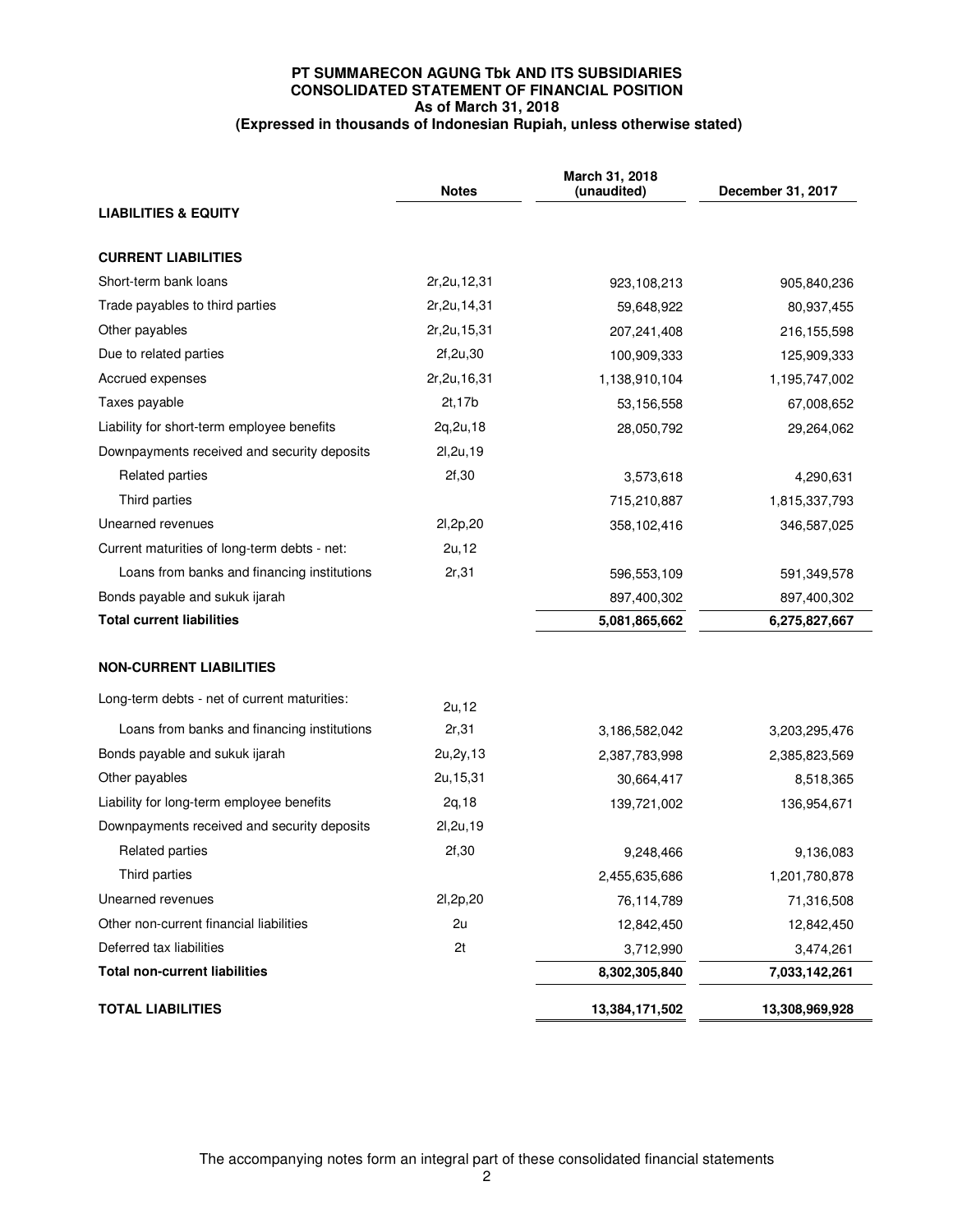# **PT SUMMARECON AGUNG Tbk AND ITS SUBSIDIARIES CONSOLIDATED STATEMENT OF FINANCIAL POSITION**  As of March 31, 2018

(Expressed in thousands of Indonesian Rupiah, unless otherwise stated)

|                                                                                                   | <b>Notes</b> | March 31, 2018<br>(unaudited) | December 31, 2017 |
|---------------------------------------------------------------------------------------------------|--------------|-------------------------------|-------------------|
| <b>EQUITY</b>                                                                                     |              |                               |                   |
| Equity atrributable to Owners of the Parent Entity                                                |              |                               |                   |
| Capital stock:<br>Authorized - 25.000.000.000 share at par<br>value Rp100 per share (full amount) |              |                               |                   |
| Issued and fully paid - 14.426.781.680<br>shares                                                  | 1b,22        | 1,442,678.168                 | 1,442,678,168     |
| Additional paid-in capital                                                                        | 1b,2o,2x,23  | 22,996,315                    | 22,996,315        |
| Differences from transactions with Non-controlling<br>interests                                   | 2c           | 1,557,398                     | 1,557,398         |
| Retained earnings:                                                                                |              |                               |                   |
| Appropriated                                                                                      | 24           | 99,357,313                    | 99,357,313        |
| Unappropriated                                                                                    |              | 4,979,452,182                 | 4,943,312,285     |
| Total Equity Attributable to:                                                                     |              |                               |                   |
| Owners Of the Parent Entity                                                                       |              | 6,546,041,376                 | 6,509,901,479     |
| Non-controlling interests                                                                         | 2c, 21       | 1,807,704,834                 | 1,843,840,584     |
| <b>TOTAL EQUITY</b>                                                                               |              | 8,353,746,210                 | 8,353,742,063     |
| <b>TOTAL LIABILITIES AND EQUITY</b>                                                               |              | 21,737,917,712                | 21,662,711,991    |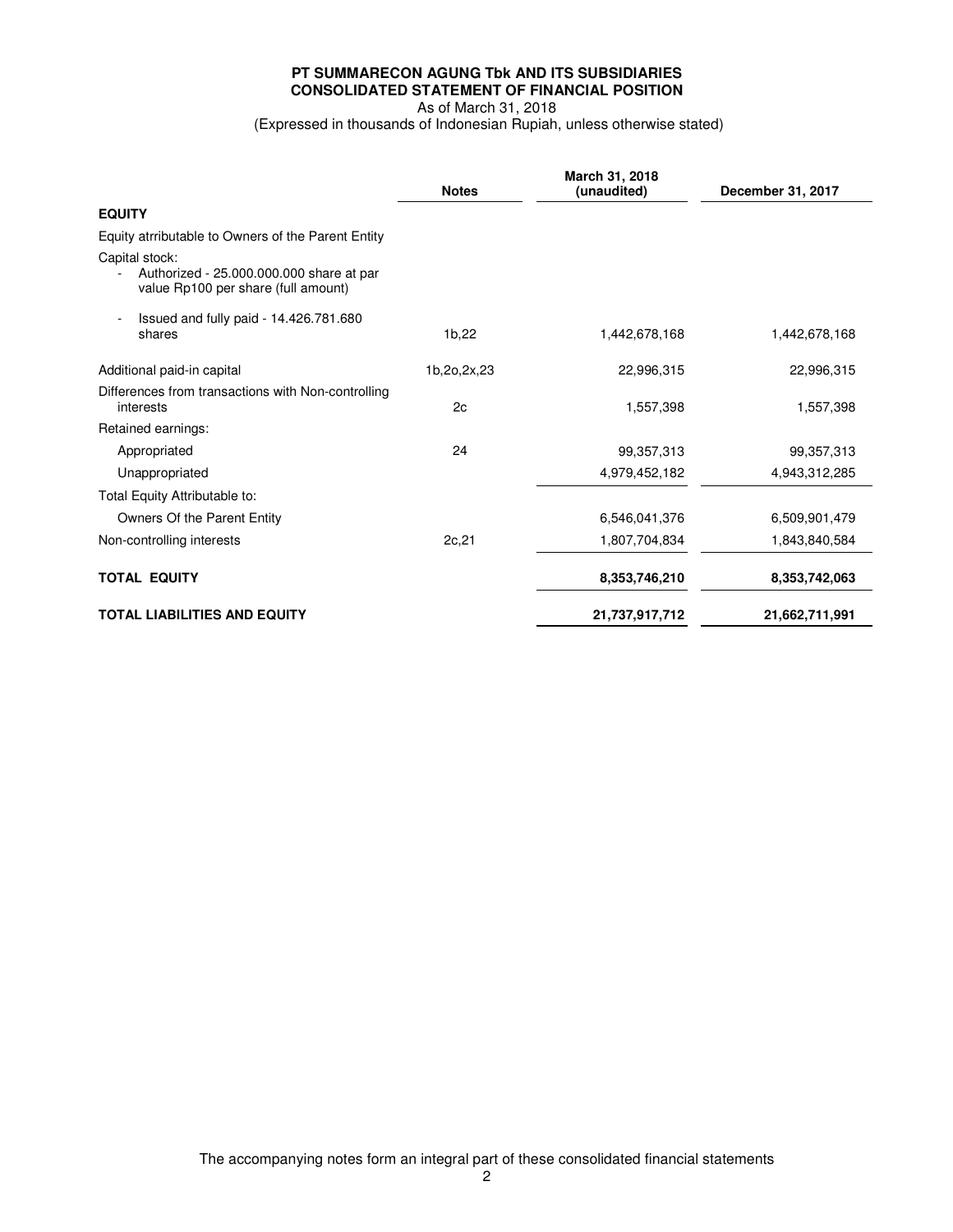# **PT SUMMARECON AGUNG Tbk AND ITS SUBSIDIARIES CONSOLIDATED STATEMENT OF PROFIT OR LOSS AND OTHER COMPRHENSIVE INCOME**  For the Three-Months Period Ended March 31, 2018 (Unaudited)

(Expressed in thousands of Indonesian Rupiah, unless otherwise stated)

|                                                                                                                              | <b>Notes</b> | March 31, 2018<br>(unaudited) | March 31, 2017<br>(unaudited) |
|------------------------------------------------------------------------------------------------------------------------------|--------------|-------------------------------|-------------------------------|
| <b>NET REVENUES</b>                                                                                                          | 2f,2p,26,30  | 1,198,533,348                 | 1,229,543,352                 |
| <b>COST OF SALES AND DIRECT COSTS</b>                                                                                        | 2p, 27       | (660, 520, 996)               | (660, 043, 938)               |
| <b>GROSS PROFIT</b>                                                                                                          |              | 538,012,352                   | 569,499,414                   |
| Selling expenses                                                                                                             | 2p,28        | (59,693,056)                  | (56, 985, 025)                |
| General and administrative expenses                                                                                          | 2p,28        | (188, 315, 480)               | (213, 492, 241)               |
| Other operating income                                                                                                       |              | 1,371,203                     | 699,649                       |
| Other operating expenses                                                                                                     |              | (159, 842)                    | 146,442                       |
| <b>INCOME FROM OPERATIONS</b>                                                                                                |              | 291,215,177                   | 299,868,239                   |
| Finance income                                                                                                               |              | 14,782,915                    | 23,331,139                    |
| Finance cost                                                                                                                 | 29           | (164, 849, 838)               | (152,492,798)                 |
| PROFIT BEFORE FINAL TAX<br><b>AND INCOME TAX EXPENSE</b>                                                                     |              | 141,148,254                   | 170,706,580                   |
| <b>FINAL TAX EXPENSE</b>                                                                                                     | 2t           | (55, 994, 818)                | (64,421,830)                  |
| <b>PROFIT BEFORE INCOME TAX EXPENSE</b>                                                                                      |              | 85,153,436                    | 106,284,750                   |
| <b>INCOME TAX EXPENSE - NET</b>                                                                                              | 2t           |                               |                               |
| <b>PROFIT FOR THE PERIOD</b>                                                                                                 |              | 85,153,436                    | 106,284,750                   |
| <b>OTHER COMPREHENSIVE INCOME</b><br>(EXPENSE)                                                                               |              |                               |                               |
| Item that will not be reclassified to<br>profit or loss in subsequent periods:<br>Gain (loss) on employee benefits liability |              | (5,699,289)                   | (1,897,943)                   |
| <b>TOTAL COMPREHENSIVE INCOME</b><br><b>FOR THE PERIOD</b>                                                                   |              | 79,454,147                    | 104,386,807                   |
| <b>PROFIT FOR THE PERIOD</b><br><b>ATTRIBUTABLE TO:</b>                                                                      |              |                               |                               |
| Owners of the Parent Entity                                                                                                  |              | 41,839,186                    | 71,867,080                    |
| Non-controlling Interests                                                                                                    | 2c, 21       | 43,314,250                    | 34,417,670                    |
| <b>TOTAL</b>                                                                                                                 |              | 85, 153, 436                  | 106,284,750                   |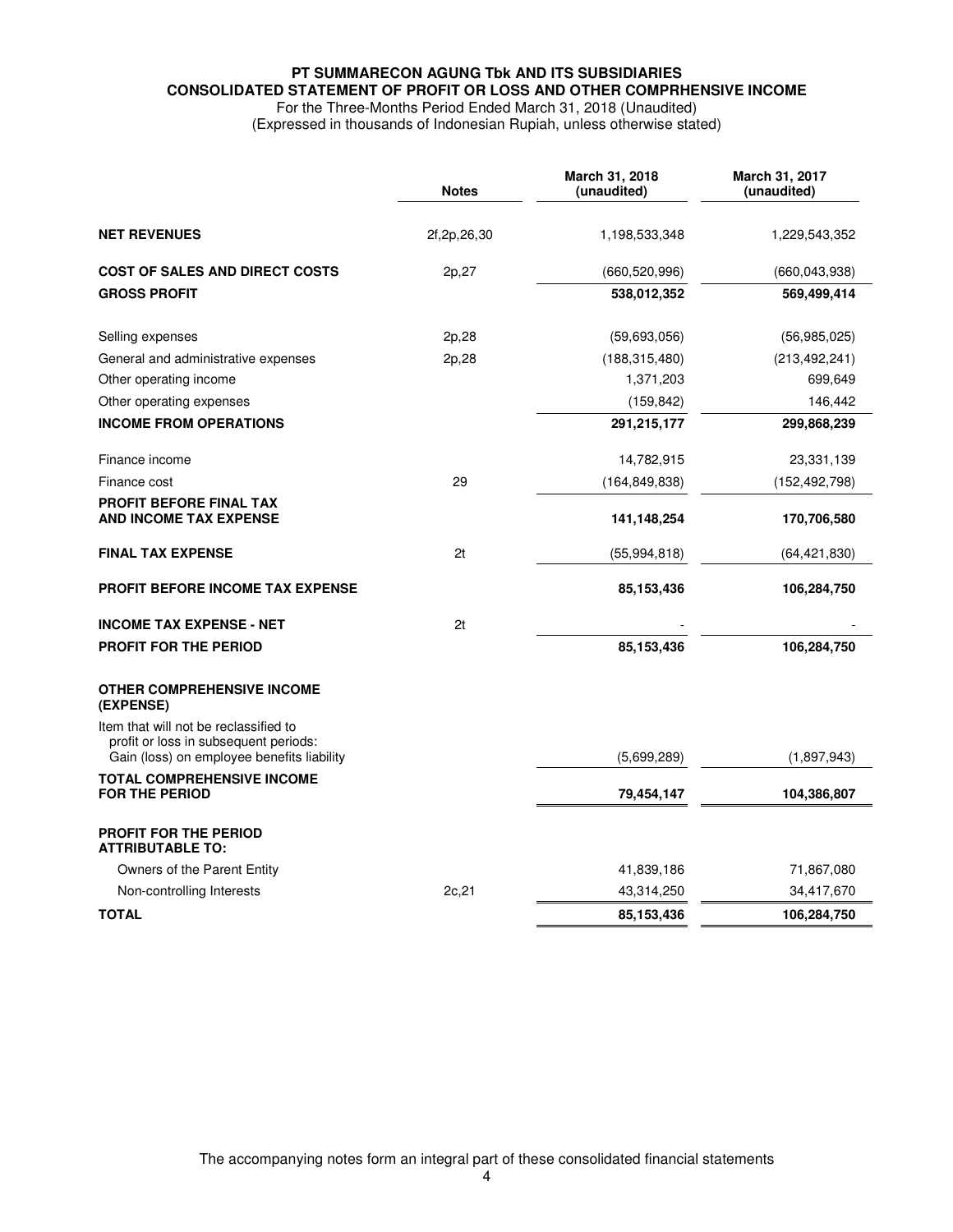# **PT SUMMARECON AGUNG Tbk AND ITS SUBSIDIARIES CONSOLIDATED STATEMENT OF PROFIT OR LOSS AND OTHER COMPRHENSIVE INCOME**

For the Three-Months Period Ended March 31, 2018 (Unaudited) (Expressed in thousands of Indonesian Rupiah, unless otherwise stated)

|                                                                                                        | <b>Notes</b> | March 31, 2018<br>(unaudited) | March 31, 2017<br>(unaudited) |
|--------------------------------------------------------------------------------------------------------|--------------|-------------------------------|-------------------------------|
| <b>TOTAL COMPREHENSIVE INCOME</b>                                                                      |              |                               |                               |
| FOR THE YEAR ATTRIBUTABLE TO:                                                                          |              |                               |                               |
| Owners of the Parent Entity                                                                            |              | 36,139,897                    | 69,969,137                    |
| Non-controlling Interests                                                                              | 2c, 21       | 43,314,250                    | 34,417,670                    |
| <b>TOTAL</b>                                                                                           |              | 79,454,147                    | 104,386,807                   |
| <b>EARNINGS PER SHARE ATTRIBUTABLE TO</b><br>OWNERS OF THE PARENT<br><b>ENTITY</b><br>(full<br>amount) | 2v, 22, 35   | 3                             | 5                             |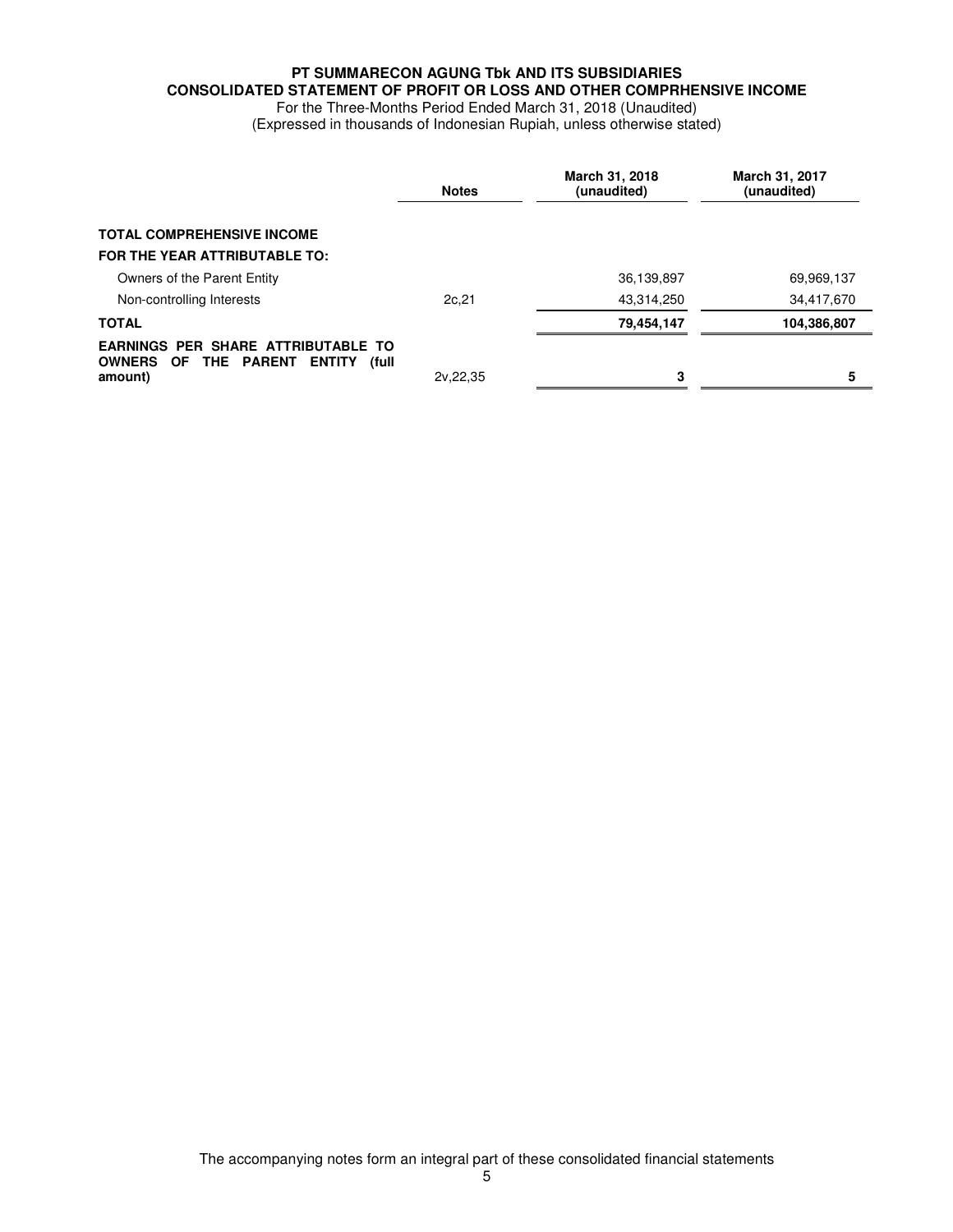# **PT SUMMARECON AGUNG Tbk AND ITS SUBSIDIARIES CONSOLIDATED STATEMENT OF CHANGES IN EQUITY For the Three-Months Period Ended March 31, 2018 (Expressed in thousands of Indonesian Rupiah, unless otherwise stated)**

|                                                                             |              |                                                  | Equity Attributable to Owner of the Parent Entity |                                                                                            |                                 |                |                          |                              |                 |
|-----------------------------------------------------------------------------|--------------|--------------------------------------------------|---------------------------------------------------|--------------------------------------------------------------------------------------------|---------------------------------|----------------|--------------------------|------------------------------|-----------------|
|                                                                             |              |                                                  |                                                   |                                                                                            | <b>Retained Earnings</b>        |                |                          |                              |                 |
|                                                                             | <b>Notes</b> | <b>Issued and</b><br>fully paid<br>capital stock | <b>Additional</b><br>paid-in capital              | <b>Differences</b><br>from<br>transactions<br>with non-<br>controlling<br><b>Interests</b> | Appropriated -<br>reserved fund | Unappropriated | Total                    | Non-controlling<br>interests | Total<br>equity |
| Balance as of January 1, 2017                                               |              | 1,442,678,168                                    | 22,996,315                                        | 1,557,398                                                                                  | 93,398,521                      | 4,682,327,842  | 6,242,958,244            | 1,922,597,241                | 8,165,555,485   |
| Appropriation for general reserve                                           | 24           |                                                  |                                                   | $\overline{\phantom{a}}$                                                                   | 5,958,792                       | (5,958,792)    |                          |                              |                 |
| Cash dividend                                                               | 25           |                                                  |                                                   |                                                                                            | $\overline{\phantom{a}}$        | (72, 133, 908) | (72, 133, 908)           |                              | (72, 133, 908)  |
| Total comprehensive income for<br>the year                                  |              |                                                  |                                                   |                                                                                            |                                 | 339,077,143    | 339,077,143              | 170,374,798                  | 509,451,941     |
| Capital stock increase paid by<br>Non-controlling interests                 | 21           |                                                  |                                                   |                                                                                            |                                 |                | $\overline{\phantom{a}}$ | 86,216,800                   | 86,216,800      |
| Capital contributon paid by Non-<br>controlling interest in<br>subsidiaries | 21           |                                                  |                                                   |                                                                                            |                                 |                | $\overline{\phantom{a}}$ | (335, 348, 255)              | (335, 348, 255) |
| <b>Balance as of</b><br>December 31, 2017                                   |              | .442,678,168                                     | 22,996,315                                        | 1,557,398                                                                                  | 99,357,313                      | 4,943,312,285  | 6,509,901,479            | 1,843,840,584                | 8,353,742,063   |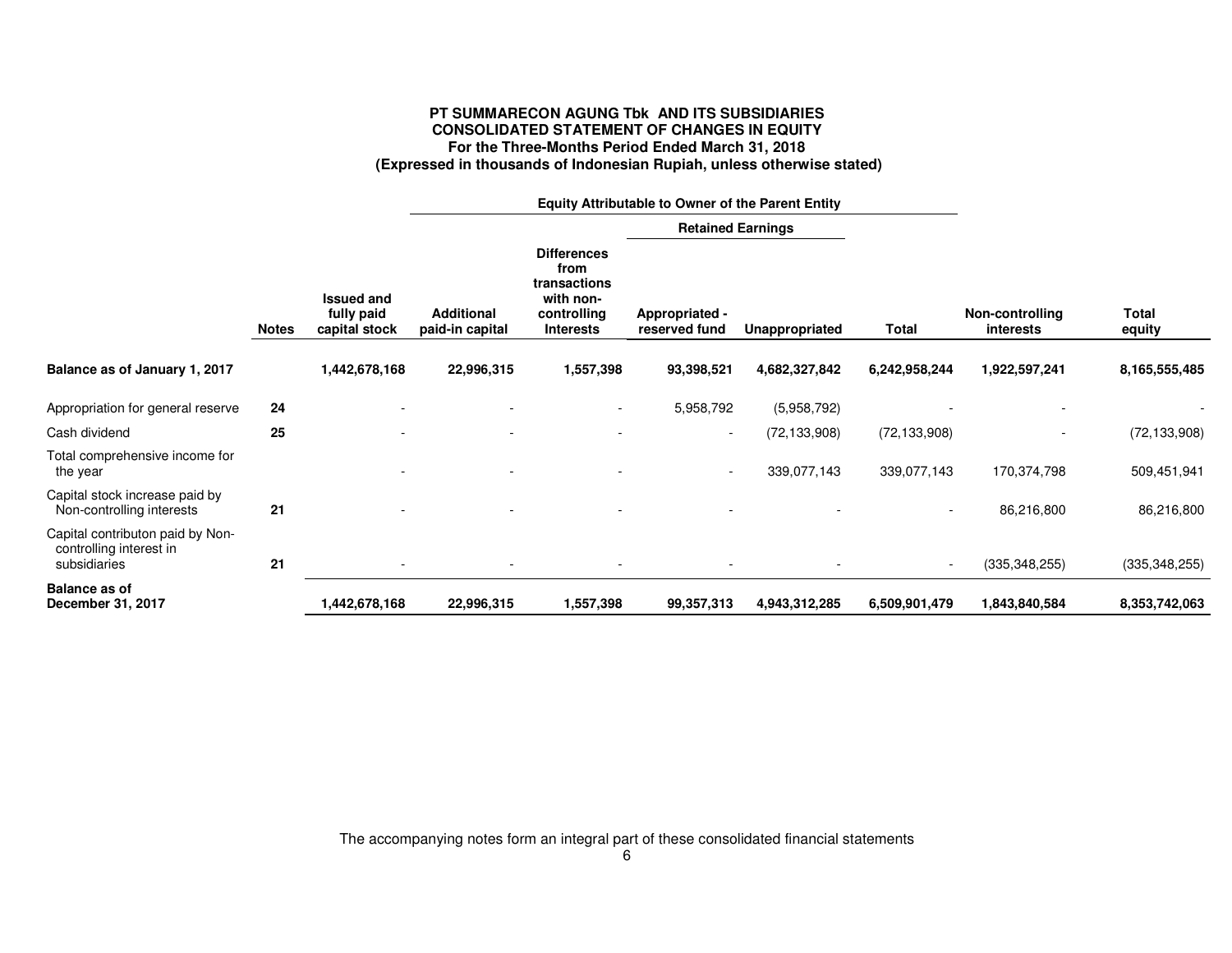# **PT SUMMARECON AGUNG Tbk AND ITS SUBSIDIARIES CONSOLIDATED STATEMENT OF CHANGES IN EQUITY For the Three-Months Period Ended March 31, 2018 (Expressed in thousands of Indonesian Rupiah, unless otherwise stated)**

|                                              |              |                                                  | <b>Equity Attributable to Owner of the Parent Entity</b> |                                                                                     |                                 |                |               |                              |                 |
|----------------------------------------------|--------------|--------------------------------------------------|----------------------------------------------------------|-------------------------------------------------------------------------------------|---------------------------------|----------------|---------------|------------------------------|-----------------|
|                                              |              |                                                  | <b>Retained Earnings</b>                                 |                                                                                     |                                 |                |               |                              |                 |
|                                              | <b>Notes</b> | <b>Issued and</b><br>fully paid<br>capital stock | <b>Additional</b><br>paid-in capital                     | <b>Differences</b><br>from<br>transactions<br>with non-<br>controlling<br>Interests | Appropriated -<br>reserved fund | Unappropriated | Total         | Non-controlling<br>interests | Total<br>equity |
| Balance as of January 1, 2017                |              | 1,442,678,168                                    | 22,996,315                                               | 1,557,398                                                                           | 93.398,521                      | 4,682,327,842  | 6,242,958,244 | 1,922,597,241                | 8,165,555,485   |
| Total comprehensive income for<br>the period |              | $\overline{\phantom{0}}$                         |                                                          |                                                                                     | $\sim$                          | 69,969,137     | 69,969,137    | 34,417,670                   | 104,386,807     |
| Balance as of March 31, 2017                 |              | 1,442,678,168                                    | 22,996,315                                               | 1,557,398                                                                           | 93,498,521                      | 4,752,296,979  | 6.312.927.381 | 1,957,014,911                | 8,269,942,292   |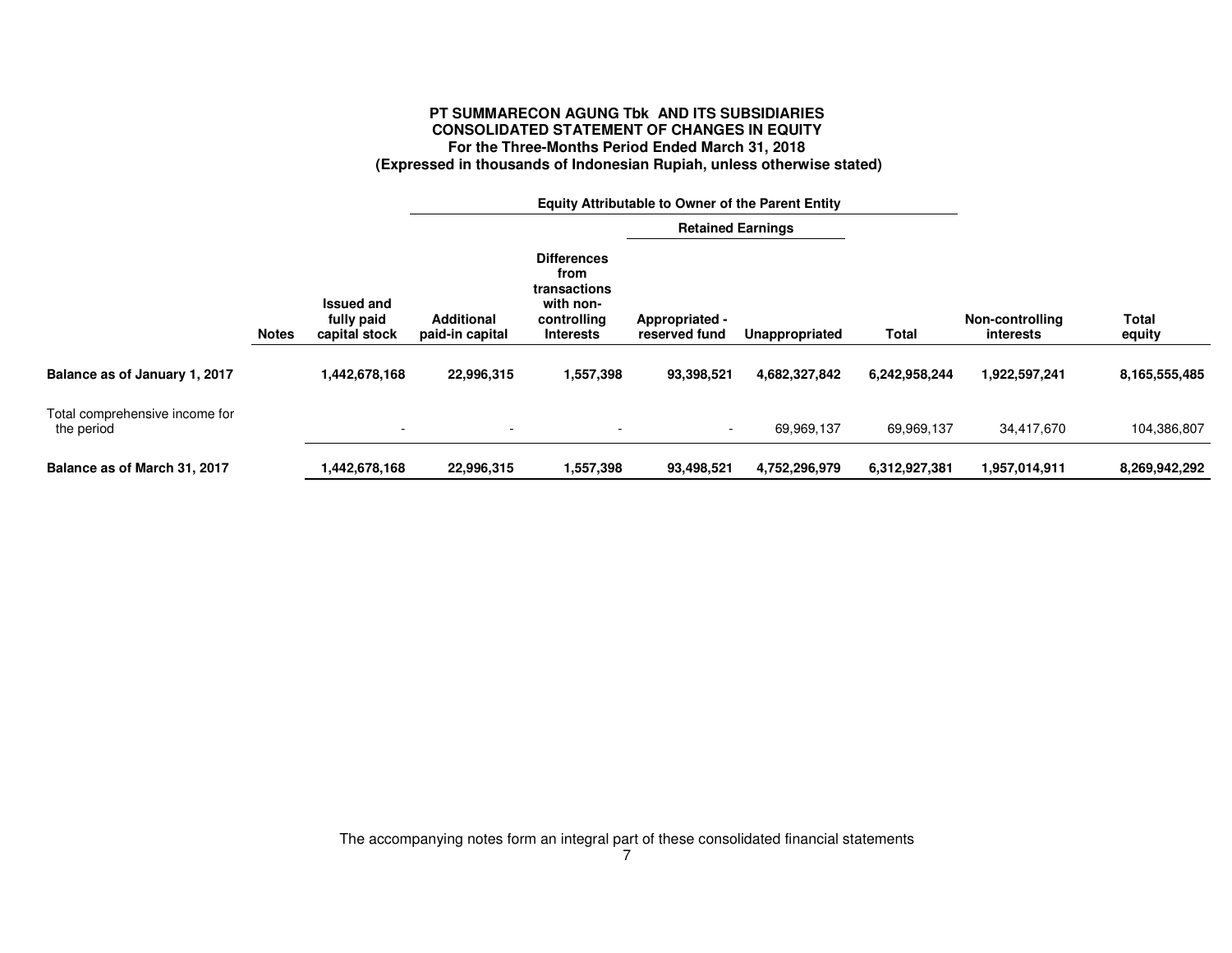# **PT SUMMARECON AGUNG Tbk AND ITS SUBSIDIARIES CONSOLIDATED STATEMENT OF CHANGES IN EQUITY For the Three-Months Period Ended March 31, 2018 (Expressed in thousands of Indonesian Rupiah, unless otherwise stated)**

|                                              |              |                                                  | <b>Equity Attributable to Owner of the Parent Entity</b> |                                                                                            |                                 |                          |               |                                     |                 |  |
|----------------------------------------------|--------------|--------------------------------------------------|----------------------------------------------------------|--------------------------------------------------------------------------------------------|---------------------------------|--------------------------|---------------|-------------------------------------|-----------------|--|
|                                              |              |                                                  |                                                          |                                                                                            |                                 | <b>Retained Earnings</b> |               |                                     |                 |  |
|                                              | <b>Notes</b> | <b>Issued and</b><br>fully paid<br>capital stock | <b>Additional</b><br>paid-in capital                     | <b>Differences</b><br>from<br>transactions<br>with non-<br>controlling<br><b>Interests</b> | Appropriated -<br>reserved fund | Unappropriated           | Total         | Non-controlling<br><i>interests</i> | Total<br>equity |  |
| Balance as of January 1, 2018                |              | 1,442,678,168                                    | 22,996,315                                               | 1,557,398                                                                                  | 99,357,313                      | 4,943,312,285            | 6,509,901,479 | 1,843,840,584                       | 8,353,742,063   |  |
| Payment to Non-controlling<br>Interest       | 21           |                                                  |                                                          |                                                                                            |                                 |                          | $\sim$        | (79, 450, 000)                      | (79, 450, 000)  |  |
| Total comprehensive income for<br>the period |              | $\overline{\phantom{a}}$                         |                                                          |                                                                                            |                                 | 36,139,897               | 36,139,897    | 43,314,250                          | 79,454,147      |  |
| Balance as of March 31, 2018                 |              | 1,442,678,168                                    | 22,996,315                                               | 1,557,398                                                                                  | 99,357,313                      | 4,979,452,182            | 6,546,041,376 | 1,807,704,834                       | 8,353,746,210   |  |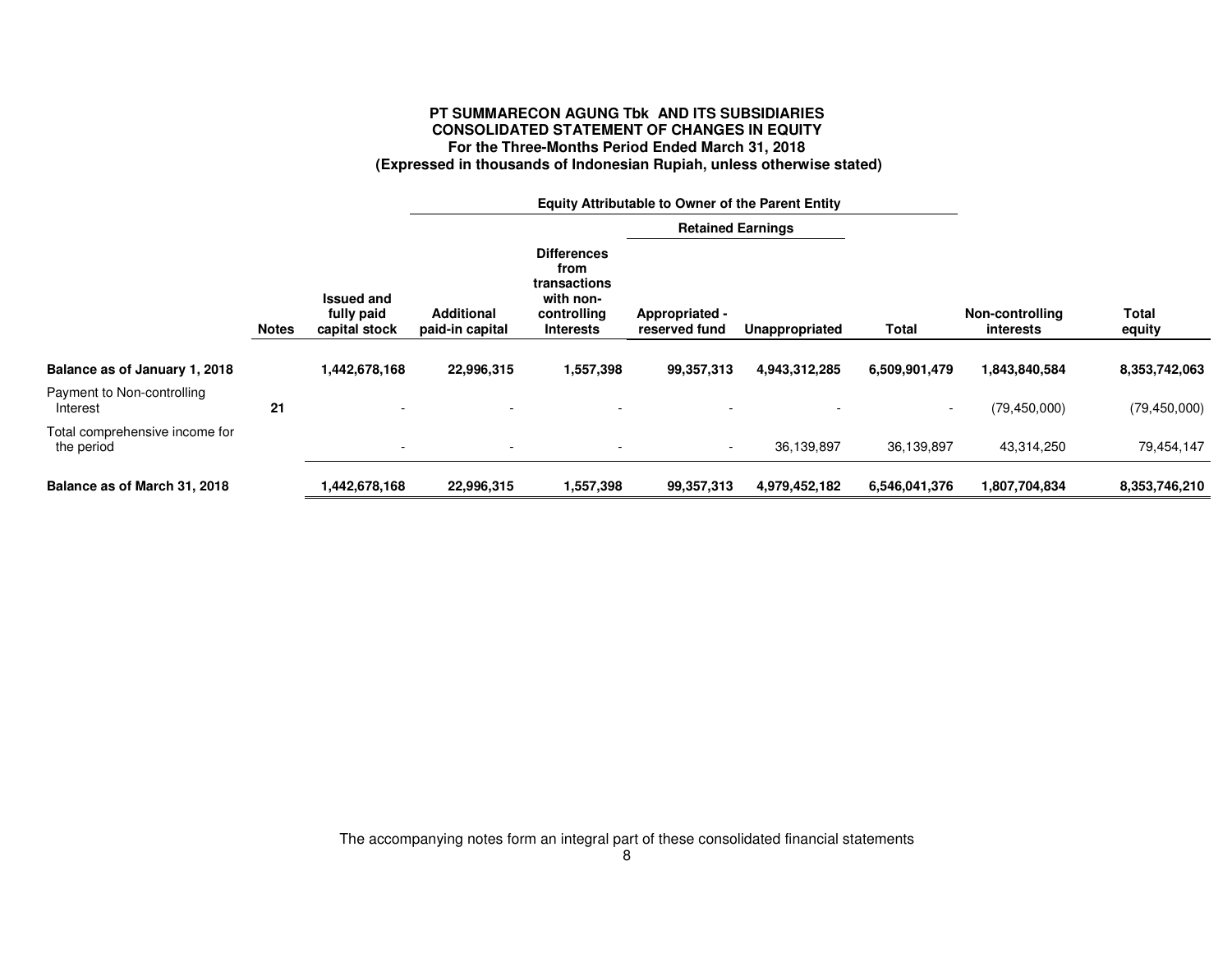# **PT SUMMARECON AGUNG Tbk AND ITS SUBSIDIARIES CONSOLIDATED STATEMENT OF CASH FLOWS For the Three-Months Period Ended March 31, 2018 (Expressed in thousands of Indonesian Rupiah, unless otherwise stated)**

|                                                                  |              | For the Three-months Period Ended<br>March 31 |                     |  |  |
|------------------------------------------------------------------|--------------|-----------------------------------------------|---------------------|--|--|
|                                                                  | <b>Notes</b> | 2018<br>(unaudited)                           | 2017<br>(unaudited) |  |  |
| <b>CASH FLOWS FROM OPERATING ACTIVITIES</b>                      |              |                                               |                     |  |  |
| Cash receipts from customers                                     |              | 1,397,846,053                                 | 1,273,093,805       |  |  |
| Receipts of interest income                                      |              | 14,777,951                                    | 22,643,193          |  |  |
| Cash payments to:                                                |              |                                               |                     |  |  |
| Suppliers and for other operating expenses                       |              | (904, 183, 006)                               | (893, 586, 261)     |  |  |
| Employees                                                        |              | (125, 846, 579)                               | (111, 923, 042)     |  |  |
| Payments of:                                                     |              |                                               |                     |  |  |
| Interest expense                                                 |              | (168, 530, 632)                               | (145, 345, 491)     |  |  |
| Final tax                                                        |              | (64, 285, 408)                                | (54, 923, 730)      |  |  |
| Income taxes                                                     |              | (1,941,585)                                   | (1,549,081)         |  |  |
| Net cash provided by operating activities                        |              | 147,836,794                                   | 88,409,393          |  |  |
|                                                                  |              |                                               |                     |  |  |
| <b>CASH FLOW FROM INVESTING ACTIVITIES</b>                       |              |                                               |                     |  |  |
| Acqusitions of undeveloped land                                  |              | (113,052,149)                                 | (26, 125, 606)      |  |  |
| Acquisitions of fixed assets and investment properties           |              | (27, 537, 346)                                | (79, 972, 028)      |  |  |
| Payments for amount due from<br>related parties                  |              | (1,360,721)                                   | (5,473,468)         |  |  |
| Proceeds from sales of fixed assets and<br>investment properties | 9,10         | 417,132                                       | 396,298             |  |  |
| Net cash used in investing activities                            |              | (141, 533, 084)                               | (111, 174, 804)     |  |  |
| <b>CASH FLOW FROM FINANCING ACTIVITIES</b>                       |              |                                               |                     |  |  |
| Proceeds of bank loans                                           |              | 542,523,788                                   | 698,290,647         |  |  |
| Drawdown of (placement for) restricted time deposits             |              | 5,054,134                                     | 2,044,481           |  |  |
| Repayment of bank loans and financing institutions               | 12           | (541, 933, 899)                               | (670, 545, 783)     |  |  |
| Payment to non-controlling interests                             |              | (79, 450, 000)                                |                     |  |  |
| Receipt (payment) of due to related parties                      |              | (25,000,000)                                  | 24,115,999          |  |  |
| Cash dividends paid by the Company                               |              |                                               | (7,082)             |  |  |
| Net cash provided by (used in) financing activities              |              | (98, 805, 977)                                | 53,898,262          |  |  |
| <b>NET INCREASE IN CASH AND</b><br><b>CASH EQUIVALENTS</b>       |              | (92, 502, 267)                                | 31,132,851          |  |  |
| <b>CASH AND CASH EQUIVALENTS</b><br>AT BEGINNING OF YEAR         | 4            | 1,482,320,678                                 | 2,076,201,416       |  |  |
| <b>CASH AND CASH EQUIVALENTS</b><br>AT END OF PERIOD             | 4            | 1,389,818,411                                 | 2,107,334,267       |  |  |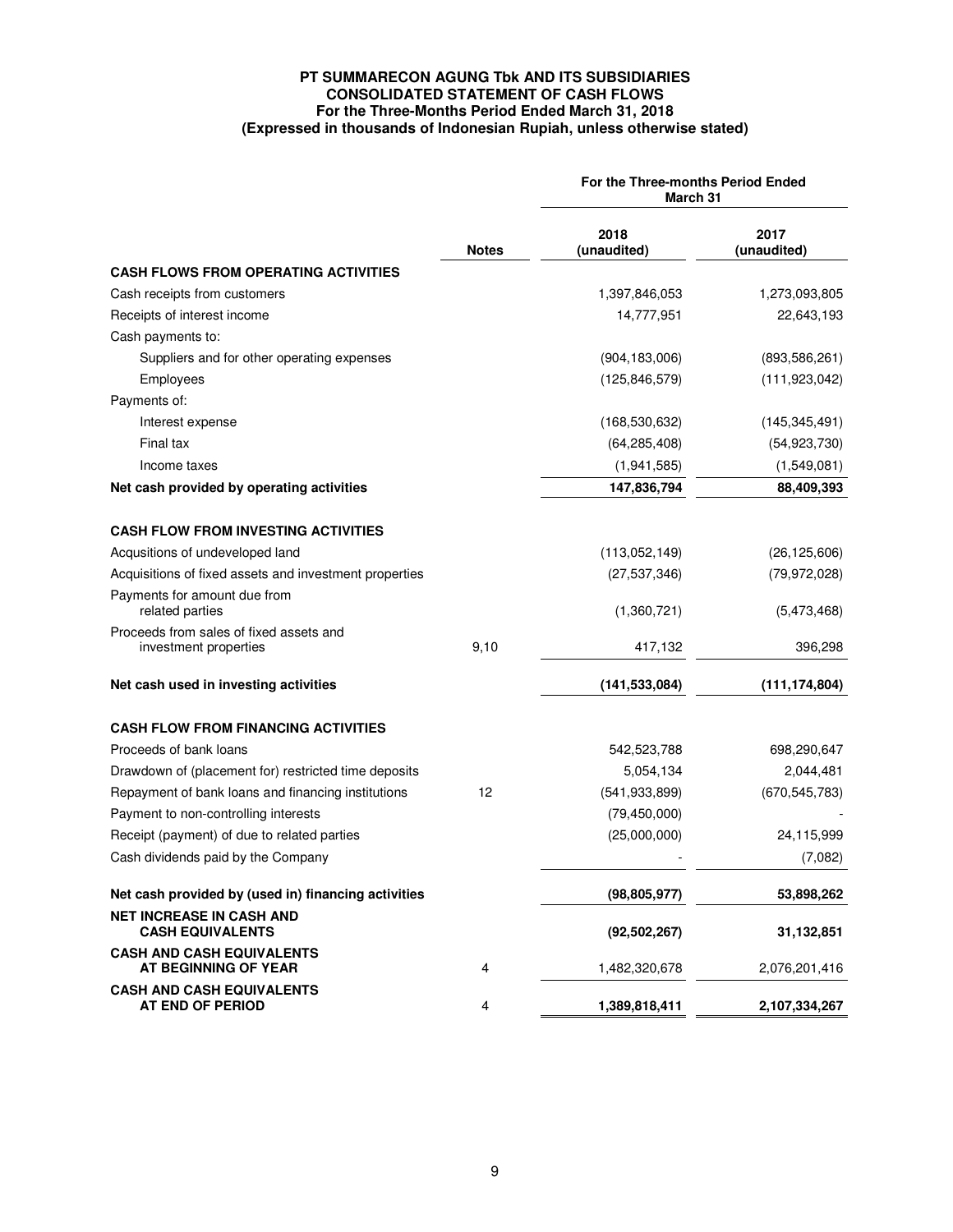# **1. GENERAL**

#### a. **The Company's Establishment**

PT Summarecon Agung Tbk (the "Company") was established within the framework of the Domestic Capital Investment Law based on notarial deed No. 308 dated November 26, 1975 of Ridwan Suselo, S,H, The Company's articles of association was approved by the Ministry of Justice in its Decision Letter No, YA 5/344/6 dated July 12, 1977 and was published in Supplement No. 597 of State Gazette No. 79 dated October 4, 1977 of the Republic of Indonesia, The articles of association has been amended from time to time, the latest amendment of which was notarized under deed No. 29 dated September 10, 2015 of Fathiah Helmi S,H,, concerning the changes of Company's articles of association in compliance with Indonesian Financial Service Authority No. 32/POJK.04/2014 and approving 5 (five) years tenure of Directors and Commisioners, which amendment was acknowledged and recorded by the Ministry of Law and Human Rights of the Republic of Indonesia ("MLHR") in its Decision Letter No.AHU-AH.01.03-0948173 dated July 3, 2015.

According to Article 3 of the Company's articles of association, its scope of activities comprises real estate development including the related supporting facilities, service and trading, Currently, the Company carries business in the sale or rental of real estate, shopping centers, and office facilities along with related facilities and infrastructures.

The Company is domiciled in East Jakarta, and its head office is located in Plaza Summarecon, Jl. Perintis Kemerdekaan No. 42, Jakarta.

The Company started commercial operations in 1976.

PT Semarop Agung is the ultimate parent entity of the Company and its subsidiaries (hereafter collectively referred to as the "Group").

### b. **The Company's Public Offerings**

The Chairman of the Capital Market and Financial Institutions Supervisory Agency ("BAPEPAM-LK"), through his letter No. SI-085/SHM/MK,10/1990 dated March 1, 1990, declared effective at that date, the offering of 6,667,000 Company's shares with a par value of Rp1,000 (full amount) per share to the public at an offering price of Rp6,800 (full amount) per share. The Company listed all its issued shares on the Jakarta Stock Exchange on August 14, 1996.

Based on the minutes of the stockholders' extraordinary general meeting ("EGM") which were notarized under deed No. 1 dated July 1, 1996 of Sutjipto, S.H., the stockholders approved the reduction in the par value of the Company's shares from Rp1,000 (full amount) to Rp500 (full amount) per share, The amendment was acknowledged and recorded by the Ministry of Justice in its Decision Letter No. C2.9225.HT.01.04.TH.96 dated September 27, 1996.

Based on the minutes of the EGM which were notarized under deed No. 100 dated September 21, 2002 of Sutjipto, S.H., the stockholders approved the reduction in the par value of the Company's shares from Rp500 (full amount) to Rp100 (full amount) per share. The amendment was acknowledged and recorded by the MLHR in its Decision Letter No. C-12844 HT.01.04.TH.2002 dated July 12, 2002.

In 2005, the Company issued additional 93,676,000 shares with a par value of Rp100 (full amount) per share which were issued for and fully paid by Valence Asset Limited, British Virgin Islands, at an offering price of Rp775 (full amount) per share, The Company listed all the additional shares issued on the Jakarta Stock Exchange on November 17, 2005, This increase in the issued and fully paid capital stock was made under BAPEPAM-LK Regulation No. IX.D.4., Attachment to the Chairman of BAPEPAM-LK Decision No. Kep-44/PM/1998 dated August 14, 1998 regarding additional shares issuance without pre-emptive rights.

In 2006, the Company distributed 786,881,920 bonus shares with a par value of Rp100 (full amount) per share.

On August 28, 2007, the Company's Registration Statement to offer its First Limited Public Offering of Rights to the Stockholders with the Issuance of Pre emptive Rights, totaling 459,014,453 new shares and a maximum of 229,507,226 Series I Warrants was declared effective. The Company listed all such new shares on the Indonesia Stock Exchange.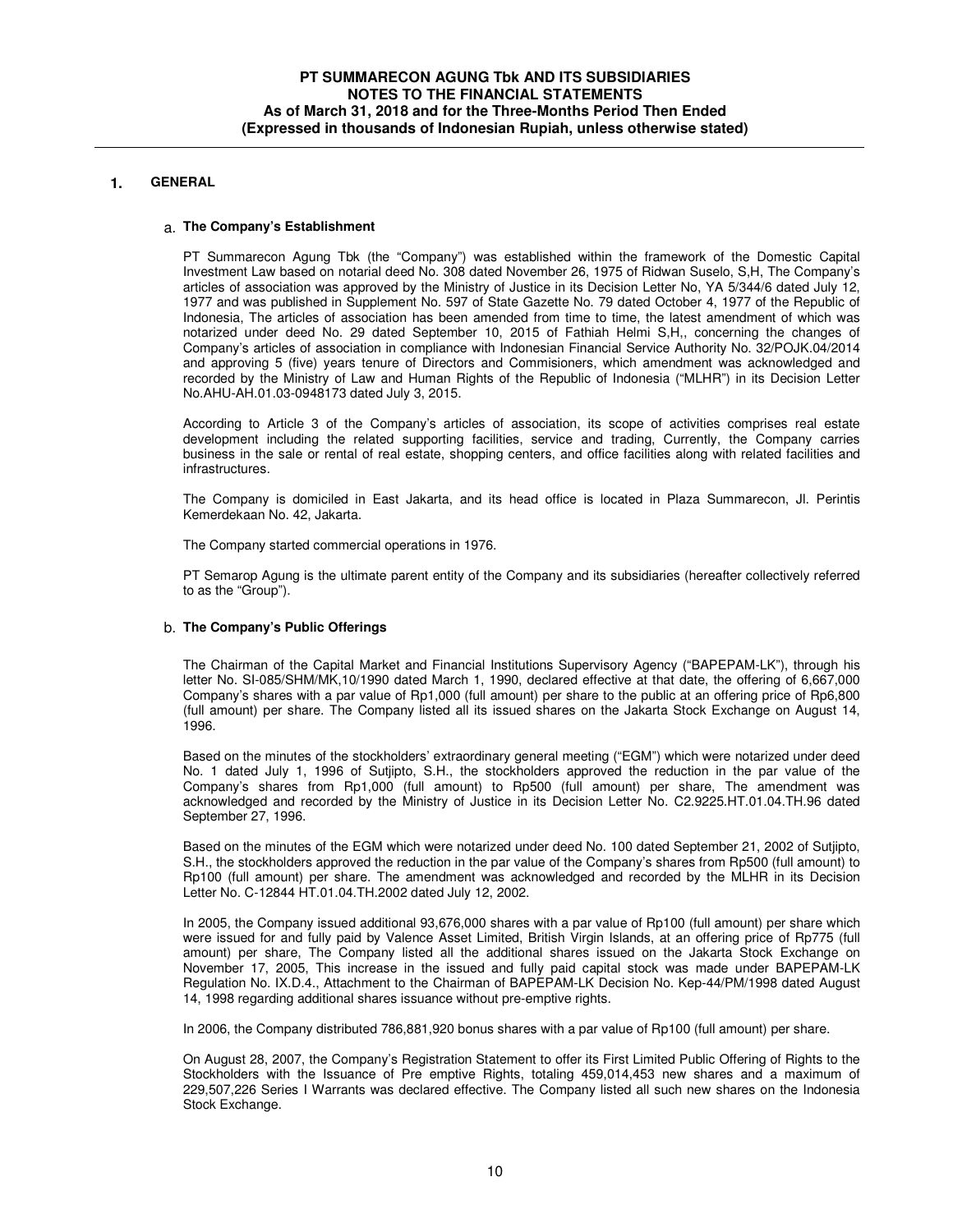# a. **GENERAL (CONTINUED)**

#### **b. The Company's Public Offerings (continued)**

In June 2008, the Company distributed 3,217,893,796 bonus shares with a par value of Rp100 (full amount) per share. A total of 436,340,202 and 1,013,046 Series I Warrants were exercised in September 2010 and December 2009, respectively.

In 2012, the Company issued 340,250,000 new shares with a nominal value of Rp100 (full amount) per share through the issuance of capital stock without pre-emptive rights phase I with minimum exercise price of Rp1,550 (full amount) per share, increasing the Company's issued and fully paid capital stock from 6,873,140,840 shares to 7,213,390,840 shares.

Based on the minutes of the EGM held on September 5, 2013 which were covered by notarial deed No. 21 of Fathiah Helmi, S.H., the stockholders approved the distribution of bonus shares through the capitalization of additional paid-in capital amounting to Rp721,339,084 whereby each outstanding share received 1 bonus share. As a result, the issued and fully paid capital stock increased from Rp721,339,084 to become Rp1,442,678,168. The distribution of the bonus shares was conducted on July 15, 2013.

#### **c. Board of Commissioners, Directors, Audit Committee and Employees**

The composition of the Company's Boards of Commissioners and Directors as of March 31, 2018 and December 31, 2017 was as follows:

| <b>Board of Commissioners</b><br>President |    |                      | <b>Board of Directors</b>    |    |                        |
|--------------------------------------------|----|----------------------|------------------------------|----|------------------------|
| Commissioners                              |    | Soetjipto Nagaria    | <b>President Director</b>    |    | Adrianto Pitovo Adhi   |
| Commissioners<br>Independent               |    | Harto Djojo Nagaria  | Director                     |    | Lexy Arie Tumiwa       |
| Commissioner<br>Independent                | ÷. | H. Edi Darnadi       | <b>Director</b>              | ÷  | Liliawati Rahardio     |
| Commissioner                               |    | Esther Melyani Homan | Director                     |    | Soegianto Nagaria      |
|                                            |    |                      | <b>Director</b>              |    | Herman Nagaria         |
|                                            |    |                      | Director                     | ÷. | Yong King Ching        |
|                                            |    |                      | <b>Director</b>              |    | <b>Sharif Benyamin</b> |
|                                            |    |                      | <b>Unaffiliated Director</b> |    | Ge Lilies Yamin        |

The composition of the Company's Audit Committee as of March 31, 2018 and December 31, 2017 was as follows :

| Chairman | : Esther Melyani Homan |
|----------|------------------------|
| Member   | : Leo Andi Mancianno   |
| Member   | : Neneng Martini       |

The composition of the Company's Audit Committee as of March 31, 2018 and December 31, 2017 was as follows :

| Chairman | : H. Edi Darnadi     |
|----------|----------------------|
| Member   | : Leo Andi Mancianno |
| Member   | : Neneng Martini     |

Salaries and others allowances for Board of Commissioners and Directors were as follows Rp7,788,108 and Rp7,375,478 for the three-months period ended March 31, 2018 and 2017.

The Group had 2,429 and 2,407 permanent employees as of March 31, 2018 and December 31, 2017.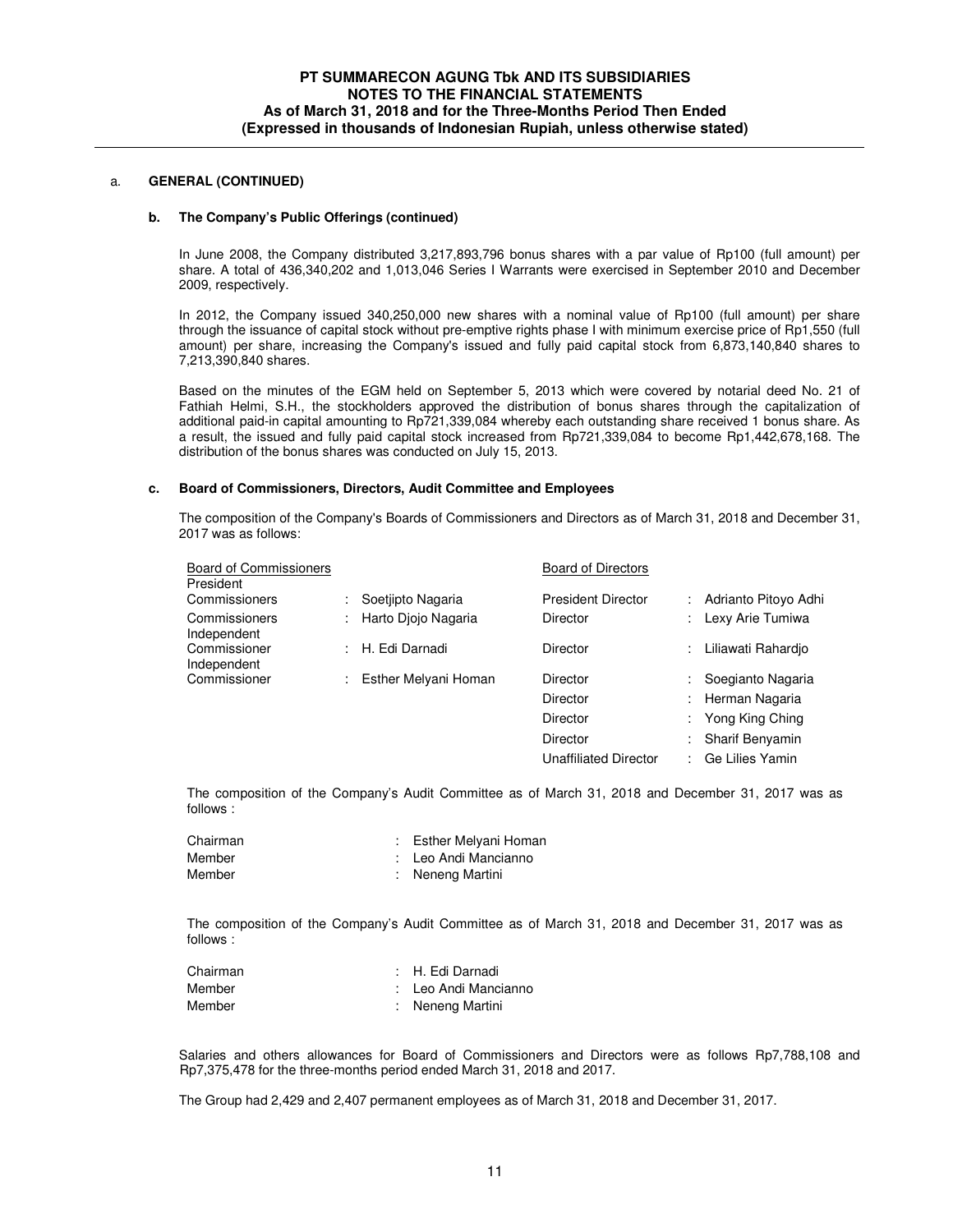# **1. GENERAL (CONTINUED)**

# **d. Structure of the Company's Subsidiaries**

As of March 31, 2018 and December 31, 2017, The Company had direct and indirect ownership in the following Subsidiaries:

|                                               |                 |                                        |                        | Percentage of Ownership (%) |                      | <b>Total Assets Before Elimination</b> |                      |
|-----------------------------------------------|-----------------|----------------------------------------|------------------------|-----------------------------|----------------------|----------------------------------------|----------------------|
| <b>Name of Subsidiaries</b>                   | <b>Domicile</b> | <b>Principal Activity</b>              | Start of<br>Operations | March 31,<br>2018           | December<br>31, 2017 | March 31,<br>2018                      | December 31,<br>2017 |
| <b>Direct Subsidiaries</b>                    |                 |                                        |                        |                             |                      |                                        |                      |
| PT Bahagia Makmursejati (BHMS)                | Jakarta         | Property<br>Development                | 2003                   | 99.99                       | 99.99                | 18,475,574                             | 18,474,258           |
| PT Serpong Cipta Kreasi (SPCK)                | Tangerang       | Property<br>Development                | 2004                   | 100.00                      | 100.00               | 5,990,242,334                          | 5,970,150,441        |
| PT Anugerah Damai Abadi (AGDA)                | Tangerang       | Retail<br>Food and<br><b>Beverages</b> | 2007                   | 100.00                      | 100.00               | 5,581,748                              | 5,858,994            |
| PT Gading Orchard (GDOR)                      | Jakarta         | Property<br>Development                | 2008                   | 100.00                      | 100.00               | 55,996,793                             | 43,417,854           |
| PT Summarecon Property<br>Development (SMPD)  | Jakarta         | Property<br>Development                | 2012                   | 100.00                      | 100.00               | 7,026,652,774                          | 6,828,879,964        |
| PT Summarecon Investment<br>Property (SMIP)   | Jakarta         | Investment<br>Property                 | 2012                   | 100.00                      | 100.00               | 4,348,720,695                          | 4,327,159,676        |
| PT Multi Abadi Prima (MTAP)                   | Jakarta         | <b>Gas Station</b>                     | 2013                   | 100.00                      | 100.00               | 11,910,664                             | 12,081,197           |
| PT Bhakti Karya Sejahtera (BTKS)              | Jakarta         | Education                              | 2013                   | 100.00                      | 100.00               | 84,602,657                             | 84,914,855           |
| PT Citra Damai Agung (CTDA)                   | Jakarta         | Property<br>Development                | 2014                   | 100.00                      | 100.00               | 39,914,604                             | 39,910,974           |
| PT Bhakti Karya Bangsa (BTKB)                 | Tangerang       | Education                              | 2016                   | 80.00                       | 80.00                | 16,423,781                             | 16,128,050           |
| PT Sagraha Mitraloka Elok<br>(SGME)           | Jakarta         | Trading                                | 2017                   | 100.00                      | 100.00               | 8,969,466                              | 5,766,777            |
| PT Java Investama Properti (JVIP)             | Jakarta         | Investment<br>Property                 |                        | 100.00                      | 100.00               | 15,091,268                             | 15,095,391           |
| PT Setia Mitra Intifajar (SMIF)               | Jakarta         | Property<br>Development                |                        | 100.00                      |                      | 2,545,635                              | 2,542,910            |
| <b>Indirect Subsidiaries</b><br>through SMPD  |                 |                                        |                        |                             |                      |                                        |                      |
| PT Eskage Tatanan Kota (EKTK)                 | Jakarta         | <b>Town Management</b>                 | 2009                   | 100.00                      | 100.00               | 5,382,376                              | 5,295,926            |
| PT Bekasi Tatanan Kota (BKTK)                 | Bekasi          | <b>Town Management</b>                 | 2012                   | 100.00                      | 100.00               | 16,988,678                             | 15,318,773           |
| PT Mahkota Permata Perdana<br>(MKPP)          | Bandung         | Property<br>Development                | 2015                   | 100.00                      | 100.00               | 2,911,715,170                          | 2,810,697,400        |
| PT Maju Lestari Properti (MJLP)               | Jakarta         | Property<br>Development                |                        | 100.00                      | 100.00               | 37,272,183                             | 37,261,640           |
| PT Inovasi Jaya Properti (IVJP)               | Jakarta         | Property<br>Development                |                        | 100.00                      | 100.00               | 1,140,146,014                          | 1,099,010,427        |
| PT<br>Mahkota<br>Intan<br>Cemerlang<br>(MKIC) | Jakarta         | Property<br>Development                |                        | 100.00                      | 100.00               | 417,156,511                            | 411,427,568          |
| PT Banyumas Eka Mandiri (BYEM)                | Jakarta         | Property<br>Development                |                        | 100.00                      | 100.00               | 286,335,936                            | 281,299,160          |
| PT Aruna Cahaya Abadi (ARCA)                  | Jakarta         | Property<br>Development                |                        | 100.00                      | 100.00               | 72,007,977                             | 71,969,076           |
| PT Selaras Maju Mandiri (SLMM)                | Jakarta         | Property<br>Development                |                        | 100.00                      | 100.00               | 1,101,166,063                          | 1,119,448,920        |
| PT Orient City (ORCT)                         | Jakarta         | Property<br>Development                |                        | 100.00                      | 100.00               | 2,027,816                              | 2,160,936            |
| PT Bumi Perintis Asri (BMPA)                  | Tangerang       | Property<br>Development                |                        | 100.00                      | 100.00               | 62,474,475                             | 62,435,975           |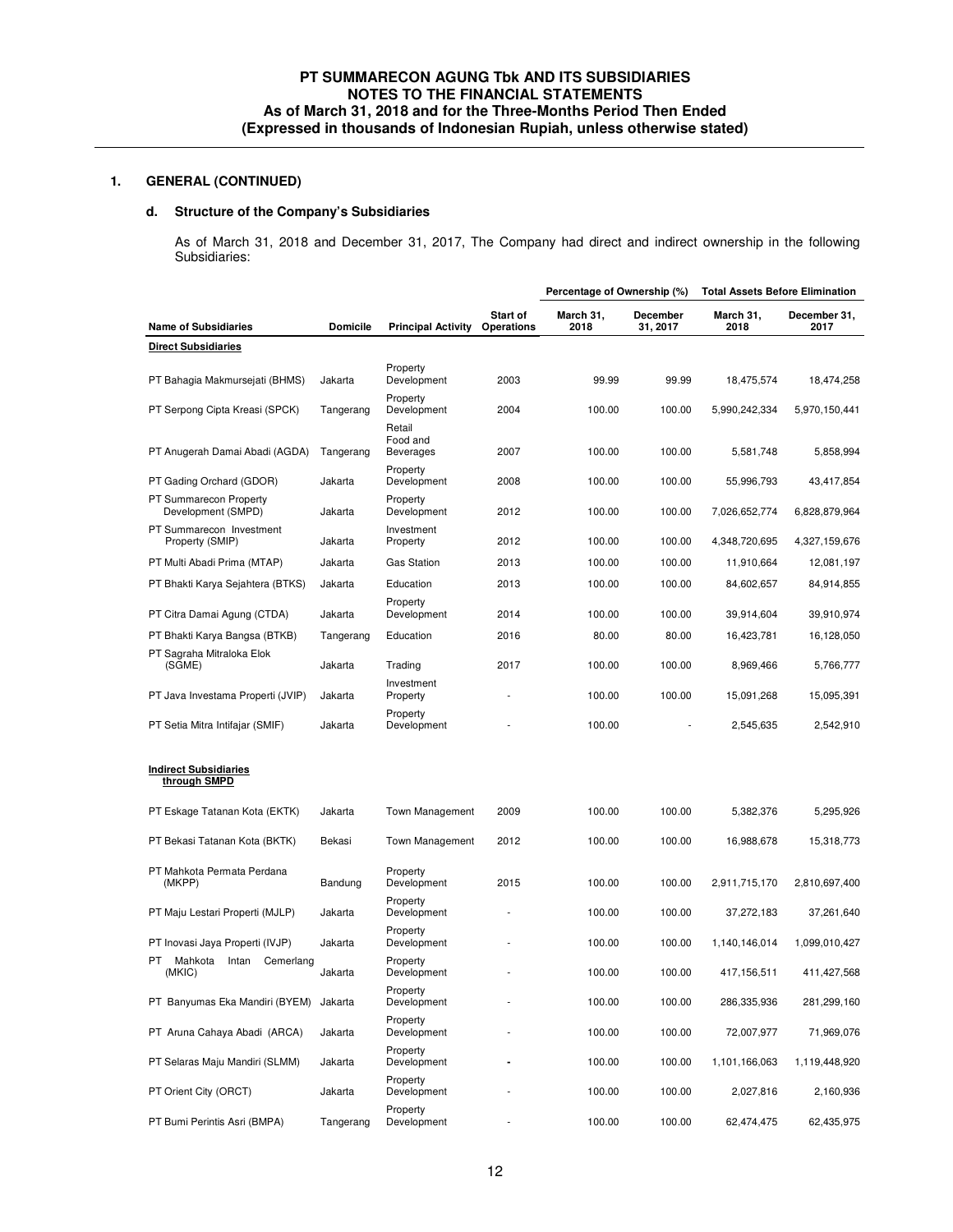# **1. GENERAL (CONTINUED)**

# **d. Structure of the Company's Subsidiaries (continued)**

As of March 31, 2018 and December 31, 2017, The Company had direct and indirect ownership in the following Subsidiaries: (continued)

|                                                          |                 |                           |                               | Percentage of Ownership (%) |                      | <b>Total Assets Before Elimination</b> |                      |
|----------------------------------------------------------|-----------------|---------------------------|-------------------------------|-----------------------------|----------------------|----------------------------------------|----------------------|
| <b>Name of Subsidiaries</b>                              | <b>Domicile</b> | <b>Principal Activity</b> | Start of<br><b>Operations</b> | March 31,<br>2018           | December<br>31, 2017 | March 31,<br>2018                      | December 31,<br>2017 |
| <b>Indirect Subsidiaries</b><br>through SMPD (continued) |                 |                           |                               |                             |                      |                                        |                      |
| PT Duta Sumara Abadi (DTSA)                              | Jakarta         | Property<br>Development   |                               | 51.00                       | 51.00                | 342,745,413                            | 339,392,004          |
| PT Sinar Mahakam Indah (SNMI)                            | Samarinda       | Property<br>Development   |                               | 85.44                       | 85.44                | 41,469,149                             | 41,087,377           |
| PT Sinar Semesta Indah (SNSI)                            | Tangerang       | Property<br>Development   |                               | 100.00                      | 100.00               | 747,563                                | 748,299              |
| PT Wahyu Kurnia Sejahtera<br>(WYKS)                      | Jakarta         | Property<br>Development   |                               | 100.00                      | 100.00               | 188,903,676                            | 183,867,116          |
| PT Kahuripan Jaya Mandiri (KHJM)                         | Jakarta         | Property<br>Development   |                               | 51.00                       | 51.00                | 50,405,992                             | 50,411,672           |
| PT Gunung Suwarna Abadi<br>(GNSA)                        | Jakarta         | Property<br>Development   |                               | 51.00                       | 51.00                | 201,543,020                            | 184,282,151          |
| PT Taruna Maju Berkarya (TRMB)                           | Jakarta         | Property<br>Development   |                               | 100.00                      | 100.00               | 3,839,082                              | 3,807,454            |
| PT Gunung Srimala Permai<br>(GNSP)                       | Jakarta         | Property<br>Development   |                               | 51.00                       | 51.00                | 179,214,867                            | 176,831,839          |
| PT Sunda Besar Properti (SDBP)                           | Bandung         | Property<br>Development   |                               | 100.00                      | 100.00               | 1,160,292                              | 1,152,302            |
| PT Maju Singa Parahyangan<br>(MJSP)                      | Bandung         | Property<br>Development   |                               | 100.00                      | 100.00               | 1,160,298                              | 1,152,309            |
| PT Surya Mentari Diptamas<br>(SYMD)                      | Jakarta         | Property<br>Development   |                               | 51.00                       | 51.00                | 2,918,553                              | 2,885,914            |
| PT Surya Menata Elokjaya (SYME)                          | Jakarta         | Property<br>Development   |                               | 100.00                      | 100.00               | 3,107,810                              | 3,075,757            |
| PT Kencana Jayaproperti Agung<br>(KCJA)                  | Jakarta         | Property<br>Development   |                               | 51.00                       | 51.00                | 322,803,709                            | 293,316,696          |
| PT Kencana Jayaproperti Mulia<br>(KCJM)                  | Jakarta         | Property<br>Development   |                               | 51.00                       | 51.00                | 180,142,909                            | 188,655,562          |
| PT Sinergi Mutiara Cemerlang<br>(SGMC)                   | Makassar        | Property<br>Development   |                               | 51.00                       | 51.00                | 586,899,937                            | 578,301,005          |
| PT Sukmabumi Mahakam Jaya<br>(SBMJ)                      | Jakarta         | Property<br>Development   |                               | 100.00                      | 100.00               | 997,099                                | 995,812              |
| PT Bintang Mentari Indah (BNMI)                          | Maros           | Property<br>Development   |                               | 100.00                      | 100.00               | 359,229,491                            | 386,175,872          |
| PT Bandung Tatanan Kota (BDTK)                           | Bandung         | Town<br>Management        |                               | 100.00                      | 100.00               | 2,495,028                              | 2,498,829            |
| PT Summa Sinar Fajar (SMSF)                              | Bekasi          | Property<br>Development   |                               | 51,00                       |                      | 185,000,000                            |                      |
| <b>Indirect Subsidiaries</b><br>through SMIP             |                 |                           |                               |                             |                      |                                        |                      |
| PT Lestari Mahadibya (LTMD)                              | Tangerang       | Investment<br>Property    | 2006                          | 100.00                      | 100.00               | 1,120,006,763                          | 1,097,777,885        |
| PT Summerville Property<br>Management (SVPM)             | Jakarta         | Property<br>Management    | 2007                          | 100.00                      | 100.00               | 3,792,677                              | 3,770,002            |
| PT Summarecon Hotelindo<br>(SMHO)                        | Jakarta         | Hotel                     | 2010                          | 100.00                      | 100.00               | 126,160,307                            | 127,533,876          |
| PT Makmur Orient Jaya (MKOJ)                             | Bekasi          | Investment<br>Property    | 2013                          | 100.00                      | 100.00               | 883,316,980                            | 864,335,137          |
| PT Kharisma Intan Properti (KRIP)                        | Tangerang       | Investment<br>Property    | 2013                          | 100.00                      | 100.00               | 203,511,615                            | 204,342,708          |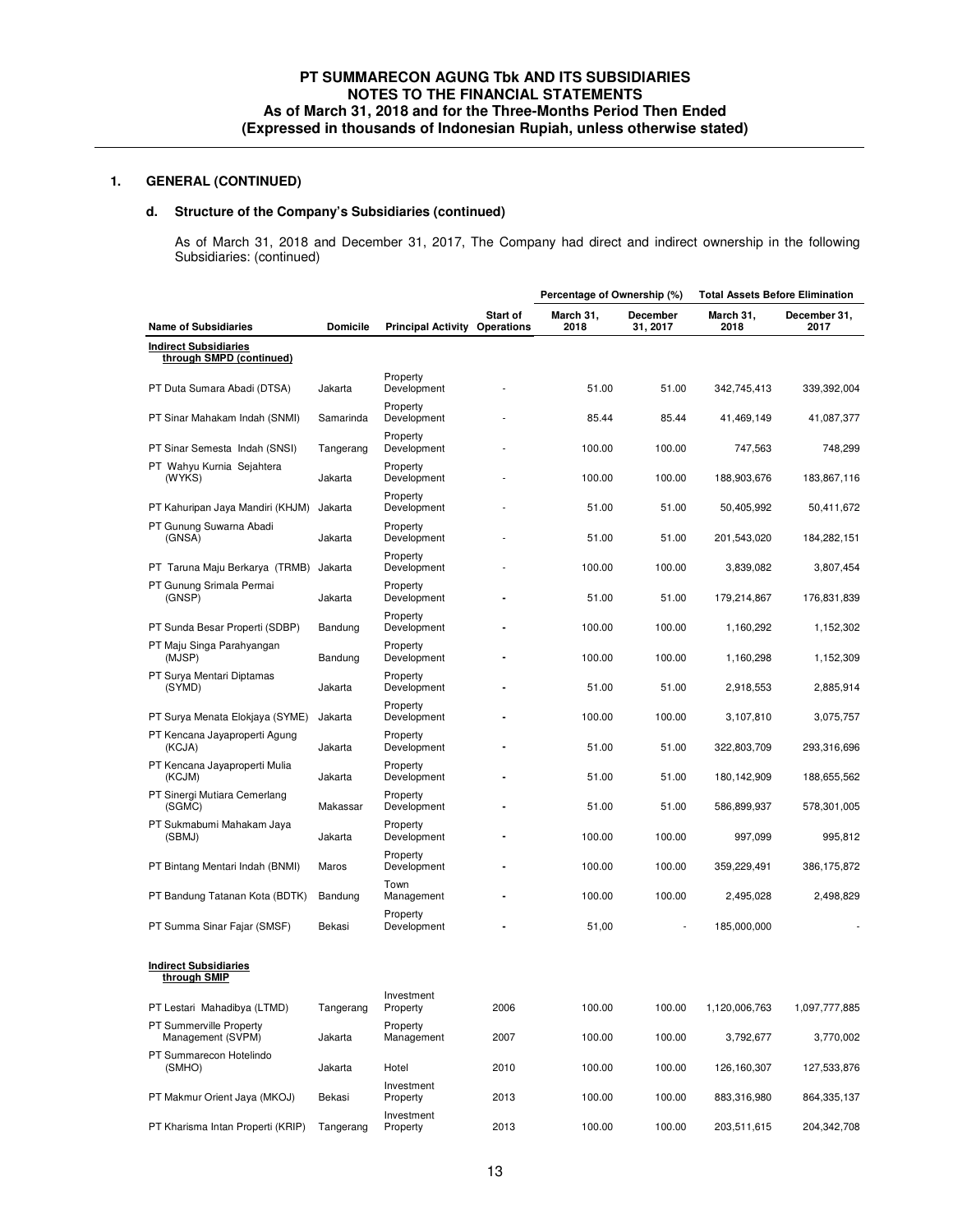# **1. GENERAL (CONTINUED)**

# **d. Structure of the Company's Subsidiaries (continued)**

As of March 31, 2018 and December 31, 2017, The Company had direct and indirect ownership in the following Subsidiaries: (continued)

|                                                          |                 |                                    |                        | Percentage of Ownership (%) |                      |                   | <b>Total Asset Before Elimination</b> |
|----------------------------------------------------------|-----------------|------------------------------------|------------------------|-----------------------------|----------------------|-------------------|---------------------------------------|
| <b>Name of Subsidiaries</b>                              | <b>Domicile</b> | <b>Principal Activity</b>          | Start of<br>Operations | March 31,<br>2018           | December<br>31, 2017 | March 31,<br>2018 | December 31,<br>2017                  |
| <b>Indirect Subsidiaries</b><br>through SMIP (continued) |                 |                                    |                        |                             |                      |                   |                                       |
| PT Dunia Makmur Properti (DNMP) Jakarta                  |                 | Investment<br>Property             | 2015                   | 100.00                      | 100.00               | 113,504,925       | 115,094,490                           |
| PT Summarecon Bali Indah (SMBI)                          | Jakarta         | Investment<br>Property             | 2016                   | 100.00                      | 100.00               | 1,333,233,906     | 1,361,294,326                         |
| PT Permata Jimbaran Agung<br>(PMJA)                      | Badung          | Investment<br>Property             | 2016                   | 59.09                       | 59.09                | 840,279,831       | 868,815,246                           |
| PT Pradana Jaya Berniaga (PDJB)                          | Badung          | Retail, Food &<br><b>Beverages</b> | 2016                   | 100.00                      | 100.00               | 4,176,212         | 4,048,875                             |
| PT Hotelindo Permata Jimbaran<br>(HOPJ)                  | Badung          | Hotel                              | 2017                   | 59.09                       | 59.09                | 326,268,463       | 344,170,951                           |
| PT Seruni Persada Indah (SRPI)                           | Jakarta         | Investment<br>Property             |                        | 100.00                      | 100.00               | 1,108,751         | 1,101,406                             |
| PT Bali Indah Development (BLID)                         | Badung          | Investment<br>Property             |                        | 100.00                      | 100.00               | 164,398,709       | 168,883,813                           |
| PT Bali Indah Property (BLIP)                            | Badung          | Investment<br>Property             |                        | 100.00                      | 100.00               | 3,762,548         | 3,762,623                             |
| PT Bukit Jimbaran Indah (BKJI)                           | Badung          | Property<br>Development            |                        | 100.00                      | 100.00               | 637,562           | 633,183                               |
| PT Bukit Permai Properti (BKPP)                          | Badung          | Property<br>Development            |                        | 100.00                      | 100.00               | 484,950,644       | 484,956,625                           |
| PT Nirwana Jaya Semesta (NWJS)                           | Jakarta         | Hotel                              |                        | 100.00                      | 100.00               | 13,310,128        | 13,309,056                            |
| PT Sadhana Bumi Jayamas (SDBJ) Jakarta                   |                 | Investment<br>Property             |                        | 100.00                      | 100.00               | 81,521,797        | 81,491,083                            |
| PT Unota Persadajaya (UNPS)                              | Jakarta         | Investment<br>Property             |                        | 100.00                      | 100.00               | 145,063,185       | 145,067,257                           |
| PT Java Orient Properti (JVOP)                           | Yogyakarta      | Hotel                              |                        | 90.00                       | 90.00                | 151, 104, 332     | 151,112,332                           |
| PT Mahakarya Buana Damai<br>(MKBD)                       | Bandung         | Investment<br>Property             |                        | 100.00                      | 100.00               | 158,497,764       | 156,091,482                           |
| PT Hotelindo Saribuana<br>Damai (HSBD)                   | Bandung         | Hotel                              |                        | 100.00                      | 100.00               | 240,412           | 240,406                               |
| PT Hotelindo Java<br>Properti (HIJP)                     | Yogyakarta      | Hotel                              |                        | 100.00                      | 100.00               | 235,369           | 235,564                               |
| PT Hotelindo Cahaya<br>Gemilang (HICG)                   | Jakarta         | Hotel                              |                        | 100.00                      | 100.00               | 239,935           | 239,511                               |
| PT Maha Karya Reksawarga<br>(MKRW)                       | Karawang        | Investment<br>Property             |                        | 100.00                      |                      | 13,992,878        | 4,339,914                             |
| <b>Indirect Subsidiaries</b><br>through SPCK             |                 |                                    |                        |                             |                      |                   |                                       |
| PT Serpong Tatanan Kota (STTK)                           | Tangerang       | Town<br>Management                 | 2010                   | 100.00                      | 100.00               | 54,085,850        | 54,331,311                            |
| PT Bhakti Karya Vita (BTKV)                              | Tangerang       | Hospital                           | 2011                   | 60.00                       | 60.00                | 60,329,528        | 59,416,846                            |
| PT Jaya Bangun Abadi (JYBA)                              | Tangerang       | Property<br>Development            |                        | 100.00                      | 100.00               | 90,620,806        | 90,584,414                            |
| PT Permata Cahaya Cemerlang<br>(PMCC)                    | Tangerang       | Property<br>Development            |                        | 100.00                      | 100.00               | 330, 561, 373     | 331,254,270                           |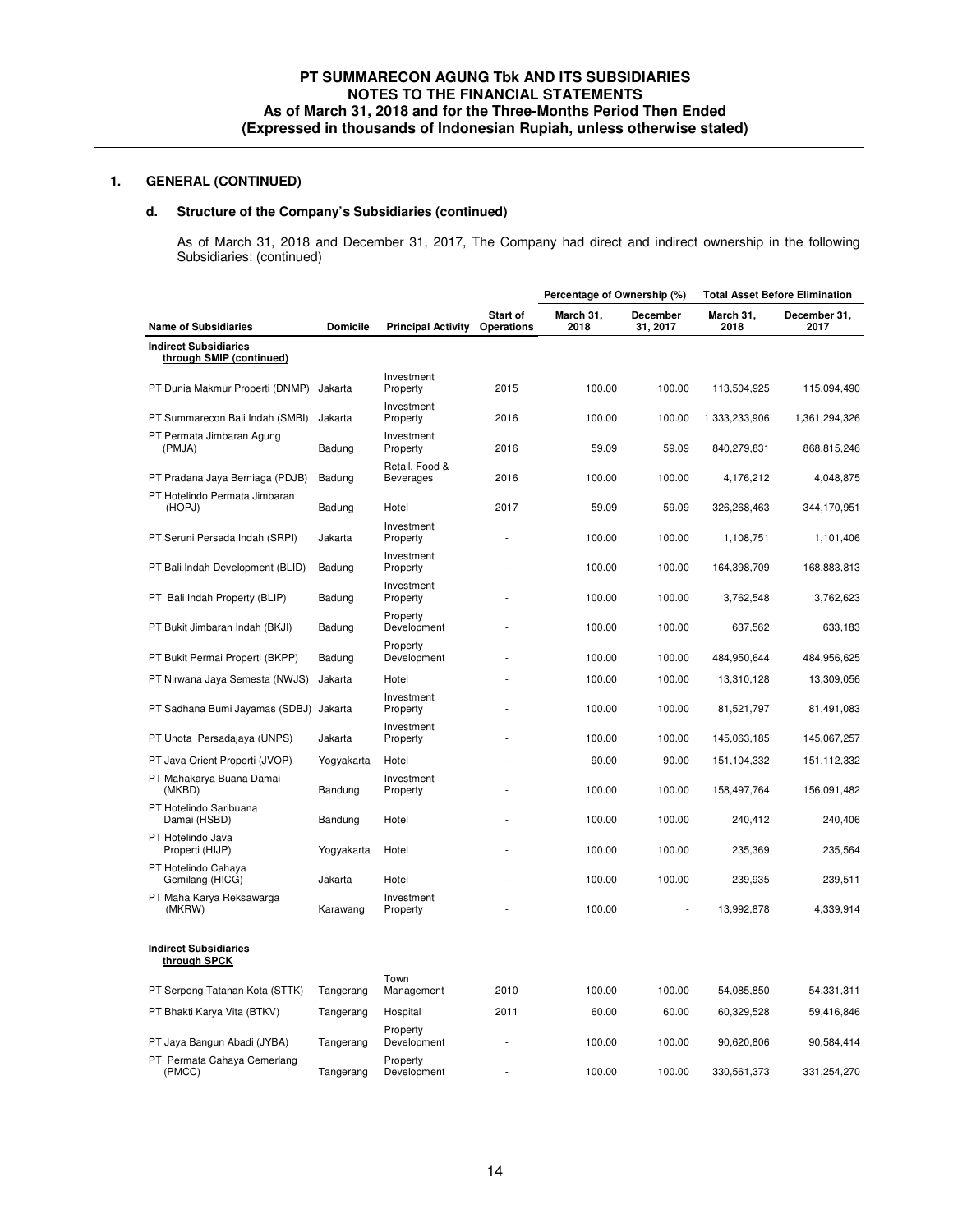# **PT SUMMARECON AGUNG Tbk AND ITS SUBSIDIARIES NOTES TO THE FINANCIAL STATEMENTS As of March 31, 2018 and for the Three-Months Period Then Ended (Expressed in thousands of Indonesian Rupiah, unless otherwise stated)**

# **1. GENERAL (CONTINUED)**

|                                                          |                 |                               |                               | Percentage of Ownership (%) |                          | <b>Total Asset Before Elimination</b> |                      |
|----------------------------------------------------------|-----------------|-------------------------------|-------------------------------|-----------------------------|--------------------------|---------------------------------------|----------------------|
| <b>Name of Subsidiaries</b>                              | <b>Domicile</b> | <b>Principal Activity</b>     | <b>Start of</b><br>Operations | March 31.<br>2018           | December<br>31, 2017     | March 31.<br>2018                     | December 31.<br>2017 |
| <b>Indirect Subsidiaries</b><br>through SPCK (continued) |                 |                               |                               |                             |                          |                                       |                      |
| PT Surva Intan Properti (SYIP)                           | Tangerang       | Property<br>Development       |                               | 100.00                      | 100.00                   | 152,531,288                           | 152,226,380          |
| PT Mahkota Berlian Indah (MKBI)                          | Tangerang       | Property<br>Development       |                               | 100.00                      | 100.00                   | 90,294,887                            | 89,931,840           |
| Mahkota Permata Indah (MKPI)<br>PT.                      | Tangerang       | Property<br>Development       |                               | 100.00                      | 100.00                   | 83,283,464                            | 83,268,058           |
| <b>Indirect Subsidiaries</b><br>through SMIF             |                 |                               |                               |                             |                          |                                       |                      |
| PT Jejaring Ultra Prima (JJUP)                           | Jakarta         | Infrastructure<br>Development |                               | 100.00                      | $\overline{\phantom{a}}$ | 2,505,657                             | 2.499.203            |

In 2018, the Company established new Subsidiaries, which are PT Summa Sinar Fajar.

As of March 31, 2018, JVIP, SMIF, MJLP, IVJP, MKIC, BYEM, ARCA, SLMM, ORCT, BMPA, DTSA, SNMI, SNSI, WYKS, KHJM, GNSA, TRMB, GNSP, SDBP, MJSP, SYMD, SYME, KCJA, KCJM, SGMC, SBMJ, BNMI, BDTK, SMSF, SRPI, BLID, BLIP, BKJI, BKPP, NWJS, SDBJ, UNPS, JVOP, MKBD, HSBD, HIJP, HICG, MKRW, JYBA, PMCC, SYIP, MKBI, MKPI and JJUP have not started commercial operations.

### **e. Approval and authorization for the issuance of consolidated financial statements**

The Company's management is responsible for the preparation and fair presentation of these consolidated financial statements in accordance with Indonesian Financial Accounting Standards, which were completed and authorized for issuance by the Board of Directors of the Company on April 27, 2017, as previously reviewed and recommended for authorization by the Audit Committee of the Company.

### **2. SUMMARY OF SIGNIFICANT ACCOUNTING POLICIES**

#### **a. Basis of preparation of the consolidated financial statements**

The consolidated financial statements have been prepared and presented in accordance with the Indonesian Financial Accounting Standards ("SAK"), which consist of the Statements of Financial Accounting Standards ("PSAK") and Interpretations to Financial Accounting Standards ("ISAK") issued by the Financial Accounting Standards Board of the Indonesian Institute of Accountants and the Regulations Financial Statement Presentation and Disclosure for Issuer or Public Company issued by the Financial Service Authority ("OJK", formerly BAPEPAM-LK).

The consolidated financial statements have been prepared on the accrual basis using the historical cost concept of accounting, except for certain accounts which are measured on the basis described in the related accounting policies for those accounts.

The consolidated statement of cash flows presents cash flows classified into operating, investing and financing activities. The cash flows from operating activities are presented using the direct method.

The reporting currency used in the preparation of the consolidated financial statements is the Indonesian rupiah (Rp), which is also the functional currency of the Group.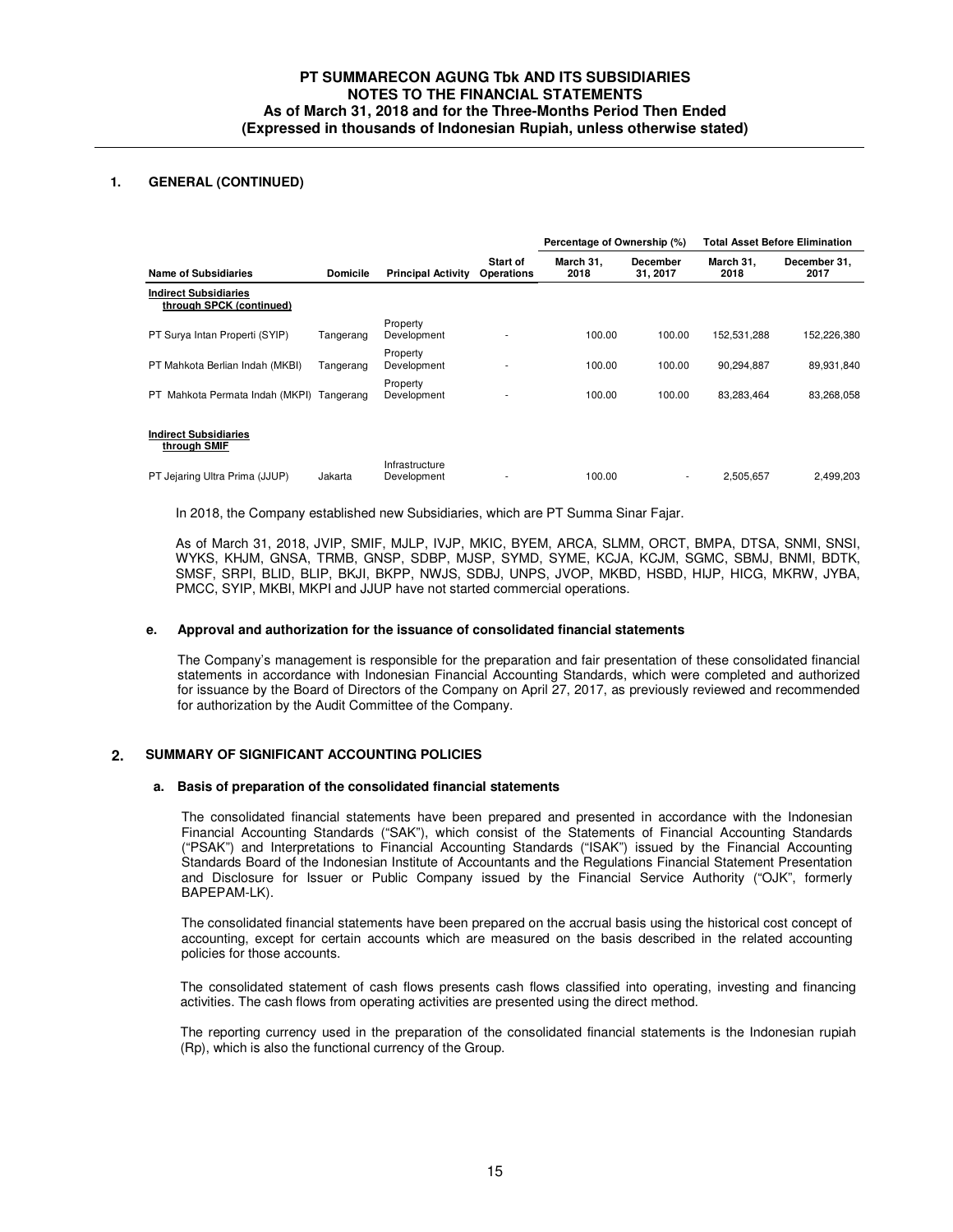### **b. Changes in accounting policies**

The following are several accounting standards issued by the DSAK that are considered relevant to the financial reporting of the Group but not yet effective until January 1 2018:

- PSAK 15 (2017 Improvement): Investments in Associates and Joint Ventures, effective January 1, 2018 with earlier application is permitted. This improvement Clarifies that at initial recognition an entity may elect to measure its investee at fair value on the basis of an investment-by-investment.
- PSAK 67 (2017 Improvement): Disclosure of I nterests in Other Entities, effective January 1, 2018 with earlier application is permitted. This improvement Clarifies the disclosure requirements in PSAK 67, in addition to those described in paragraphs PP10-PP16, also applied to any interest in the entity that is classified in accordance with PSAK 58.
- PSAK 71: Financial Instruments, adopted from IFRS 9, effective January 1, 2020 with earlier application is permitted. This PSAK provides for classification and measurement of financial instruments based on the characteristics of contractual cash flows and business model of the entity; expected credit loss impairment model that resulting information more timely, relevant and understandable to users of financial statements; accounting for hedging that reflect the entity's risk management better by introduce a more general requirements based on management's judgment.
- PSAK 72: Revenue from Contracts with Customers, adopted from IFRS 15, effective January 1, 2020 with earlier application is permitted. This PSAK is a single standards that a joint project between the International Accounting Standards Board (IASB) and the Financial Accounting Standards Board (FASB), provides revenue recognition from contracts with customers, and the entity is expected to have analizing before recognazing the revenue.
- PSAK No. 73: Leases, adopted from IFRS 16, effective January 1, 2020 with earlier application is permitted, but not before an entity applies PSAK 72: Revenue from Contracts with Customers. This PSAK establish the principles of recognition, measurement, presentation, and disclosure of the lease by introducing a single accounting model, with the requirement to recognize the right-of-use assets and liability of the lease; there are 2 optional exclusions in the recognition of the lease assets and liabilities: (i) short-term lease and (ii) lease with low-value underlying assets.
- Amendments to PSAK No. 2: Statement of Cash Flows on the Disclosures Initiative, effective January 1, 2018 with earlier application is permitted. This amendments requires entities to provide disclosures that enable the financial statements users to evaluate the changes in liabilities arising from financing activities, including changes from cash flow and non-cash.
- •Amendments to PSAK No. 13 Investment Property : Transfer of Investment Property, effective January 1, 2018 with earlier application is permitted. This amendments reflects the principle that asset usage changes include an assessment of whether the property meets, or ceases to meet, the definition of investment property.
- Amendments to PSAK No. 15 Investments in Joint Associates and Joint Ventures: Long-term Interests in Associates and Joint Ventures, effective January 1, 2020 with earlier application is permitted. This amendments provides that the entity also applies PSAK No. 71 on the financial instruments to associates or joint ventures where the equity method is not applied. This includes long-term interests that substantively form the entity's net investment in an associates or joint ventures.
- Amendments to PSAK No. 53 Share-based Payment: Classification and Measurement of Share-based Payment Transaction, effective January 1, 2018 with earlier application is permitted. This amendments aims to clarify the accounting treatment related to the classification and measurement of stock-based payment transactions.
- Amendments to PSAK No. 62: Insurance Contract on Applying PSAK No. 71 Financial Instruments with PSAK 62 Insurance Contract, effective January 1, 2020. This amendments allows those who meet certain criteria to apply a temporary exclusion of PSAK No. 71 (deferral approach) or choose to implement overlay approach for financial assets designated.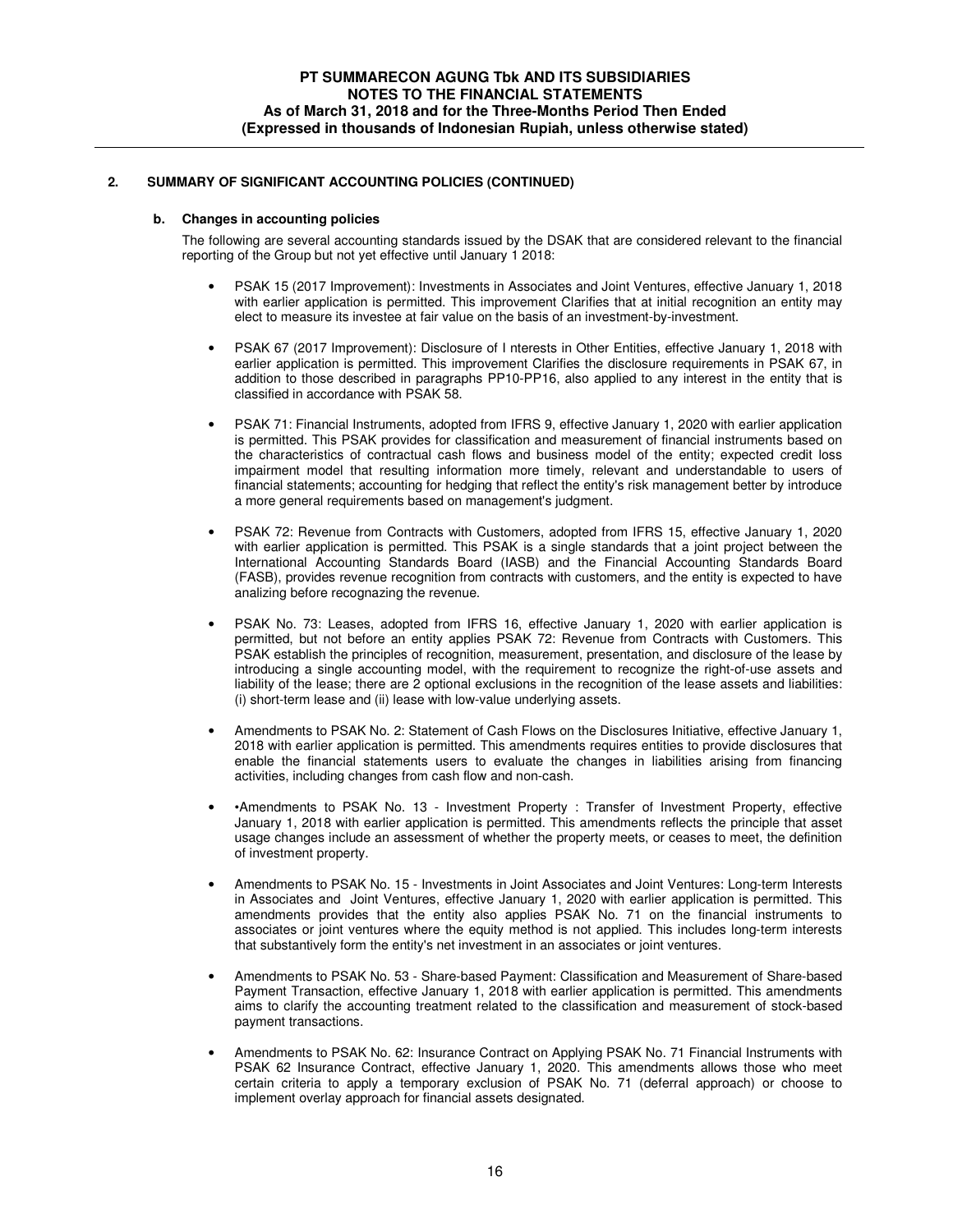#### **b. Changes in accounting policies**

The following are several accounting standards issued by the DSAK that are considered relevant to the financial reporting of the Group but not yet effective until January 1 2018: (Continued)

- Amendments to PSAK No. 71 Financial Instruments: Prepayment Features with Negative Compensation, effective January 1, 2020 with earlier application is permitted. This amendments provides that a financial asset with prepayment features that may result in negative compensation qualifies as a contractual cash flow derived solely from the principal and interest of the principal amount owed.
- ISAK No. 33 Foreign currency Transaction and Advance Consideration, effective January 1, 2019 with earlier application is permitted. This amendments clarify the use of the transaction date to determine the exchange rate used in the initial recognition of the related asset, expense or income at the time the entity has received or paid advance consideration in the foreign currency.

The Group is presently evaluating and has not yet determined the effects of these accounting standards on its financial statements.

### **c. Principles of consolidation**

The consolidated financial statements include the subsidiary accounts owned by the Company with the equity ownership of more than 50%, either directly or indirectly through another subsidiary as disclosed in Notes 1d, 1e and 1f.

All material intercompany accounts and transactions (including unrealized gains or losses) have been eliminated. A Subsidiary is fully consolidated from the date of acquisition, being the date on which the Company obtains control, and continues to be consolidated until the date such control ceases.

Specifically, the Group controls an investee if and only if the Group has:

- a) Power over investee (i.e., existing rights that give it the current ability to direct the relevant activities of the investee);
- b) Eksposure, or rights, of variable returns from its involvement to investee; and
- c) The ability to use its power over the investee to affect its returns.

When the Group has less than a majority of the voting or similar rights of an investee, the Group considers all relevant facts and circumstances in assessing whether it has power over an investee, including:

- a) The contractual arrangement with the other vote holders of the investee
- b) Rights arising from other contractual arrangements
- c) The Group's voting rights and potential voting rights.

Non-controlling interests ("NCI") represent the portion of the profit or loss and net assets of the Subsidiaries not attributable, directly or indirectly, to the Parent Entity, which are presented in the consolidated statement of profit or loss and other comprehensive income and under the equity section of the consolidated statement of financial position, respectively, separately from the corresponding portion attributable to owners of the parent entity.

The Group re-assesses whether or not it controls an investee if facts and circumstances indicate that there are changes to one or more of the three elements of control. Consolidation of a subsidiary begins when the Group obtains control over the subsidiary and ceases when the Group loses control of the subsidiary. Assets, liabilities, income and expenses of a subsidiary acquired or disposed of during the period are included in the consolidated statements of profit or loss and other comprehensive income from the date the Group gains control until the date the Group ceases to control the subsidiary.

Losses of a non-wholly owned Subsidiary are attributed to the NCI even if the losses create an NCI deficit balance. In case of loss of control over a Subsidiary, the Company:

- Derecognizes the assets (including goodwill) and liabilities of the Subsidiary;
- Derecognizes the carrying amount of any NCI;
- Derecognizes the cumulative translation differences recorded in equity, if any;
- Recognizes the fair value of the consideration received;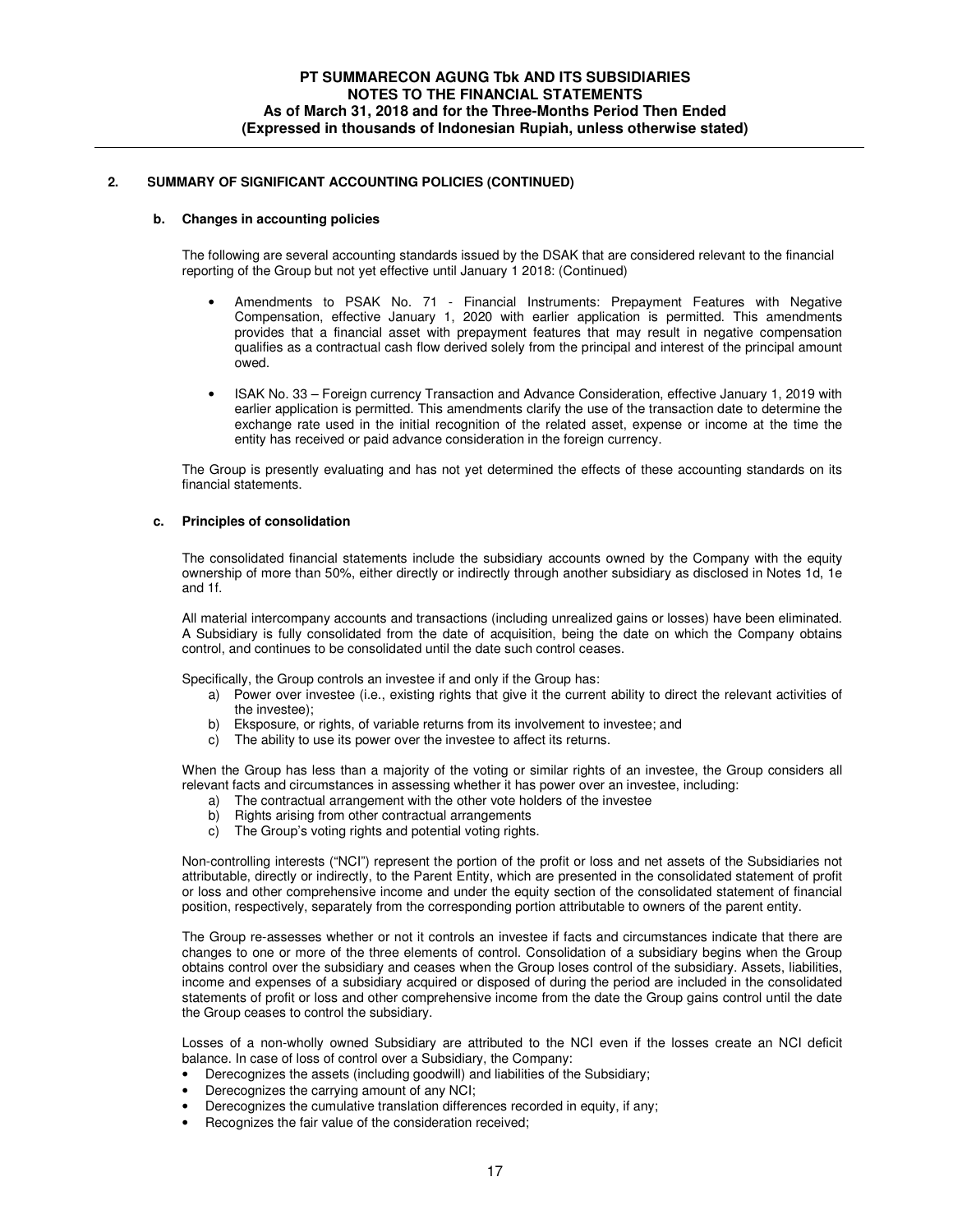### **c. Principles of consolidation (continued)**

Losses of a non-wholly owned Subsidiary are attributed to the NCI even if the losses create an NCI deficit balance. In case of loss of control over a Subsidiary, the Company: (continued)

- Recognizes the fair value of any investment retained;
- Recognizes any surplus or deficit in profit or loss; and
- Reclassifies the parent's share of components previously recognized in other comprehensive income to profit or loss or retained earnings, as appropriate.

Consolidation of a subsidiary begins when the Group obtains control over the subsidiary and ceases when the Group loses control of the subsidiary. Assets, liabilities, income and expenses of a subsidiary acquired or disposed of during the period are included in the consolidated statements of profit or loss and other comprehensive income from the date the Group gains control until the date the Group ceases to control the subsidiary.

Profit or loss and each component of other comprehensive income ("OCI") are attributed to the equity holders of the parent of the Group and to the Non-controlling interests ("NCI"), even if this results in the NCI having a deficit balance. When necessary, adjustments are made to the financial statements of subsidiaries to bring their accounting policies into line with the Group's accounting policies. All intra-group assets and liabilities, equity, income, expenses and cash flows relating to transactions between members of the Group are eliminated in full on consolidation.

# **d. Cash equivalents**

Time deposits with maturities of three months or less at the time of placement, which are not restricted as to withdrawal or are not pledged as collateral for loans, are classified as "Cash Equivalents". Cash in banks and time deposits which are restricted or pledged are presented as part of "Other Non-current Financial Assets".

# **e. Restricted funds**

Restricted funds represent funds obtained from the bank through the Company's House Financing Credit facility ("KPR") sales method which are restricted for use by the Group until gradual stages of completion of construction are completed depending on agreement with related banks.

# **f. Transactions with related parties**

A related party is a person or entity that is related to the Group.

- a. A person or a close member of that person's family is related to the Group. if that person;
	- (i) has control or joint control over the Group;
	- (ii) has significant influence over the Group; or
	- (iii) is a member of the key management personnel of the Group or of the parent entity of the Company.

b. An entity is related to the Group if any of the following conditions applies:

- (i) directly, or indirectly through one or more intermediaries, the party (i) controls, is controlled by, or is under common control within the Group; (ii) has an interest in the Group that gives it significant influence over the Group; or, (iii) has joint control over the Group;
- (ii) the party is an associate of the Group;
- (iii) the party is a joint venture in which the Group is a venturer;
- (iv) the party is a member of the key management personnel of the Group;
- (v) the party is a close member of the family of any individual referred to in (a) or (d);
- (vi) the party is an entity that is controlled, jointly controlled or significantly influenced by or for which significant voting power in such entity resides with, directly or indirectly, any individual referred to in (d) or (e); or,
- (vii) the party is a post-employment benefit plan for the benefit of employees of the Group, or of any entity that is a related party of the Group.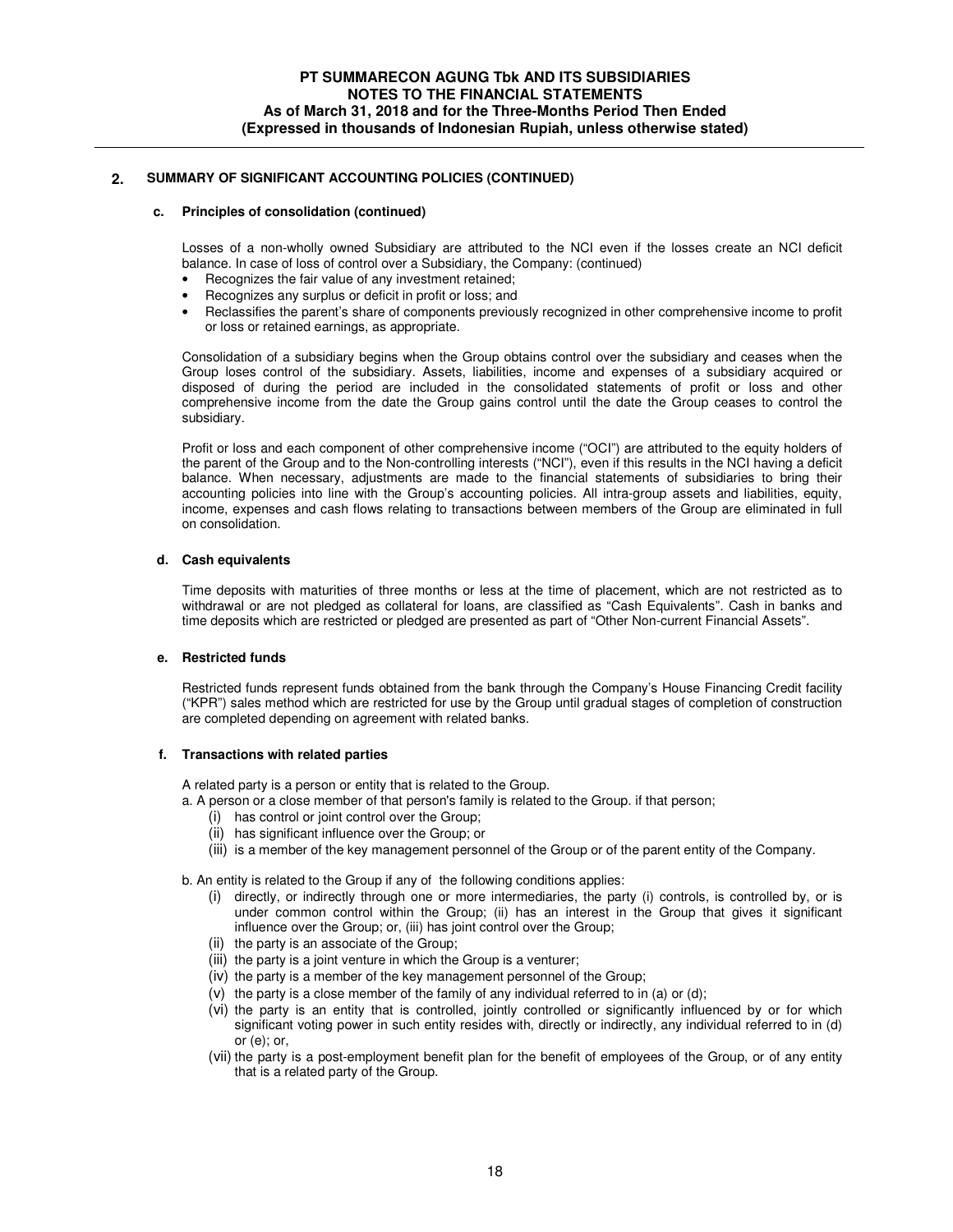#### **f. Transactions with related parties (Continued)**

The transactions with related parties are made based on terms agreed by the parties. Such terms may not be the same as those for transactions with unrelated parties.

The details of the accounts and the significant transactions entered into with related parties are presented in Note 30.

#### **g. Inventories**

Inventories are stated at the lower of cost or net realizable value. Cost is determined by the weighted average method.

Properties acquired or being constructed for sale in the ordinary course of business, rather than to be held for rental or capital appreciation, are held as inventories.

The cost of land under development consists of cost of undeveloped land, direct and indirect development costs related to real estate development activities and borrowing costs. Land under development is transferred to landplots available for sale when the land development is completed. Total project cost is allocated proportionately to the saleable landplots based on their respective areas.

The cost of apartment under construction consists of the cost of developed land, construction costs, borrowing costs and other costs related to the development of the apartment. Costs capitalized to apartment under construction are allocated to each apartment unit using the saleable area method.

The cost of land development, including land which is used for roads and infrastructure or other unsaleable area, is allocated using saleable area.

The cost of buildings and apartments under construction is transferred to houses, shops and apartments (strata title) available for sale when the construction is substantially completed.

For residential property project, its cost is classified as part of inventories upon the commencement of development and construction of infrastructure. For commercial property project, upon the completion of development and construction of infrastructure, its cost remains as part of inventories or is reclassified to the related investment properties account, whichever is more appropriate.

Assessment of the cost estimate is done at the end of each reporting period until the project is substantially completed , if there is a change basis , the Company will revise the cost .

Other inventories, consisting of food, beverages and other inventories, are stated at cost or net realizable value, whichever is lower.

Net realizable value is the estimated selling price in the ordinary course of business, based on market prices at the reporting date and discounted for the time value of money if material, less estimated costs to complete and the estimated costs to sell. The decline in value of inventories is determined to writedown the carrying amount of inventories to their net realizable value and the decline is recognized as a loss in the consolidated statements of profit or loss and other comprehensive income.

# **h. Prepaid expenses**

Prepaid expenses are amortized over the periods benefited using the straight-line method.

### **i. Undeveloped land**

Undeveloped land is stated at cost or net realizable value, whichever is lower.

The cost of undeveloped land. consisting of pre-acquisition and acquisition cost of land, is transferred to land under development upon commencement of land development.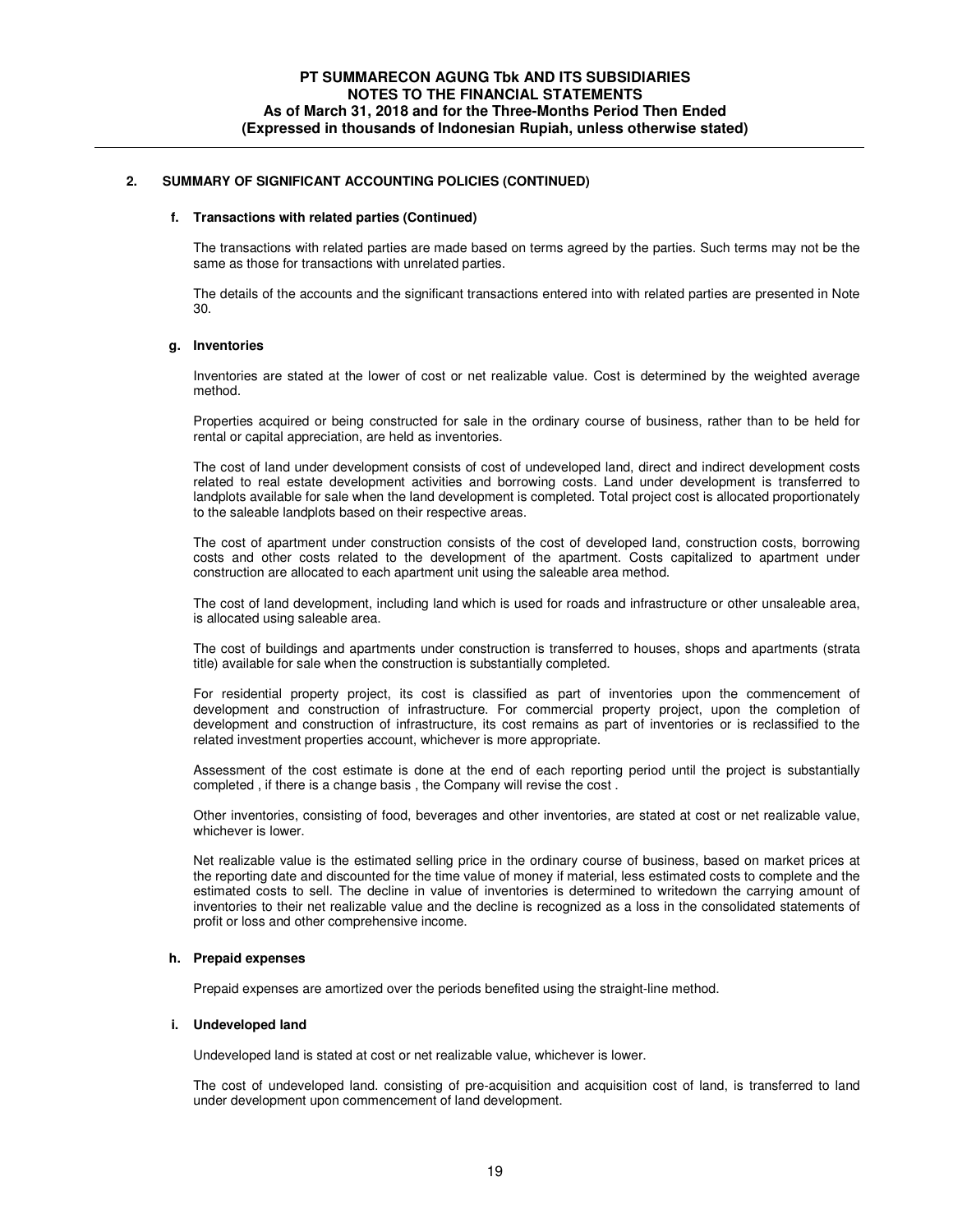#### **j. Fixed assets**

Fixed assets are stated at cost less accumulated depreciation and impairment loss, if any, except for land which is not depreciated.

Such cost includes the cost of replacing part of the fixed assets when that cost is incurred, if the recognition criteria are met.

Likewise. when a major inspection is performed, its cost is recognized in the carrying amount of the fixed assets as a replacement if the recognition criteria are met. All other repairs and maintenance costs that do not meet the recognition criteria are recognized in profit and loss as they are incurred.

Depreciation is computed using the straight-line method over the estimated useful lives of the assets as follows:

|                                | <u>Years</u> |
|--------------------------------|--------------|
| Buildings and infrastructures  | $2 - 40$     |
| Machinery and heavy equipment  | 10           |
| Vehicle                        | $5 - 10$     |
| Furniture and office equipment | $2 - 5$      |

Land is stated at cost and is not depreciated.

Specific costs associated with the extension or renewal of land titles are deferred and amortized over the legal term of the landrights or economic life of the land, whichever period is shorter.

Construction in progress is stated at cost and is accounted as part of fixed assets. The accumulated costs are reclassified to the appropriate fixed assets or investment properties account when the construction is completed and the constructed asset is ready for its intended use.

An item of fixed assets is derecognized upon disposal or when no future economic benefits are expected from its use or disposal. Any gain or loss arising on derecognition of the asset (calculated as the difference between the net disposal proceeds and the carrying amount of the asset) is credited or charged to operations in the year the asset is derecognized.

The fixed assets' residual values, useful lives and methods of depreciation are reviewed and adjusted prospectively, if appropriate, at each financial year end.

### **k. Investment properties**

Investment properties are stated at cost, which includes transaction cost, less accumulated depreciation and impairment loss, if any, except for land which is not depreciated. Such cost also includes the cost of replacing part of the investment properties if the recognition criteria are met, and excludes the daily expenses on their usage.

Investment properties consist of land, building and infrastructures, machinery and heavy equipment, hotel facilities and furniture and office equipment held by the Group to earn rentals or for capital appreciation or both, rather than for use in the production or supply of goods or services or for administrative purposes or sale in the ordinary course of business.

Depreciation is computed using the straight-line method over the estimated useful lives of the investment properties as follows: **Years** 

| <u>i eal S</u> |
|----------------|
| $3-40$         |
|                |
| $2 - 5$        |
|                |

Based on the Company's management assessment and evaluation, began on January 1, 2015, the Company changes its useful lives of the building from 20 years to 40 years.

Transfers to investment properties should be made when, and only when, there is a change in use. evidenced by the end of owner-occupation, commencement of an operating lease to another party or end of construction or development.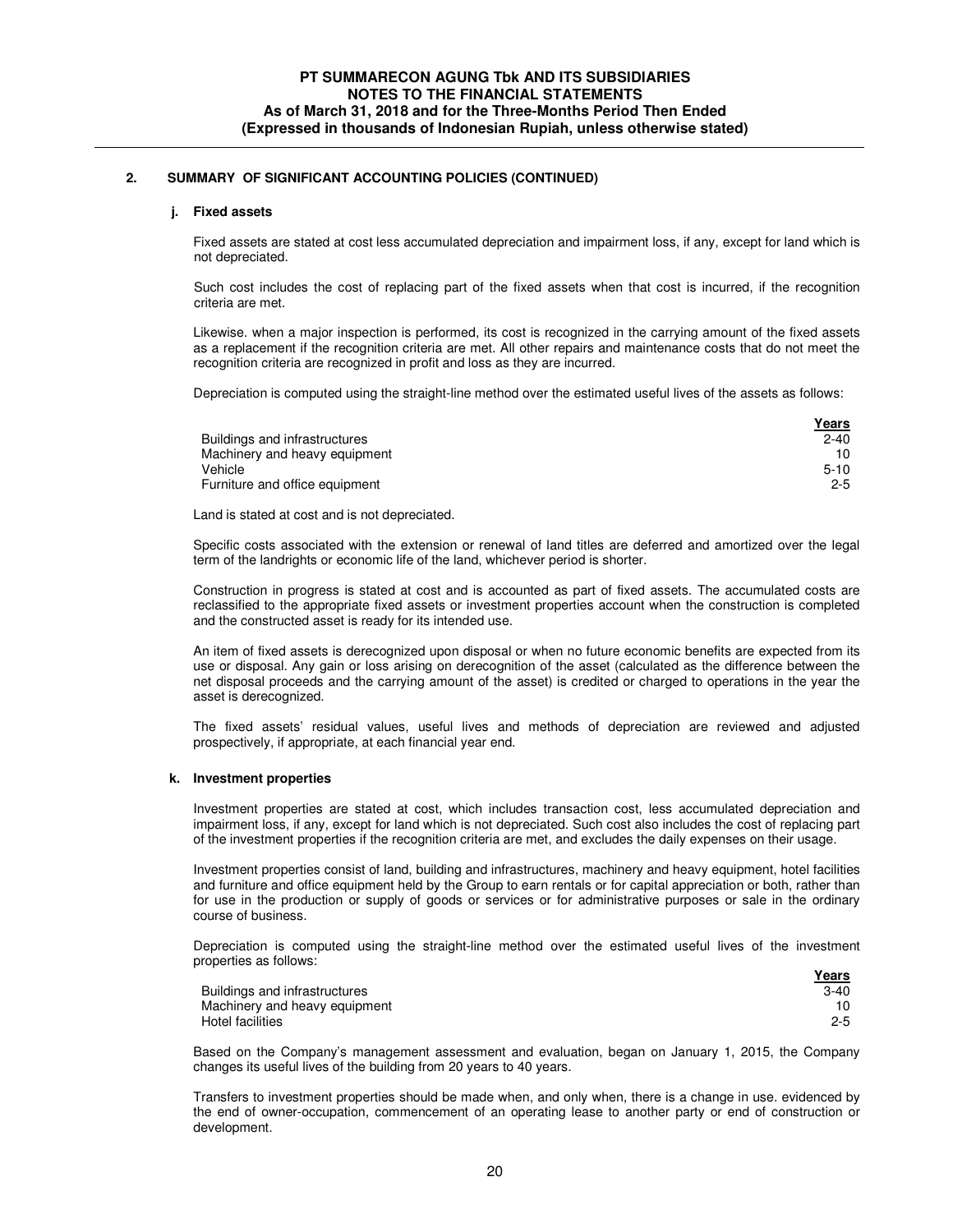### **k. Investment properties (continued)**

Transfers from investment properties should be made when, and only when, there is a change in use, evidenced by the commencement of owner-occupation or commencement of development with a view to sell.

The changes in the useful lives estimation is done after considering the effect of the repairs and maintenance performed by the Company.

An investment property should be derecognized on disposal or when it is permanently withdrawn from use and no future economic benefits are expected from its disposal. Gain or loss arising from the retirement or disposal of investment property is credited or charged to operations in the year the asset is derecognized.

For a transfer from investment properties to owner-occupied property, the Company uses the cost method at the date of change in use. If an owner-occupied property becomes an investment property, the Company records the investment property in accordance with the fixed assets policies up to the date of change in use.

### **l. Leases**

The determination of whether an arrangement is, or contains, a lease is based on the substance of the arrangement at inception date and whether the fulfillment of the arrangement is dependent on the use of a specific asset and the arrangement conveys a right to use the asset. A lease that transfers substantially to the lessee all the risks and rewards incidental to ownership of the leased asset is classified as a finance lease.

Consequently, a lease is classified as an operating lease, if the lease does not transfer substantially all the risks and rewards incidental to ownership.

### The Group as lessee

At the commencement of the lease term, a lessee recognizes finance lease as an asset and a liability in its consolidated statements of financial position at an amount equal to the fair value of the leased property or, if lower, the present value of the minimum lease payments. Minimum lease payments are apportioned between the finance charges and the reduction of the outstanding liability. The finance charges are allocated to each period during the lease term so as to produce a constant periodic rate of interest on the remaining balance of the liability. Contingent rents are charged as expenses in the periods in which they are incurred. Finance charges are reflected in the consolidated statements of profit or loss and other comprehensive income.

Leased asset held by the lessee under a finance lease is depreciated consistently using the same method used with that for depreciable assets that are directly owned, or is fully depreciated over the shorter of the lease term and its useful life, if there is no reasonable certainty that the lessee will obtain ownership by the end of the lease term.

Leases which do not transfer substantially all the risks and rewards incidental to ownership are classified as operating leases. Operating lease payments are recognized as an expense in the consolidated statements of profit or loss and other comprehensive income on a straight-line basis over the lease term.

### The Group as lessor

The Group recognizes an asset held under a finance lease in its consolidated statement of financial position and presents it as a receivable at an amount equal to the net investment in the lease. Lease receivable is treated as repayment of principal and finance income. The recognition of finance income is based on a pattern reflecting a constant periodic rate of return on the Group's net investment in the finance lease.

The Group presents an asset subject to operating leases in its consolidated statement of financial position according to the nature of the asset. Initial direct costs incurred in negotiating an operating lease are added to the carrying amount of the leased asset and recognized over the lease term on the same basis as rental income. Contingent rents, if any, are recognized as revenue in the periods in which they are earned. Lease income from operating leases is recognized as income on a straight-line method over the lease term.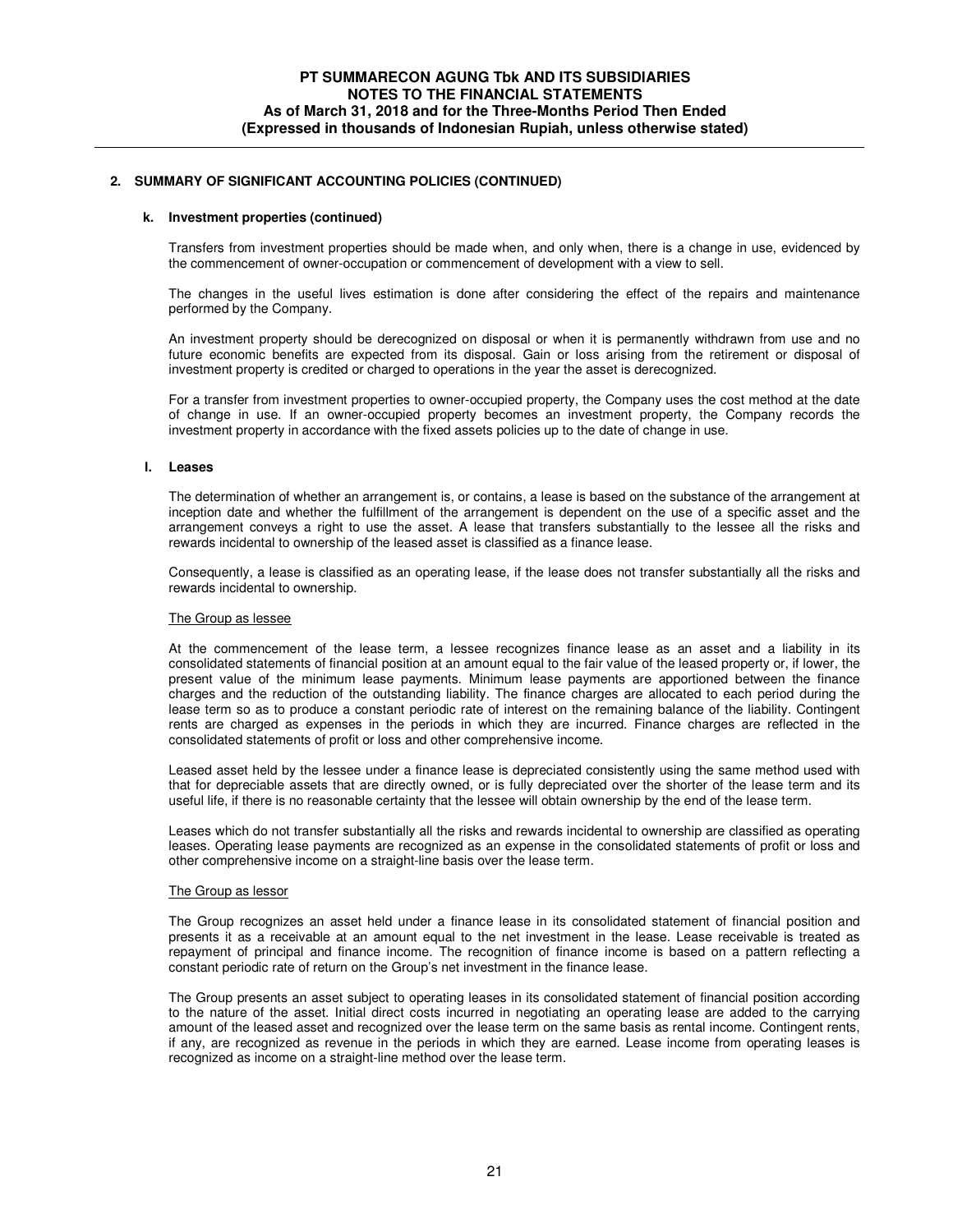#### **m. Capitalization of borrowing costs**

Borrowing costs that are directly attributable to the acquisition, construction or production of a qualifying asset are capitalized as part of the cost of the related asset. Other borrowing costs are recognized as expenses in the period in which they are incurred. Borrowing costs may include interest, finance charges in respect of finance leases recognized in accordance with PSAK No. 30 (Revised 2011) and foreign exchange differences arising from foreign currency borrowings to the extent that they are regarded as adjustment to interest costs.

Capitalization of borrowing costs commences when the activities to prepare the qualifying asset for its intended use have started and the expenditures for the qualifying asset and the borrowing costs have been incurred.

Capitalization of borrowing costs ceases when all the activities necessary to prepare the qualifying asset for its intended use are substantially completed.

The capitalization of borrowing costs is suspended if there are prolonged periods when development activity is interrupted. Interest is also capitalized on the purchase cost of a site property acquired specifically for development, but only where activities necessary to prepare the asset for development are in progress.

#### **n. Impairment of non-financial asset value**

The Group assesses at each reporting date whether there is an indication that assets may be impaired. If any such indication exists, or when annual impairment testing for assets (i.e., an intangible asset with an indefinite useful life, or an intangible asset not yet available for use) is required, the Group makes an estimate of the recoverable amounts of the respective assets.

An asset's recoverable amount is the higher of the asset's or its CGU's fair value less costs to sell and its value in use, and is determined for an individual asset, unless the asset does not generate cash inflows that are largely independent of those from other assets or group of assets. Where the carrying amount of an asset exceeds its recoverable amount, the asset is considered impaired and is written down to its recoverable amount. In assessing the value in use, the estimated net future cash flows are discounted to their present value using a pre-tax discount rate that reflects current market assessments of the time value of money and the risks specific to the asset. In determining fair value less costs to sell, recent market transactions are taken into account, if available. If no such transactions can be identified, an appropriate valuation model is used to determine the fair value of the asset. These calculations are corroborated by valuation multiples or other available fair value indicators.

Impairment losses of continuing operations, if any, are recognized in the consolidated statement of profit or loss and other comprehensive income under expense categories that are consistent with the functions of the impaired assets. A previously recognized impairment loss for an asset is reversed only if there has been a change in the assumptions used to determine the asset's recoverable amount since the last impairment loss was recognized. If that is the case, the carrying amount of the asset is increased to its recoverable amount.

A previously recognized impairment loss for an asset is reversed only if there has been a change in the assumptions used to determine the asset's recoverable amount since the last impairment loss was recognized. If that is the case, the carrying amount of the asset is increased to its recoverable amount.

The reversal is limited so that the carrying amount of the asset does not exceed its recoverable amount, nor exceeds the carrying amount that would have been determined, net of depreciation, had no impairment loss been recognized for the asset in prior years.

Reversal of an impairment loss is recognized in the consolidated statements of profit or loss and other comprehensive income. After such a reversal, the depreciation charge on the said asset is adjusted in future periods to allocate the asset's revised carrying amount, less any residual value, on a systematic basis over its remaining useful life.

#### **o. Stock issuance costs**

Costs incurred in connection with the issuance of capital stock are presented as a deduction to additional paid-incapital.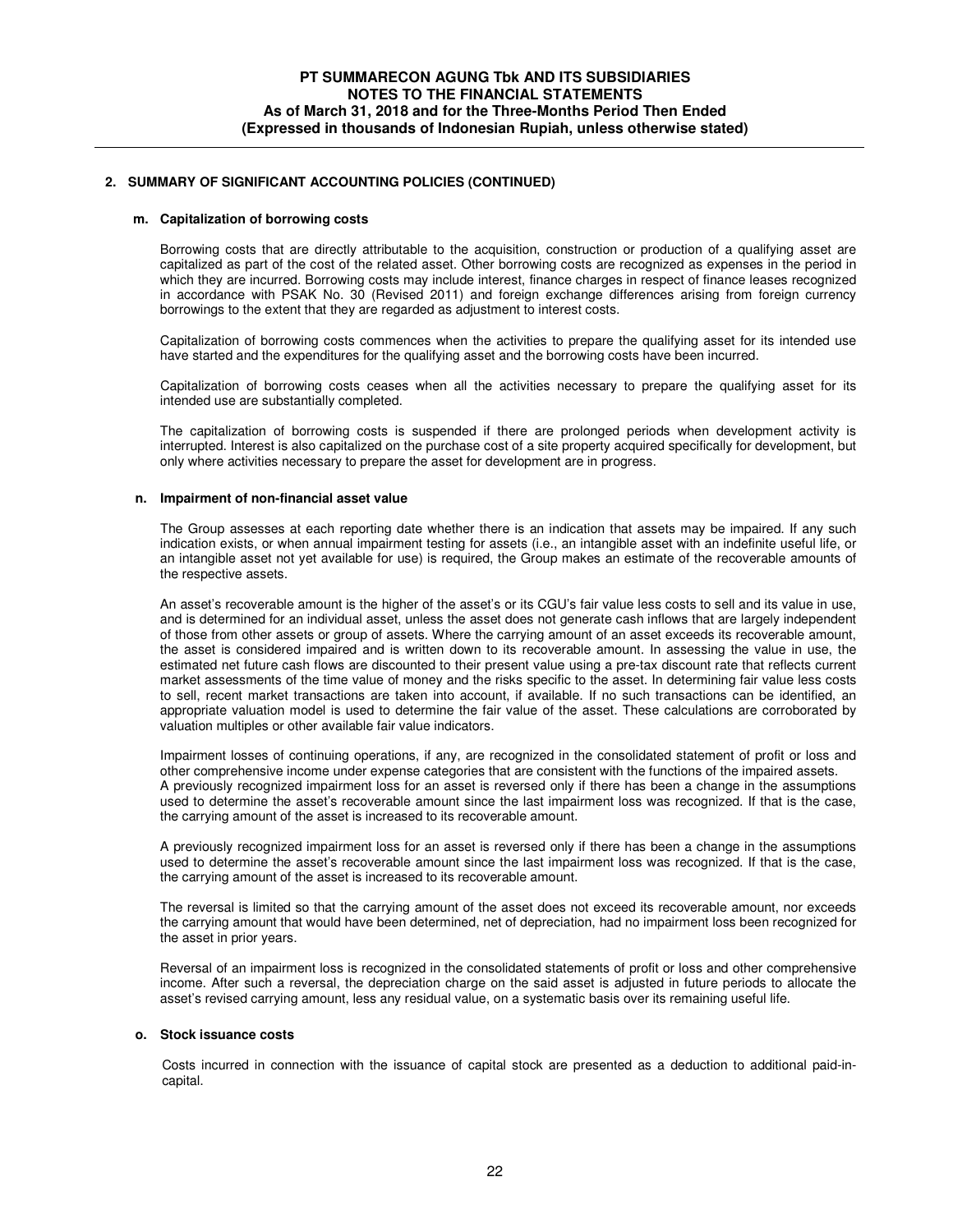#### **p. Revenue and expense recognition**

Revenues from real estate sales are recognized as follows:

- (1) Revenue from sales of houses, shops and other similar property and related land are recognized under the full accrual method if all of the following conditions are met:
	- 1. A sale is consummated.
	- 2. The selling price is collectible.
	- 3. The seller's receivable is not subject to future subordination to other loans which will be obtained by the buyer.
	- 4. The seller has transferred to the buyer the usual risks and rewards of ownership in a transaction that is in substance a sale and does not have a substantial continuing involvement with the property.
- (2) Revenues from sales of landplots that do not require the seller to construct the building are recognized under the full accrual method if all of the following conditions are met:
	- 1. Total payments by the buyer are at least 20% of the agreed selling price and the amount is not refundable.
	- 2. The selling price is collectible.
	- 3. The receivable is not subordinated to other loans that will be obtained by the buyer.
	- 4. The land development process is complete so that the seller has no further obligations related to the landplots sold.
	- 5. Only the landplots are sold. without any requirement for the seller's involvement in the construction of the building on the landplots.
- (3) Revenues from sales of apartments, the construction of which has not been completed, are recognized using the percentage-of-completion method if all of the following conditions are met:
	- 1. The construction process has already commenced, i.e., the building foundation has been completed and all of the requirements to commence construction have been fulffiled;
	- 2. Total payments by the buyer are at least 20% of the agreed selling price and the amount is not refundable;
	- 3. The amount of revenue and the cost of the property can be reliably estimated.

If any of the above conditions is not met, the payments received from the buyer are recorded as deposits received until all of the criteria are met.

The method used to determine the percentage of completion is the proportion of actual costs incurred to the estimated total development cost of the real estate project.

Rental payments received in advance from tenants of shopping centers are recorded as "Unearned revenues". Such unearned income is recognized as income over the terms of the lease contracts. Deposits received from customers are presented as part of "Downpayments received and security deposits".

Rental and membership fees in sports club are recognized as income over the period of rental or membership. Rental and membership fees received in advance are presented as "Unearned Revenues". Revenues from restaurant operations are recognized when the goods are delivered or when the services have been rendered.

Revenue from hotel room occupancy is recognized on the basis of the period of occupancy. Revenue from other hotel services is recognized when the services are rendered or the goods are delivered to the customer.

Revenues from medical services are recognized at the point of sale or upon delivery of services to the patients.

The elements of costs which are capitalized to real estate development projects include the pre-acquisition cost of land, cost of land acquisition and other costs attributable to the development activity of real estate. The costs are allocated to real estate development projects using either the saleable area method or the sales value method.

Costs which are not clearly related to a real estate project, such as general and administrative expenses, are recognized as an expense as they are incurred.

If a certain project is estimated to generate a loss, a provision must be recognized for the amount of the loss.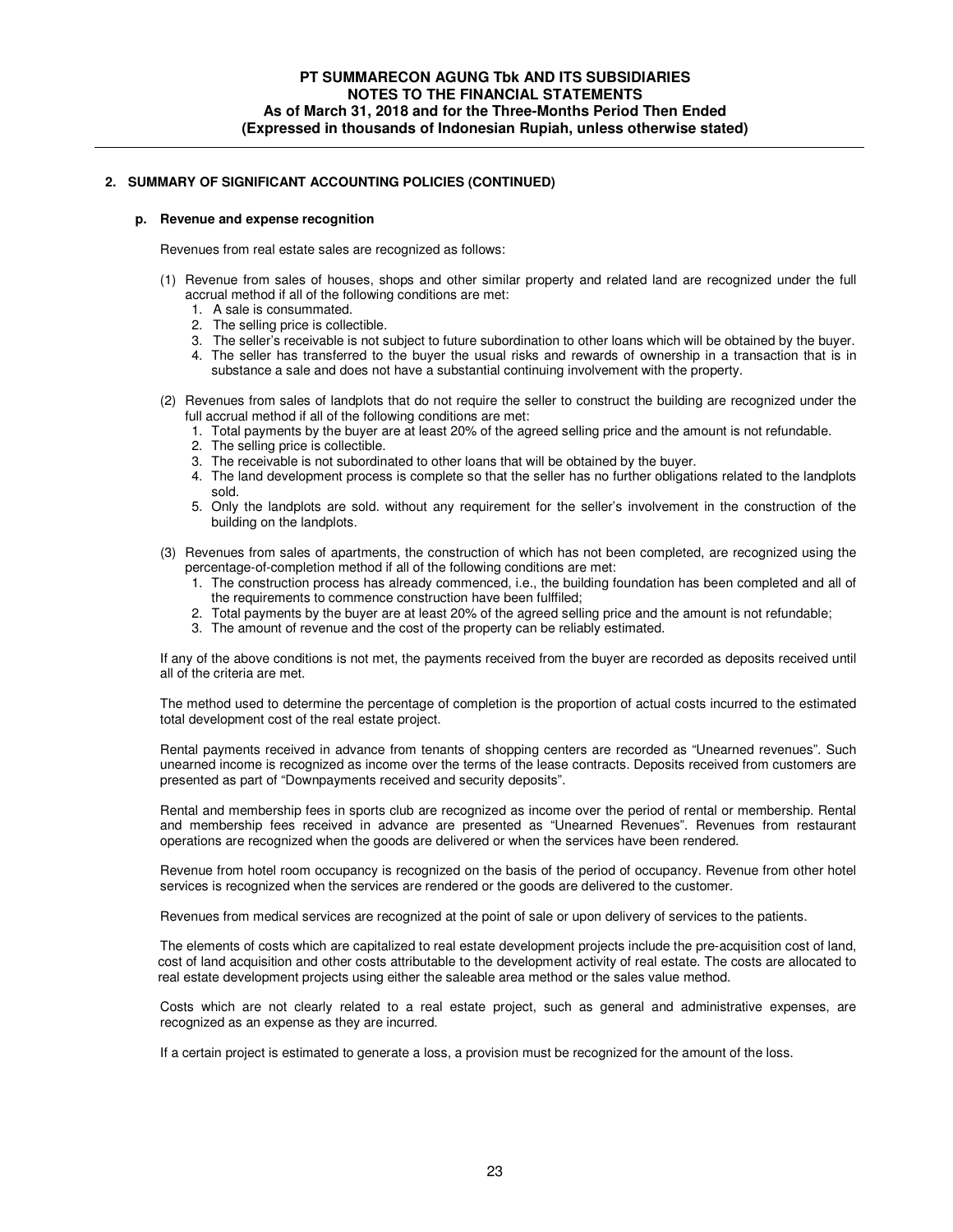#### **p. Revenue and expense recognition (continued)**

The revision of estimated costs or revenues, if any, which are generally attributed to real estate development activities must be allocated to ongoing and future projects. Revisions resulting from current period and prior period adjustments are recognized in the current period profit and loss, while revisions related to future periods are allocated to the remaining period of development.

### **q. Employee benefits**

#### Short-term employee benefits

The Group recognizes short-term employee benefits liability (if any) when services are rendered and the compensation for such services are to be paid within twelve months after such services are rendered.

#### Post-employment benefits

The Group recognized an unfunded employee benefits liability in accordance with Labor Law No.13/2003 dated March 25, 2003 (the "Law") and PSAK No. 24 (2013), "Employee Benefits". Under the Law, the Group is required to pay separation, appreciation and compensation benefits to its employees if the conditions specified in the Law are met.

The Group also has a defined contribution plan covering substantially all of its eliglible employees. The benefits under the Law have been calculated by comparing the benefits that will be received by an employee at normal pension age from the Pension Plan with the benefits as stipulated under the Law, after deducting the accumulated employee contribution and the related investment results. If the employer-funded portion of the Pension Plan benefit is less than the benefit as required by the Law, the Group will provide for such shortfall.

Pension costs under the Group's defined benefit pension plans are determined by periodic actuarial calculation using the projected-unit-credit method and applying the assumptions on discount rate, expected return on plan assets and annual rate of increase in compensation.

All re-measurements, comprising of actuarial gains and losses, and the return of plan assets (excluding net interest) are recognized immediately through other comprehensive income in order for the net pension asset or liability recognized in the interim consolidated statement of financial position to reflect the full value of the plan deficit and surplus. Re-measurements are not reclassified to profit or loss in subsequent periods.

All past service costs are recognized at the earlier of when the amendment/curtailment occurs and when the related restructuring or termination costs are recognized. As a result, unvested past service costs can no longer be deferred and recognized over the future vesting period.

### **r. Foreign currency transactions and balances**

The company's consolidated financial statements are presented in Rupiah, which is also the Parent Company's functional currency. Each subsidiary determine its own functional currency and items included in the financial statements of each entity are measured using that functional currency.

Transaction in foreign currencies are initialy recorded by the Group at their respective functional currency rates prevailing at the date of transaction. Monetary assets and liabilities denominated in foreign currencies are adjusted to reflect the average of the selling and buying rates of exchange prevailing at the last banking transaction date of the period, as published by Bank Indonesia and any resulting gains or losses are credited or changed to operations of the current period.

As of March 31, 2018 and December 31, 2017, the rates of exchange used were as follows:

| <b>Foreign Currencies</b>     | March 31, 2018<br>(Full Amount) | December 31, 2017<br>(Full Amount) |
|-------------------------------|---------------------------------|------------------------------------|
| European euro (Euro)          | 16.954                          | 16.174                             |
| 1 United States dollar (US\$) | 13.756                          | 13.548                             |
| 1 Singapura dollar (Sin\$)    | 10.487                          | 10.134                             |

Transactions in other foreign currencies are considered not significant.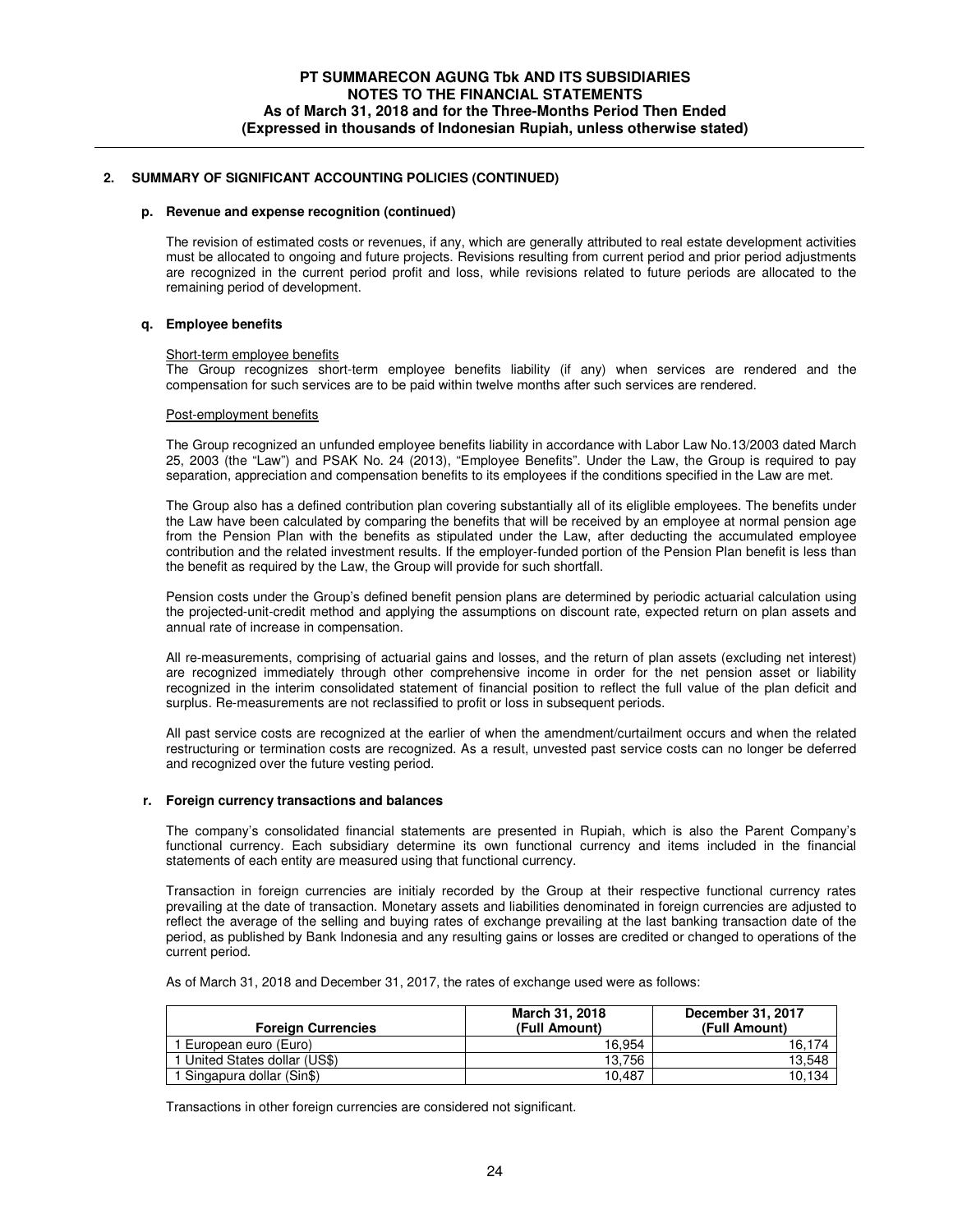#### **s. Provisions**

A provision is recognized when the Group has a present obligation (legal or constructive) where, as a result of a past event, it is probable that an outflow of resources embodying economic benefits will be required to settle the obligation and a reliable estimate can be made of the amount of the obligation.

All of the provisions are reviewed at each reporting date and adjusted to reflect the current best estimate. If it is no longer probable that an outflow of resources embodying economic benefits will be required to settle the obligations, the provisions are reversed.

#### **t. Income tax**

The Group has adopted PSAK 46 (Revised 2014), "Income Tax".

#### Final Tax

Tax regulation in Indonesia determined that certain taxable income is subject to final tax. Final tax applied to the gross value of transactions is applied even when the parties carrying the transaction recognizing losses.

By applying the revised PSAK, the Group has decided to present all of the final tax arising from sales of landplots, houses and shops as separate line item.

The difference between the carrying amount of a revalued asset and its tax base is a temporary difference and gives rise to a deferred tax liability or asset, except for certain asset such as land, which realization is taxed with final tax on gross value of transaction.

According to Law No. 12 year 1994, the value of the transfer is the highest value among the values under the Deed of Assignment and the Tax Object Sales Value of related land and/or buildings.

Based on Government Regulation (PP) No. 5 dated March 23, 2002, income from shopping center rental is subjected to a final tax of 10%, except for income on rental contracts signed prior to such regulation which is subject to 6%. On November 4, 2008, the President of the Republic of Indonesia and the Minister of Law and Human Rights signed Government Regulation No. 71/2008 (PP No. 71/2008) on "the third changes on PP No. 48/1994 regarding payment of income tax on income from transfer rights on land and/or building". This regulation provides that, effective January 1, 2009, the income of a taxpayer from transactions of transferring rights on land and/or building, is subjected to final tax of 5% from the sales or transfer, which has been replaced by Government Regulation (PP) No. 34/2016 dated August 8, 2016, effective since September 8, 2016, income from the transfer of land or buildings are subjected to final tax amounting to 2.5% of the value of the sale or transfer.

### Current Tax

Current income tax assets and liabilities for the current period are measured at the amount expected to be recovered from or paid to the taxation authority.

Current tax expense is determined based on the taxable profit for the year computed using the prevailing tax rates.

Underpayment/overpayment of income tax are presented as part of "Tax Expense - Current" in the consolidated statements of profit or loss and other comprehensive income. The Group also presented interest/penalty, if any, as part of "Tax Expense - Current".

Amendments to tax obligations are recorded when a tax assessment letter is received or, if appealed against, when the result of the appeal is determined.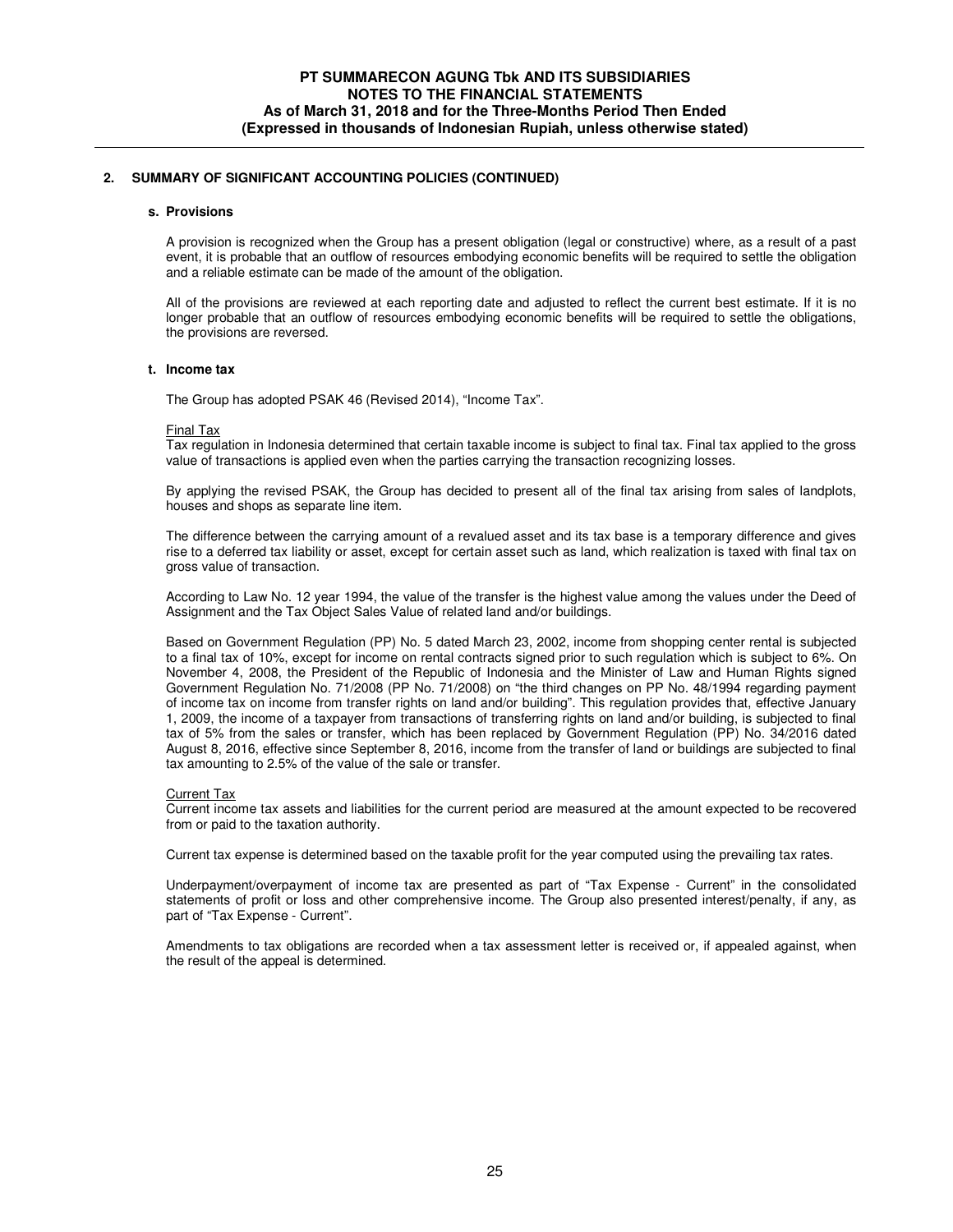### **t. Income tax (continued)**

#### Deferred Tax

Deferred tax assets and liabilities are recognized using the liability method for the future tax consequences attributable to differences between the carrying amounts of existing assets and liabilities in the financial statements and their respective tax bases at each reporting date. Deferred tax liabilities are recognized for all taxable temporary differences and deferred tax assets are recognized for deductible temporary differences and accumulated fiscal losses to the extent that it is probable that taxable profit will be available in future years against which the deductible temporary differences and accumulated fiscal losses can be utilized.

The carrying amount of a deferred tax asset is reviewed at the end of each reporting period and reduced to the extent that it is no longer probable that sufficient taxable profit will be available to allow the benefit of part or all of that deferred tax asset to be utilized. At the end of each reporting period, the Group reassesses unrecognized deferred tax assets. The Group recognizes a previously unrecognized deferred tax assets to the extent that it has become probable that future taxable profit will allow the deferred tax assets to be recovered.

Deferred tax is calculated at the tax rates that have been enacted or substantively enacted at the reporting date. Changes in the carrying amount of deferred tax assets and liabilities due to a change in tax rates are charged to current period operations, except to the extent that they relate to items previously charged or credited to equity.

Deferred tax assets and deferred tax liabilities are offset if a legally enforceable right exists to set off current tax assets against current income tax liabilities and the deferred taxes relate to the same taxable entity and the same taxation authority.

The tax effects for the year are allocated to current operations, except for the tax effects of transactions which are charged or credited to equity. Management periodically evaluates positions taken by the Company in with respect to situations in which applicable tax regulations are subject interpretation and establishes provisions where appropriate.

### **u. Financial instruments**

### **i. Financial assets**

#### Initial Recognition

 Financial assets are classified as financial assets at fair value through profit or loss, loans and receivables, heldto maturity investments, or available-for-sale financial assets, as appropriate. The Group determines the classification of its financial assets at initial recognition and, where allowed and appropriate, re-evaluates this designation at each financial year end.

 Financial assets are recognized initially at fair value plus, in the case of investments not at fair value through profit or loss, directly attributable transaction costs.

Purchases or sales of financial assets that require delivery of assets within a time frame established by regulation or convention in the marketplace (regular way purchases) are recognized on the trade date, i.e., the date that the Group commits to purchase or sell the assets.

#### Subsequent Measurement

• Loans and receivables

Loans and receivables are non-derivative financial assets with fixed or determinable payments that are not quoted in an active market. Such financial assets are carried at amortized cost using the effective interest rate method. Gains and losses are recognized in the consolidated statement of profit or loss and other comprehensive income when the loans and receivables are derecognized or impaired, as well as through the amortization process.

As of September 30, 2017, the Group has cash and cash equivalents, trade and other receivables, due from related parties and other current and non-current financial assets in this category.

The Group has determined that its financial assets are categorized as loans and receivables.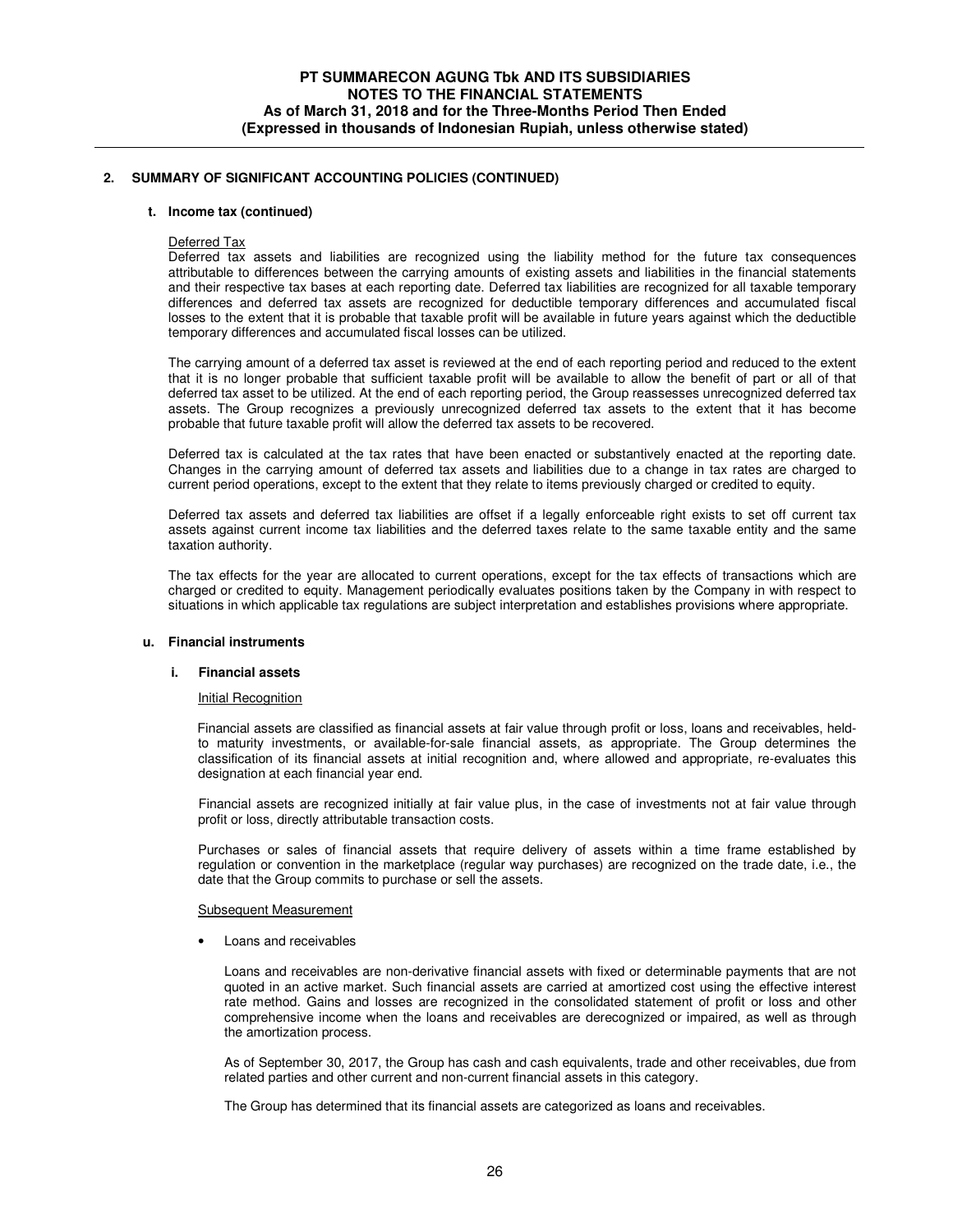#### **Financial instruments (continued)**

#### **i. Financial assets (continued)**

• Available-For-Sale (AFS) financial assets

AFS financial assets are non-derivative financial assets that are designated as available-for-sale or are not classified as fair value through profit or loss, loans and receivables and held-to-maturity investments. After initial measurement, AFS financial assets are measured at fair value with unrealized gains or losses recognized in equity until the investment is derecognized. At that time, the cumulative gain or loss previously recognized in equity is reclassified to profit or loss.

The Company has investments in shares of stock that have readily determinable fair value and on which the Company's ownership interest is less than 20%.

#### Derecognition of financial asset

A financial asset, or where applicable, a part of a financial asset or part of a group of similar financial assets, is derecognized when:

- (i) the contractual rights to receive cash flows from the financial asset have expired;
- (ii) or the Group has transferred its rights to receive cash flows from the financial asset or has assumed an obligation to pay the received cash flows in full without material delay to a third party under a "pass-through" arrangement, and either (a) the Group has transferred substantially all the risks and rewards of the financial asset, or (b) the Group has neither transferred nor retained substantially all the risks and rewards of the financial asset, but has transferred control of the financial asset.

When the Group has transferred its rights to receive cash flows from a financial asset or has entered into a "pass-through" arrangement, and has neither transferred nor retained substantially all the risks and rewards of the financial asset nor transferred control of the financial asset, the financial asset is recognized to the extent of the Group's continuing involvement in the financial asset.

Continuing involvement that takes the form of a guarantee over the transferred asset is measured at the lower of the original carrying amount of the asset and the maximum amount of consideration that the Group could be required to repay.

On derecognition of a financial asset in its entirety, the difference between the carrying amount and the sum of (i) the consideration received, including any new assets obtained less any new liabilities assumed, and (ii) any cumulative gain or loss which had been recognized in equity, should be recognized in the consolidated statements of profit or loss and other comprehensive income.

#### Derecognition of financial asset (continued)

On derecognition of a financial asset other than in its entirety (e.g., when the Group retains an option to repurchase part of a transferred asset), the Group allocates the previous carrying amount of the financial asset between the part it continues to recognize under continuing involvement, and the part it no longer recognizes on the basis of the relative fair values of those parts on the date of the transfer. The difference between the carrying amount allocated to the part that is no longer recognized and the sum of the consideration received for the part no longer recognized and any cumulative gain or loss allocated to it that had been recognized in other comprehensive income is recognized in the consolidated statements of profit or loss and other comprehensive income. A cumulative gain or loss that had been recognized in other comprehensive income is allocated between the part that continues to be recognized and the part that is no longer recognized on the basis of the relative fair values of those parts.

#### Impairment of financial assets

At each reporting date, the Group assesses whether there is any objective evidence that a financial asset or a group of financial assets is impaired. A financial asset or a group of financial assets is deemed to be impaired if, and only if, there is objective evidence of impairment as a result of one or more events that have occurred after the initial recognition of the asset (incurred 'loss events') and those loss events have an impact on the estimated future cash flows of the financial asset or the group of financial assets that can be reliably estimated.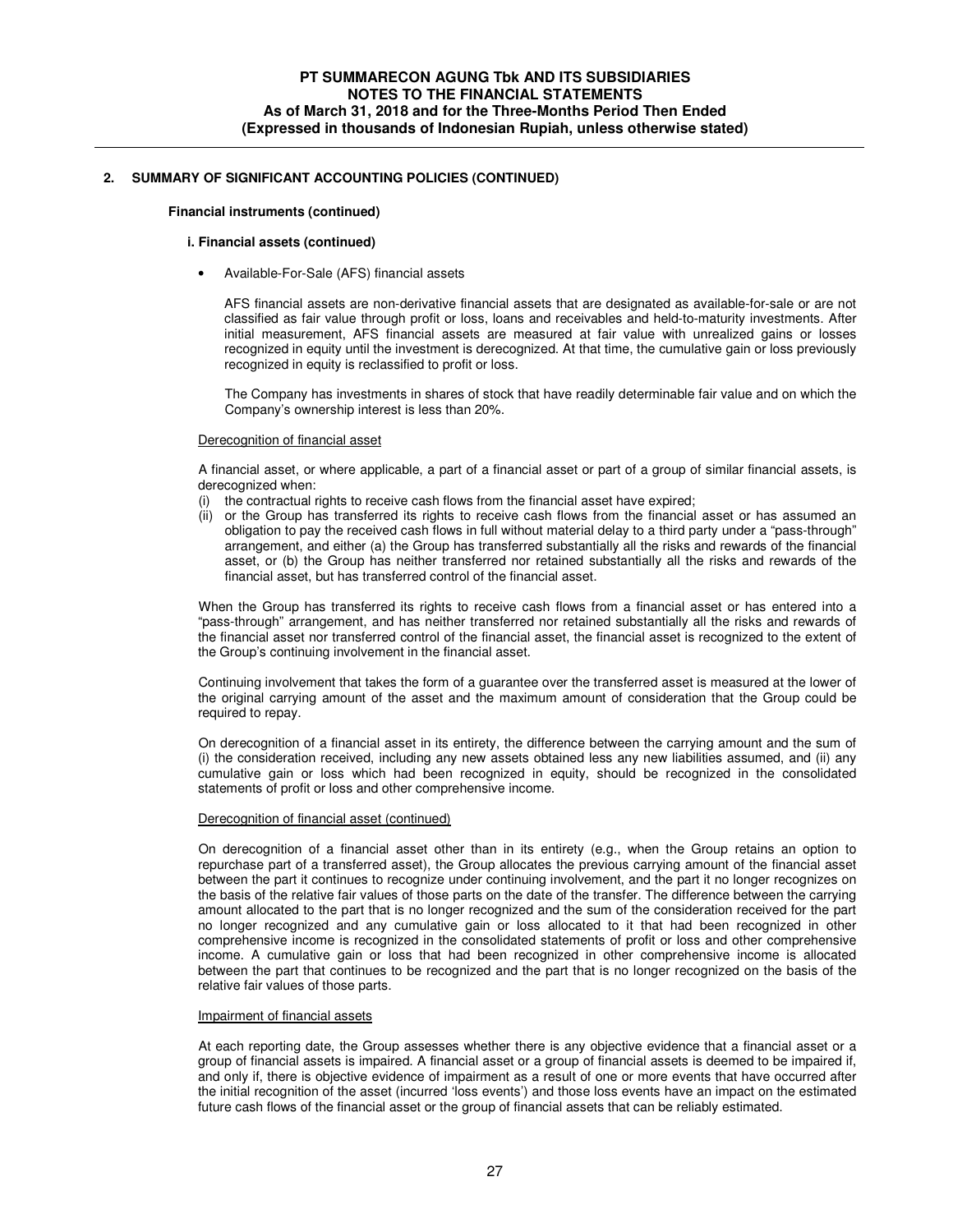#### **u. Financial instruments (continued)**

#### **i. Financial assets (continued)**

#### Impairment of financial assets

The Group considers whether there is objective evidence of impairment individually for financial assets that are individually significant, or collectively for financial assets that are not individually significant.

If the Group determines that no objective evidence of impairment exists for an individually assessed financial asset, whether significant or not, it includes the asset in a group of financial assets that have similar credit risk characteristics and the group is collectively assessed for impairment. Assets that are individually assessed for impairment and for which an impairment loss is, or that continues to be recognized, are not included in a collective assessment of impairment.

The impairment loss of a financial asset which is assessed individually is measured as the difference between the carrying value of the financial asset and the present value of estimated future cash flows discounted using the effective interest rate. The carrying amount of the asset is reduced through the use of an allowance for impairment account and the impairment loss is recognized in the consolidated statements of profit or loss and other comprehensive income.

Future cash flows of a group of financial assets that are collectively evaluated for impairment, are estimated on the basis of historical loss experience for assets with credit risk characteristics similar to those in the group. Historical loss experience is adjusted on the basis of current observable data to reflect the effects of current conditions that did not affect the period in which the historical loss experience is based and to remove the effects of conditions in the historical period that do not exist currently.

Evidence of impairment may include indications that the debtors or a group of debtors is experiencing significant financial difficulty, default or delinquency in interest or principal payments, the probability that they will enter bankruptcy or other financial reorganization and, where observable data indicate that there is a measurable decrease in the estimated future cash flows, such as changes in arrears or economic conditions that correlate with defaults.

• Financial assets carried at amortized cost

Loans and receivables, together with the associated allowance, are written off when there is no realistic prospect of future recovery and all collateral, if any, has been realized or has been transferred to the Group.

If, in a subsequent period, the amount of the estimated impairment loss increases or decreases because of an event occurring after the impairment was recognized, the previously recognized impairment loss is increased or reduced by adjusting the allowance account.

The recovery should not lead to the carrying amount of the financial asset exceeding its amortized cost that would have been determined had no impairment loss been recognized for the asset at the reversal date. The amount of reversal is recognized in the consolidated statements of profit or loss and other comprehensive income. If a future write-off is later recovered, the recovery is also recognized in the consolidated statements of profit or loss and other comprehensive income.

If there is objective evidence that an impairment has occurred over equity instruments that do not have quoted market price and are not carried at fair value because fair value cannot be measured reliably, then the amount of any impairment loss is measured as the difference between the carrying value of the financial assets and the present value of estimated future cash flows discounted at the prevailing rate of return on the market for a similar financial asset. Impairment losses are not recoverable in the following years.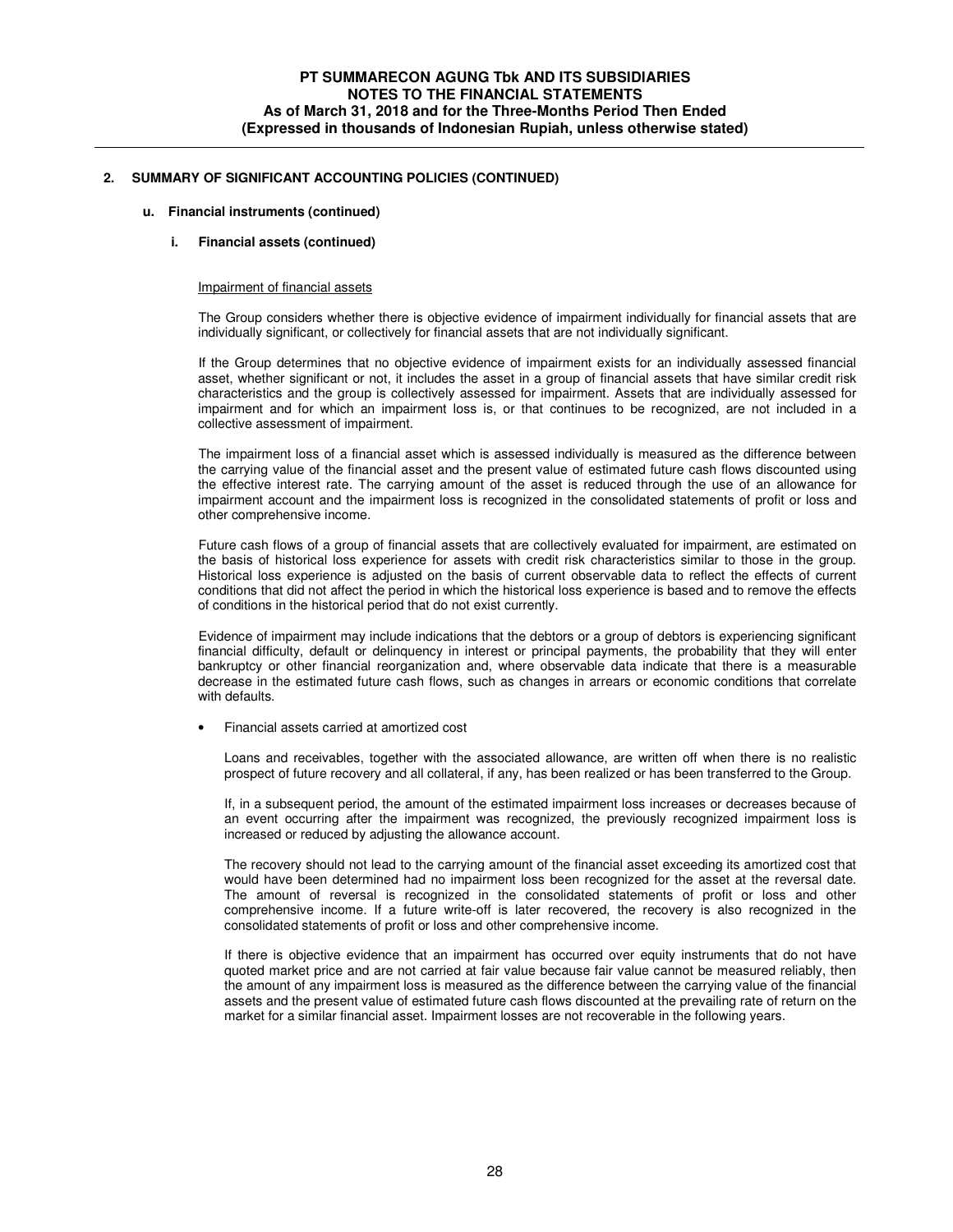### **u. Financial instruments (continued)**

# **ii. Financial liabilities**

#### Initial Recognition

Financial liabilities are classified as financial liabilities at fair value through profit or loss. financial liabilities at amortized cost, or as derivatives designated as hedging instruments in an effective hedge, as appropriate. The Group determines the classification of its financial liabilities at initial recognition.

All financial liabilities are recognized initially at fair value which, in the case of financial liabilities at amortized cost, is inclusive of directly attributable transaction costs.

As of September 30, 2017, the Group has determined that short-term bank loans, trade payables to third parties, other payables, due to related parties, accrued expenses, liability for short-term employee benefits, downpayment received and downpayment received and security deposits – customer deposits, long-term debts, bonds payable and sukuk ijarah and other non-current financial liabilities are categorized as financial liabilities at amortized cost.

#### Subsequent Measurement

• Financial liabilities at amortized cost

After initial recognition, financial liabilities at amortized cost are subsequently measured at amortized cost using the effective interest rate method.

Gains and losses are recognized in profit or loss when the liabilities are derecognized as well as through the amortization process.

### Derecognition of financial liabilities

When an existing financial liability is replaced by another from the same lender on substantially different terms, or the terms of an existing liability are substantially modified, such an exchange or modification is treated as a derecognition of the original liability and the recognition of a new liability, and the difference in the respective carrying amounts is recognized in the consolidated statements of profit or loss and other comprehensive income. A financial liability is derecognized when the obligation under the liability is discharged or cancelled or has expired.

# **Effective interest rate method**

The effective interest rate method is a method of calculating the amortized cost of a financial asset and of allocating interest income over the relevant period. The effective interest rate is the rate that exactly discounts the estimated future cash flows (including all fees and points received that form an integral part of the effective interest rate, transaction costs and other premiums or discounts) throughout the expected life of the financial asset, or a shorter period, where appropriate, to the net carrying amount at initial recognition of the financial asset.

#### **Fair value hierarchy**

The Group measures financial instruments, such as derivatives, at fair value at each consolidated statements of financial position date. Also, fair values of financial instruments measured at amortized cost are disclosed in the related note.

Fair value is the price that would be received to sell an asset or paid to transfer a liability in an orderly transaction between market participants at the measurement date. The fair value measurement is based on the presumption that the transaction to sell the asset or transfer the liability takes place either in the absence of a principal market, in the most advantageous market for the asset or liability. The principal or the most advantageous market must be accessible by the Group. The fair value of an asset or a liability is measured using the assumptions that market participants would use when pricing the asset or liability, assuming that market participants act in their economic best interest.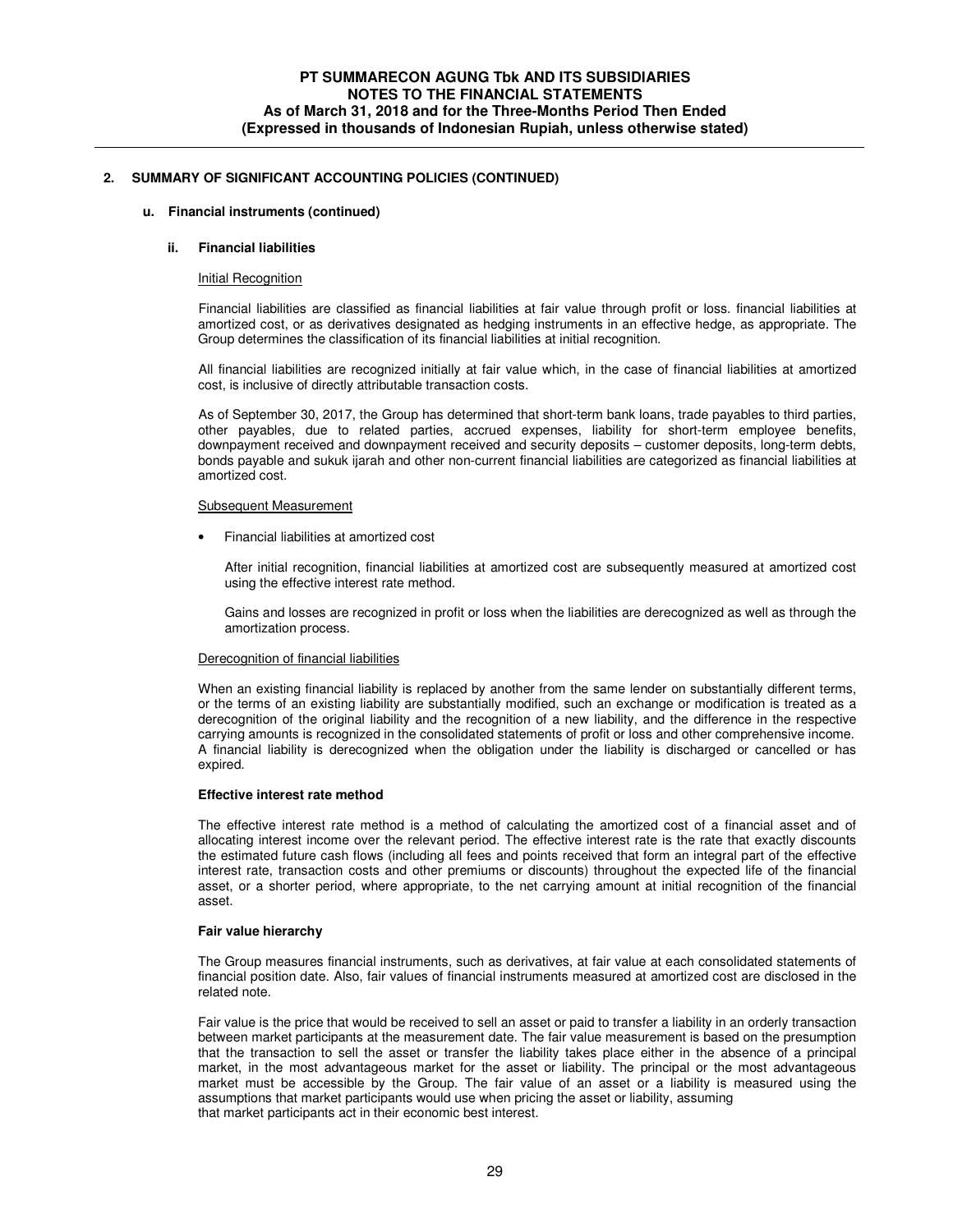### **u. Financial instruments (continued)**

### **ii. Financial liabilities (continued)**

### **Fair value hierarchy (continued)**

The Group uses valuation techniques that are appropriate in the circumstances and for which sufficient data are available to measure fair value, maximizing the use of relevant observable inputs and minimizing the use of unobservable inputs.

All assets and liabilities for which fair value is measured or disclosed in the consolidated financial statements are categorized within the fair value hierarchy, described as follows, based on the lowest level input that is significant to the fair value measurement as a whole:

| Level 1 | : Fair values measured based on quoted prices (unadjusted) in<br>active markets for identical assets or liabilities.                                                                       |
|---------|--------------------------------------------------------------------------------------------------------------------------------------------------------------------------------------------|
| Level 2 | : Fair values measured based on valuation techniques for which all<br>inputs which have a significant effect on the recorded fair values<br>are observable, either directly or indirectly. |
| Level 3 | : Fair values measured based on valuation techniques for which<br>inputs which have a significant effect on the recorded fair values<br>are not based on observable market data.           |

For assets and liabilities that are recognized in the consolidated financial statements on a recurring basis, the Group determines whether transfers have occurred between Levels in the hierarchy by re-assessing categorization (based on the lowest level input that is significant to the fair value measurement as a whole) at the end of each reporting period.

For the purpose of fair value disclosures, the Group has determined classes of assets and liabilities on the basis of the nature, characteristics and risks of the asset or liability and the level of the fair value hierarchy as explained above.

### **iii. Offsetting of financial instruments**

Financial assets and financial liabilities are offset and the net amount reported in the consolidated statement of financial position if, and only if, there is a currently enforceable legal right to offset the recognized amounts and there is an intention to settle on a net basis, or to realize the assets and settle the liabilities simultaneously.

### **iv. Amortized cost of financial instruments**

Amortized cost is computed using the effective interest rate method less any allowance for impairment and principal repayment or reduction. The calculation takes into account any premium or discount on acquisition and includes transaction costs and fees that are an integral part of the effective interest rate.

### **v. Earning per share**

Earnings per share amount is calculated by dividing the profit for the year attributable to owners of the Parent Entity by the weighted average number of shares outstanding during the year.

### **w. Operating Segments**

A segment is a distinguishable component of the Company and its subsidiaries that is engaged either in providing certain products and services (business segment) or in providing products and services within a particular economic environment (geographical segment), which is subjected to risks and rewards that are different from those in other segments.

Segment revenue, expenses, results, assets and liabilities include items directly attributable to a segment as well as those that can be allocated on a reasonable basis to that segment. They are determined before intra-group balances and intra-group transactions are eliminated.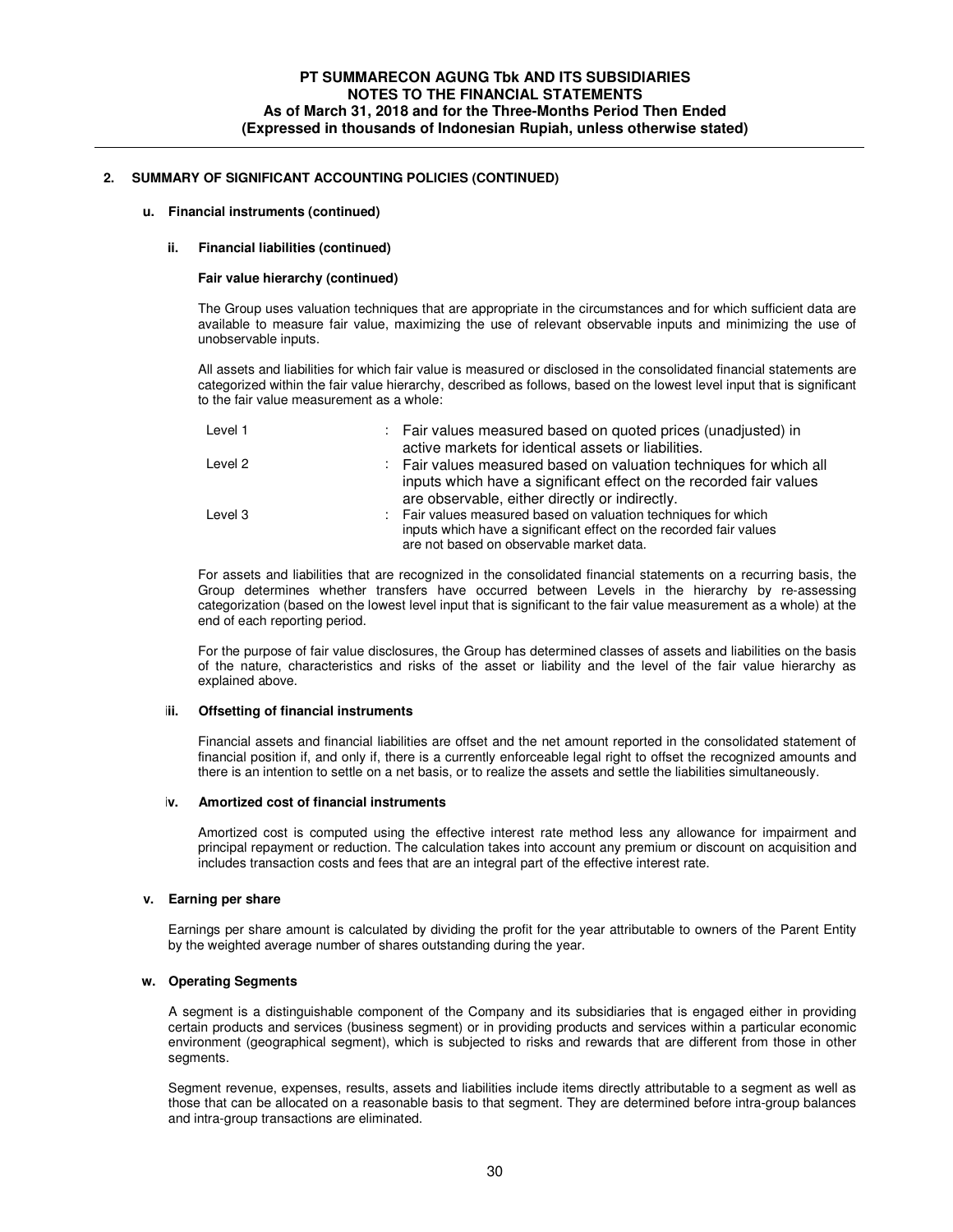# **x. Business combination of entities under common control**

Transfer of business within entities under common control does not result in a change of the economic substance of ownership of the business being transferred and does not result in gain or loss to the Group or to the individual entity within the Group. Since the transfer of business of entities under common control does not result in a change of the economic substance, the business being exchanged is recorded at book value as a business combination using the pooling of-interests method.

Under the pooling-of-interests method, the components of the financial statements for the period during which the restructuring occurred and for other periods presented, for comparison purposes, are presented in such a manner as if the restructuring had already happened from the beginning of the periods during which the entities were under common control. The difference between the carrying amounts of the business combination transaction and the consideration transferred is recognized as part of the account "Additional Paid-in Capital".

### **Sukuk ijarah payable**

Sukuk ijarah is recognized when the Group becomes a party involved with the issuance of sukuk ijarah which is presented as a liability. At initial recognition, sukuk ijarah is stated at nominal amount, adjusted for premium or discount and sukuk ijarah issuance costs. After initial recognition, if the amount recorded is different with the nominal amount, the difference is amortized using the straight-line method over the term of the sukuk ijarah.

Sukuk ijarah issuance costs are directly deducted from the issue proceeds in the consolidated statement of financial position as a transaction cost and are amortized using the straight-line method over the term of the sukuk ijarah.

#### **z. Events after the financial reporting period**

Post year-end events that provide additional information about the Group's position at reporting period (adjusting events) are reflected in the consolidated financial statements. Post year-end events that are not adjusting events are disclosed in the notes to the consolidated financial statements when material.

### **3. MANAGEMENT'S USE OF JUDGMENTS, ESTIMATES AND ASSUMPTIONS**

 The preparation of the consolidated financial statements require management to make judgments, estimates and assumptions that affect the reported amounts of revenues, expenses, assets and liabilities, and the disclosure of contingent liabilities, at the end of the reporting period. However, uncertainty about these assumptions and estimates could result in outcomes that require a material adjustment to the carrying amount of the asset or liability affected in future periods.

#### **Judgments**

In the process of applying the Group's accounting policies, management has made the following judgments, apart from those involving estimations and assumptions, which have the most significant effect on the amounts recognized in the consolidated financial statements:

• Revenue recognition

When a contract for the sale of a property upon completion of construction is judged to be a construction contract (see revenue recognition policy for sales of property under development) (Notes 2p), revenue is recognized using the percentage-of-completion method as construction progress. The percentage of completion is made by reference to the stage of completion of the project or contract, determined based on the proportion of the contract costs incurred to date to the total estimated costs of the project or contract.

• Classification of financial assets and liabilities

The Group determines the classifications of certain assets and liabilities as financial assets and financial liabilities by judging if they meet the definition set forth in PSAK 55. Accordingly, the financial assets and financial liabilities are accounted for in accordance with the Group's accounting policies disclosed in Note 2u.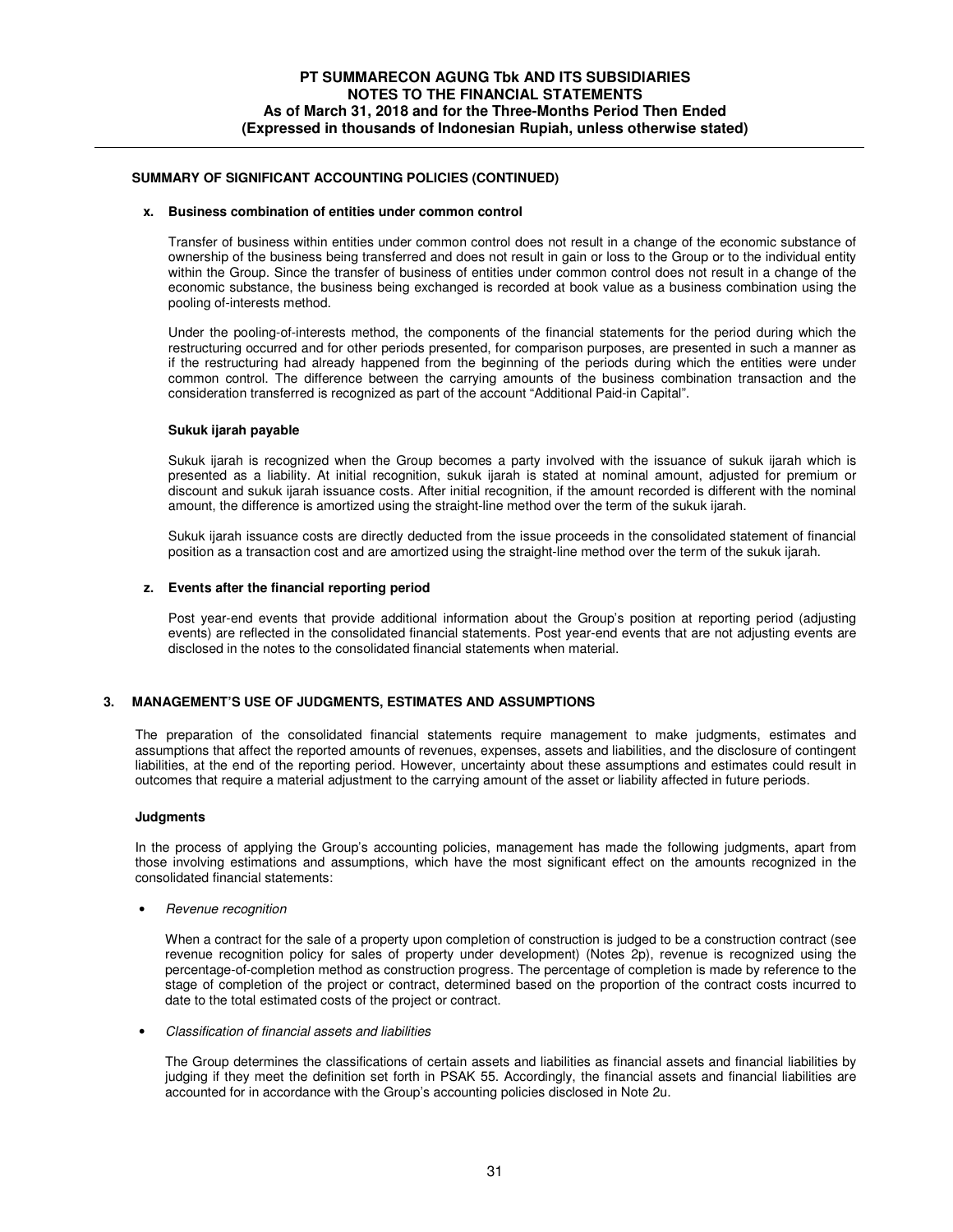# **3. MANAGEMENT'S USE OF JUDGMENTS, ESTIMATES AND ASSUMPTIONS (CONTINUED)**

# **Judgments (continued)**

• Classification of property

The Group determines whether an acquired property is classified as investment property or property inventory:

- Investment property consists of land and buildings (principally offices, commercial warehouse and retail property) which are not occupied substantially for use by, or in the operations of, the Group, nor for sale in the ordinary course of business, but are held primarily to earn rental income and capital appreciation.
- Property inventory consists of property that is held for sale in the ordinary course of business. Principally, this is residential property that the Group develops and intends to sell before or on completion of construction.
- Valuation of property

The fair value of land and buildings disclosed under the "Fixed assets" and "Investment properties" accounts are determined by independent real estate valuation experts using recognized valuation techniques. These techniques comprise the cost approach and market and revenue valuation methods. In some cases, the fair value is determined based on recent real estate transactions with similar characteristics and location to those of the Group's assets. Total fair value as of December 31, 2016 is disclosed in Notes 11 and 12 to the consolidated financial statements.

• Operating lease contracts - the Group as lessor

The Group has entered into commercial property leases on its investment property portfolio. The Group has determined, based on an evaluation of the terms and conditions of the arrangements, that it retains all the significant risks and rewards of ownership of the leased property and, therefore, it accounts for the leases as operating leases.

### **Estimates and Assumptions**

The key assumptions concerning the future and other key sources of estimation uncertainty at the end of the reporting period that have a significant risk of causing a material adjustment to the carrying amounts of assets and liabilities within the next financial year are discussed below:

• Determination of fair value of financial assets and financial liabilities

When the fair value of financial assets and financial liabilities recorded in the consolidated statement of financial position cannot be derived from active markets, their fair value is determined using valuation techniques including the discounted cash flow model. The inputs to these models are taken from observable markets where possible, but where this is not feasible, a degree of judgment is required in establishing fair value. The judgment includes consideration of inputs such as liquidity risk, credit risk and volatility. Changes in assumptions about these factors could affect the reported fair value of financial instruments.

• Estimating useful lives of fixed assets and investment properties

The Group estimates the useful lives of its fixed assets and investment properties based on expected asset utilization as anchored on business plans and strategies that also consider expected future technological developments and market behavior. The estimation of the useful lives of fixed assets and investment properties is based on the Group's collective assessment of industry practice, internal technical evaluation and experience with similar assets. The estimated useful lives are reviewed at least each financial year end and are updated if expectations differ from previous estimates due to physical wear and tear, technical or commercial obsolescence and legal or other limitations on the use of the assets.

It is possible, however, that future results of operations could be materially affected by changes in the estimates brought about by changes in the factors mentioned above.

The amounts and timing of recorded expenses for any year are affected by changes in these factors and circumstances. A reduction in the estimated useful lives of the Group's fixed assets and investment properties increases the recorded cost of sales and direct costs and operating expenses and decreases total assets.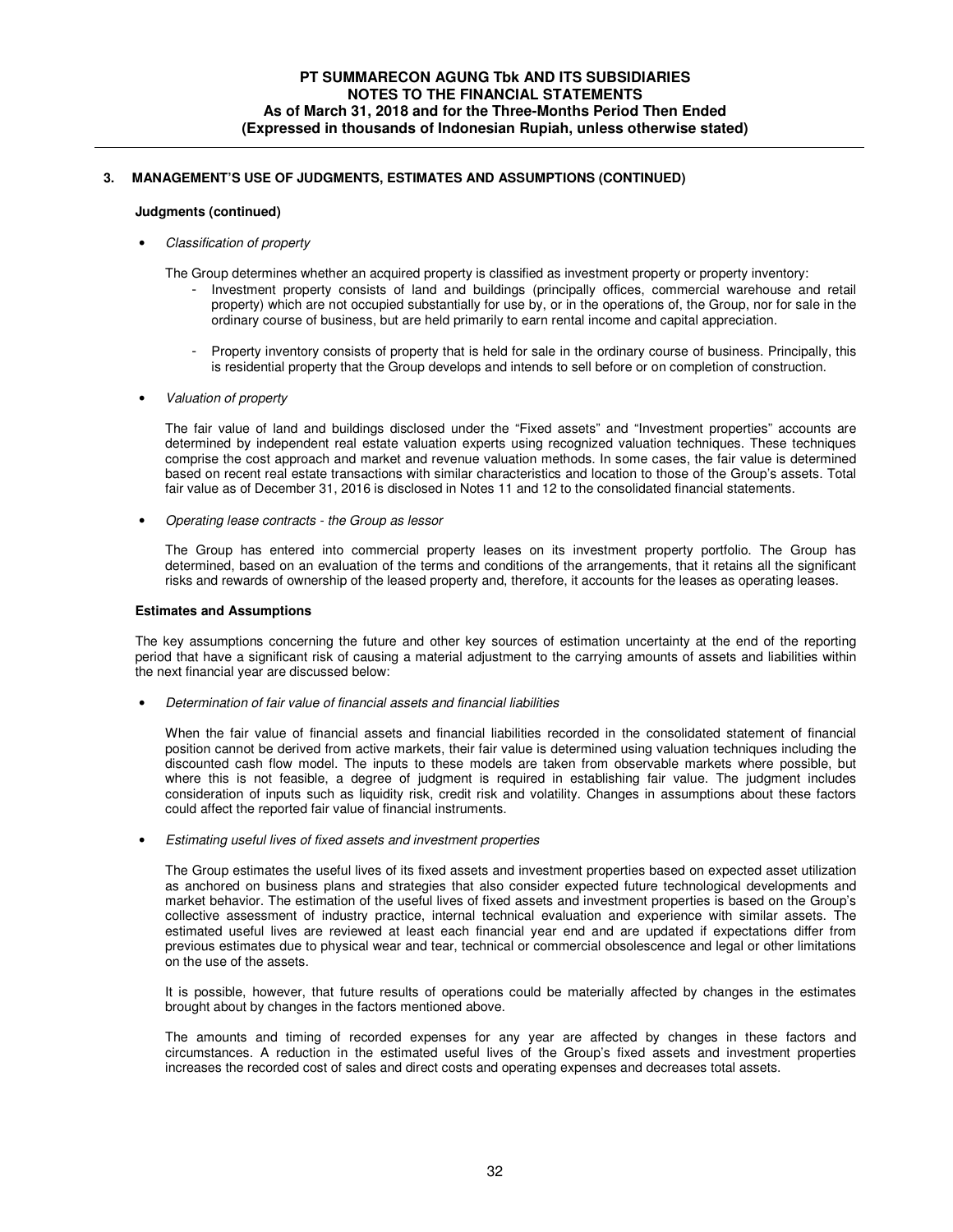# **3. MANAGEMENT'S USE OF JUDGMENTS, ESTIMATES AND ASSUMPTIONS (CONTINUED)**

#### **Estimates and Assumptions (continued)**

#### • Estimation of pension cost and other employee benefits

The cost of defined benefit plan and the present value of the pension obligation are determined using the projected-unitcredit method. Actuarial valuation includes making various assumptions which consist of, among other things, discount rates, expected rates of return on plan assets. Rates of compensation increases and mortality rates. Actual results that differ from the Group's assumptions are recognized as other comprehensive income. Due to the complexity of the valuation and its underlying assumptions and long-term nature, a defined benefit obligation is highly sensitive to changes in assumptions.

While the Group believes that its assumptions are reasonable and appropriate, significant differences in the Group's actual experience or significant changes in its assumptions may materially affect the costs of and obligations for pension and other long-term employee benefits. All assumptions are reviewed at each reporting period.

• Uncertain tax exposure

In certain circumstances. the Group may not be able to determine the exact amount of its current or future tax liabilities due to ongoing investigations by, or negotiations with, the taxation authority. Uncertainties exist with respect to the interpretation of complex tax regulations and the amount and timing of future taxable income. In determining the amount to be recognized in respect of an uncertain tax liability, the Group applies similar considerations as it would use in determining the amount of a provision to be recognized in accordance with PSAK No. 57, "Provisions, Contingent Liabilities and Contingent Assets". The Group makes an analysis of all tax positions related to income taxes to determine if a tax liability for unrecognized tax benefit should be recognize.

# **4. CASH AND CASH EQUIVALENTS**

Cash and cash equivalents consist of the following:

|                                  | March 31,<br>2018 | December 31,<br>2017 |
|----------------------------------|-------------------|----------------------|
| Cash on hand                     |                   |                      |
| Rupiah                           | 6,655,146         | 5,979,587            |
| Foreign currencies               | 523,135           | 399,526              |
| Total cash on hand               | 7,178,281         | 6,379,113            |
| <b>Bank</b>                      |                   |                      |
| Rupiah                           |                   |                      |
| PT Bank Central Asia Tbk         | 555, 135, 773     | 486,735,961          |
| PT Bank Permata Tbk              | 228,248,707       | 303,723,920          |
| PT Bank Mandiri (Persero) Tbk    | 75,947,777        | 78,109,266           |
| PT Bank OCBC NISP Tbk            | 29,275,039        | 34,199,129           |
| PT Bank CIMB Niaga Tbk           | 20,411,778        | 24,268,712           |
| Others (each below Rp20,000,000) | 23,165,190        | 110,006,936          |
| <b>Other Currencies</b>          |                   |                      |
| PT Bank Permata Tbk              | 58,140,572        | 61,476,044           |
| PT Bank Central Asia Tbk         | 12,932,461        | 8,165,788            |
| Others (each below Rp10,000,000) | 5,937,235         | 5,980,040            |
| <b>Total bank</b>                | 1,009,194,532     | 1,112,665,796        |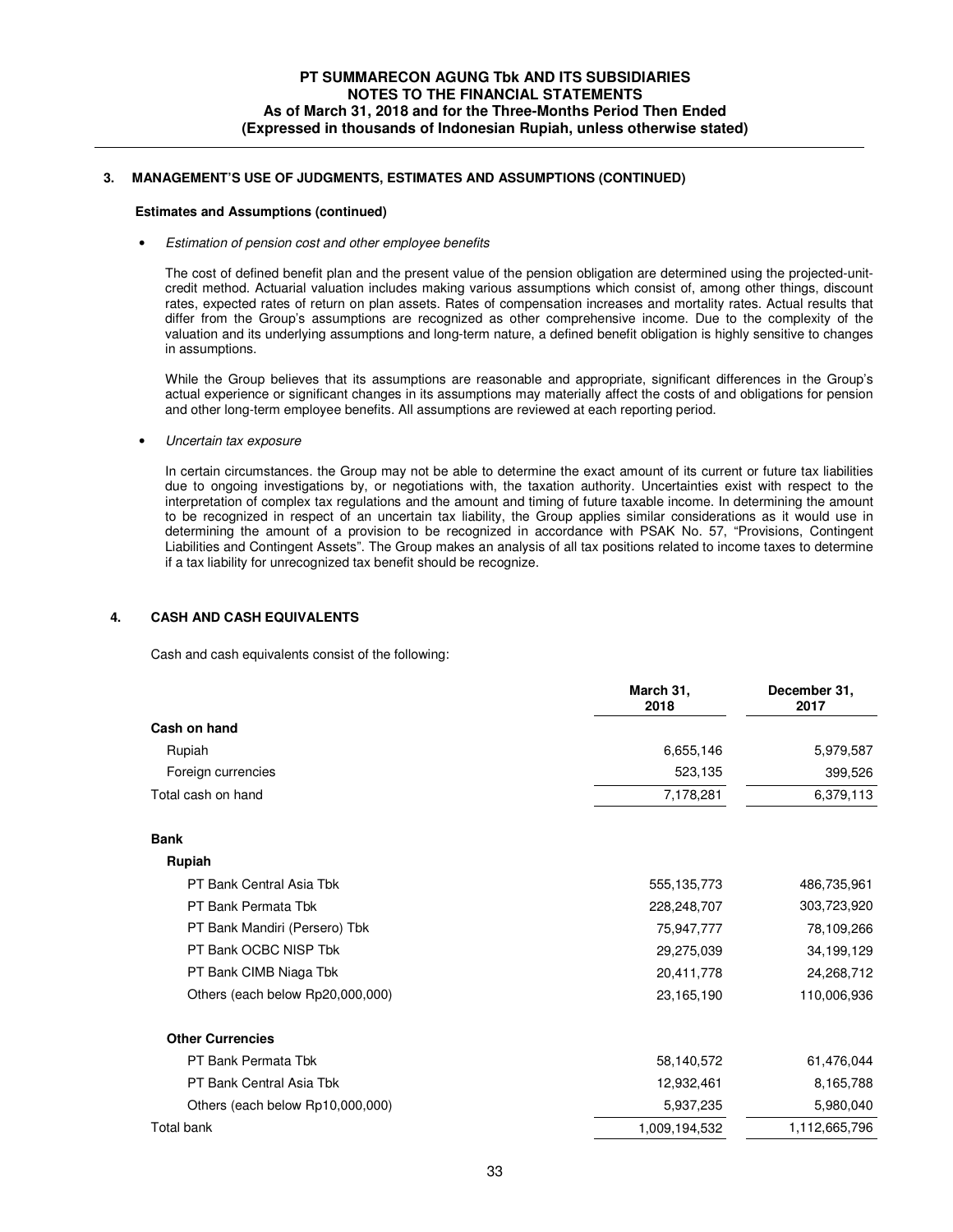# **4. CASH AND CASH EQUIVALENTS (CONTINUED)**

Cash and cash equivalents consist of the following:

|                                  | March 31,<br>2018 | December 31,<br>2017 |
|----------------------------------|-------------------|----------------------|
| <b>Time deposits</b>             |                   |                      |
| Rupiah                           |                   |                      |
| PT Bank Central Asia Tbk         | 168,631,945       | 109,306,821          |
| PT Bank Permata Tbk              | 120,337,538       | 157,806,285          |
| PT Bank Mayora Tbk               | 60,000,000        | 20,000,000           |
| Others (each below Rp20,000,000) | 18,503,212        | 66,161,415           |
| <b>United States dollar</b>      |                   |                      |
| Others (each below Rp4,000,000)  | 5,972,903         | 10,001,248           |
| Total time deposits              | 373,445,598       | 363,275,769          |
| Total cash and cash equivalents  | 1,389,818,411     | 1,482,320,678        |

Ranges of annual interest rates of time deposits are as follows:

|                      | March 31,<br>2018 | December 31,<br>2017 |
|----------------------|-------------------|----------------------|
| Rupiah               | 4.00%-7.00%       | 4.25%-8.50%          |
| United States dollar | 0.75%             | $0.35\% - 0.85\%$    |

 As of March 31, 2018, cash on hand is covered by insurance against theft and other risks with PT Asuransi Allianz Utama Indonesia and PT Asuransi ACE, all third parties, with total coverage of Rp48.968.500 (2017: Rp48.968.500). The Group's management is of the opinion that the coverage is adequate to cover possible losses arising from such risks.

Interest income from time deposits is presented in the consolidated statements of profit of loss and other comprehensive income as part of "Finance Income".

All cash in banks and time deposits are placed in third-party banks. As of March 31, 2018 and December 31, 2017, no cash and cash equivalents pledged as collateral of loans.

# **5. TRADE RECEIVABLES**

The details of trade receivables are as follows:

|                                                        | March 31,<br>2018 | December 31.<br>2017 |
|--------------------------------------------------------|-------------------|----------------------|
| Related parties (Note 30)                              |                   |                      |
| Sale of houses, shops and landplots                    | 174,208,113       | 190.050.477          |
| Rental of retail and commercial investment properties  | 1,726,750         | 4,847,113            |
| Sale of apartments                                     | 1,282,474         | 1,814,380            |
| Rental of residential and office investment properties | 33.543            |                      |
| Hotel services                                         |                   | 48.726               |
| Sub-total                                              | 177,250,880       | 196,760,696          |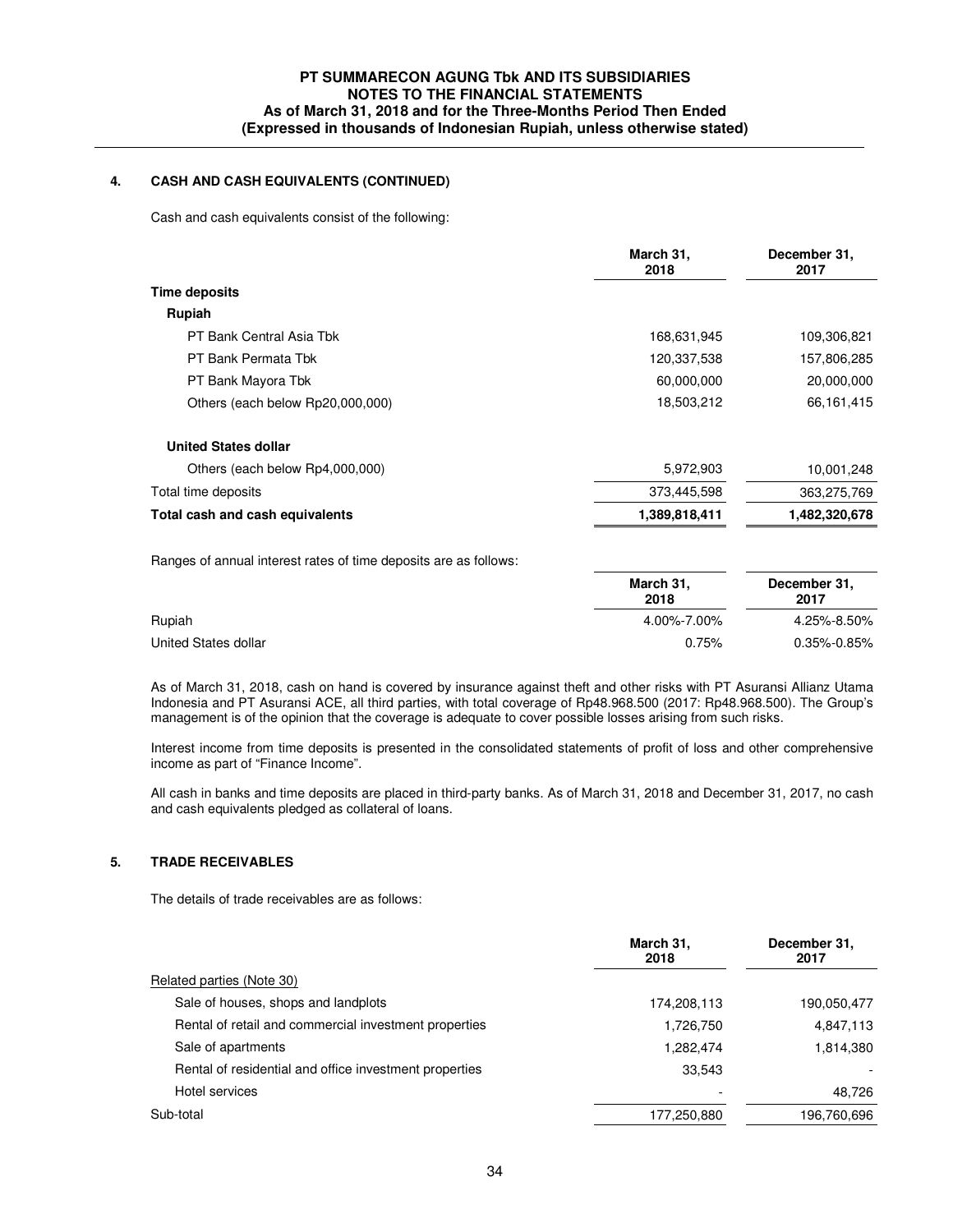# **PT SUMMARECON AGUNG Tbk AND ITS SUBSIDIARIES NOTES TO THE FINANCIAL STATEMENTS As of March 31, 2018 and for the Three-Months Period Then Ended (Expressed in thousands of Indonesian Rupiah, unless otherwise stated)**

# **5. TRADE RECEIVABLES (CONTINUED)**

The details of trade receivables are as follows:

|                                                        | March 31,<br>2018 | December 31,<br>2017 |
|--------------------------------------------------------|-------------------|----------------------|
| <b>Third parties</b>                                   |                   |                      |
| Sale of apartments                                     | 163,353,750       | 173,823,406          |
| Sale of houses, shops and landplots                    | 130,531,506       | 203,134,845          |
| Rental of retail and commercial investment properties  | 53,394,165        | 38,882,295           |
| Sale of land                                           | 28,170,953        | 33,573,746           |
| Hotel services                                         | 11,626,520        | 8,073,697            |
| Rental of residential and office investment properties | 5,319,690         | 3,373,381            |
| Monthly membership fees in sports club                 | 1,023,413         | 1,057,600            |
| <b>Others</b>                                          | 26,992,379        | 26,489,440           |
| Sub-total                                              | 420,412,376       | 488,408,410          |
| Total trade receivables                                | 597,663,256       | 685,169,106          |
| Less of current maturities                             | (569,492,303)     | (645, 415, 522)      |
| Long term portion                                      | 28,170,953        | 39,753,584           |
|                                                        |                   |                      |

All of the Group's trade receivables are denominated in Rupiah.

As of March 31, 2018, no trade receivables from thrird parties belonged to specific subsidiaries are pledged as collateral for loans payable to BCA (Note 12).

Based on a review of the status of the individual trade receivables at the end of the year, the Group's management believes that all of the trade receivables are current and fully collectible, therefore no allowance for impairment of trade receivables is necessary.

# **6. INVENTORIES**

| Inventories consist of:<br>Inventories available for sale:<br>Landplots<br>133,513,829<br>Shops<br>67,051,341<br>48,877,888<br>Houses | December 31,<br>2017 |
|---------------------------------------------------------------------------------------------------------------------------------------|----------------------|
|                                                                                                                                       |                      |
|                                                                                                                                       |                      |
|                                                                                                                                       | 133,513,828          |
|                                                                                                                                       | 71,580,534           |
|                                                                                                                                       | 86,797,700           |
| Total inventories available for sale<br>249,443,058                                                                                   | 291,892,062          |
| Inventories under construction:                                                                                                       |                      |
| <b>Buildings</b><br>3,306,928,131                                                                                                     | 3,026,527,648        |
| 1,559,469,944<br>Apartments                                                                                                           | 1,618,829,371        |
| Landplots<br>1,479,646,463                                                                                                            | 1,509,283,567        |
| Total inventories under construction<br>6,346,044,538                                                                                 | 6,154,640,586        |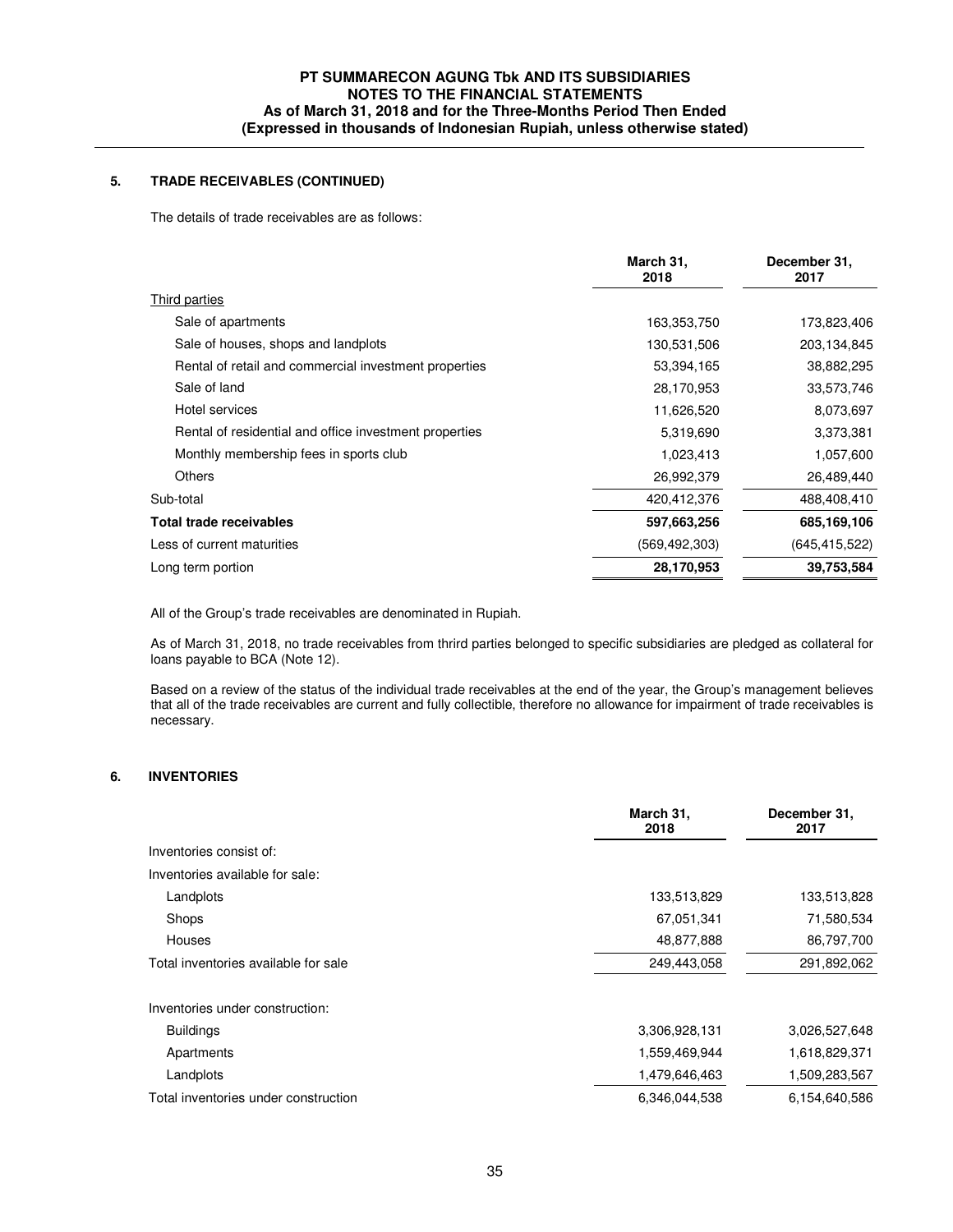## **6. INVENTORIES (CONTINUED)**

|                          | March 31,<br>2018 | December 31,<br>2017 |  |
|--------------------------|-------------------|----------------------|--|
| Others                   | 49,700,346        | 51,924,010           |  |
| <b>Total inventories</b> | 6,645,187,942     | 6,498,456,658        |  |

The movements in the buildings and apartments inventories under construction account are as follows:

|                                                                     | March 31,<br>2018 | December 31,<br>2017 |
|---------------------------------------------------------------------|-------------------|----------------------|
| Beginning balance                                                   | 4,645,357,019     | 3,916,891,614        |
| Production costs                                                    | 563,788,026       | 2,533,499,839        |
| Transfer to buildings and apartments inventories available for sale | (342,746,970)     | (1,805,034,434)      |
| <b>Ending balance</b>                                               | 4,866,398,075     | 4,645,357,019        |

The movements in the buildings and apartments inventories available for sale account are as follows:

|                                                                       | March 31,<br>2018 | December 31,<br>2017 |
|-----------------------------------------------------------------------|-------------------|----------------------|
| Beginning balance:                                                    |                   |                      |
| Houses                                                                | 86,797,700        | 110,352,874          |
| Shops                                                                 | 71,580,534        | 19,140,173           |
| Transfer from buildings and apartments inventories under construction | 342,746,970       | 1,805,034,434        |
| Cost of sales (Note 27):                                              |                   |                      |
| Apartments                                                            | (297, 937, 342)   | (1,262,153,408)      |
| <b>Houses</b>                                                         | (77,864,050)      | (423, 973, 972)      |
| Shops                                                                 | (9,394,583)       | (90,021,867)         |
| <b>Ending balance</b>                                                 | 115,929,229       | 158,378,234          |

Real estate development inventories which are already covered by signed sales/purchase agreements but have not yet been recognized as sales are as follows:

| March 31,<br>2018 | December 31,<br>2017 |
|-------------------|----------------------|
|                   |                      |
| 126,223,397       | 76,150,297           |
| 67,051,341        | 9,165,587            |
| 48,877,888        | 85,912,416           |
| 242,152,626       | 171,228,300          |
|                   |                      |
| 3,167,252,593     | 3,002,986,466        |
| 1,160,351,181     | 1,129,797,187        |
| 4,569,756,400     | 4,304,011,953        |
|                   |                      |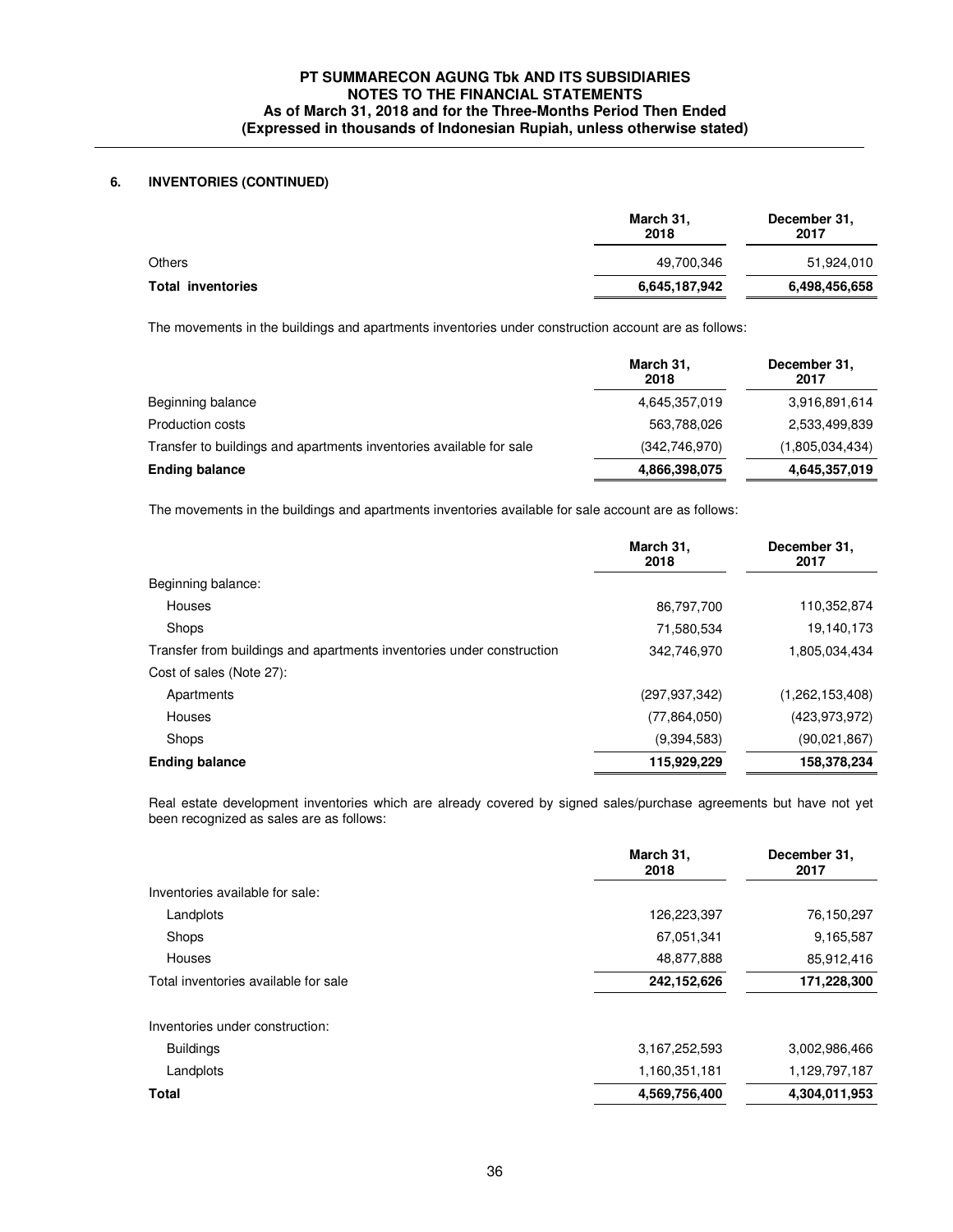### **6. INVENTORIES (CONTINUED)**

 The downpayments received related to the above-mentioned inventories as of March 31, 2018 amounting to Rp3,018,039,672 (2017: Rp2,877,363,879) are presented as Deposits Received in the consolidated statement of financial position and as part of "Downpayments Received from Sale" in Note 19.

 As of March 31, 2018, inventories amounted to RpRp479,462,504 used as collateral for loans payable BCA (2017: Rp625,365,800).

As of March 31, 2018, borrowing costs which were capitalized to inventories amounted to Rp39,662,500 (2017: Rp176,863,119).

As of March 31, 2018, houses, shops and apartment inventories are covered by insurance against fire and other risks with PT Asuransi AXA Indonesia, PT Zurich Insurance Indonesia, PT Asuransi Alianz Utama Indonesia and PT Asuransi Central Asia, all third parties, with total coverage of Rp2,279,289,109 and US\$30,970,030 (2017: Rp2,279,289,109 and US\$30,970,030). The Group's management is of the opinion that the above coverage is adequate to cover possible losses arising from such risks.

As of March 31, 2018, revenue from property development presented as part of net revenues in the consolidated statements of profit or loss and other comprehensive income amounted to Rp680,864,489 (2017: Rp779,569,913) (Note 26).

The Group's management believes that inventories are realizable at the above amounts and no provision for losses is necessary.

### **7. UNDEVELOPED LAND**

The details of undeveloped land are as follows:

|                        | March 31,<br>2018 |               | December 31,<br>2017 |               |  |
|------------------------|-------------------|---------------|----------------------|---------------|--|
| Location               | Area $(m^2)$      | <b>Amount</b> | Area $(m^2)$         | Amount        |  |
| Summarecon Serpong     | 3,065,268         | 1,095,385,972 | 3,065,268            | 1,094,148,696 |  |
| Summarecon Bekasi      | 3,987,798         | 1,024,593,640 | 3,915,378            | 1,013,645,875 |  |
| Summarecon Bandung     | 3,296,423         | 1,626,061,101 | 3,294,420            | 1,617,374,289 |  |
| Summarecon Karawang    | 341,925           | 305,333,943   | 229,976              | 277,465,135   |  |
| Makassar               | 3,721,763         | 789,469,051   | 3,652,485            | 778,395,950   |  |
| Bogor                  | 4.248.833         | 796,159,007   | 4,250,662            | 787,039,412   |  |
| Others                 | 2,218,403         | 729,452,349   | 2,218,403            | 728,083,316   |  |
| Total undeveloped land | 20,880,413        | 6,366,455,063 | 20,626,592           | 6,296,152,673 |  |

The status of ownership of undeveloped land is as follows:

| March 31,<br>2018 | December 31,<br>2017 |
|-------------------|----------------------|
| Area $(m^2)$      | Area $(m^2)$         |
| 10,984,663        | 10,438,042           |
| 9,895,750         | 10,188,550           |
| 20,880,413        | 20,626,592           |
|                   |                      |

Management believes that there will be no issue in obtaining the land certificates and the extension of the land rights since all the land were legally acquired and supported by sufficient evidence of ownership.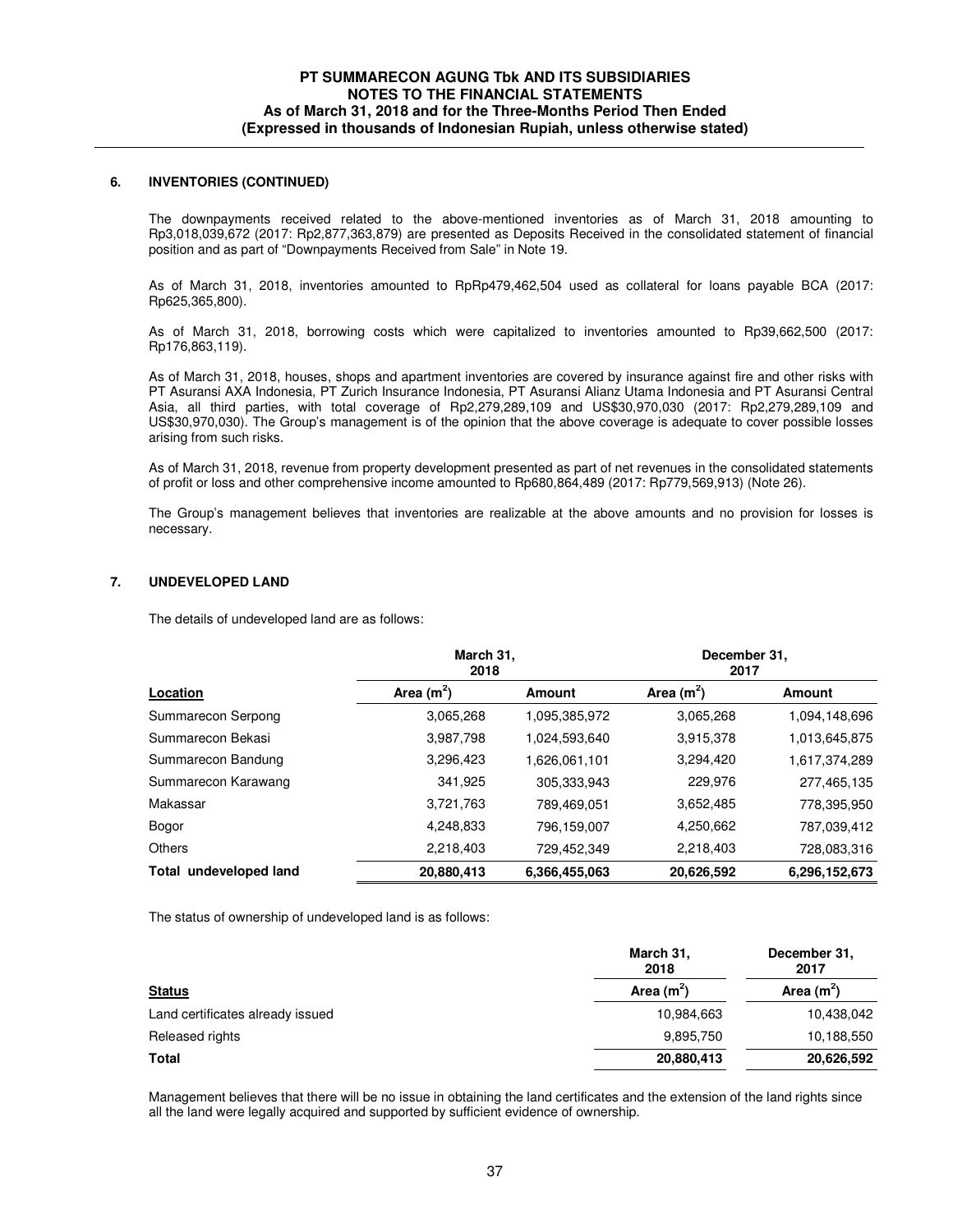# **7. UNDEVELOPED LAND (CONTINUED)**

As of March 31, 2018, undeveloped land with total area 898,627  $m^2$  with carrying value amounted Rp292,081,458 are used as collateral for loans from banks, undeveloped land with total area 219,300 m<sup>2</sup> with carrying value amounted Rp20,623,766 are used as collateral for "Obligasi Berkelanjutan I Phase III (Note 13).

No borrowing costs have been capitalized to undeveloped land as of March 31, 2018 and December 31, 2017.

# **8. ADVANCE PAYMENTS**

This account consists of payments for:

|                                        | March 31,<br>2018 | December 31,<br>2017 |
|----------------------------------------|-------------------|----------------------|
| Current advance payments:              |                   |                      |
| Purchase of construction materials     | 152,699,245       | 160,388,647          |
| Sales commission                       | 82,728,634        | 85,925,629           |
| Others                                 | 56,298,953        | 44,899,350           |
| Total current advance payments         | 291,726,832       | 291,213,626          |
| Non-current advance payments:          |                   |                      |
| Purchase of:                           |                   |                      |
| Land                                   | 662,624,466       | 619,874,707          |
| Fixed assets and investment properties | 19,923,172        | 18,974,567           |
| <b>Others</b>                          | 7,166,822         | 7,166,822            |
| Total non-current advance payments     | 689,714,460       | 646.016.096          |

**Total advance payments 981,441,292 937,229,722**

### **9. FIXED ASSETS**

|                                   | March 31, 2018                             |                  |                          |                          |                                           |
|-----------------------------------|--------------------------------------------|------------------|--------------------------|--------------------------|-------------------------------------------|
|                                   | <b>Balance as of</b><br>January 1,<br>2018 | <b>Additions</b> | <b>Deductions</b>        | Reclass-<br>ification    | <b>Balance as of</b><br>March 31,<br>2018 |
| <u>Cost</u>                       |                                            |                  |                          |                          |                                           |
| <b>Direct Ownership</b>           |                                            |                  |                          |                          |                                           |
| Land                              | 20,698,962                                 |                  | ٠                        |                          | 20,698,962                                |
| Building and infrastructure       | 313,326,822                                | 392.734          | 2.379                    | $\overline{\phantom{a}}$ | 313,717,177                               |
| Machinery and heavy<br>equipment  | 89,707,113                                 | 876,755          | $\overline{\phantom{a}}$ | $\overline{\phantom{a}}$ | 90,583,868                                |
| Vehicles                          | 115,284,573                                | 2.296.741        | 829,662                  | $\overline{\phantom{a}}$ | 116,751,652                               |
| Furniture and office<br>equipment | 464,534,856                                | 6,129,331        | 51,992                   | $\overline{\phantom{a}}$ | 470,612,195                               |
| Sub total                         | 1,003,552,326                              | 9,695,561        | 884,033                  | $\overline{a}$           | 1,012,363,854                             |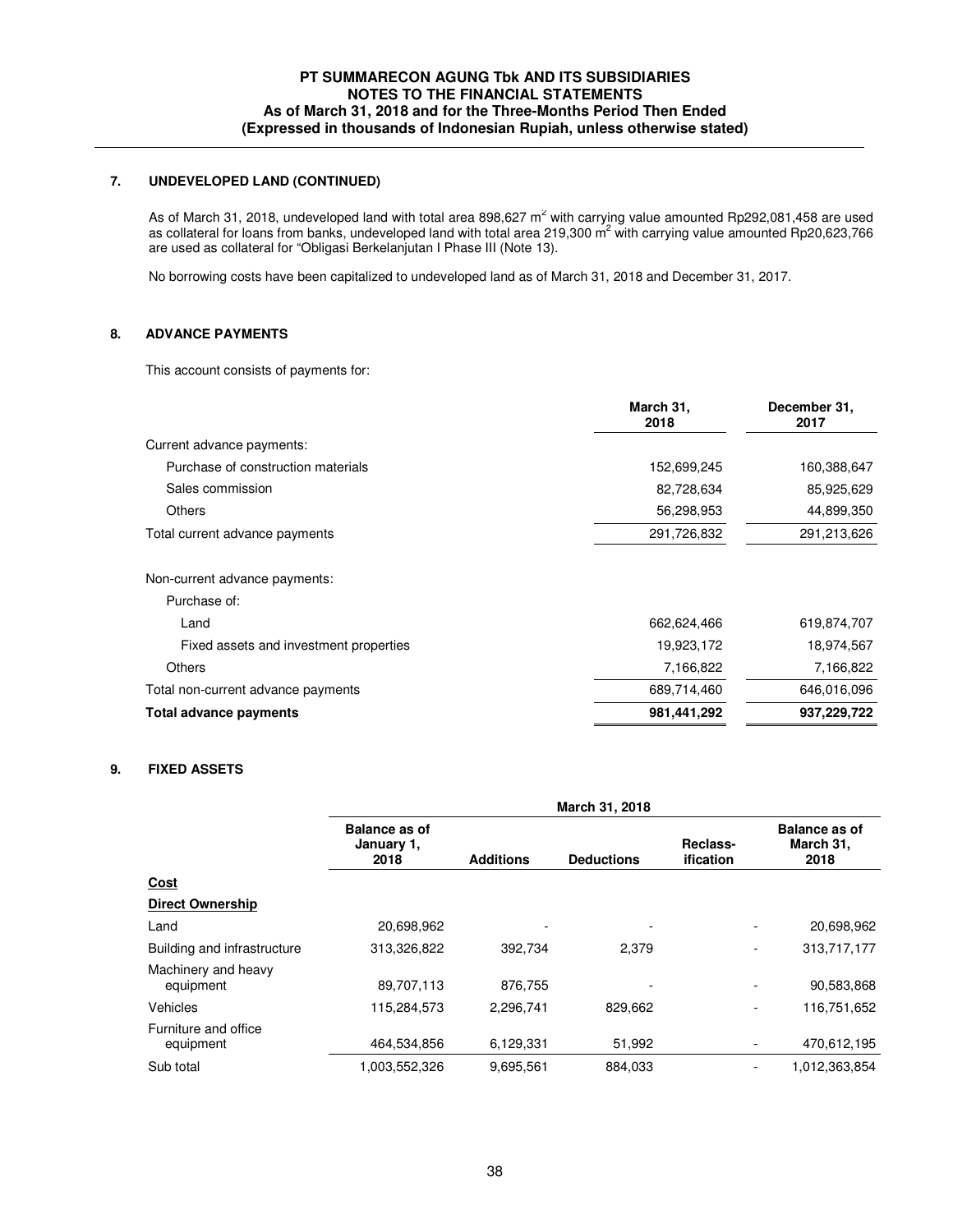# **9. FIXED ASSETS (CONTINUED)**

|                                   | March 31, 2018                             |                  |                   |                              |                                           |
|-----------------------------------|--------------------------------------------|------------------|-------------------|------------------------------|-------------------------------------------|
|                                   | <b>Balance as of</b><br>January 1,<br>2018 | <b>Additions</b> | <b>Deductions</b> | Reclass-<br><b>ification</b> | <b>Balance as of</b><br>March 31,<br>2018 |
| Construction in progress          | 10,673,563                                 | 1,655,378        |                   |                              | 12,328,941                                |
| Total cost                        | 1,014,225,889                              | 11,350,939       | 884,033           | ٠                            | 1,024,692,795                             |
| <b>Accumulated depreciation</b>   |                                            |                  |                   |                              |                                           |
| <b>Direct Ownership</b>           |                                            |                  |                   |                              |                                           |
| Building and infrastructure       | 138,944,863                                | 3,372,109        |                   |                              | 142,316,972                               |
| Machinery and heavy<br>equipment  | 32, 134, 152                               | 2,084,318        |                   | 310,414                      | 34,528,884                                |
| Vehicles                          | 81,676,980                                 | 3,514,686        | 810,621           |                              | 84,381,045                                |
| Furniture and office<br>equipment | 339,891,287                                | 15,465,012       | 51,991            | (310, 414)                   | 354,993,894                               |
| Total accumulated<br>depreciation | 592,647,282                                | 24,436,125       | 862,612           |                              | 616,220,795                               |
| Net book value                    | 421,578,607                                |                  |                   |                              | 408,472,000                               |

|                                   | December 31, 2017                          |                  |                   |                              |                                              |
|-----------------------------------|--------------------------------------------|------------------|-------------------|------------------------------|----------------------------------------------|
|                                   | <b>Balance as of</b><br>January 1,<br>2017 | <b>Additions</b> | <b>Deductions</b> | Reclass-<br><b>ification</b> | <b>Balance as of</b><br>December 31,<br>2017 |
| Cost                              |                                            |                  |                   |                              |                                              |
| <b>Direct Ownership</b>           |                                            |                  |                   |                              |                                              |
| Land                              | 20,698,962                                 |                  |                   |                              | 20,698,962                                   |
| Building and infrastructure       | 308,992,180                                | 10,786,135       | 1,753,777         | (4,697,716)                  | 313,326,822                                  |
| Machinery and heavy<br>equipment  | 73,057,463                                 | 9,078,699        |                   | 7,570,951                    | 89,707,113                                   |
| Vehicles                          | 107,936,828                                | 17,432,850       | 10,085,105        |                              | 115,284,573                                  |
| Furniture and office<br>equipment | 435,566,280                                | 35,209,004       | 3,149,722         | (3,090,706)                  | 464,534,856                                  |
| Sub total                         | 946,251,713                                | 72,506,688       | 14,988,604        | (217, 471)                   | 1,003,552,326                                |
| Construction in progress          | 9,576,102                                  | 7,708,404        |                   | (6,610,943)                  | 10,673,563                                   |
| Total cost                        | 955,827,815                                | 80,215,092       | 14,988,604        | (6,828,414)                  | 1,014,225,889                                |
| <b>Accumulated depreciation</b>   |                                            |                  |                   |                              |                                              |
| <b>Direct Ownership</b>           |                                            |                  |                   |                              |                                              |
| Building and infrastructure       | 126,468,382                                | 14,864,911       | 587,236           | (1,801,194)                  | 138,944,863                                  |
| Machinery and heavy<br>equipment  | 25,178,696                                 | 9,367,336        |                   | (2,411,880)                  | 32,134,152                                   |
| Vehicles                          | 76,933,224                                 | 14,160,157       | 9,416,401         |                              | 81,676,980                                   |
| Furniture and office<br>equipment | 275.904.201                                | 65.690.813       | 1,430,993         | (272, 734)                   | 339,891,287                                  |
|                                   |                                            |                  |                   |                              |                                              |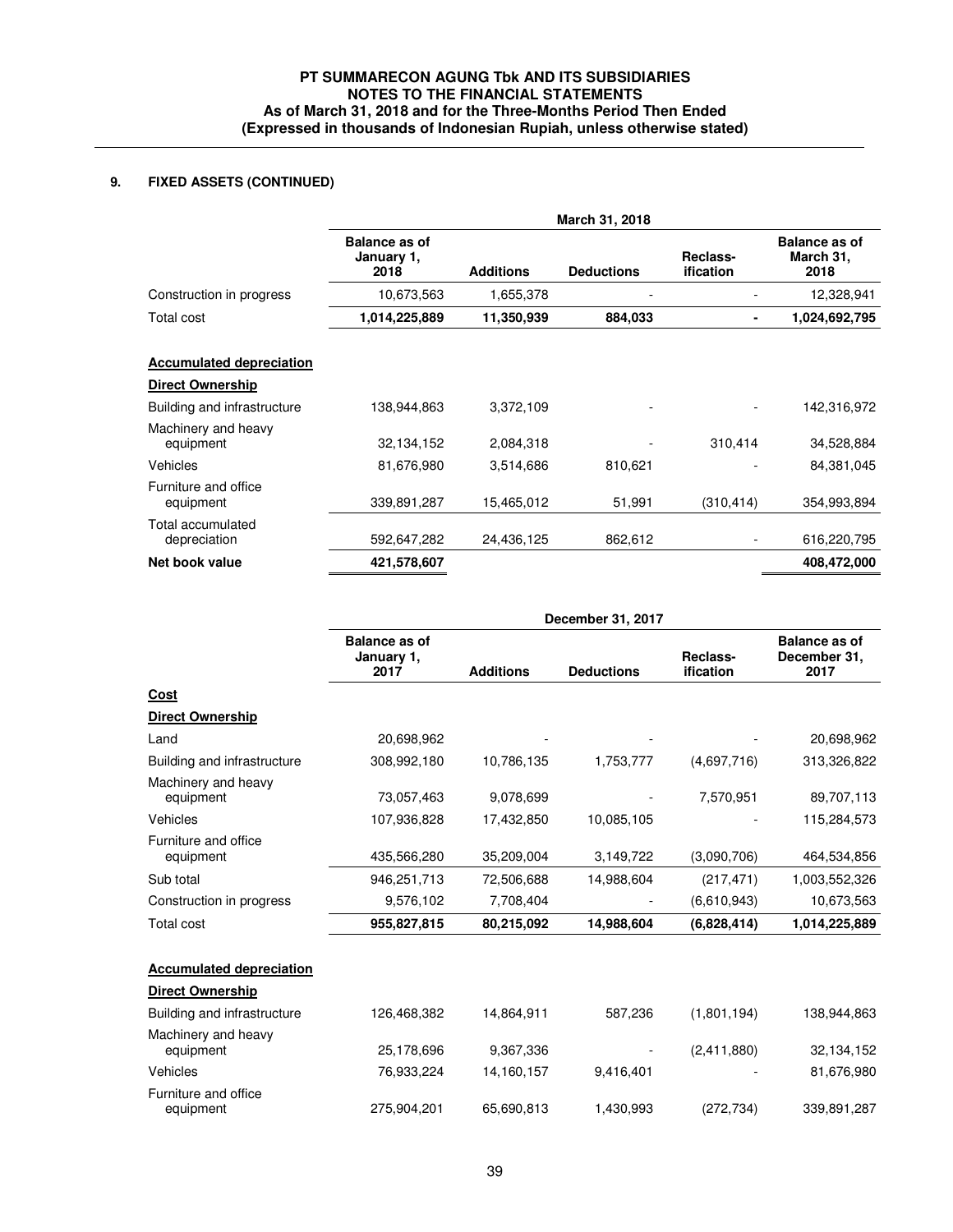# **9. FIXED ASSETS (CONTINUED)**

|                                   | December 31, 2017                          |                  |                   |                       |                                              |
|-----------------------------------|--------------------------------------------|------------------|-------------------|-----------------------|----------------------------------------------|
|                                   | <b>Balance as of</b><br>January 1,<br>2017 | <b>Additions</b> | <b>Deductions</b> | Reclass-<br>ification | <b>Balance as of</b><br>December 31.<br>2017 |
| Total accumulated<br>depreciation | 504.484.503                                | 104,083,217      | 11.434.630        | (4,485,808)           | 592,647,282                                  |
| Net book value                    | 451,343,312                                |                  |                   |                       | 421,578,607                                  |

Depreciation was charged to the following:

|                                              | March 31,<br>2018 | March 31,<br>2017 |  |
|----------------------------------------------|-------------------|-------------------|--|
| General an administrative expenses (Note 28) | 22,282,622        | 23,465,949        |  |
| Cost of sales and direct costs               | 2,153,503         | 2,350,929         |  |
| Total                                        | 24,436,125        | 25,816,878        |  |

The details of sales of fixed assets are as follows:

|                                     | March 31,<br>2018 | March 31,<br>2017 |
|-------------------------------------|-------------------|-------------------|
| Cost                                | 837.661           | 1,245,530         |
| Accumulated depreciation            | 818.621           | 970.822           |
| Net book value                      | 19.040            | 274,708           |
| Selling price                       | 417.132           | 396,298           |
| Gain on sales of fixed assets - net | 398,092           | 121,589           |

 As of March 31, 2018, the Company disposed certain of its fixed assets with net book value of Rp2,381 (2017: Rp3,640,096).

The details of construction in progress are as follows:

|                                                  | March 31, 2018 |                              |              | December 31, 2017            |
|--------------------------------------------------|----------------|------------------------------|--------------|------------------------------|
|                                                  |                | Percentage of<br>commpletion |              | Percentage of<br>commpletion |
|                                                  | Total          | (%)                          | <b>Total</b> | (%)                          |
| Ruko Kantor Proyek dan Kantor Summarecon Bandung | 7.242.992      | 31.42                        | 6.859.085    | 31.34                        |
| <b>Others</b>                                    | 5,085,949      |                              | 3.814.478    |                              |
| <b>Total construction in progress</b>            | 12,328,941     |                              | 10,673,563   |                              |

 The percentages of completion of the construction in progress are based on the actual expenditures incurred compared to the total budgeted project cost.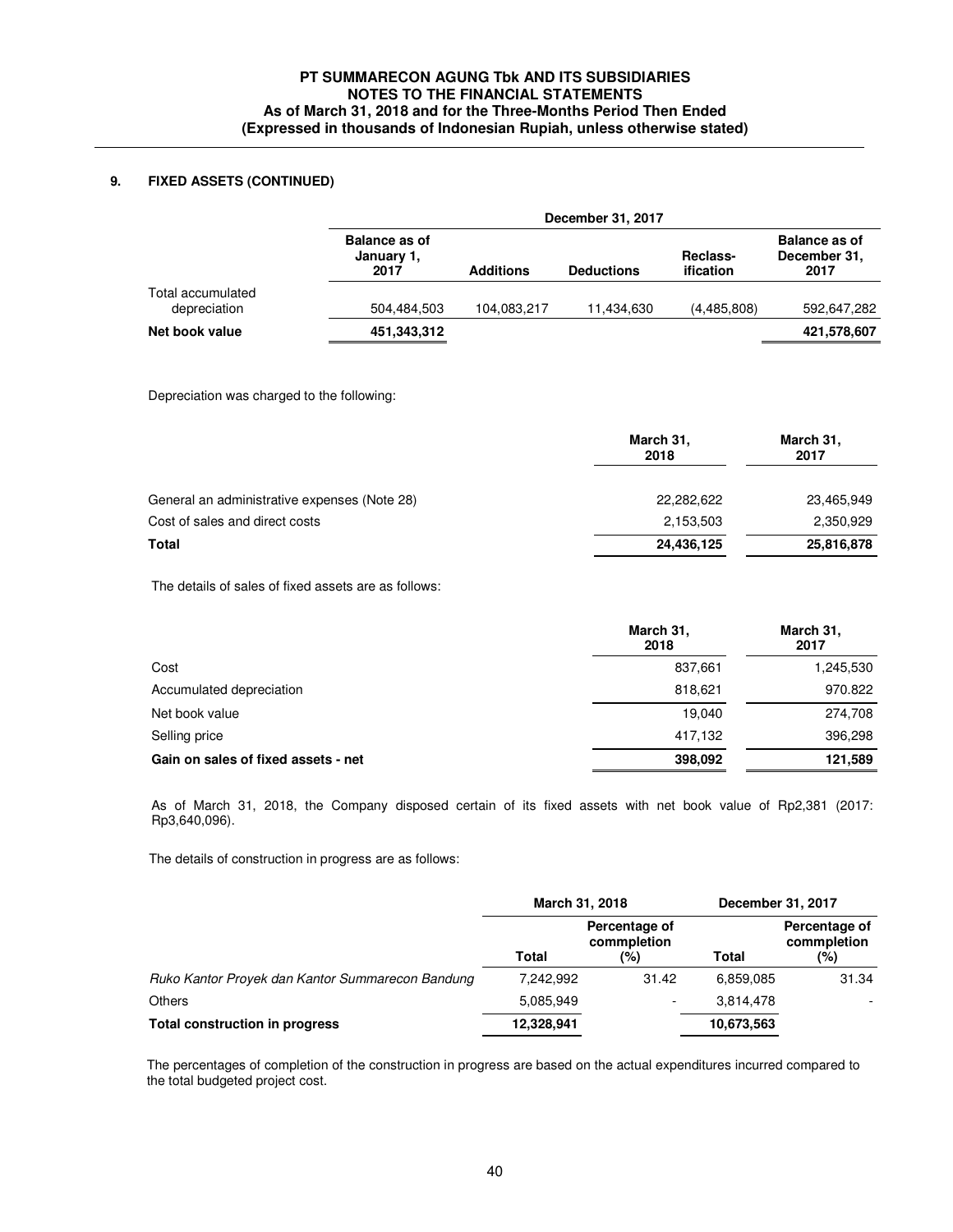### **9. FIXED ASSETS (CONTINUED)**

Below are the estimated completion date for the construction in progress as of March 31, 2018:

 **Estimated Completion Dates** 

Ruko Kantor Proyek dan Kantor Summarecon Bandung May 2018

 As of March 31, 2018, the reclassification from construction in progress to fixed assets amounting to Rp0 (2017: Rp6,610,943).

As of March 31, 2018, the reclassifications of fixed assets with net book value amounting to Rp0 (2017: Rp10,018,147) to investment properties was due to the change in management's intention on the use of the related assets (Note 10).

As of March 31, 2018, the reclassifications of fixed assets with net book value amounting to Rp0 (2017: Rp2,471,757) to inventories was due to the change in management's intention on the use of the related assets (Note 6).

 As of March 31, 2018, the reclassification of fixed assets with net book value amounting to Rp0 (2017: Rp13,787,428) from inventories was due to the change in management's intention on the use of the related assets (Note 6).

 As of March 31, 2018, the reclassification from fixed assets with net book value amounting to Rp0 (2017: Rp3,640,130) to advance.

 As of March 31, 2018, fixed assets, except land, are covered by insurance against fire, flood and other risks (all-risks) under blanket policies with several companies, including PT Asuransi Allianz Utama Indonesia, PT AIG Insurance Indonesia, PT Asuransi Central Asia, PT KSK Insurance Indonesia and PT Asuransi Asoka Mas, all third parties, for US\$22,591,261 and Rp228,628,339 (2017: US\$22,591,261 and Rp228,628,339).

As of March 31, 2018, fixed assets with net book value Rp51,730,154 (2017: Rp52,696,804) are used as collateral for the loans from banks and financing institutions (Note 12).

 The fair value of the fixed assets as of March 31, 2018 amounting to Rp1,074,568,000 (2017: Rp1,074,568,000) was determined by independent appraisers KJPP Hendra Gunawan and Partners in its report dated June 30, 2017.

Based on the Group's assessments, there were no events or changes in circumstances which indicated an impairment in the value of fixed assets as of March 31, 2018.

### **10. INVESTMENT PROPERTIES**

The details of investment properties are as follows:

|                               |                      |                  | March 31, 2018           |                              |                      |
|-------------------------------|----------------------|------------------|--------------------------|------------------------------|----------------------|
|                               | <b>Balance as of</b> |                  |                          |                              | <b>Balance as of</b> |
|                               | January 1,<br>2018   | <b>Additions</b> | <b>Deductions</b>        | Reclass-<br><b>ification</b> | March 31,<br>2018    |
| <u>Cost</u>                   |                      |                  |                          |                              |                      |
| <b>Direct Ownership</b>       |                      |                  |                          |                              |                      |
| Land                          | 917,260,357          | 320,018          | $\overline{\phantom{0}}$ | $\overline{\phantom{a}}$     | 917,580,375          |
| Building and infrastructures  | 3,774,931,987        | 4,010,572        | $\overline{\phantom{a}}$ | 3,408,001                    | 3,782,350,560        |
| Machinery and heavy equipment | 704,537,322          | 3,680,333        |                          | 1,999,000                    | 710,216,655          |
| Hotel facilities              | 274,701,613          | 157,598          |                          | $\overline{\phantom{0}}$     | 274,859,211          |
|                               |                      |                  |                          |                              |                      |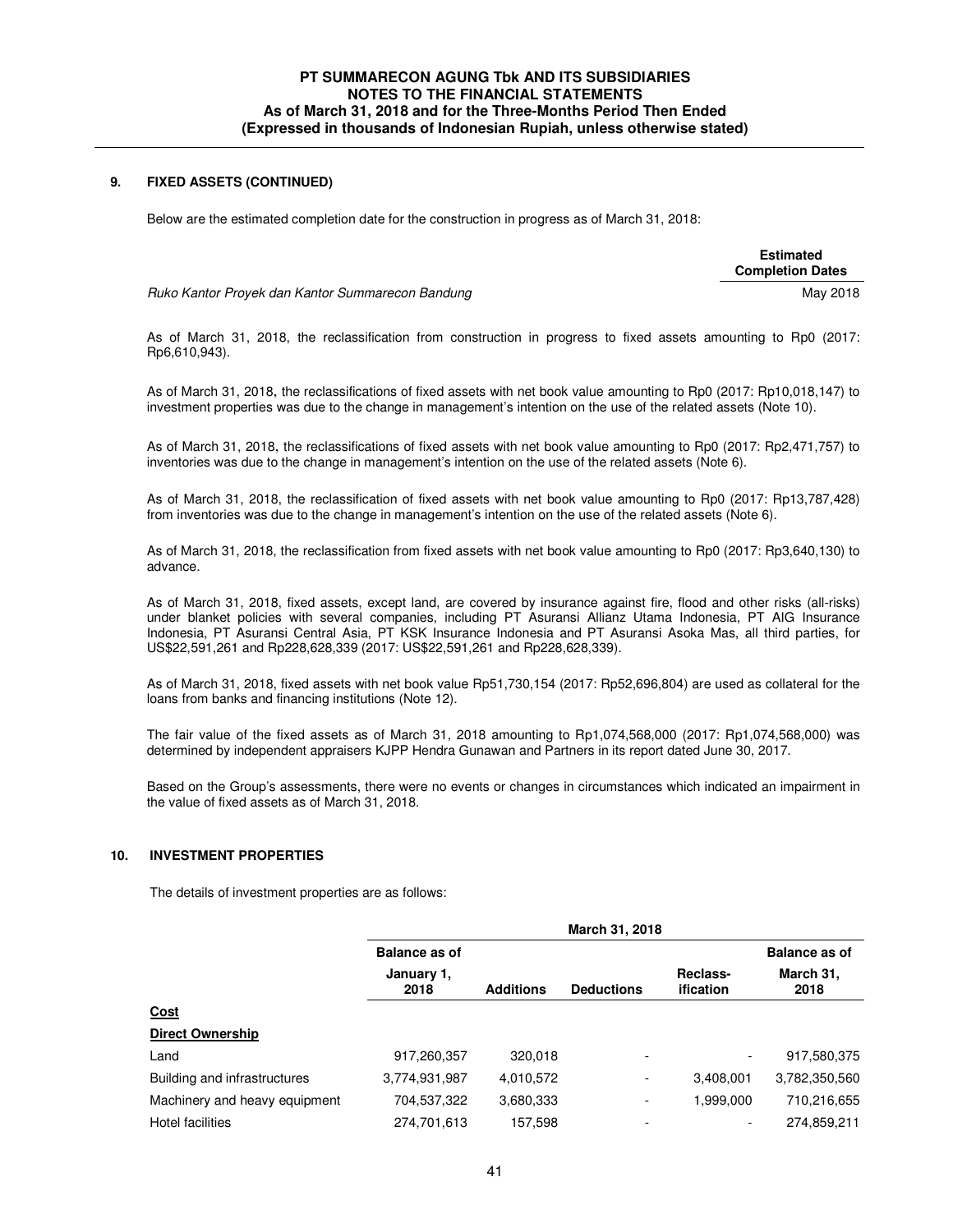# **10. INVESTMENT PROPERTIES (CONTINUED)**

|                                |                      |                  | March 31, 2018    |                              |                      |
|--------------------------------|----------------------|------------------|-------------------|------------------------------|----------------------|
|                                | <b>Balance as of</b> |                  |                   |                              | <b>Balance as of</b> |
|                                | January 1,<br>2018   | <b>Additions</b> | <b>Deductions</b> | Reclass-<br><b>ification</b> | March 31.<br>2018    |
| Sub-total                      | 5,671,431,279        | 8,168,521        |                   | 5,407,001                    | 5,685,006,801        |
| Construction in progress       | 77,421,831           | 8.936,380        |                   | (5,614,093)                  | 80,744,118           |
| Total cost                     | 5,748,853,110        | 17,104,901       |                   | (207,092)                    | 5,765,750,919        |
| <b>Direct Ownership</b>        |                      |                  |                   |                              |                      |
|                                |                      |                  |                   |                              |                      |
| Building and infrastructures   | 775,036,998          | 28,268,526       |                   | $\overline{\phantom{a}}$     | 803,305,524          |
| Machinery and heavy equipment  | 381,072,367          | 14,546,496       |                   | $\overline{\phantom{a}}$     | 395,618,863          |
| Hotel facilities               | 131,421,066          | 8,888,379        |                   | $\overline{\phantom{a}}$     | 140,309,445          |
| Total accumulated depreciation | 287,530,431 ا        | 51,703,401       |                   | $\overline{\phantom{a}}$     | 1,339,233,832        |
|                                |                      |                  |                   |                              |                      |

|                                 |                      |                  | December 31, 2017 |                       |                      |
|---------------------------------|----------------------|------------------|-------------------|-----------------------|----------------------|
|                                 | <b>Balance as of</b> |                  |                   |                       | <b>Balance as of</b> |
|                                 | January 1,<br>2017   | <b>Additions</b> | <b>Deductions</b> | Reclass-<br>ification | December 31,<br>2017 |
| <u>Cost</u>                     |                      |                  |                   |                       |                      |
| Direct Ownership                |                      |                  |                   |                       |                      |
| Land                            | 886,540,037          | 30,720,320       |                   |                       | 917,260,357          |
| Building and infrastructures    | 3,687,517,126        | 67,400,896       | 2,300             | 20,016,265            | 3,774,931,987        |
| Machinery and heavy equipment   | 684,451,554          | 18,360,918       | 2,899,028         | 4,623,878             | 704,537,322          |
| <b>Hotel facilities</b>         | 227,774,245          | 29,245,694       |                   | 17,681,674            | 274,701,613          |
| Sub-total                       | 5,486,282,962        | 145,727,828      | 2,901,328         | 42,321,817            | 5,671,431,279        |
| Construction in progress        | 52,917,061           | 53,167,710       | 186,172           | (28, 476, 768)        | 77,421,831           |
| <b>Total cost</b>               | 5,539,200,023        | 198,895,538      | 3,087,500         | 13,845,049            | 5,748,853,110        |
| <b>Accumulated depreciation</b> |                      |                  |                   |                       |                      |
| <b>Direct Ownership</b>         |                      |                  |                   |                       |                      |
| Building and infrastructures    | 662,724,831          | 110,693,486      | 2,300             | 1,620,981             | 775,036,998          |
| Machinery and heavy equipment   | 313,801,699          | 64,888,469       | 29,681            | 2,411,880             | 381,072,367          |
| <b>Hotel facilities</b>         | 75,979,795           | 55,441,271       |                   |                       | 131,421,066          |
| Total accumulated depreciation  | 1,052,506,325        | 231,023,226      | 31,981            | 4,032,861             | 1,287,530,431        |
| Net book value                  | 4,486,693,698        |                  |                   |                       | 4,461,322,679        |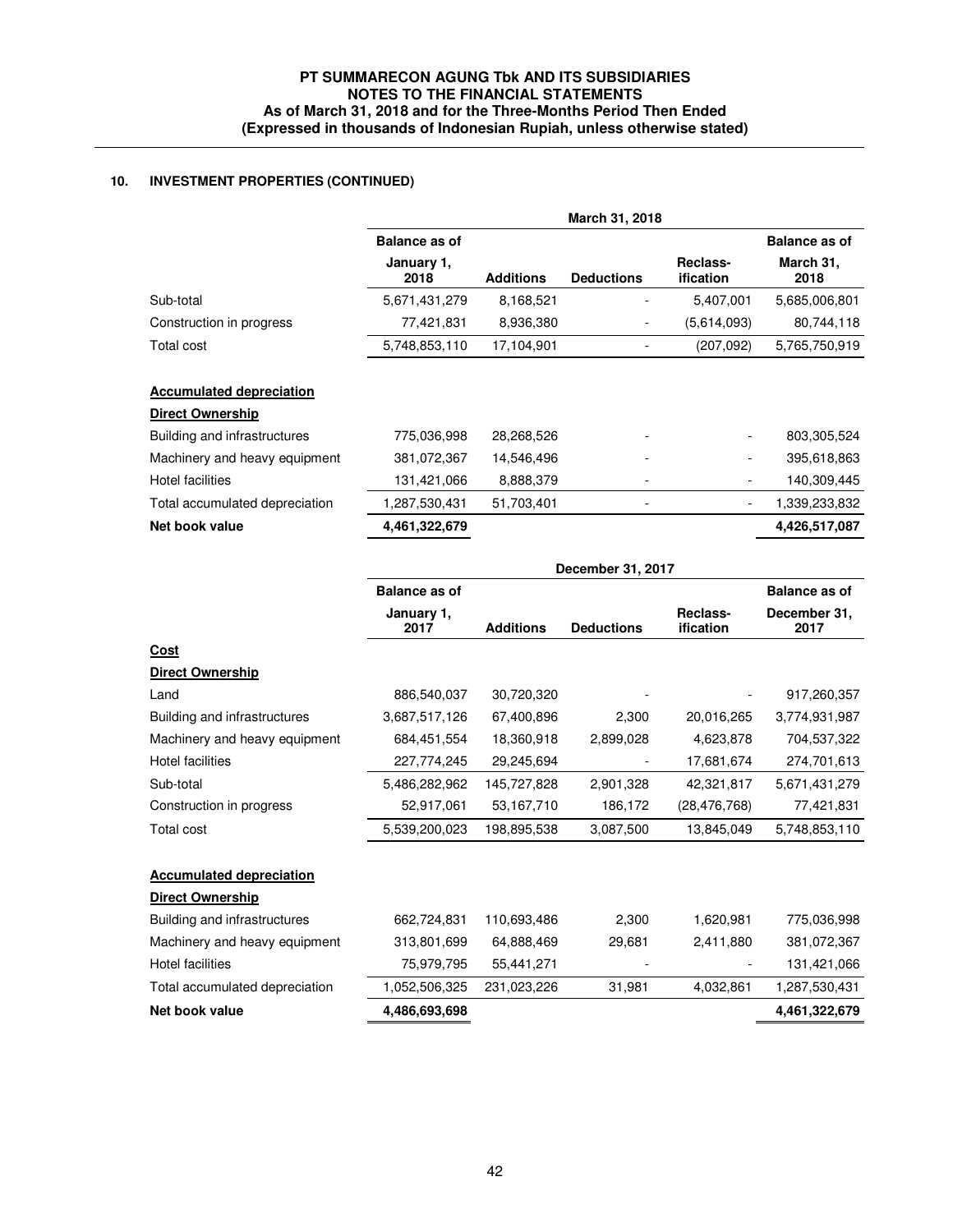### **10. INVESTMENT PROPERTIES (CONTINUED)**

Depreciation was charged to the following:

|                                               | March 31,<br>2018 | March 31,<br>2017 |
|-----------------------------------------------|-------------------|-------------------|
| Cost of sales and direct costs                | 50.920.688        | 49,176,418        |
| General and administrative expenses (Note 28) | 782.713           | 1,155,319         |
| Total                                         | 51,703,401        | 50,331,737        |

As of March 31, 2018, the reclassifications from construction in progress to the appropriate completed investment properties amounting to Rp5,407,001 (2017: Rp28,476,768).

As of March 31, 2018, the reclassification of investment properties with net book value amounting to Rp0 (2017: Rp10,018,147) from fixed assets was due to the change in management's intention on the use of the related assets (Note 9).

As of March 31, 2018, the reclassifications of investment properties with net book value amounting to Rp207,092 (2017: Rp205,959) to inventories was due to the change in management's intention on the use of the related assets (Note 6).

The details of construction in progress are as follows:

| March 31, 2018                        |            |                                    | December 31, 2017 |                                    |
|---------------------------------------|------------|------------------------------------|-------------------|------------------------------------|
| <b>Project</b>                        | Total      | Percentage of<br>completion<br>(%) | <b>Total</b>      | Percentage of<br>completion<br>(%) |
| Summarecon Mall Bandung               | 50,886,321 | 0.00                               | 48,691,185        | 0.00                               |
| Sekolah Al Azhar Summarecon Serpong   | 4,626,176  | 30.17                              | 4,181,703         | 30.08                              |
| Others                                | 25,231,621 |                                    | 24,548,943        |                                    |
| <b>Total construction in progress</b> | 80,744,118 |                                    | 77,421,831        |                                    |

Below are the estimated completion dates of the projects under construction in progress as of March 31, 2018:

|                                     | <b>Estimated Completion Date</b> |
|-------------------------------------|----------------------------------|
| Summarecon Mall Bandung             | March 2020                       |
| Sekolah Al Azhar Summarecon Serpong | <b>July 2018</b>                 |

The percentages of completion of the construction in progress are based on the actual expenditures incurred compared to the total budgeted project cost.

 As of March 31, 2018, investment properties, except land, are covered by insurance against fire, flood, and other risks (all risk) under blanket policies with several companies, including PT Asuransi Allianz Utama Indonesia, PT Asuransi AXA Indonesia, PT Zurich Insurance Indonesia, PT Asuransi Central Asia, PT Asuransi Indrapura, PT ACE Jaya Proteksi, PT Asuransi Rama Satria Wibawa, PT Asuransi Asoka Mas, PT Asuransi Ekspor Indonesia and PT Asuransi Astra Buana, all third parties, with sum insured amounted US\$551,482,261 and Rp292,929,956 (2017: US\$551,482,261 and Rp292,929,956).

 As of March 31, 2018, the Group also covered its investment properties by insurance against terrorism and sabotage for US\$383,974,508 and Rp933,330,000 (2017: US\$383,974,508 and Rp933,330,000). In addition, the Group also obtained insurance against business interruption amounting to US\$42,812,000 and Rp1,363,903,000 (2017: US\$42,812,000 and Rp1,363,903,000). The Group's management is of the opinion that the above coverages are adequate to cover possible losses arising from such risks.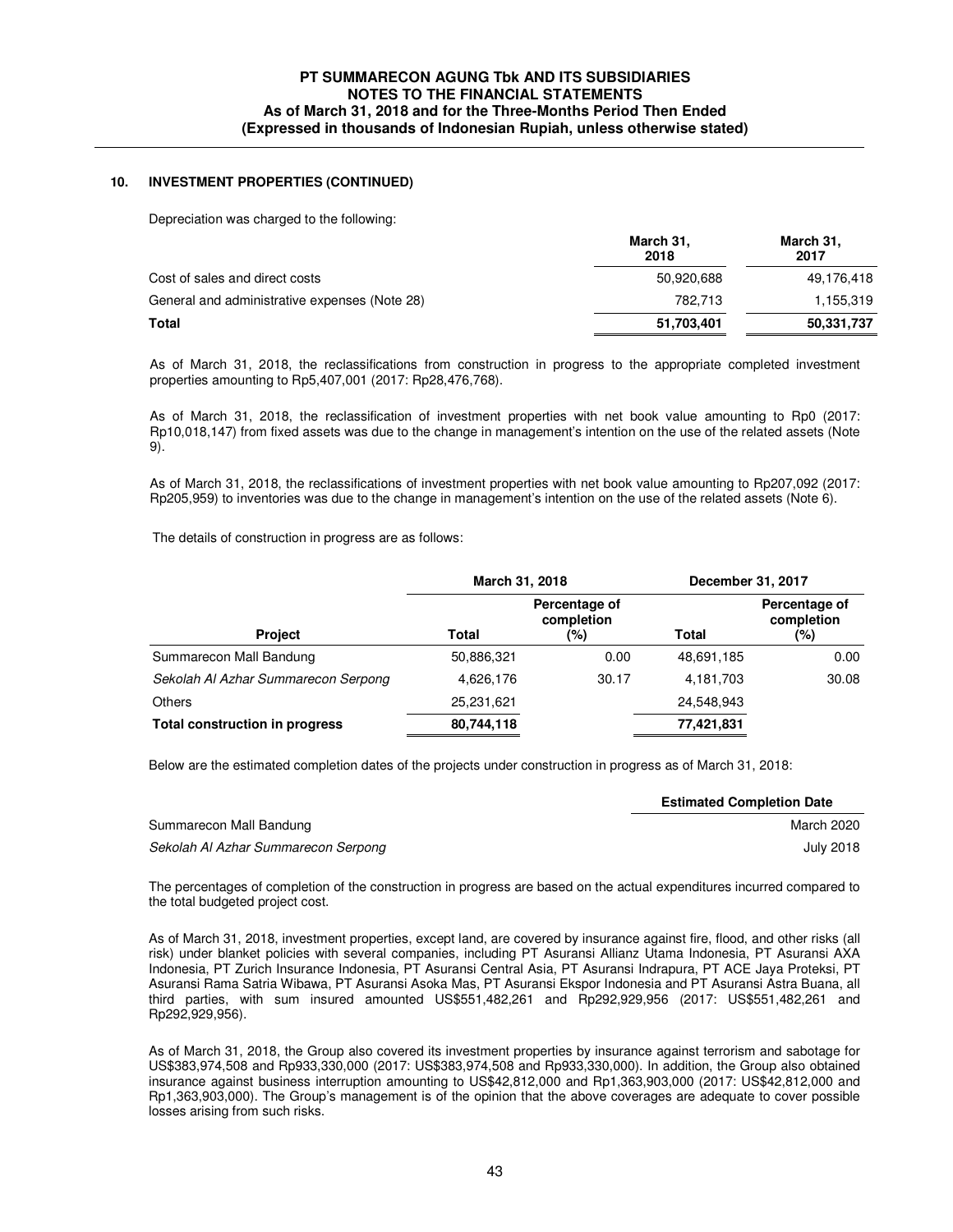### **10. INVESTMENT PROPERTIES (CONTINUED)**

 As of March 31, 2018, investment properties with net book value of Rp2,365,334,793 (2017: Rp2,320,001,774) are pledged as collateral for the loans from banks and financing institutions, bonds payable and sukuk ijarah (Notes 12 and 13).

 The fair value of the investment properties as of March 31, 2018 amounted to Rp14,334,870,000 (2017: Rp14,334,870,000), which was determined by independent appraisers KJPP Hendra Gunawan and Partners in its report dated June 30, 2017.

Rental income from investment properties recognized in the consolidated statement of comprehensive income as of March 31, 2018 amounted to Rp352,042,248 (2017: Rp319,491,735) (Note 26).

 Based on the Group's assessments, there were no events or changes in circumstances which indicated an impairment in the value of investment properties as of March 31, 2018.

# **11. OTHER FINANCIAL ASSETS**

| This account consists of:                | March 31,<br>2018 | December 31,<br>2017 |
|------------------------------------------|-------------------|----------------------|
| Current financial asset                  |                   |                      |
| Security deposit                         | 76,473            | 145,869              |
| Other non-current financial assets       |                   |                      |
| Restricted time deposits:                |                   |                      |
| PT Bank OCBC NISP Tbk                    | 88,418,608        | 79,277,143           |
| PT Bank Permata Tbk                      | 83,037,007        | 67,085,050           |
| PT Bank CIMB Niaga Tbk                   | 38,564,234        | 32,663,984           |
| PT Bank Mandiri (Persero) Tbk            | 33,198,740        | 34,542,601           |
| Others (each below Rp20,000,000)         | 43,758,896        | 43,126,545           |
| Restricted cash in banks:                |                   |                      |
| PT Bank Central Asia Tbk                 | 151,522,329       | 140,850,921          |
| Others (each below Rp20,000,000)         | 28,532,825        | 19,916,015           |
| Investment - available for sale          | 212,500           | 212,500              |
| Security deposit                         | 1,538,202         | 1,556,514            |
| Total other non-current financial assets | 468,783,341       | 419,231,273          |
| <b>Total other financial assets</b>      | 468,859,814       | 419,377,142          |

The restricted time deposits are used as collateral for loans and the interest payments on the loans (Note 12), also used as collateral for the corporate guarantees provided by the Group to those banks on the housing loans obtained by the customers of the Group.

For the three-months period ended March 31, 2018, the restricted time deposits earned interest at annual interest rate of 4.00%-7.00% (2017: 4.25%-7.75%).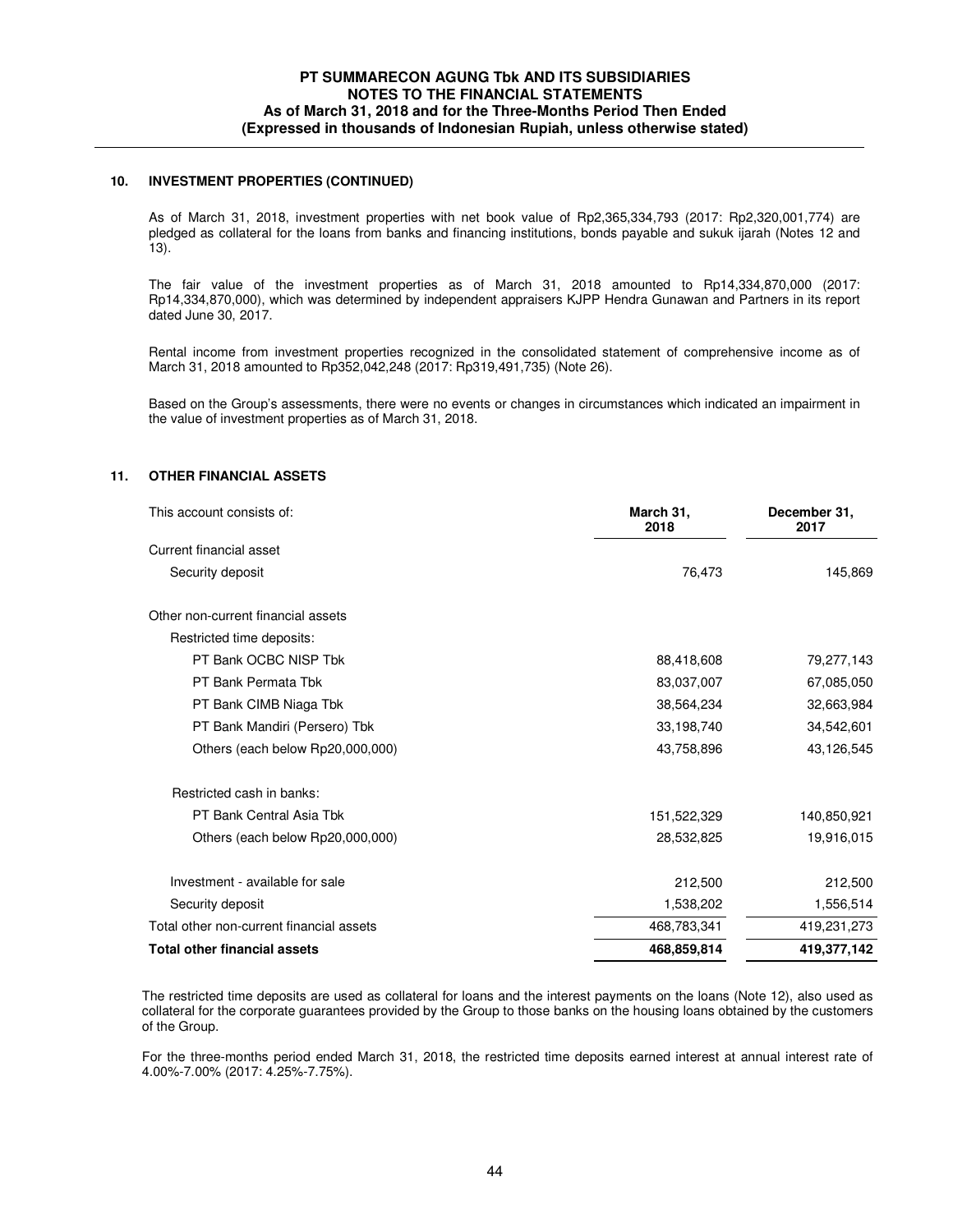# **12. SHORT-TERM BANK LOANS AND LONG-TERM DEBTS**

#### **a. The short-term bank loans are due to the following third parties:**

|                                                                                       | March 31,<br>2018 | December 31,<br>2017 |
|---------------------------------------------------------------------------------------|-------------------|----------------------|
| Rupiah                                                                                |                   |                      |
| PT Bank Sumitomo Mitsui Indonesia                                                     | 200,000,000       | 200,000,000          |
| PT Bank Mandiri (Persero) Tbk                                                         | 190,000,000       | 190,000,000          |
| PT Bank Resona Perdania                                                               | 161,576,000       | 161,576,000          |
| PT Bank Mayora Tbk                                                                    | 150,000,000       | 150,000,000          |
| PT Bank Central Asia Tbk                                                              | 80,264,213        | 133,620,236          |
| PT Bank OCBC NISP Tbk                                                                 | 100,000,000       | 30,000,000           |
| Unites States dollar                                                                  |                   |                      |
| PT Bank Resona Perdania (US\$3,000,000 as of<br>March 31, 2018 and December 31, 2017) | 41,268,000        | 40,644,000           |
| Total                                                                                 | 923,108,213       | 905,840,236          |

# **b. The long-term loans from banks and financing institutions are due to third parties and consist of the following:**

|                                                         | March 31,<br>2018 | December 31,<br>2017 |
|---------------------------------------------------------|-------------------|----------------------|
| Rupiah                                                  |                   |                      |
| PT Bank Central Asia Tbk                                | 2,406,604,778     | 2,407,431,123        |
| PT Bank Mandiri (Persero) Tbk                           | 1,230,000,000     | 1,242,500,000        |
| PT Bank Bumi Arta Tbk                                   | 27,457,091        | 28,685,953           |
| PT BCA Finance                                          | 12,336,010        | 12,916,397           |
| United States dollar                                    |                   |                      |
| PT Bank Central Asia Tbk                                | 111,920,038       | 110,223,886          |
| <b>Total loans from Banks and financing institution</b> | 3,788,317,917     | 3,801,757,359        |
| Less of unamortized debt commission fees                | (5, 182, 766)     | (7, 112, 305)        |
| Net                                                     | 3,783,135,151     | 3,794,645,054        |
| Less of current maturities                              | (596, 553, 109)   | (591, 349, 578)      |
| Long-term portion                                       | 3,186,582,042     | 3,203,295,476        |

 As of March 31, 2018 and December 31, 2017, the details of future installments of the long-term loans from banks and financing institutions are as follows:

|                 | March 31,<br>2018 | December 31,<br>2017 |
|-----------------|-------------------|----------------------|
| <b>Year Due</b> |                   |                      |
| 2018            | ۰                 | 594,412,194          |
| 2019            | 586,894,156       | 883,549,977          |
| 2020            | 1,174,544,035     | 1,204,342,286        |
| 2021            | 862,074,214       | 795,957,642          |
| 2022            | 738,304,449       | 230,069,889          |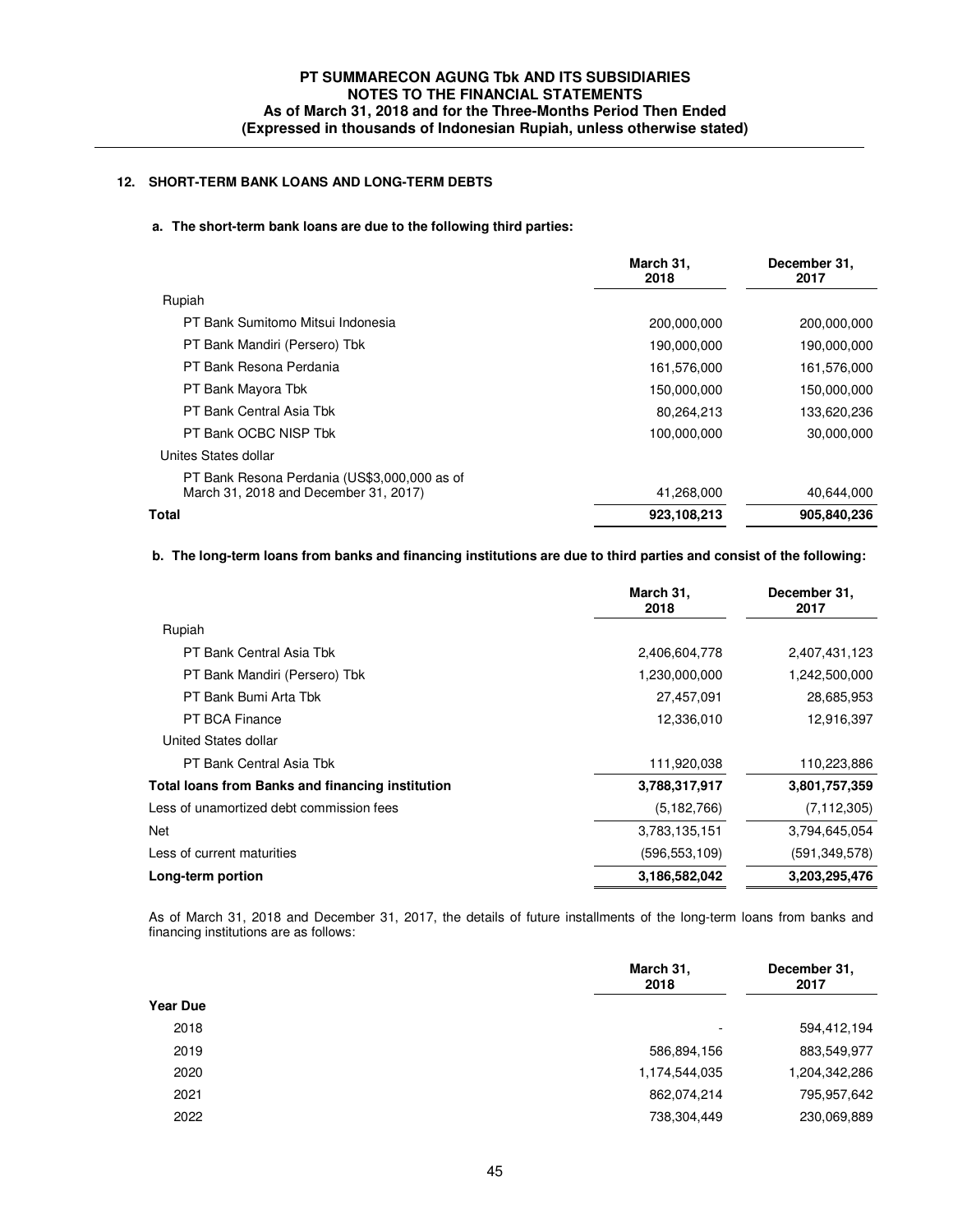# **12. SHORT-TERM BANK LOANS AND LONG-TERM DEBTS (CONTINUED)**

 As of March 31, 2018 and December 31, 2017, the details of future installments of the long-term loans from banks and financing institutions are as follows:

|                           | March 31,<br>2018 | December 31,<br>2017     |
|---------------------------|-------------------|--------------------------|
| Year Due (continued)      |                   |                          |
| 2023                      | 131,478,182       | 93,425,371               |
| 2024                      | 156,062,620       | -                        |
| 2025                      | 138,960,261       | $\overline{\phantom{0}}$ |
| <b>Total installments</b> | 3,788,317,917     | 3,801,757,359            |
|                           |                   |                          |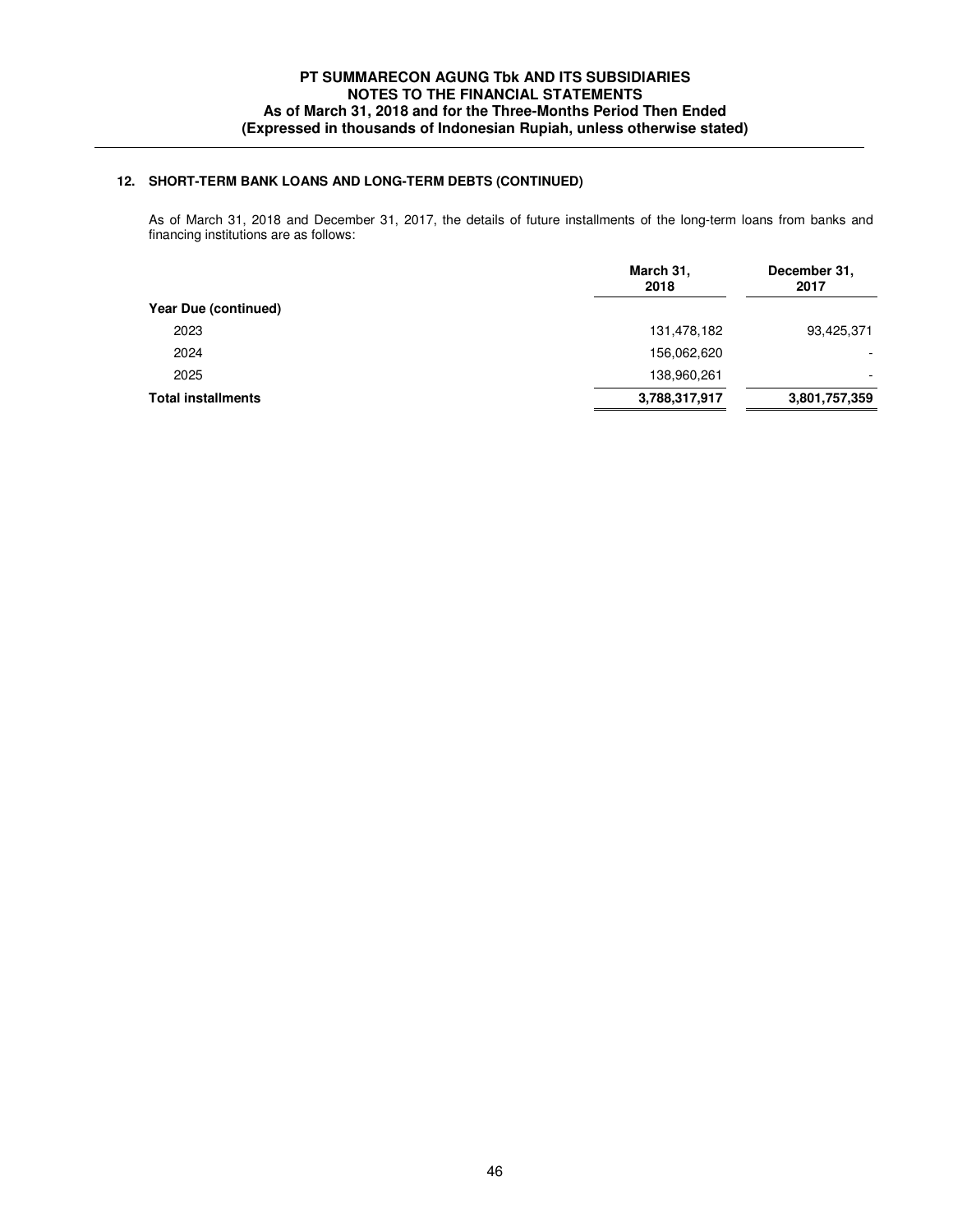# **12. SHORT-TERM BANK LOANS AND LONG-TERM DEBTS (CONTINUED)**

### **A Short Term Bank Loan**

| Parties                                                                             | <b>Total facilities</b><br>(in 000) | Loan periods                     | Installment<br>Payment for the<br>periods | Interest<br>payment | Annual interest rate                         | Collateral                                                                                      | Purpose            | <b>Current year</b><br>principal payment          | <b>Balance as of</b><br>December, 31                                                                                                                     |
|-------------------------------------------------------------------------------------|-------------------------------------|----------------------------------|-------------------------------------------|---------------------|----------------------------------------------|-------------------------------------------------------------------------------------------------|--------------------|---------------------------------------------------|----------------------------------------------------------------------------------------------------------------------------------------------------------|
| <b>Company and PT Bank</b><br>Sumitomo Mitsui Indonesia                             | Rp250,000,000                       | Until<br>August 2018             | August 2018                               | Monthly             | 2018: 8.45%<br>(2017:8.45%)                  | ×.                                                                                              | Working<br>capital | 2018: Rp200,000,000<br>(2017:<br>Rp1.000.000.000) | 2018: Rp200,000,000<br>(2017: Rp200,000,000)                                                                                                             |
| Revolving credit facility                                                           |                                     |                                  |                                           |                     |                                              |                                                                                                 |                    |                                                   |                                                                                                                                                          |
| Company and PT Bank Mandiri<br>(Persero) Tbk<br>Working capital loan facility       | Rp200,000,000                       | Until<br>June 2018               | June 2018                                 | Monthly             | 2018: 9.85%<br>(2017:9.85%)                  | MKOJ's investment<br>properties and Hotel Harris<br>Bekasi Building (Note 12)                   | Working<br>capital | 2018 : Rp0<br>(2017:<br>Rp150,000,000)            | 2018: Rp190,000,000<br>(2017: Rp190,000,000)                                                                                                             |
| SPCK and PT Bank Resona<br>Perdania<br>Working capital loan facility                | Rp30,000,000                        | Until<br>August 2018             | August 2018                               | Monthly             | 2018: 8.12% - 8.86%<br>2017: 8.12% - 8.86%)  | Letter of undertaking                                                                           | Working<br>capital | 2018: Rp0<br>(2016: Rp24,000,000)                 | 2018: Rp5.000.000<br>(2017: Rp5.000.000)                                                                                                                 |
| <b>Company and PT Bank Resona</b><br>Perdania<br>Credit facility<br>Revolving       | US\$3,000,000 and<br>Rp162,000,000  | Until<br>December 2018           | December 2018                             | Monthly             | 2018: 4.25% - 7.79%<br>(2017: 4.25% - 7.79%) | Investment properties<br>(Note 12)                                                              | Working<br>capital | 2018: Rp0<br>(2017 : Rp0)                         | 2018: US\$3,000,000 or<br>equivalent to Rp41,268,000 and<br>Rp156,576,000 (2017:<br>US\$3,000,000 or equivalent to<br>Rp40,644,000 and<br>Rp156,576,000) |
| Company and PT Bank Mayora<br>Tbk<br>Credit term facility                           | Rp150,000,000                       | Until<br>October 2018            | October 2018                              | Monthly             | 2018: 9.50%<br>$(2017:9.50\%)$               |                                                                                                 | Working<br>capital | 2018: Rp0<br>(2017)<br>Rp400,000,000)             | 2018: Rp150,000,000<br>(2017: Rp150,000,000)                                                                                                             |
| <b>Company and PT Bank Central</b><br>Asia Tbk<br>Credit facility<br>Bank overdraft | Rp80,000,000                        | Until<br>October 2018            | October 2018                              | Monthly             | 2017: 9.25% - 9.75%<br>(2016: 9.25% - 9.75%) | Investment properties,<br>temporary account and<br>restricted time deposit<br>(Notes 12 and 13) | Working<br>capital | 2018: Rp53,876,691<br>(2017: Rp814,897)           | 2018: Rp40.569.034<br>(2017: Rp53,876,692)                                                                                                               |
| <b>SGMC and PT Bank Central Asia</b><br>Tbk<br>Credit facility<br>Bank overdraft    | Rp50,000,000                        | Until<br>August 2018             | August 2018                               | Monthly             | 2018: 9.25%<br>2017: 9.25%                   | Inventories and<br>Undeveloped land (Notes 7<br>and $9)$                                        | Working<br>capital | 2018: Rp0<br>$(2017:$ Rp0)                        | 2018: Rp32.104.449<br>(2017: Rp18,414,080)                                                                                                               |
| SPCK and PT Bank Central Asia<br><b>Tbk</b><br>Credit facility<br>Bank overdraft    | Rp80,000,000                        | Until<br>March 2019<br>(Note 41) | March 2019                                | Monthly             | 2018: 9.25%<br>(2017:9.25%)                  | Inventories and<br>Undeveloped land (Notes 7<br>and $9)$                                        | Working<br>capital | 2018: Rp6,329,465<br>(2017: Rp26,147,079)         | 2018: Rp7,590,730<br>(2017: Rp6,329,464)                                                                                                                 |
| Time Loan<br><b>Revolving Facillity</b>                                             | Rp100,000,000                       | Until<br>March 2018<br>(Note 41) | March 2019                                | Monthly             | 2018: 9.00% - 9.25%<br>(2017: 9.00% - 9.25%) | Inventories and<br>Undeveloped land (Notes 7<br>and $9)$                                        | Working<br>capital | 2018: Rp55,000,000<br>$(2017:$ Rp0)               | 2018: Rp0<br>(2017: Rp55,000,000)                                                                                                                        |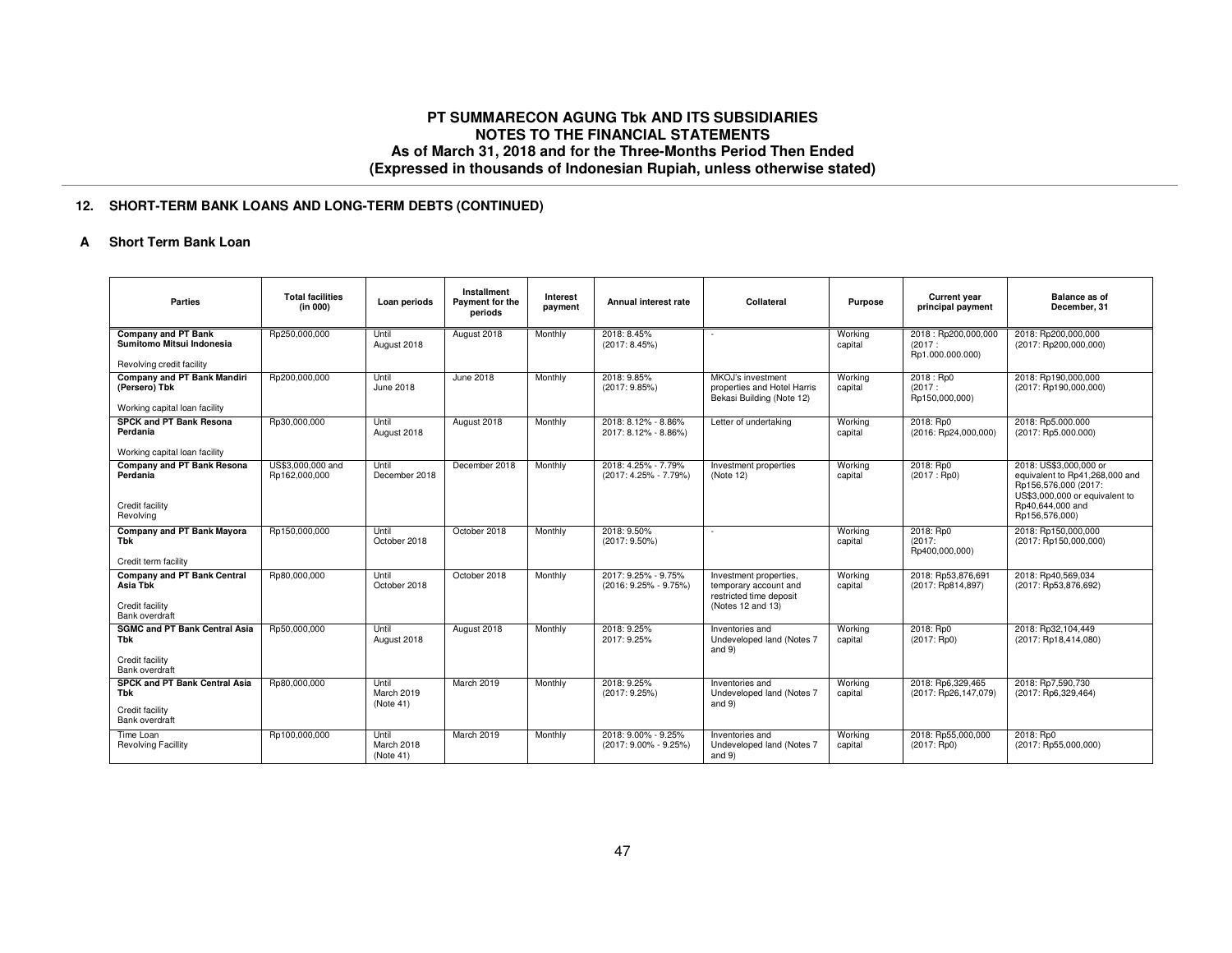## **12. SHORT-TERM BANK LOANS AND LONG-TERM DEBTS (CONTINUED)**

# **A Short Term Bank Loan (continued)**

| <b>Parties</b>                                                                         | Total facilities (in 000) | Loan<br>periods   | Installment<br>Payment for the<br>periods | Interest<br>payment | Annual interest rate                                  | Collateral                                       | Purpose            | <b>Current year</b><br>principal payment        | <b>Balance as of</b><br>December, 31        |
|----------------------------------------------------------------------------------------|---------------------------|-------------------|-------------------------------------------|---------------------|-------------------------------------------------------|--------------------------------------------------|--------------------|-------------------------------------------------|---------------------------------------------|
| Company and PT Bank OCBC<br><b>NISP Tbk</b><br>Demand Loan credit facility             | Rp300,000,000             | Until<br>May 2018 | May 2018                                  | Monthly             | 2018: 9.75%<br>(2017: 9.75%)                          | Land and company's<br>building (Notes 11 and 12) | Working<br>capital | 2018: Rp30,000,000<br>(2017)<br>Rp533,000,000)  | 2018: Rp100,000,000<br>(2017: Rp30,000,000) |
| Foreign currency transaction<br>facility                                               | US\$5,000,000             | Until<br>May 2018 | May 2018                                  | Monthly             | 2018: 10.25% -<br>10.50%<br>(2017: 10.25%-<br>10.50%) | Land and company's<br>building (Notes 11 and 12) | Working<br>capital | 2018: Rp0<br>(2017:Rp0)                         | 2018: Rp0<br>$(2017:$ Rp0)                  |
| Company and PT Bank<br>Muamalat Indonesia Tbk<br>Credit facility<br>Loan term facility | Rp250,000,000             | Until<br>May 2018 | May 2018                                  | Monthly             | 2018: 9.75%<br>(2017:9.75%)                           |                                                  | Working<br>capital | 2018: Rp130,000,000<br>(2017)<br>Rp130,000,000) | 2018: Rp0<br>$(2017:$ Rp0)                  |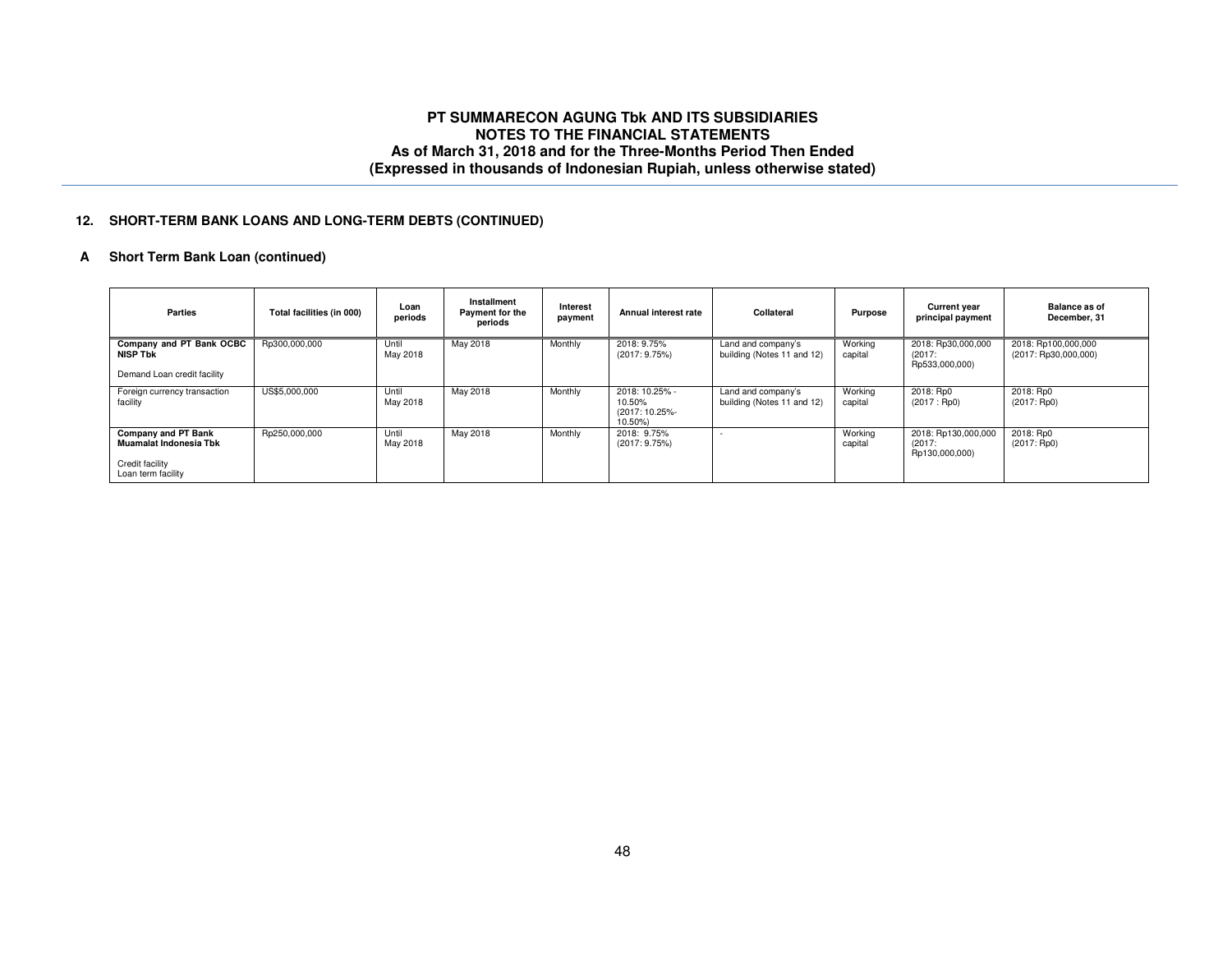# **12. SHORT-TERM BANK LOANS AND LONG-TERM DEBTS (CONTINUED)**

### **B.1 Long Term Bank Loan**

| <b>Parties</b>                                                                                      | Total facilities (in 000)                                                                                                                                   | Loan periods                             | <b>Installment Payment</b><br>for the periods                                | Interest<br>payment | Annual<br>interest rate                               | Collateral                                                                               | <b>Purpose</b>                                                                                                                                                                                                                                                                                                                                         | <b>Current year</b><br>principal payment       | <b>Balance as of</b><br>December, 31         |
|-----------------------------------------------------------------------------------------------------|-------------------------------------------------------------------------------------------------------------------------------------------------------------|------------------------------------------|------------------------------------------------------------------------------|---------------------|-------------------------------------------------------|------------------------------------------------------------------------------------------|--------------------------------------------------------------------------------------------------------------------------------------------------------------------------------------------------------------------------------------------------------------------------------------------------------------------------------------------------------|------------------------------------------------|----------------------------------------------|
| Company and PT Bank<br><b>Central Asia Tbk</b><br>Investment credit facility                        | Rp550,000,000                                                                                                                                               | February 2016<br>February 2022           | Quarterly installment<br>(second quarter 2018)<br>- first quarter 2022)      | Quarterly           | 2018: 9.25% -<br>10.25%<br>(2017)<br>10.25%)          | Land and The<br>Kensington's Apartment<br>building<br>(Note 7)                           | Construction of The<br>Kensington Royal Suite<br>Apartement                                                                                                                                                                                                                                                                                            | 2018: Rp0<br>(2017 : Rp0)                      | 2018: Rp550,000,000<br>(2017: Rp550,000,000) |
| Company<br>and<br>subsidiaries and PT Bank<br><b>Central Asia Tbk</b><br>Investment credit facility | Rp650,000,000<br>Company: Rp75,000,000,<br>MKOJ: Rp165,000,000,<br>DNMP: Rp70.000.000.<br>SMHO: Rp65,000,000,<br>LTMD: Rp225,000,000,<br>KRIP: Rp50,000,000 | May 2014 -<br>September<br>2021          | Installment every<br>quarter (fourth quarter<br>2016 - third quarter<br>2021 | Quarterly           | 2018: 10.00%<br>10.50%<br>(2017: 10.00%<br>$-10.50\%$ | Investment properties<br>Company: and restricted<br>time deposit (Notes 12<br>and $13$ ) | Construction of Hotel Pop!<br>Kelapa Gading<br>MKOJ: Construction of Harris<br>Hotel Bekasi, DNMP:<br>Construction of Plaza<br>Summarecon Bekasi,<br>SMHO: Purchase equipment<br>Hotel Pop! Kelapa Gading and<br>Harris Hotel Bekasi, LTMD:<br>Construction of Summarecon<br>Digital Center, KRIP:<br>Construction of Scientia<br><b>Business Park</b> | 2018: Rp32,500,000<br>(2017)<br>Rp129,999,999) | 2018: Rp466.250.000<br>(2017: Rp498,750,000) |
| <b>SPCK and PT Bank</b><br><b>Central Asia Tbk</b><br>Investment credit facility I                  | Rp100,000,000                                                                                                                                               | Juni 2014 -<br>September<br>2021         | Quarterly installment<br>(forth quarter 2016)<br>third quarter 2021)         | Quarterly           | 2018:9.00%<br>9.25%<br>(2017: 9.00% -<br>9.25%        | Inventories and<br>undeveloped land (Notes<br>7 and 9)                                   | Construction of The Spring<br>Club                                                                                                                                                                                                                                                                                                                     | 2018: Rp5,000,000<br>(2017)<br>Rp20,000,000)   | 2018: Rp70,000,000<br>(2017: Rp75,000,000)   |
| Investment credit facility II                                                                       | Rp200,000,000                                                                                                                                               | June 2015 -<br>June 2021                 | Quarterly installment<br>(fourth quarter 2017<br>second quarter 2021)        | Quarterly           | 2018: 9.00% -<br>9.25%<br>(2017:9.00% -<br>9.25%      | Undeveloped land JYBA,<br>JBC and SPCK (Note 9)                                          | General purpose financing<br>capital expenditure and<br>development cost                                                                                                                                                                                                                                                                               | 2018: Rp0<br>(2017)<br>Rp25,000,000)           | 2018: Rp175,000,000<br>(2017: Rp175,000,000) |
| Investment credit facility III                                                                      | Rp400,000,000                                                                                                                                               | March 2016 -<br>March 2022               | Quarterly installment<br>(fourth quarter 2018 -<br>first quarter 2022)       | Quarterly           | 2018: 9.00%-<br>9.25%<br>(2017: 9.00% -<br>9.25%      | Inventories and<br>undeveloped land (Notes<br>7 and 9)                                   | Construction house.<br>apartement and infrastructure<br>of Summarecon Serpong                                                                                                                                                                                                                                                                          | 2018: Rp0<br>(2017:Rp0)                        | 2018: Rp400.000.000<br>(2017: Rp400,000,000) |
| Investment credit facility IV                                                                       | Rp425,000,000                                                                                                                                               | November<br>$2017 -$<br>November<br>2024 | Quarterly installment                                                        | Quarterly           | 2018: 9.00%<br>$(2017:9.00\%)$                        | Inventories and<br>undeveloped land (Notes<br>7 and 9)                                   | Capital and project<br>development cost apartement,<br>house and infrastructure in<br>Summarecon Serpong area                                                                                                                                                                                                                                          | 2018 : Rp0<br>(2017: Rp0)                      | 2018: Rp0<br>(2017: Rp0)                     |
| <b>LTMD and PT Bank</b><br><b>Central Asia Tbk</b><br>Investment credit facility II                 | Rp350,000,000                                                                                                                                               | April 2011 -<br>March 2021               | Quarterly installment<br>(second quarter 2013<br>- first quarter 2021)       | Quarterly           | 2018:9% -<br>9.25%<br>(2017: 9.00% -<br>9.25%         | Investment properties and<br>temporary account (Notes<br>12 and 13)                      | Construction of Summarecon<br>Mal Serpong Stages II                                                                                                                                                                                                                                                                                                    | 2018: Rp14,000,000<br>(2017)<br>Rp50,750,000)  | 2018: Rp189,000,000<br>(2017: Rp203,000,000) |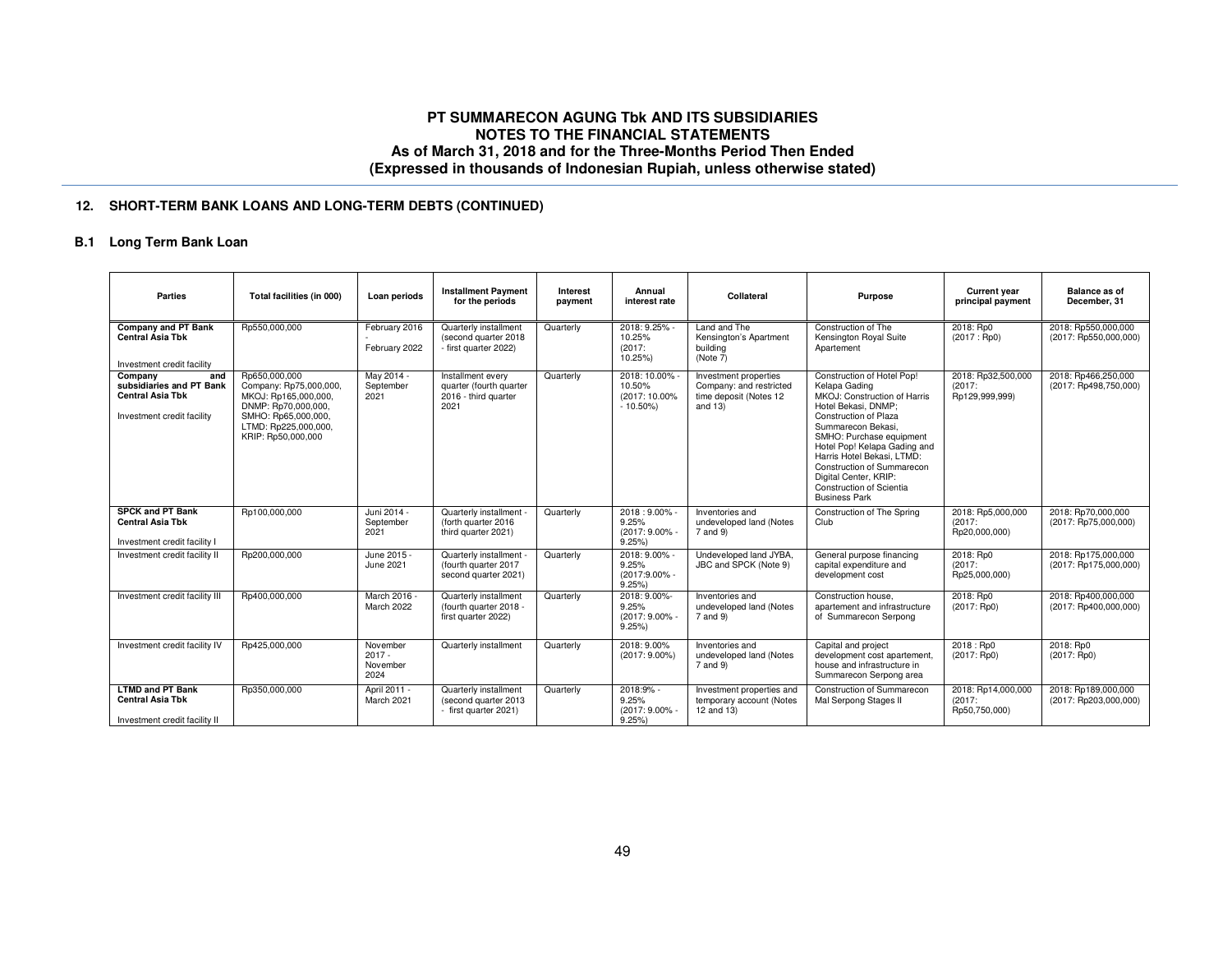### **12. SHORT-TERM BANK LOANS AND LONG-TERM DEBTS (CONTINUED)**

# **B.1 Long Term Bank Loan (continued)**

| <b>Parties</b>                                                                              | <b>Total facilities</b><br>(in<br>000)                             | Loan<br>periods                           | <b>Installment Payment</b><br>for the periods                          | Interest<br>payment | <b>Annual interest</b><br>rate                       | Collateral                                                                                 | <b>Purpose</b>                                                                                                                      | <b>Current year</b><br>principal payment                                             | Balance as of<br>December, 31                                                                                          |
|---------------------------------------------------------------------------------------------|--------------------------------------------------------------------|-------------------------------------------|------------------------------------------------------------------------|---------------------|------------------------------------------------------|--------------------------------------------------------------------------------------------|-------------------------------------------------------------------------------------------------------------------------------------|--------------------------------------------------------------------------------------|------------------------------------------------------------------------------------------------------------------------|
| PMJA, HOPJ and PT Bank<br><b>Central Asia Tbk</b><br>Investment credit facility             | Rp300.000.000<br>PMJA:<br>Rp220,000,000<br>HOPJ:<br>Rp307.000.000  | December<br>2013 -<br>September<br>2023   | Quarterly installment<br>(third quarter 2017 - first<br>quarter 2023)  | Quarterly           | 2018: 9.00% -<br>10.50%<br>(2017: 9.00% -<br>10.50%) | Fixed asset, investment<br>properties and PMJA's and<br>HOPJ's shares<br>(Notes 11 and 12) | <b>Construction of Movenpick</b><br>Resort & Spa                                                                                    | 2018: Rp0<br>(2017: Rp5,571,241)                                                     | 2018: Rp505,681,123<br>(2017: Rp505,681,123)                                                                           |
| Investment credit facility                                                                  | US\$30,000,000<br>PMJA:<br>US\$5,000,000<br>HOPJ:<br>US\$4,800,000 | December<br>$2013 -$<br>September<br>2023 | Quarterly installment<br>(third quarter 2017 - first<br>quater 2023)   | Quarterly           | 2018: 5.5%<br>$(2017:5.5\%)$                         | Fixed asset, investment<br>properties and PMJA's and<br>HOPJ's shares<br>(Notes 11 and 12) | <b>Construction of Movenpick</b><br>Resort & Spa                                                                                    | 2018: US\$0 or equal<br>to Rp0<br>(2017: US\$101.459)<br>or equal to<br>Rp1,338,174) | 2018: US\$8.136.300 or<br>equivalent to<br>Rp111,920,038<br>(2017: US\$8.135.805 or<br>equivalent to<br>Rp110,223,886) |
| <b>SGMC and PT Bank Central</b><br>Asia Tbk<br>Investment credit facility                   | Rp200,000,000                                                      | 6 years                                   | Quarterly                                                              | Monthly             | 2018: 9.25%<br>(2017:9.25%)                          | Inventories and<br>undeveloped land (Notes 7<br>and 9)                                     | <b>Capital and Project</b><br>development cost<br>apartement, house and<br>infrastructure in<br>Summarecon Mutiara<br>Makassar area | 2018: Rp0<br>$(2017:$ Rp0)                                                           | 2018: Rp50,673,655<br>$(2017:$ Rp0)                                                                                    |
| <b>MKPP and PT Bank Central</b><br>Asia Tbk<br>Investment credit facility<br>Bank overdraft | Rp100,000,000                                                      | June 2017 -<br><b>June 2018</b>           | Quarterly installment<br>(second quarter 2013 -<br>first quarter 2021) | Quarterly           | 2018: 9.00%<br>(2017: 9.00%)                         | Inventories and<br>undeveloped land (Notes 7<br>and 9)                                     | Working capital                                                                                                                     | 2018: Rp0<br>(2017:Rp0)                                                              | 2018: Rp0<br>$(2017:$ Rp0)                                                                                             |
| Investment credit facility                                                                  | Rp500,000,000                                                      | April 2016 -<br>April 2024                | Quarterly                                                              | Monthly             | 2018: 9.25%<br>(2017:9.25%)                          | Inventories and<br>undeveloped land (Notes 7<br>and 9)                                     | Construction project<br>residential and<br>infrastructure in<br>Summarecon Bandung<br>area                                          | 2018: Rp0<br>(2017:Rp0)                                                              | 2018: Rp0<br>$(2017:$ Rp0)                                                                                             |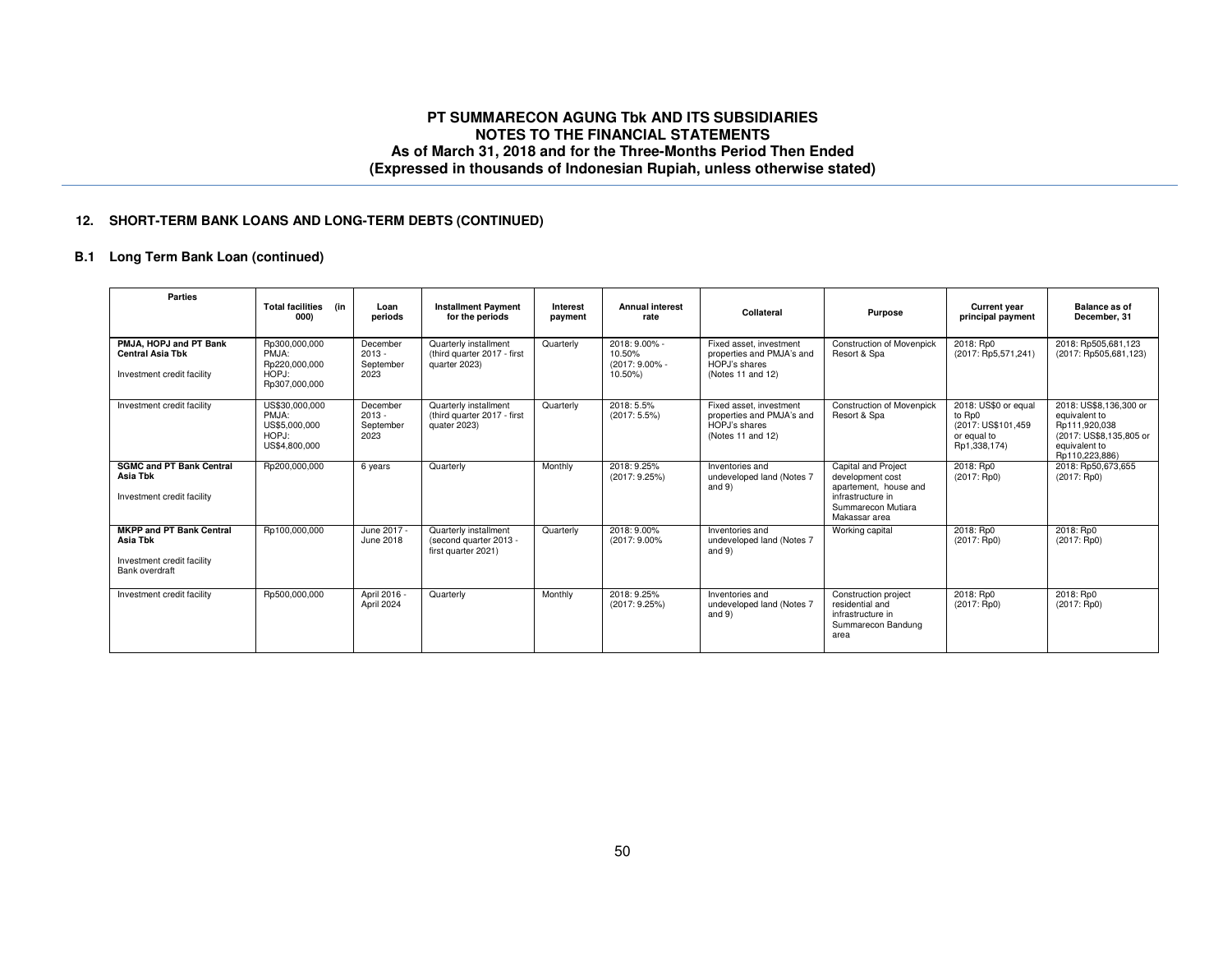### **12. SHORT-TERM BANK LOANS AND LONG-TERM DEBTS (CONTINUED)**

# **B.1 Long Term Bank Loan (continued)**

| Parties                                                                                              | <b>Total facilities</b><br>(in 000) | Loan periods               | Installment<br>Payment for the<br>periods           | Interest<br>payment | Annual interest rate                             | Collateral                                                                         | Purpose                                                                           | <b>Current year</b><br>principal<br>payment      | Balance as of<br>December, 31                  |
|------------------------------------------------------------------------------------------------------|-------------------------------------|----------------------------|-----------------------------------------------------|---------------------|--------------------------------------------------|------------------------------------------------------------------------------------|-----------------------------------------------------------------------------------|--------------------------------------------------|------------------------------------------------|
| The company and PT Bank<br>Mandiri (Persero) Tbk<br>Specific transaction credit facility<br>(PTK II) | Rp600,000,000                       | March 2013 -<br>March 2020 | Quarter start from<br>December 2015 -<br>March 2020 | Monthly             | 2018: 9.50% - 9.85%<br>$(2017: 9.50\% - 9.85\%)$ | JYBA's undeveloped land<br>and LTMD's investment<br>properties (Notes 9 and<br>12) | General Purpose                                                                   | 2018:<br>Rp12,500,000<br>(2017)<br>Rp50,000,000) | 2018: Rp480,000,000<br>(2017: Rp492,500,000)   |
| Specific transaction credit facility<br>(PTK III)                                                    | Rp750,000,000                       | April 2015 - April<br>2021 | Quarter start from<br>April 2018 - April<br>2021    | Monthly             | 2017: 9.85% - 10.50%<br>(2016: 9.85% - 10.50%)   | Investment properties<br>MKOJ (Note 12)                                            | Financing capital<br>expenditures/working<br>capital in Summarecon<br>Bekasi area | 2018: Rp0<br>(2017:Rp0)                          | 2018: Rp750,000,000<br>$(2017:$ Rp750,000,000) |
| BTKV and PT Bank Bumi Arta<br>Tbk<br>Investment credit facility                                      | Rp42,000,000                        | June 2012 -<br>June 2022   |                                                     | Monthly             | 2018: 11.75%<br>(2017: 11.75%)                   | <b>Fixed Assets BTKV</b><br>(Note 11) and 5,000<br>shares of BTKV                  | Working capital                                                                   | 2018:<br>Rp1,228,863<br>(2017)<br>Rp4,571,481)   | 2018: Rp27,457,091<br>(2016: Rp28,685,953)     |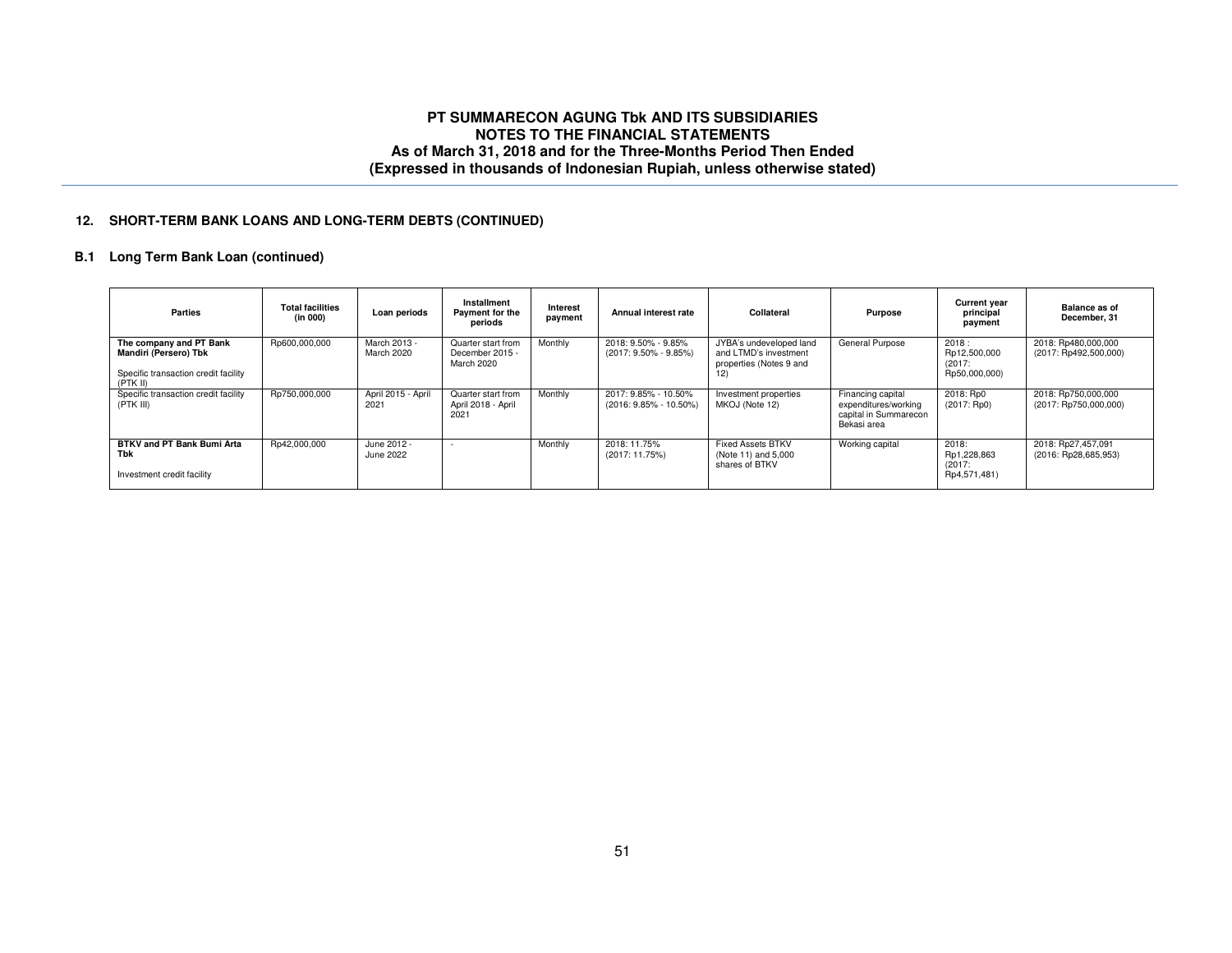### **12. SHORT-TERM BANK LOANS AND LONG-TERM DEBTS (CONTINUED)**

#### **B.1 Long Term Bank Loan (continued)**

Under the loan agreements, the Group (debtors) must comply with several covenants, as follows:

- a. Maintain certain financial ratios:
	- 1. EBITDA to interest expense;
	- 2. Debt to equity ratio;
	- 3. Current ratio;
	- 4. Debt service coverage; and
	- 5. Maintain positive equity and profit.
- b. Debtors must obtain written approval from the Creditor prior to performing the following activities:
	- 1. Provide loans, act as guarantor/pledgor in any form and with any name and/or pledge the Company's assets to other parties, including but not limited to affiliates, both direct or indirectly related, and to third parties in the amount greater than 20% of the Company's total equity for each transaction, except in the ordinary course of business;
	- 2. Pay dividends;
	- 3. Sell or dispose their major assets used in their business, except under normal business transactions;
	- 4. Enter into merger, consolidation, acquisition, liquidation;
	- 5. Amend its articles of association, except increase their capital stock.

As of March 31, 2018 and December 31, 2017, each of the Group are in compliance with all of the debt covenants related to the above short-term bank loans and long-term debts.

#### **B.2 Loan to Financing Institution**

#### **PT BCA Finance**

The loans from PT BCA Finance represent drawdowns from various consumer financing credit facilities obtained by the Group, which were used to finance the acquisitions of vehicles. The loans are payable in monthly installments at different dates, the latest up to August 27, 2020 and are collateralized by the vehicles purchased (Note 9). The outstanding loans balance as of March 31, 2018 amounted to Rp12,336,010 (2017: Rp12,916,397).

In 2018, the Group has made principal payments totaling Rp1,498,880 (2017: Rp6,387,410).

For the three-months period ended March 31, 2018, the loans bore interest at annual rates ranging from 6.99% to 17.25% (2017: 6.99% sampai dengan 17.25%).

There are no covenants imposed by PT BCA Finance in relation to these loans.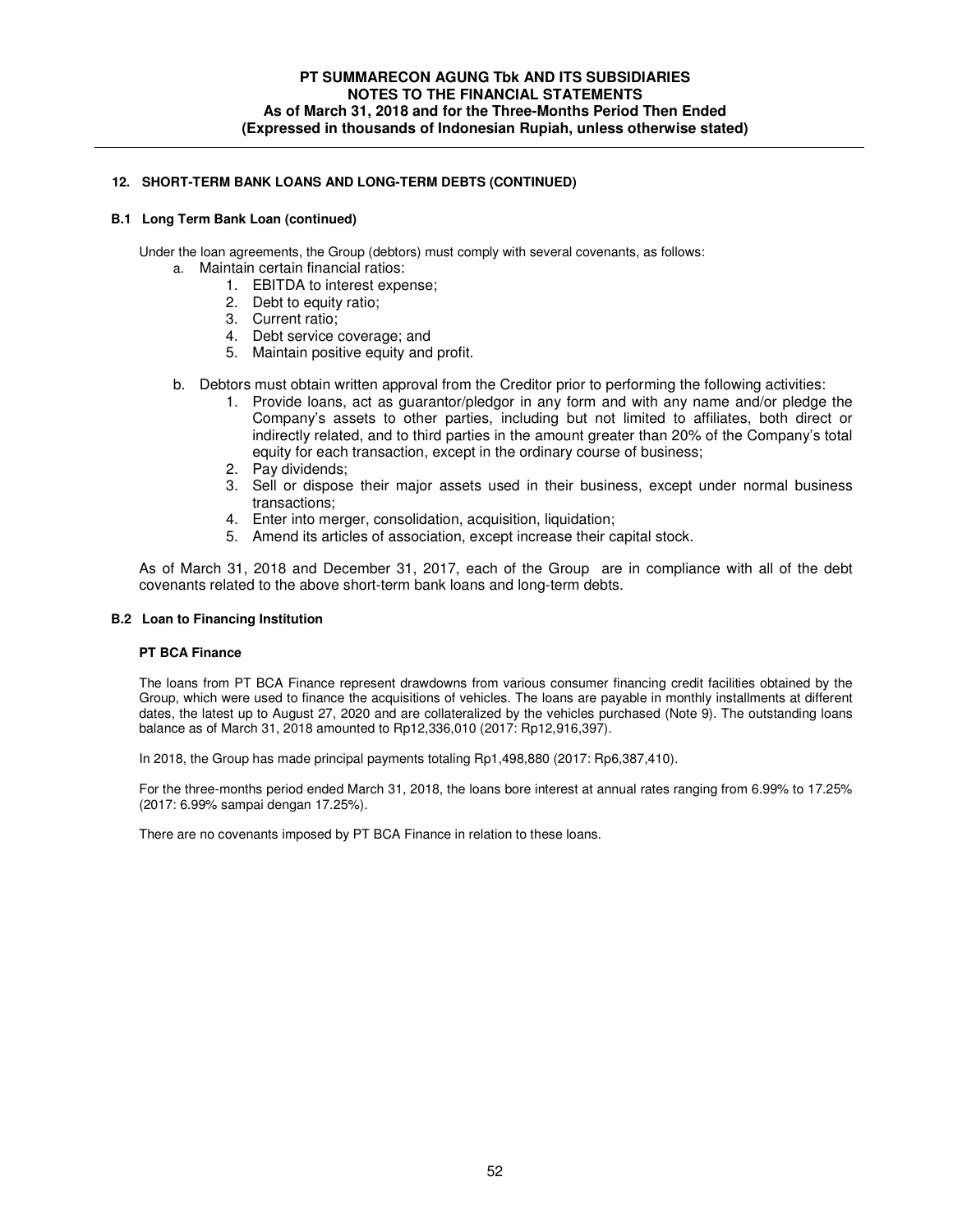# **13. BONDS PAYABLE AND SUKUK IJARAH**

The details of bonds issued are as follows:

|                                                                                                                                             | March 31,<br>2018 | December 31,<br>2017 |
|---------------------------------------------------------------------------------------------------------------------------------------------|-------------------|----------------------|
| <b>Face Value</b>                                                                                                                           |                   |                      |
| Obligasi Berkelanjutan I Tahap I                                                                                                            | 450,000,000       | 450,000,000          |
| Obligasi Berkelanjutan I Tahap II                                                                                                           | 800,000,000       | 800,000,000          |
| Obligasi Berkelanjutan I Tahap III                                                                                                          | 150,000,000       | 150,000,000          |
| Obligasi Berkelanjutan II Tahap I                                                                                                           | 500,000,000       | 500,000,000          |
| Obligasi Berkelanjutan II Tahap II                                                                                                          | 800.000.000       | 800.000.000          |
| Sukuk Ijarah Berkelanjutan I Tahap I                                                                                                        | 150,000,000       | 150,000,000          |
| Sukuk Ijarah Berkelanjutan I Tahap II                                                                                                       | 300,000,000       | 300,000,000          |
| Sukuk Ijarah Berkelanjutan I Tahap III                                                                                                      | 150,000,000       | 150,000,000          |
| <b>Total face value</b>                                                                                                                     | 3,300,000,000     | 3,300,000,000        |
| Less deferred issuance costs (net of current amortization of Rp1,960,429<br>as of March 31, 2018 and Rp6, 270, 929 as of December 31, 2017) | (14, 815, 700)    | (16, 776, 129)       |
| <b>Neto</b>                                                                                                                                 | 3,285,184,300     | 3,283,223,871        |
| Less current maturities                                                                                                                     | (897, 400, 302)   | (897, 400, 302)      |
| Long-term portion                                                                                                                           | 2,387,783,998     | 2,385,823,569        |

The details of the above deferred issuance costs and the related accumulated amortization are as follows:

|                                                                                                                                        | March 31,<br>2018 | December 31,<br>2017 |
|----------------------------------------------------------------------------------------------------------------------------------------|-------------------|----------------------|
| Obligasi Berkelanjutan I Tahap I                                                                                                       | 7,336,106         | 7,336,106            |
| Obligasi Berkelanjutan I Tahap II                                                                                                      | 6,160,646         | 6,160,646            |
| Obligasi Berkelanjutan I Tahap III                                                                                                     | 1,124,325         | 1,124,325            |
| Obligasi Berkelanjutan II Tahap I                                                                                                      | 8,919,096         | 8,919,096            |
| Obligasi Berkelanjutan II Tahap II                                                                                                     | 5.008.601         | 5.008.601            |
| Sukuk Ijarah Berkelanjutan I Tahap I                                                                                                   | 2,504,429         | 2,504,429            |
| Sukuk Ijarah Berkelanjutan I Tahap II                                                                                                  | 2,325,993         | 2,325,993            |
| Sukuk ljarah Berkelanjutan I Tahap III                                                                                                 | 1,124,325         | 1,124,325            |
| Total                                                                                                                                  | 34,503,521        | 34,503,521           |
| Less accumulated amortization of deferred issuance costs (inclusive of<br>current amortization of Rp1,960,429 as of March 31, 2018 and |                   |                      |
| Rp6,270,929 as of December 31, 2017)                                                                                                   | (19,687,821)      | (17, 727, 392)       |
| <b>Neto</b>                                                                                                                            | 14,815,700        | 16,776,129           |

# **Obligasi Berkelanjutan I Tahap I ("OB I Tahap I")**

On December 11, 2013, the Company issued OB I Tahap I with nominal value of Rp450,000,000 with fixed annual interest of 10.85%. Interest is payable quarterly in arrears, which started on March 11, 2014 and continues up to December 11, 2018. The OB I Tahap I is due on December 11, 2018.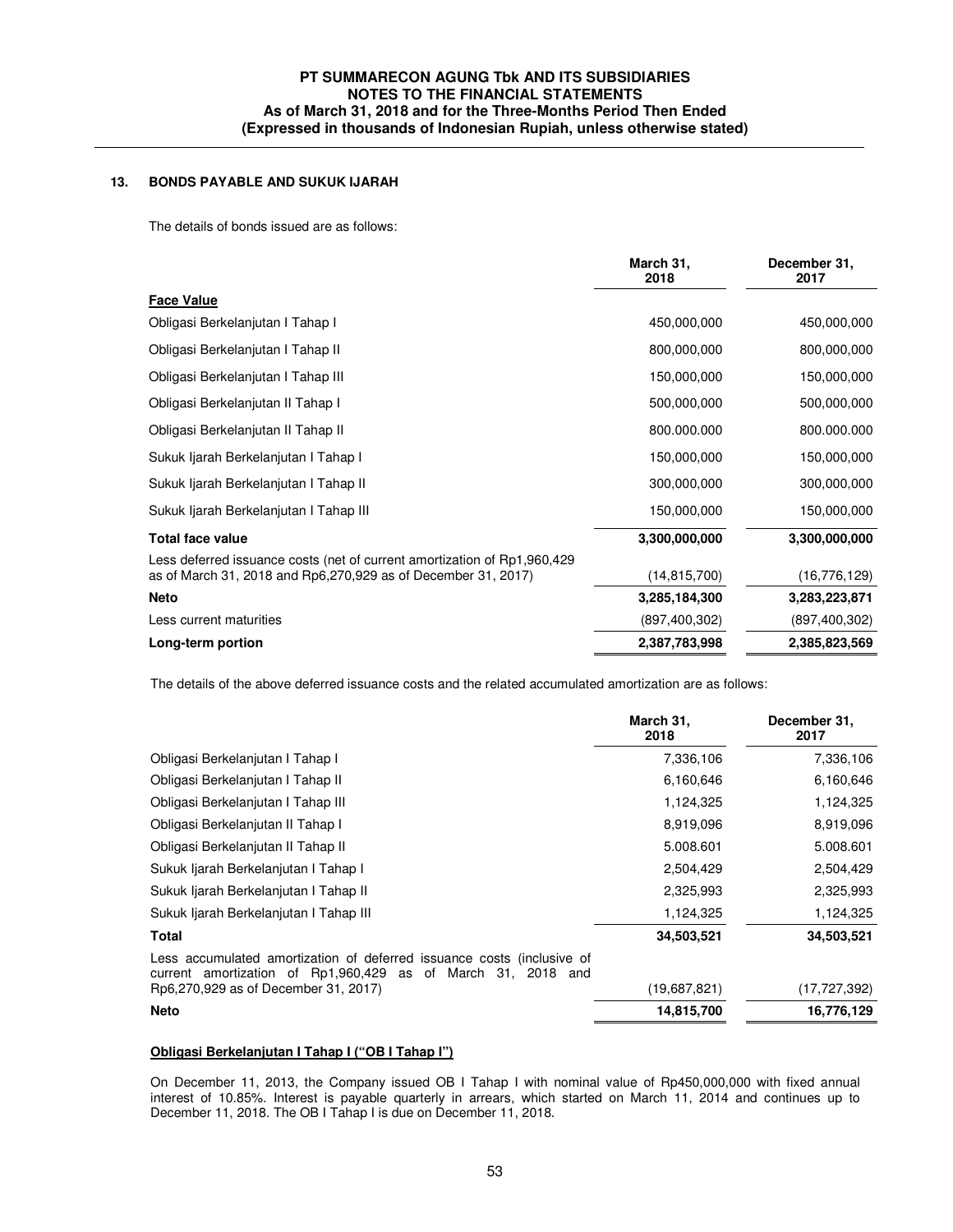### **13. BONDS PAYABLE AND SUKUK IJARAH (CONTINUED)**

#### **Obligasi Berkelanjutan I Tahap I ("OB I Tahap I") (continued)**

The OB I Tahap I has been listed in the Indonesia Stock Exchange since December 11, 2013.

The OB I Tahap I is secured by the Company's investment property (Note 10).

PT Pemeringkat Efek Indonesia (Pefindo), a securities rating agency in Indonesia, gave a rating of  $_{id}A+$  (single A plus) for the OB I Tahap I in 2018.

#### **Obligasi Berkelanjutan I Tahap II ("OB I Tahap II")**

On October 10, 2014, the Company issued OB I Tahap II with nominal value of Rp800,000,000 with fixed annual interest of 11.50%. Interest is payable quarterly in arrears, which will start on January 10, 2015 and continues up to October 10, 2019. The OB I Tahap II is due on October 10, 2019.

The OB I Tahap II has been listed in the Indonesia Stock Exchange since October 10, 2014.

The OB I Tahap II is secured by the Company's investment property (Note 10).

PT Pemeringkat Efek Indonesia (Pefindo), a securities rating agency in Indonesia, gave a rating of idA+ (single A plus) for the OB I Tahap II in 2018.

#### **Obligasi Berkelanjutan I Tahap III ("OB I Tahap III")**

On April 22, 2015, the Company issued OB I Tahap III with nominal value of Rp150,000,000 with fixed annual interest of 10.50%. Interest is payable quarterly in arrears, which will start on July 22, 2015 and continues up to April 22, 2018. The OB I Tahap III is due on April 22, 2018.

The OB I Tahap III has been listed in the Indonesia Stock Exchange since April 22, 2015.

The OB I Tahap III is secured by the Company's undeveloped land (Note 7).

PT Pemeringkat Efek Indonesia (Pefindo), a securities rating agency in Indonesia, gave a rating of  $_{id}A+$  (single A plus) for the OB I Tahap III in 2018.

#### **Obligasi Berkelanjutan II Tahap I ("OB II Tahap I")**

On December 16, 2015, the Company issued OB II Tahap I with nominal value of Rp500,000,000 with fixed annual interest rate of 11.25%. Interest is payable quarterly in arrears, which will start on March 16, 2016 and continues up to December 16, 2020. The OB II Tahap I is due on December 16, 2020.

The OB II Tahap I has been listed in the Indonesia Stock Exchange since December 17, 2015.

The OB II Tahap I is secured by the Company's investment property (Note 10).

PT Pemeringkat Efek Indonesia (Pefindo), a securities rating agency in Indonesia, gave a rating of <sub>id</sub>A+ (single A plus) for the OB II Tahap I in 2018.

#### **Sukuk Ijarah Berkelanjutan I Tahap I ("SIB I Tahap I")**

On December 11, 2013, the Company issued SIB I Tahap I with nominal value of Rp150,000,000, with obligation to pay benefit installment of ijarah amounting to Rp16,275,000 annually for 5 (five) years. Payment of the benefit installment of ijarah is made quarterly in arrears. The SIB I Tahap I is due on December 11, 2018.

The SIB I Tahap I has been listed in the Indonesia Stock Exchange since December 11, 2013.

The SIB I Tahap I is guaranteed by the Company's investment property (Note 10).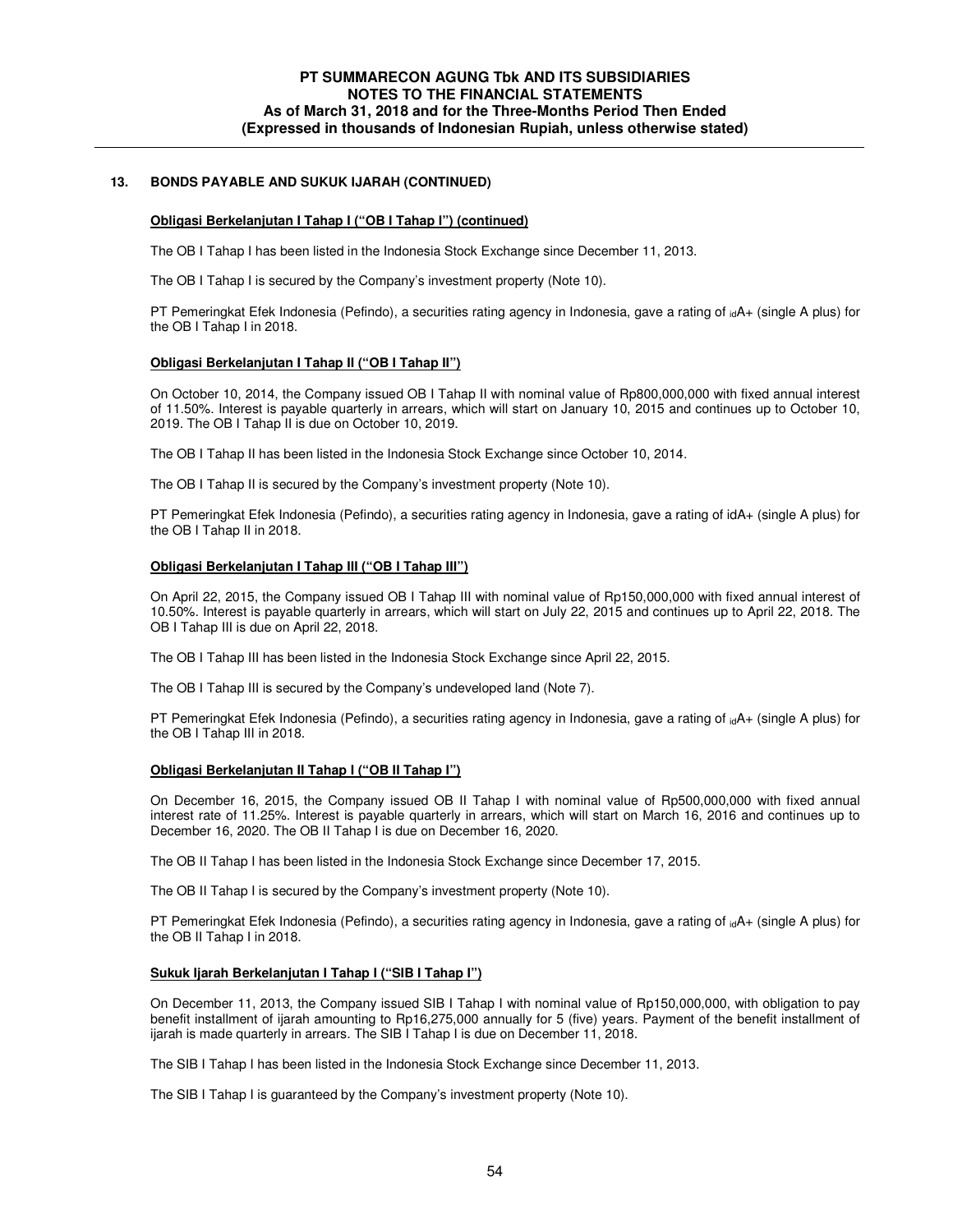### **13. BONDS PAYABLE AND SUKUK IJARAH (CONTINUED)**

#### **Sukuk Ijarah Berkelanjutan I Tahap I ("SIB I Tahap I") (continued)**

PT Pemeringkat Efek Indonesia (Pefindo), a securities rating agency in Indonesia, gave a rating of  $idA+_{(sV)}$  (single A plus syariah) for the SIB I Tahap I in 2018.

#### **Sukuk Ijarah Berkelanjutan I Tahap II ("SIB I Tahap II")**

On October 10, 2014, the Company issued SIB I Tahap II with a nominal value of Rp300,000,000, with obligation to pay benefit installment of ijarah amounting to Rp34,500,000 annually, payable over 5 (five) years which started on October 10, 2014 and continues up to October 10, 2019. Payments of the benefit installment of ijarah are made quarterly in arrears. The SIB I Tahap II is due on October 10, 2019.

The SIB I Tahap II has been listed on the Indonesia Stock Exchange since October 10, 2014.

The SIB I Tahap II is guaranteed by the Company's investment property (Note 10).

PT Pemeringkat Efek Indonesia (Pefindo), a securities rating agency in Indonesia, gave a rating of  $_{id}A_{+(sy)}$  (single A plus syariah) for the SIB I Tahap II in 2018.

#### **Sukuk Ijarah Berkelanjutan I Tahap III ("SIB I Tahap III")**

On April 22, 2015, the Company issued SIB I Tahap III with a nominal value of Rp150,000,000 with obligation to the benefit installment of ijarah amounting to Rp15,750,000 annually, payable over 3 (three) years which started on July 22, 2015 and continues up to April 22, 2018. Payments of the benefit installment of ijarah are made quarterly in arrears. The SIB I Tahap III is due on April 22, 2018.

The SIB I Tahap III has been listed on the Indonesia Stock Exchange since April 22, 2015.

The SIB I Tahap III is guaranteed by the Company's investment property (Note 10).

PT Pemeringkat Efek Indonesia (Pefindo), a securities rating agency in Indonesia, gave a rating of  $_{id}A_{+(sy)}$  (single A plus syariah) for the SIB I Tahap III in 2018.

Based on the minutes of meetings of the bond holders and sukuk ijarah holders ("holders"), the holders agreed that :

- 70% of the funds generated from the issuance of OB I Tahap I and SIB I Tahap I will be used for the property development of the Group and about 30% will be used for working capital;
- 90% of funds generated from the issuance of the OB I Tahap II and SIB I Tahap II, will be used for business expansion in property across areas and about 10% will be used for working capital;
- 100% of funds generated from the issuance of the OB I Tahap III and SIB I Tahap III will be used for business expansion in property across areas;
- 70% of the funds generated from the issuance of OB II Tahap I will be used for property development of the Group and about 30% will be used for working capital.

Based on Perjanjian Perwaliamanatan Obligasi (OB Tahap I, II & III and SIB Tahap I, II & III and OB II Tahap I) between the Company and PT Bank CIMB Niaga Tbk as a trustee, the Company is required to comply with the following covenants, among others:

- a. Maintain certain financial ratios:
	- (1) Interest-bearing debt to equity ratio of not more than 3:1;
	- (2) EBITDA to interest expense ratio of not less than 1:1;
	- (3) Collateral value, which should be appraised every year by an appraiser registered with BAPEPAM-LK, to the bonds payable of not less than 1:1.

The Company complied with all the above financial ratio requirements.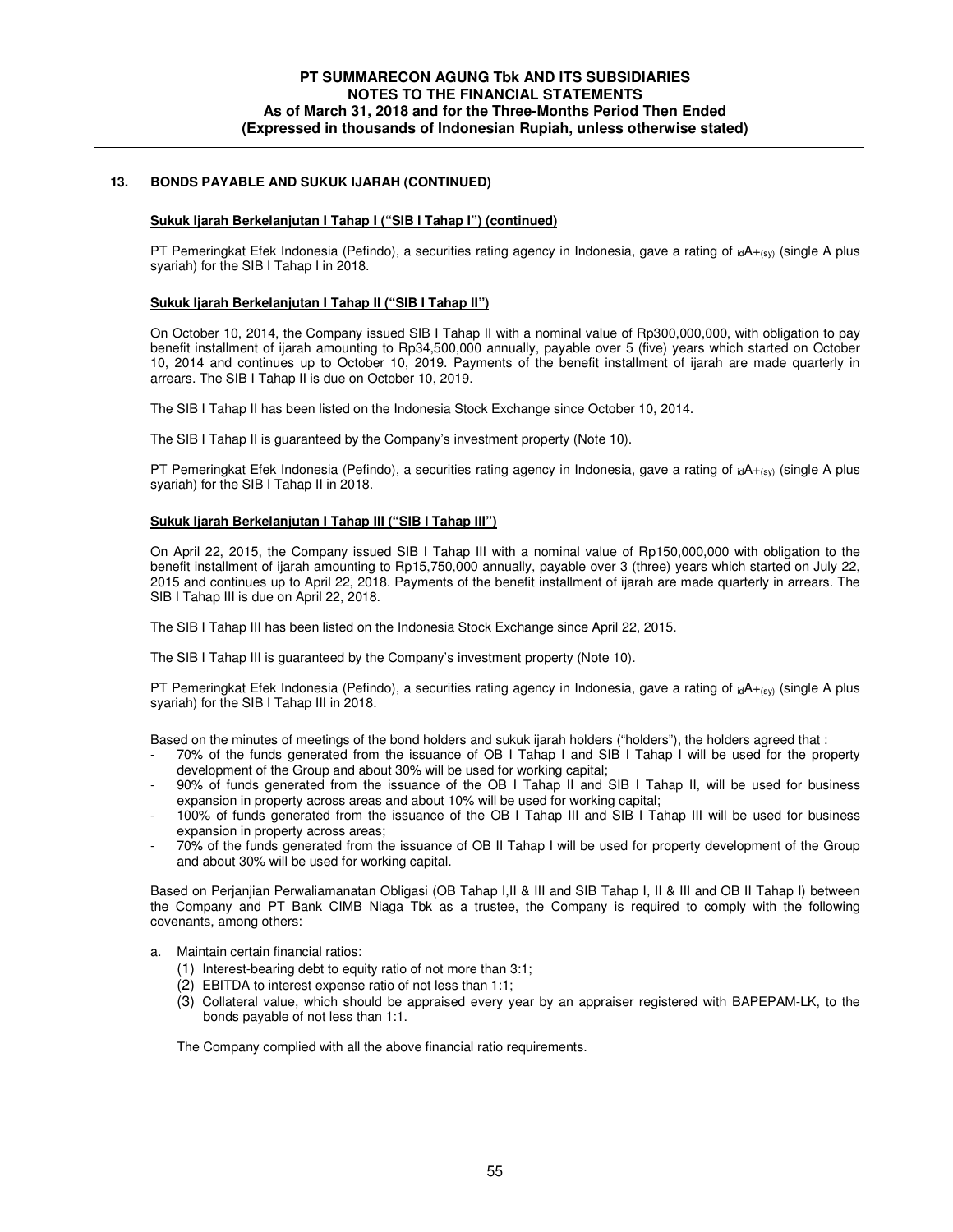### **13. BONDS PAYABLE AND SUKUK IJARAH (CONTINUED)**

Based on Perjanjian Perwaliamanatan Obligasi (OB Tahap I,II & III and SIB Tahap I, II & III and OB II Tahap I) between the Company and PT Bank CIMB Niaga Tbk as a trustee, the Company is required to comply with the following covenants, among others: (continued)

- b. The Company is not allowed to conduct the following activities, without the prior consent of the trustee:
	- (1) Pay or make or distribute payments to others in the current year as long as the Company default to make payments of its obligation to the bondholders;
	- (2) Provide loans to other parties;
	- (3) Enter into merger, consolidation, acquisition, liquidation;
	- (4) Change the Company's major activities; and
	- (5) Decrease their respective authorized capital stock, issued and fully paid capital stock.

As of March 31, 2018 and December 31, 2017, the Company have complied with the covenants stated in the agreements on the bonds and sukuk ijarah.

### **14. TRADE PAYABLES TO THIRD PARTIES**

Trade payables to third parties consist of purchases of goods and services from the following:

|                                         | March 31,<br>2018 | December 31,<br>2017 |
|-----------------------------------------|-------------------|----------------------|
| <b>Suppliers</b>                        | 51,968,119        | 73,793,476           |
| Office construction contructors         | 3,489,405         | 3,495,459            |
| Infrastructure construction contructors | 1,686,814         | 1,150,464            |
| House construction contructors          | 1,357,326         | 1,357,326            |
| <b>Others</b>                           | 1,147,258         | 1,140,730            |
| Total trade payables to third parties   | 59,648,922        | 80,937,455           |

The details of trade payables to third parties based on their original currencies (Note 31) are as follows:

|                                                                              | March 31,<br>2018 | December 31,<br>2017 |
|------------------------------------------------------------------------------|-------------------|----------------------|
| Rupiah                                                                       | 53,251,123        | 74,644,496           |
| United States dollar (US\$438,264 in March 31, 2018 and December 31,<br>2017 | 6,028,761         | 5,937,602            |
| Singapore dollar (Sin\$25,882 in March 31, 2018 and December 31, 2017)       | 271,423           | 262,280              |
| European Euro (Euro5,550 in March 31, 2018 and December 31, 2017)            | 94,093            | 89,761               |
| Thailand Baht (THB8,000 in March 31, 2018 and December 31, 2017)             | 3.522             | 3.316                |
| Total trade payables to third parties                                        | 59,648,922        | 80,937,455           |

There are no Company's assets collateralized in relation to trade payables to third parties as of March 31, 2018.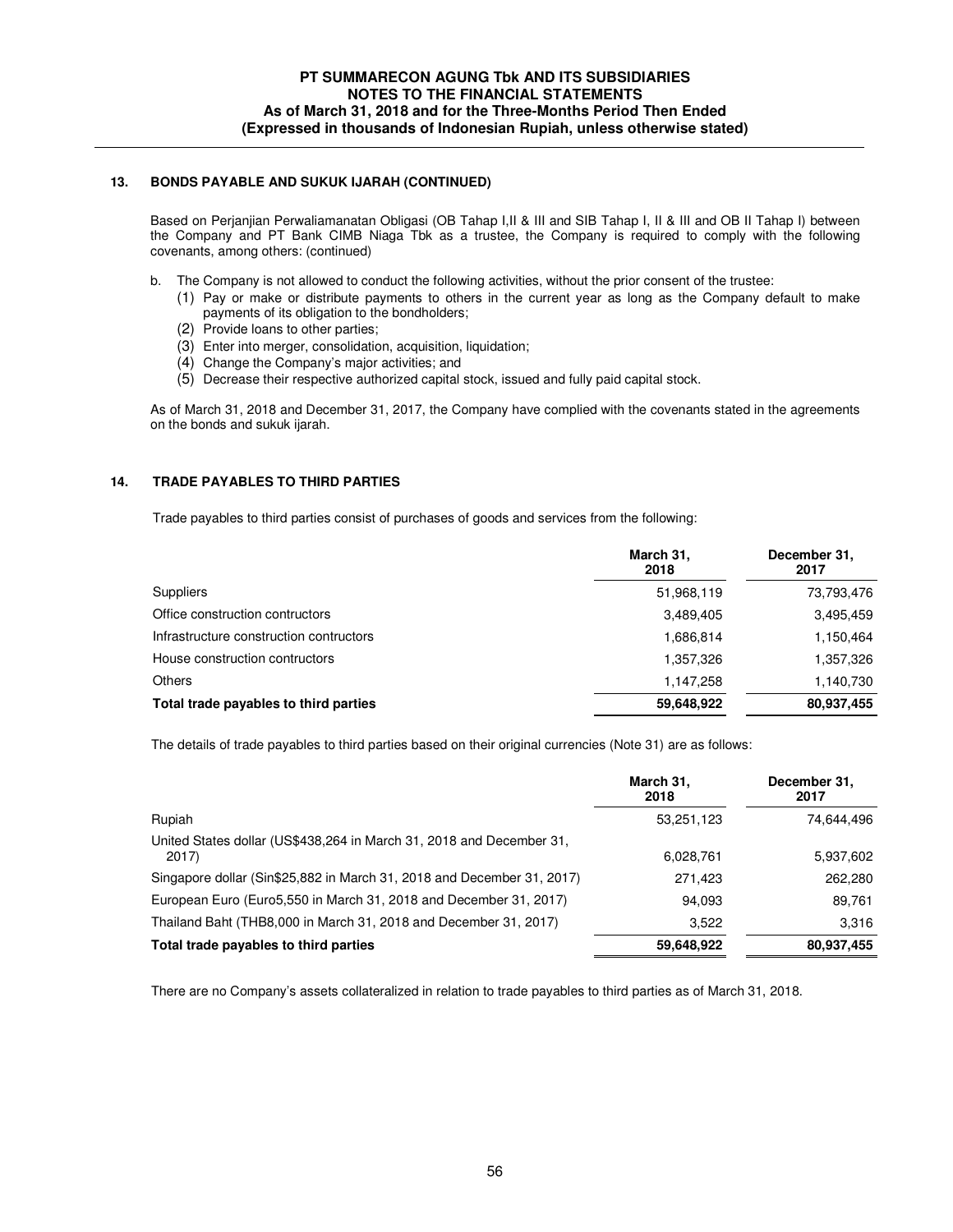# **15. OTHER PAYABLES**

Other payables are liabilities consist of:

|                                            | March 31,<br>2018 | December 31,<br>2017 |
|--------------------------------------------|-------------------|----------------------|
| Third parties:                             |                   |                      |
| Deposit payable                            | 103,344,521       | 106,350,096          |
| Contractor                                 | 38,565,905        | 18,846,224           |
| Shareholders of the Company's subsidiaries | 22,887,000        |                      |
| Deferred lease income                      | 11,579,789        | 11,579,789           |
| Others (each below Rp10,000,000)           | 61,528,610        | 87,897,854           |
| <b>Total other payables</b>                | 237,905,825       | 224,673,963          |
| Less current maturities                    | (207, 241, 408)   | (216, 155, 598)      |
| Long-term portion                          | 30,664,417        | 8,518,365            |
|                                            |                   |                      |

## **16. ACCRUED EXPENSES**

This account consists of accruals for:

|                                                                      | March 31,<br>2018 | December 31,<br>2017 |
|----------------------------------------------------------------------|-------------------|----------------------|
| Development of project, infrastructure, social and public facilities | 898,169,511       | 941,228,602          |
| Interest expense                                                     | 77,043,731        | 91,619,337           |
| Promotion                                                            | 48,961,138        | 50,644,127           |
| Repairs and maintenance                                              | 39,317,175        | 40,977,875           |
| Electricity, water and telephone                                     | 20,474,380        | 21,151,393           |
| Security                                                             | 10,649,033        | 9,774,627            |
| Others (each below Rp10,000,000)                                     | 44,295,136        | 40,351,041           |
| <b>Total accrued expenses</b>                                        | 1,138,910,104     | 1,195,747,002        |

 As of March 31, 2018 and December 31, 2017, accruals of infrastructures, social and public facilities were provided for new projects of the Group which are involved in property development. The accruals were computed based on cost per square meter (sqm) to be spent on the area to be developed as infrastructures, social and public facilities.

# **17. TAXATION**

|                                  | March 31,<br>2018        | December 31,<br>2017 |
|----------------------------------|--------------------------|----------------------|
| Prepaid taxes consists of:<br>а. |                          |                      |
| Income tax - art. 21             | $\overline{\phantom{0}}$ | 400,564              |
| Final tax expense                | 135,719,552              | 135,817,466          |
| Value added tax                  | 39,306,025               | 34,083,908           |
| Claim tax for refund             | 19,749,649               | 17,948,286           |
| <b>Total prepaid taxes</b>       | 194,775,226              | 188,250,224          |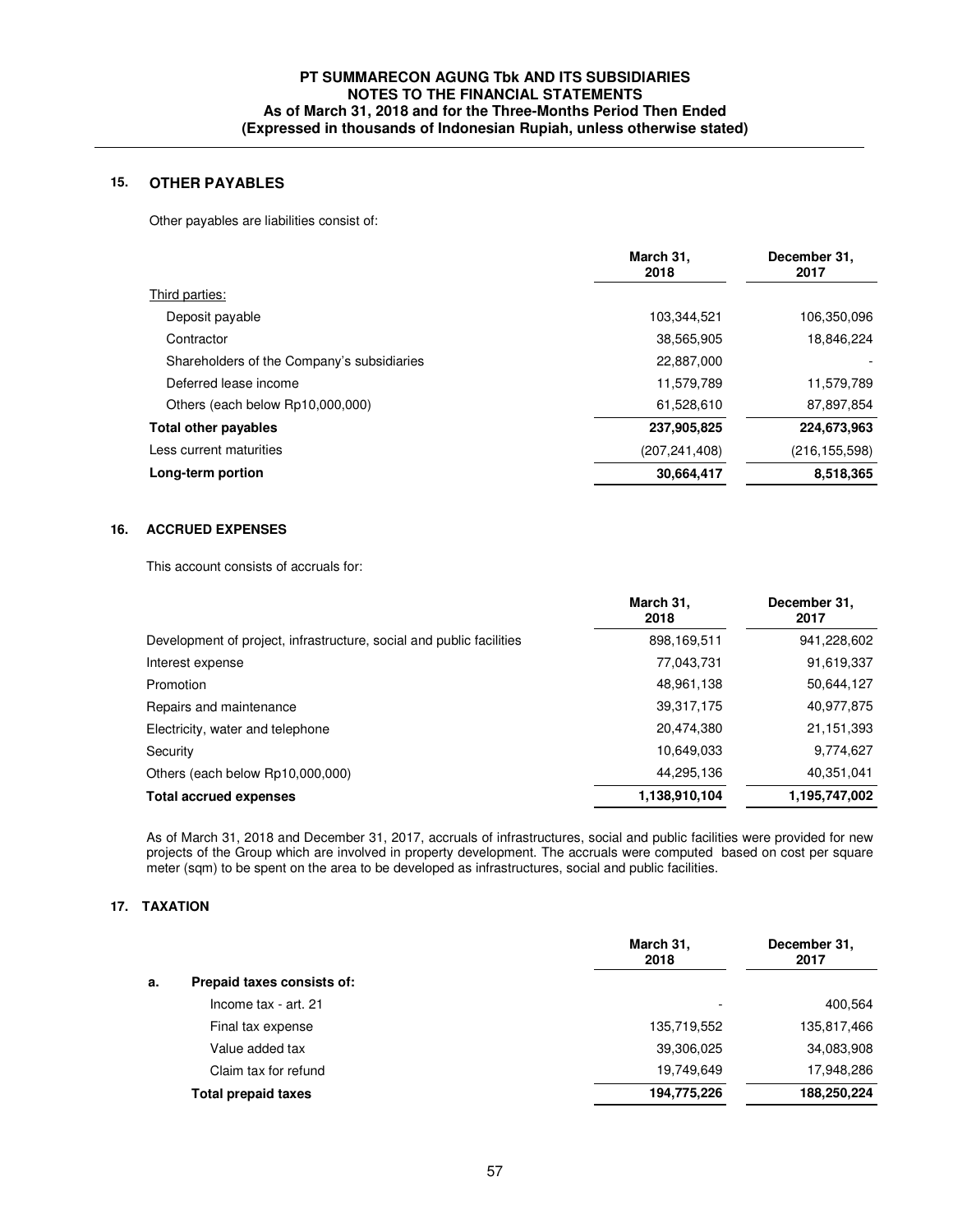# **17. TAXATION (CONTINUED)**

|                                  | March 31,<br>2018 | December 31,<br>2017 |
|----------------------------------|-------------------|----------------------|
| b.<br>Taxes payable consists of: |                   |                      |
| Income tax                       |                   |                      |
| Article 21                       | 4,397,825         | 4,511,371            |
| Article 22                       | 446,203           | 446,203              |
| Article 23                       | 2,694,892         | 6,816,463            |
| Article 25                       | 14,432            | 14,432               |
| Article 26                       | 327,996           | 197,751              |
| Article 29                       | 2,138,944         | 2,138,944            |
| Final income tax                 | 37,184,100        | 45,572,603           |
| Development tax                  | 5,952,166         | 7,310,885            |
| Total taxes payable              | 53,156,558        | 67,008,652           |

### **18. EMPLOYEE BENEFITS LIABILITIES**

 The Group provides benefits to their qualified employees based on the provisions of Labor Law No. 13/2003 dated March 25, 2003. The benefits are funded.

The Group defined contribution pension plan for all eligible employees. The Company's contribution to the pension fund is calculated at 1% of their pensionable salaries , while the employees' monthly dues equal to 2.5 % of their pensionable salaries. The Group enroll eligible employees at Manulife Retirement Program (MPP) an additional pension program. The pension plan is organized by Pension Fund Manulife Indonesia, the establishment of which was approved by the Minister of Finance on September 17, 2002. Starting in February 2006 , the Company has temporarily stopped contributions to DPLK and MPP for sufficient funds to pay withdrawals in large quantities. Subsequently, in September 2014 , the Company also enroll eligible employees in the Pension Plan for Severance Compensation organized by Dana Pensiun Fund Central Asia Raya (DPLK CAR).

### **19. DOWNPAYMENT RECEIVED AND SECURITY DEPOSITS**

This account consists of:

|                                         | March 31,<br>2018 | December 31,<br>2017 |
|-----------------------------------------|-------------------|----------------------|
| Downpayments received from the sale of: |                   |                      |
| <b>Related parties</b>                  |                   |                      |
| Shops                                   | 5,625,613         | 5,625,613            |
| Houses                                  | 238,402           | 126,019              |
| Apartments                              | 116,640           | 835,584              |
| Third parties                           |                   |                      |
| Houses                                  | 2,243,112,439     | 2,075,992,177        |
| Shops                                   | 583,623,503       | 453,149,543          |
| Landplots                               | 64,740,672        | 32,885,921           |
| Apartments                              | 57,722,146        | 261,794,256          |
|                                         |                   |                      |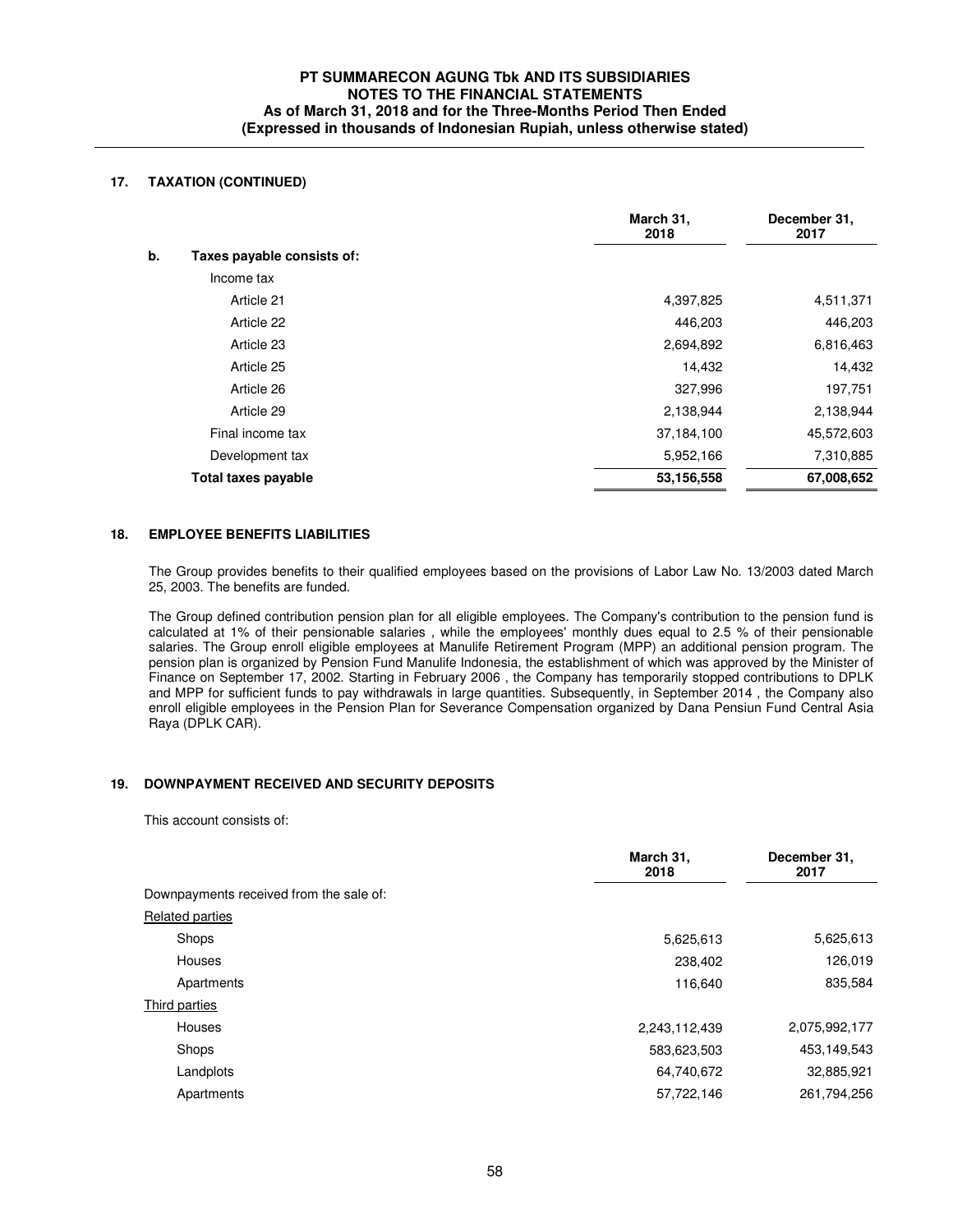# **19. DOWNPAYMENT RECEIVED AND SECURITY DEPOSITS**

|                                                  | March 31,<br>2018 | December 31,<br>2017 |
|--------------------------------------------------|-------------------|----------------------|
| Third parties (continued)                        |                   |                      |
| Office                                           | 50,689,938        | 39,370,171           |
| <b>Others</b>                                    | 12,169,319        | 7,584,595            |
| Total downpayments received                      | 3,018,038,672     | 2,877,363,879        |
| Customer deposits for:                           |                   |                      |
| <b>Related parties</b>                           |                   |                      |
| Rent                                             | 6,641,643         | 6.641.643            |
| Telephone                                        | 91,000            | 91.000               |
| <b>Others</b>                                    | 108,786           | 106.855              |
| Third parties                                    |                   |                      |
| Rent                                             | 117,206,557       | 110.125.079          |
| Membership                                       | 3,889,448         | 3.600.063            |
| Telephone                                        | 2,380,418         | 2.357.278            |
| <b>Others</b>                                    | 35,312,133        | 30.259.588           |
| Total customer deposits                          | 165,629,985       | 153.181.506          |
| Total downpayment received and security deposits | 3,183,668,657     | 3.030.545.385        |
| Less current maturities                          | (718, 784, 505)   | (1.819.628.424)      |
| Long-term portion                                | 2,464,884,152     | 1.210.916.961        |
|                                                  |                   |                      |

# **20. UNEARNED REVENUES**

This account consists of unearned rental revenues of:

|                                | March 31,<br>2018 | December 31,<br>2017 |
|--------------------------------|-------------------|----------------------|
| Third parties                  |                   |                      |
| Mal and retail                 | 376,829,610       | 361,491,450          |
| Commercial and others          | 54,252,605        | 53,208,921           |
| Residential                    | 2,305,313         | 2,146,842            |
| Office                         | 829,677           | 1,056,320            |
| <b>Total unearned revenues</b> | 434,217,205       | 417,903,533          |
| Less current maturities        | (358, 102, 416)   | (346, 587, 025)      |
| Long-term portion              | 76,114,789        | 71,316,508           |
|                                |                   |                      |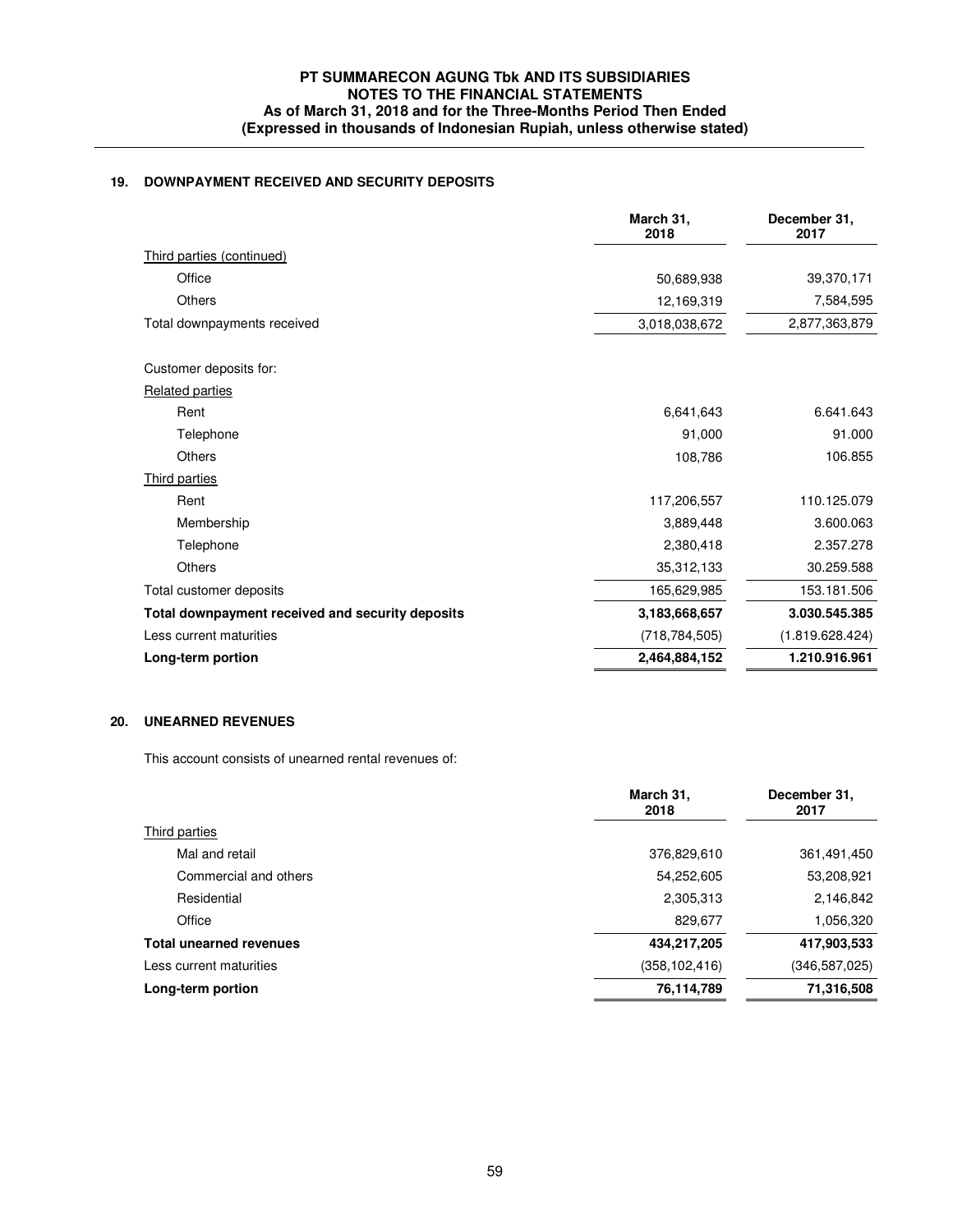# **21. NON-CONTROLLING INTERESTS**

The details of Non-controlling interests in the consolidated Subsidiaries are as follows:

|                                                        | March 31,<br>2018 | December 31,<br>2017 |
|--------------------------------------------------------|-------------------|----------------------|
| <b>SPCK and Subsidiaries</b>                           | 936,541,798       | 959,334,004          |
| <b>SMPD and Subsidiaries</b>                           | 811,977,944       | 814,276,631          |
| <b>SMIP and Subsidiaries</b>                           | 56,193,308        | 67,065,102           |
| <b>BTKB</b>                                            | 2,991,781         | 3,164,844            |
| <b>BHMS</b>                                            | 3                 | 3                    |
| Total equity attributable to Non-controlling interests | 1,807,704,834     | 1,843,840,584        |

As of December 31, 2017, there were deposits for stock subscription amounting Rp57,526,000, Rp26,434,000 and Rp2,256,800 from non-controlling interests of SMPD and subsidiaries, and SMIP and subsidiaries and BTKB, respectively.

Total comprehensive loss for the year attributable to Non-controlling interests for the three-months period ended March 31, 2018 amounted to Rp43,314,250 (2017: Rp34,417,670).

# **22. SHARE CAPITAL**

The details of the Company's share ownership as of March 31, 2018 and December 31, 2017 is as follows:

|                                                                  |                                           | Percentage<br>οf    |               |
|------------------------------------------------------------------|-------------------------------------------|---------------------|---------------|
|                                                                  | Number of shares<br>issued and fully paid | ownership<br>$(\%)$ | <b>Amount</b> |
| Commissioner                                                     |                                           |                     |               |
| Harto Diojo Nagaria                                              | 20,745,300                                | 0.15                | 2,074,530     |
| Director                                                         |                                           |                     |               |
| Liliawati Rahardio                                               | 66,003,600                                | 0.46                | 6,600,360     |
| Ownership of 5% or more                                          |                                           |                     |               |
| PT Semarop Agung                                                 | 4,836,415,914                             | 33.52               | 483,641,591   |
| PT Sinarmegah Jayasentosa                                        | 951,576,224                               | 6.60                | 95,157,622    |
| BNYMSANV RE AMS RE Stichting D APG ST RE E ES<br>Pool-2039846201 | 810,000,000                               | 5.61                | 81,000,000    |
| Others (each below 5% ownership)                                 | 7,742,040,642                             | 53.66               | 774,204,065   |
| <b>Total</b>                                                     | 14,426,781,680                            | 100.00              | 1,442,678,168 |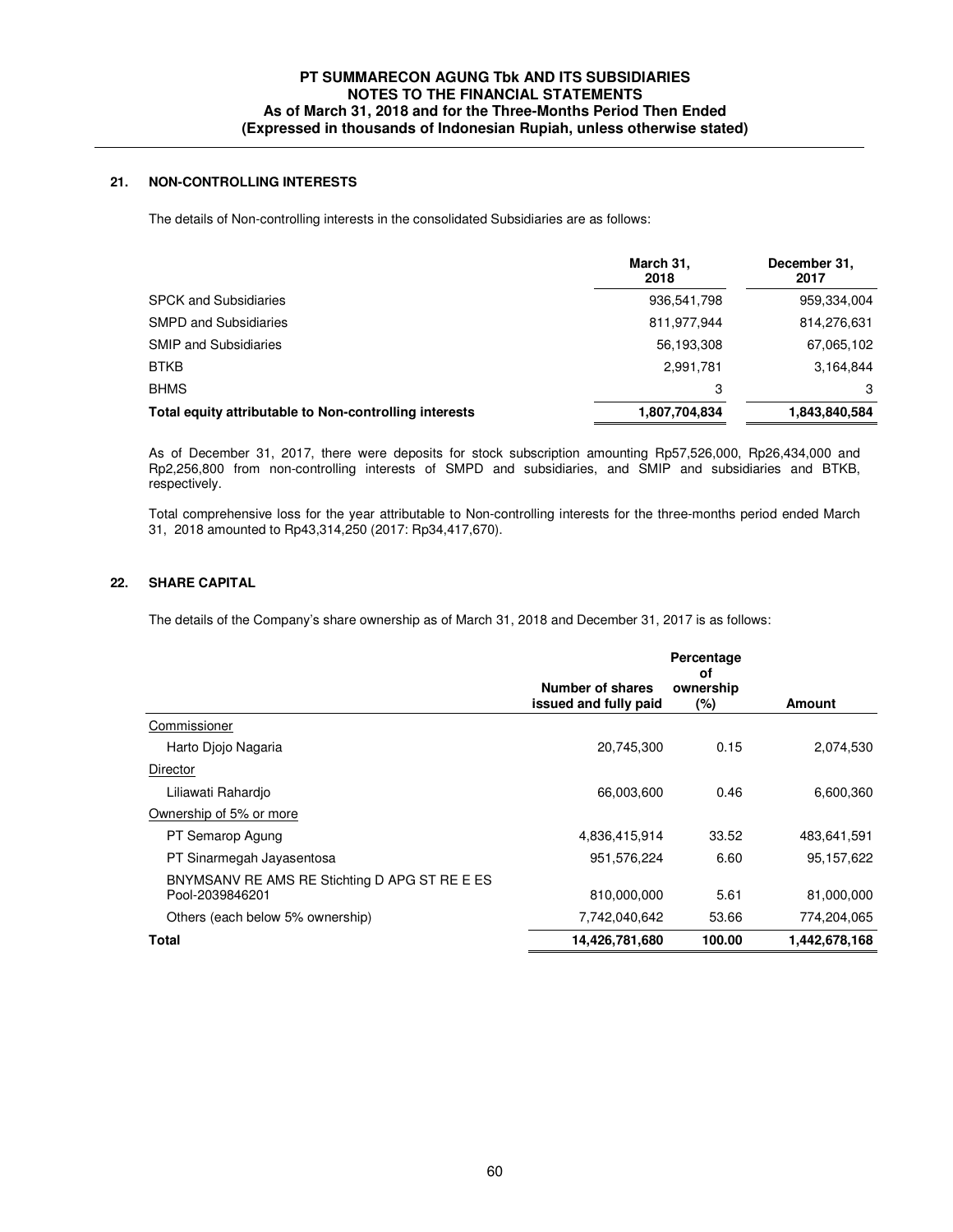### **23. ADDITIONAL PAID-IN CAPITAL**

As of March 31, 2018 and December 31, 2017, this account arose from following:

|                                                                        | March 31,<br>2018 | December 31,<br>2017 |
|------------------------------------------------------------------------|-------------------|----------------------|
| Share premium                                                          | 721,671,346       | 721,671,346          |
| Other paid-in capital                                                  | 17,103,214        | 17,103,214           |
| Differences in value from transaction of entities under common control | 5,560,839         | 5,560,839            |
| Bonus shares                                                           | (721, 339, 084)   | (721, 339, 084)      |
| <b>Total</b>                                                           | 22,996,315        | 22,996,315           |

Share premium represents the excess of the amounts received and/or the carrying value of converted warrants over the par value of the shares issued after offsetting all stock/warrant issuance costs.

Other paid-in capital represents the excess of the carrying value of shares distributed as dividends over the par value of the shares issued.

Differences in value from transactions of entities under common control represent the differences between the acquisition cost and the book value of a subsidiary which was acquired indirectly by other subsidiaries from Soetjipto Nagaria (controlling party) using the pooling-of-interests method in 2012.

### **24. APPROPRIATED RETAINED EARNINGS - GENERAL RESERVE**

In accordance with Article No. 70 of the Indonesian Corporation Law No. 40 of 2007, the Company must allocate a certain portion of its annual net income for the establishment of a reserve at an amount equal to 20% of its issued capital stock.

 Based on the minutes of stockholders' annual general meetings held on June 15, 2017, the Company stockholders approved the appropriation of general reserve amounting to Rp5,958,792.

 As of March 31, 2018, the balances of the general reserve are less than 20% of the issued and fully paid capital stock. The additional reserve will be made after obtaining the approval from the stockholders in their next annual meeting.

### **25. CASH DIVIDENDS**

In the stockholders' annual general meetings held on June 15, 2017, the Company's stockholders approved the cash dividend distribution amounting to Rp5 (full amount) per share or equivalent to Rp72,133,908.

As of March 31, 2018, the dividend payable balance amounted to Rp1,924,407 (2017: Rp1,924,407), which is presented as part of "Other Payables" in the consolidated statement of financial position (Note 15).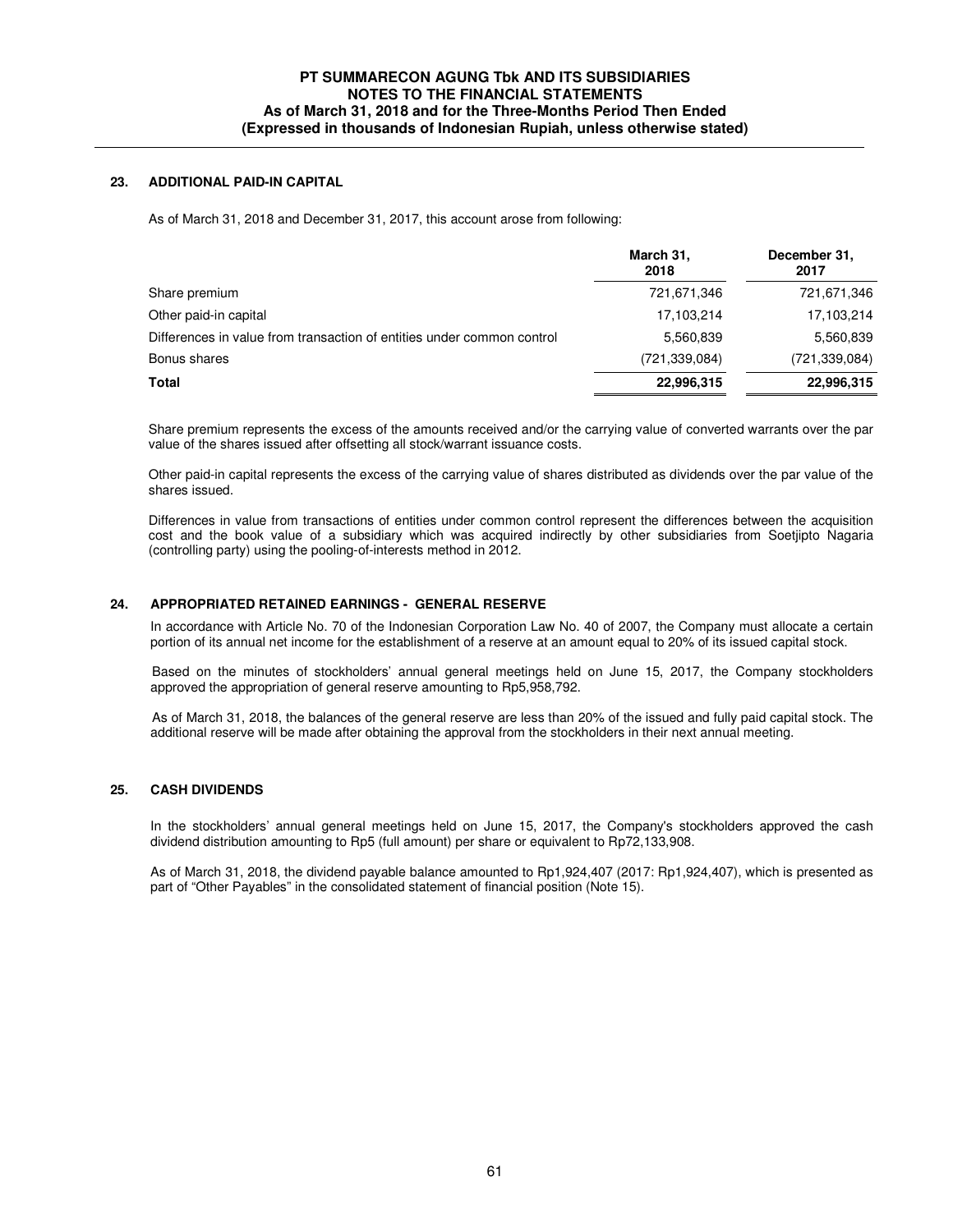# **26. NET REVENUES**

The details of net revenues are as follows:

|                                | For the three-months period ended<br>March 31 |               |
|--------------------------------|-----------------------------------------------|---------------|
|                                |                                               |               |
|                                | 2018                                          | 2017          |
| <b>Property Development</b>    |                                               |               |
| <b>Related parties</b>         |                                               |               |
| Apartments                     | 1,463,167                                     | 1,454,299     |
| Third parties                  |                                               |               |
| Apartments                     | 456,944,742                                   | 327,904,054   |
| Houses                         | 180,952,598                                   | 364,429,069   |
| Shops                          | 20,859,781                                    |               |
| Landplots                      | 20,504,017                                    | 85,782,491    |
| Office                         | 140,184                                       |               |
| Sub-total                      | 680,864,489                                   | 779,569,913   |
| <b>Investment Properties</b>   |                                               |               |
| Related parties                |                                               |               |
| Mal and retail                 | 12,992,830                                    | 10,221,809    |
| Commercial and others          | 716,118                                       | 588,864       |
| Office                         | 315,798                                       | 149,492       |
| Third parties                  |                                               |               |
| Mal and retail                 | 319,752,065                                   | 294,238,831   |
| Commercial and others          | 8,817,614                                     | 7,310,105     |
| Office                         | 7,449,348                                     | 5,110,631     |
| Residential                    | 1,998,475                                     | 1,872,003     |
| Sub-total                      | 352,042,248                                   | 319,491,735   |
| <b>Others</b>                  |                                               |               |
| <b>Related parties</b>         |                                               |               |
| Estate and property management | 27,507                                        | 25,469        |
| Others                         |                                               | 139,982       |
| Third parties                  |                                               |               |
| Hotel                          | 73,719,893                                    | 52,211,670    |
| Estate and property management | 39,743,982                                    | 30,757,133    |
| Healthcare                     | 27,535,798                                    | 26,834,145    |
| Leisure                        | 17,334,502                                    | 14,414,454    |
| Others                         | 7,264,929                                     | 6,098,851     |
| Sub-total                      | 165,626,611                                   | 130,481,704   |
| Net revenues                   | 1,198,533,348                                 | 1,229,543,352 |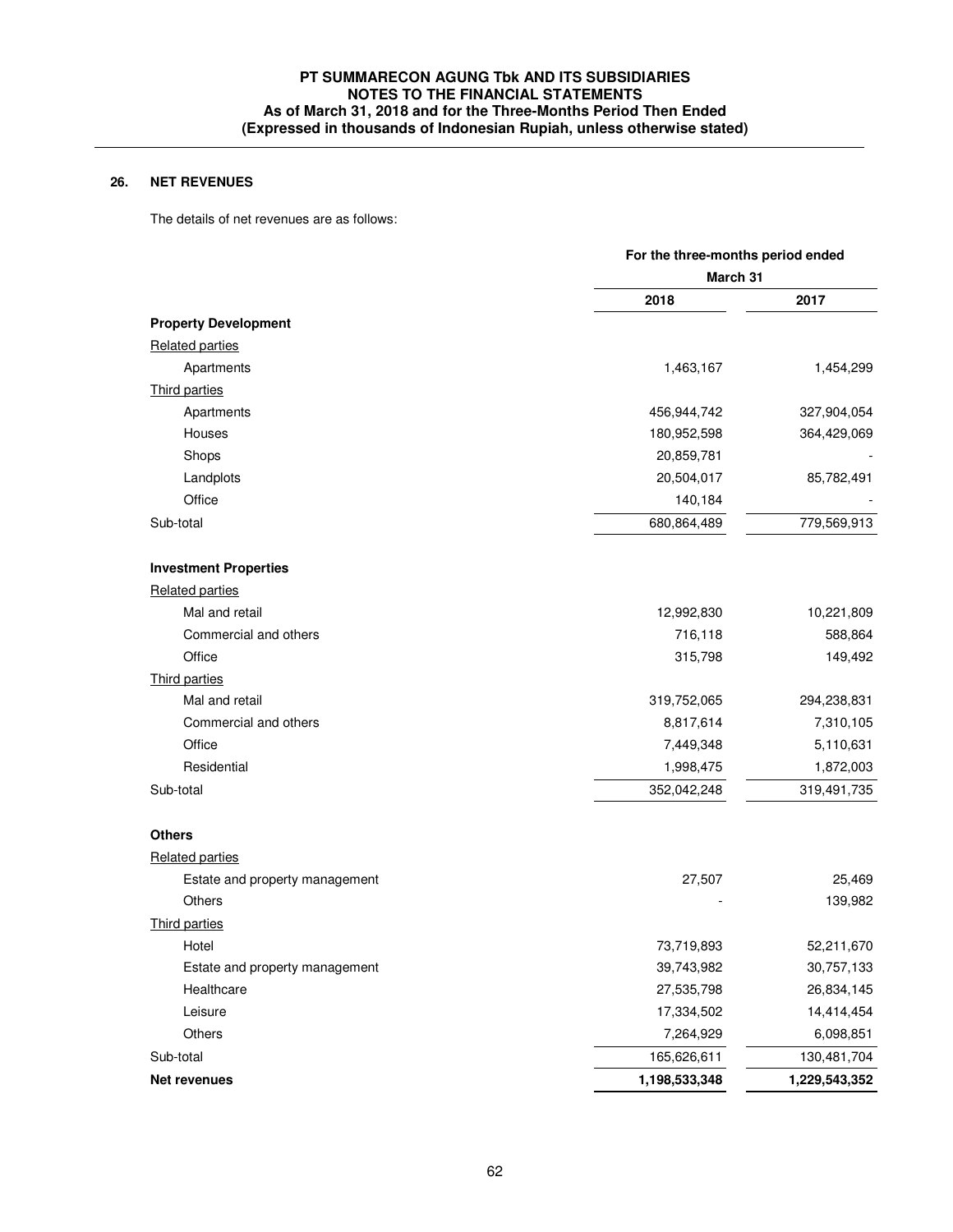## **26. NET REVENUES (CONTINUED)**

 The percentage of revenues from sales to related parties to net revenues accounted for 1.29% as of March 31, 2018 (2017: 1.02%).

As of March 31, 2018 and 2017, no revenues exceeding 10% of annual net revenues were earned from any single customer.

### **27. COST OF SALES AND DIRECT COSTS**

The details of cost of sales and direct costs are as follows:

|                                      | For the three-months period ended<br>March 31, |               |
|--------------------------------------|------------------------------------------------|---------------|
|                                      |                                                |               |
|                                      | 2018                                           | 2017          |
| <b>Property Development</b>          |                                                |               |
| Apartments                           | 297,937,342                                    | 201,663,939   |
| Houses                               | 77,864,050                                     | 200,078,476   |
| Shops                                | 9,394,583                                      |               |
| Landplots                            | 3,283,027                                      | 1,969,937     |
| Sub-total                            | 388,479,002                                    | 403,712,352   |
| <b>Investment Properties</b>         |                                                |               |
| Mal and retail                       | 147,441,944                                    | 154,263,417   |
| Commercial and others                | 4,550,920                                      | 4,468,986     |
| Office                               | 4,590,103                                      | 4,435,968     |
| Residential                          | 1,041,553                                      | 978,734       |
| Sub-total                            | 157,624,520                                    | 164, 147, 105 |
| <b>Leisure and Hospitality</b>       |                                                |               |
| Hotel                                | 50,130,188                                     | 38,493,332    |
| Estate and property management       | 29,944,778                                     | 23,279,268    |
| Healthcare                           | 16,635,777                                     | 16,489,406    |
| Leisure                              | 11,387,808                                     | 9,947,189     |
| <b>Others</b>                        | 6,318,923                                      | 3,975,286     |
| Sub-total                            | 114,417,474                                    | 92,184,481    |
| Total cost of sales and direct costs | 660,520,996                                    | 660,043,938   |

 For the three-months periods ended March 31, 2018 and 2017, no purchases exceeding 10% of net revenues were made from any single supplier.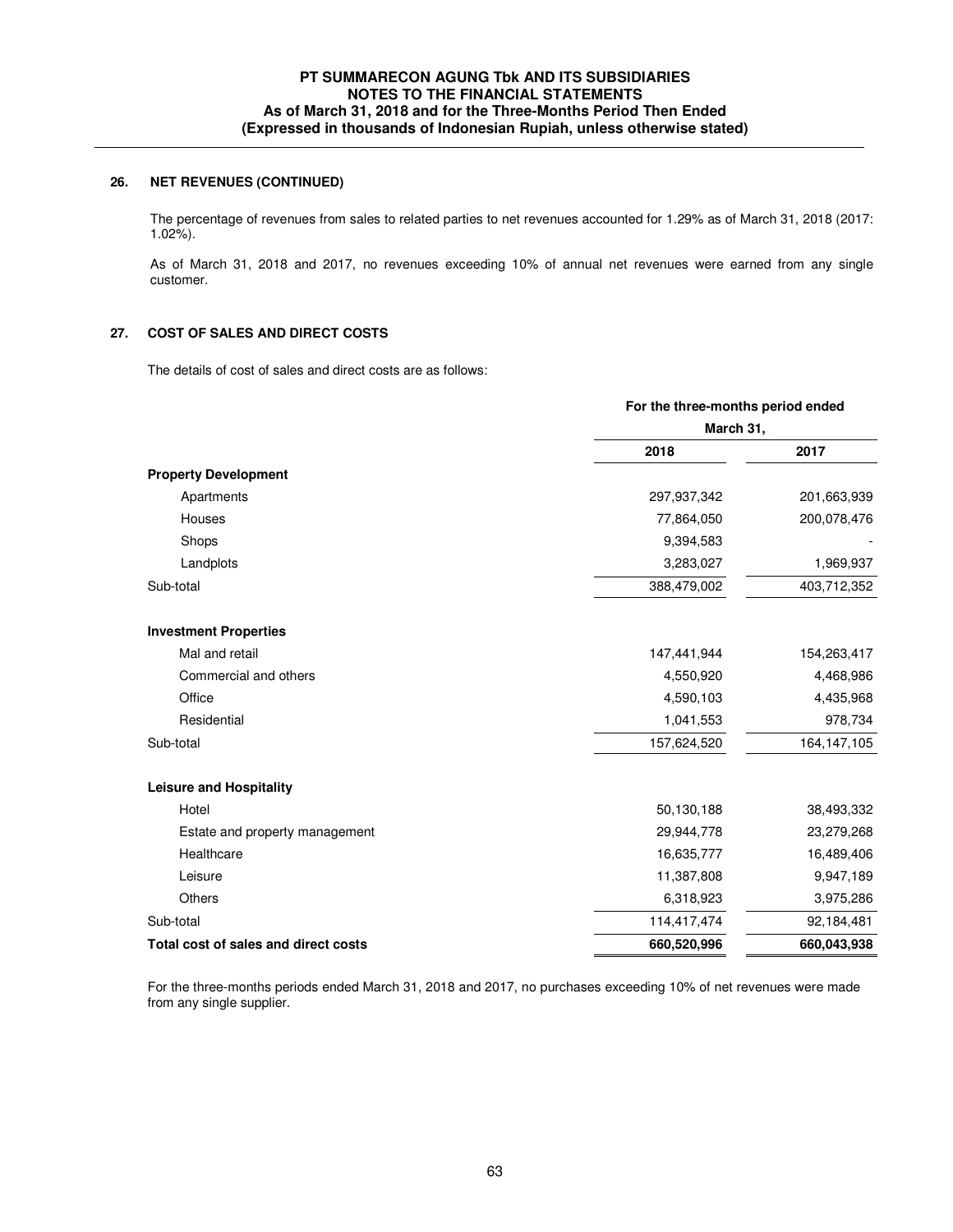# **28. OPERATING EXPENSES**

The details of operating expenses are as follows:

|                                             |             | For the three-months period ended<br>March 31, |  |
|---------------------------------------------|-------------|------------------------------------------------|--|
|                                             |             |                                                |  |
|                                             | 2018        | 2017                                           |  |
| <b>Selling expenses</b>                     |             |                                                |  |
| Promotion and advertising                   | 34,398,706  | 33,713,854                                     |  |
| Sales commissions                           | 14,565,270  | 14,078,622                                     |  |
| Salaries and employee benefits              | 3,767,567   | 3,321,464                                      |  |
| Others (each below Rp10,000,000)            | 6,961,513   | 5,871,085                                      |  |
| Total selling expenses                      | 59,693,056  | 56,985,025                                     |  |
| General and administrative expenses         |             |                                                |  |
| Salaries and employee benefits              | 118,025,490 | 122,933,545                                    |  |
| Depreciation (Notes 9 and 10)               | 23,065,335  | 24,621,268                                     |  |
| Corporate events                            | 4,493,444   | 3,999,101                                      |  |
| Professional fees                           | 4,422,899   | 6,601,791                                      |  |
| Electricity, water and telephone            | 4,258,723   | 8,591,856                                      |  |
| Repair and maintenance                      | 3,942,714   | 4,199,902                                      |  |
| Travelling and transportation               | 3,585,391   | 5,605,140                                      |  |
| Entertainment, representation and donations | 3,331,214   | 6,077,414                                      |  |
| Others (each below Rp10,000,000)            | 23,190,270  | 30,862,224                                     |  |
| Total general and administrative expenses   | 188,315,480 | 213,492,241                                    |  |
| <b>Total operating expenses</b>             | 248,008,536 | 270,477,266                                    |  |

### **29. FINANCE COSTS**

The details of finance costs are as follows:

|                                   | For the three-months period ended<br>March 31, |             |
|-----------------------------------|------------------------------------------------|-------------|
|                                   |                                                |             |
|                                   | 2018                                           | 2017        |
| Interest expenses:                |                                                |             |
| Bonds payable                     | 87,788,308                                     | 69,763,385  |
| Loans from banks                  | 63,208,462                                     | 77,165,806  |
| Loans from financing institutions | 248.497                                        | 150,871     |
| Other payables                    | 2,709,759                                      | 1,868,373   |
| Bank administration               | 1,772,891                                      | 1,602,648   |
| Others (each below Rp1,000,000)   | 9,121,921                                      | 1,941,715   |
| <b>Total finance costs</b>        | 164,849,838                                    | 152,492,798 |
|                                   |                                                |             |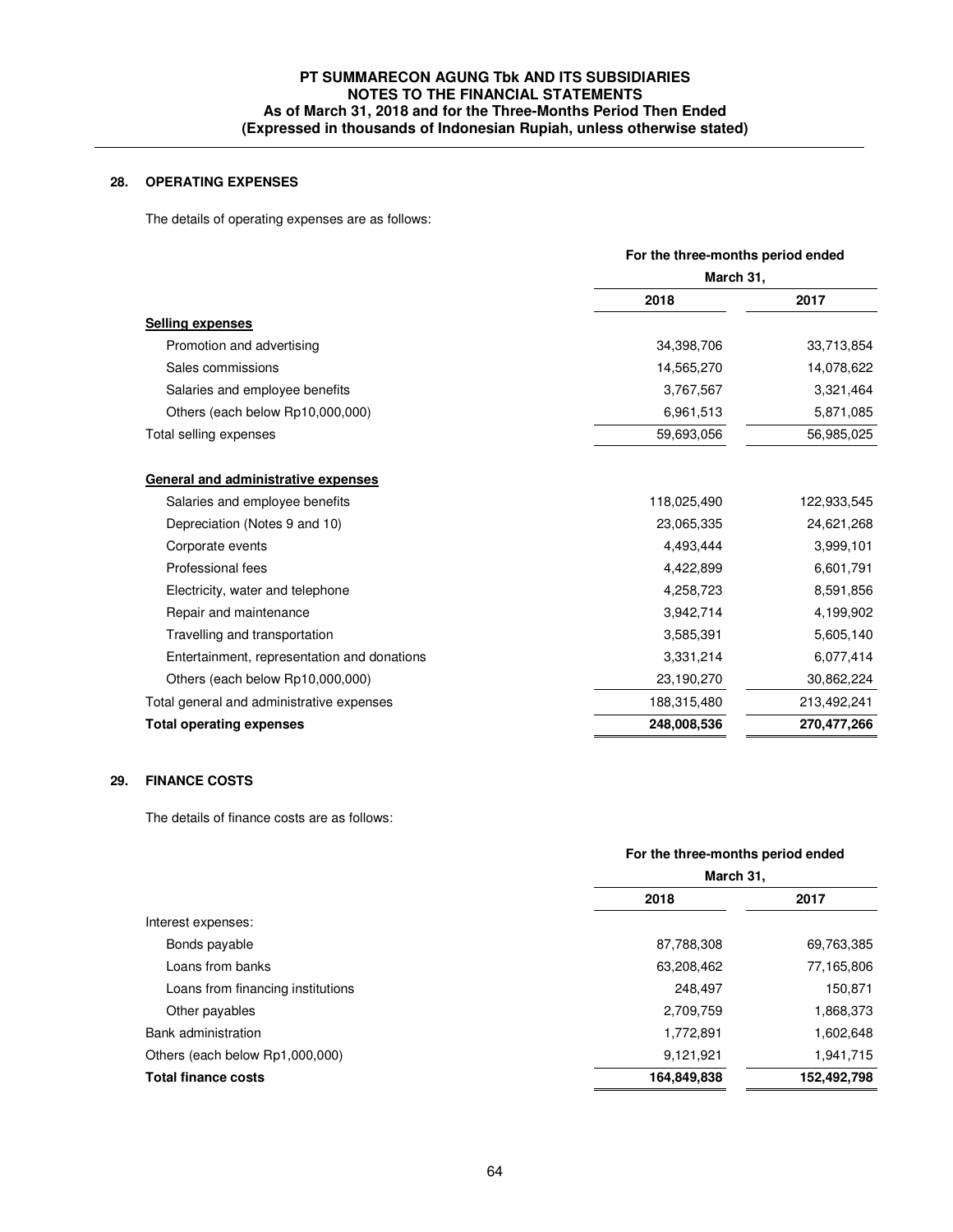### **30. BALANCES AND TRANSACTIONS WITH RELATED PARTIES**

The Group, in its regular conduct of business, has engaged in transactions with related parties. The balances of the accounts and transactions are as follows:

|                                       | <b>Balance as of</b>                             |             | Percentage from<br>consolidated total assets/<br>liabilities (%) |                             |  |
|---------------------------------------|--------------------------------------------------|-------------|------------------------------------------------------------------|-----------------------------|--|
|                                       | March 31,<br><b>December</b><br>2018<br>31, 2017 |             | March 31,<br>2018                                                | <b>December</b><br>31, 2017 |  |
| <b>Trade Receivables, current</b>     |                                                  |             |                                                                  |                             |  |
| Entity under common control           |                                                  |             |                                                                  |                             |  |
| PT Maju Lestari Kreasi                | 157,510,113                                      | 153,189,387 | 0.7236                                                           | 0.7072                      |  |
| PT Cahaya Fajar Properti              | 10,098,000                                       | 24,081,252  | 0.0464                                                           | 0.1111                      |  |
| PT Sulisman Graha                     | 6,600,000                                        | 6,600,000   | 0.0303                                                           | 0.0305                      |  |
| PT Star Maju Sentosa                  | 1,760,292                                        | 4,847,113   | 0.0081                                                           | 0.0224                      |  |
| Other related parties                 |                                                  |             |                                                                  |                             |  |
| PT Maktosa Jaya Indah                 | 163,614                                          | 96,965      | 0.0008                                                           | 0.0005                      |  |
| PT Centrapacific Nusajaya             | 84,168                                           | 49,882      | 0.0004                                                           | 0.0002                      |  |
| Key management personnel              |                                                  |             |                                                                  |                             |  |
| Harto Djojo Nagaria                   | 1,034,693                                        | 1,667,533   | 0.0048                                                           | 0.0077                      |  |
| Soegianto Nagaria                     |                                                  | 48,726      |                                                                  | 0.0002                      |  |
| <b>Trade Receivables, non-current</b> |                                                  |             |                                                                  |                             |  |
| PT Sulisman Graha                     |                                                  | 6,179,838   |                                                                  | 0.0285                      |  |
| <b>Total trade receivables</b>        | 177,250,880                                      | 196,760,696 | 0.8144                                                           | 0.9083                      |  |
| Due from related parties, non-current |                                                  |             |                                                                  |                             |  |
| Joint venture                         |                                                  |             |                                                                  |                             |  |
| PT Jakartabaru Cosmopolitan           | 39,587,025                                       | 38,159,546  | 0.1819                                                           | 0.1762                      |  |
| Entity under common control           |                                                  |             |                                                                  |                             |  |
| PT Star Maju Sentosa                  | 3,365                                            | 70,124      | 0.0000                                                           | 0.0003                      |  |
| Total due from related parties        | 39,590,390                                       | 38,229,670  | 0.1819                                                           | 0.1765                      |  |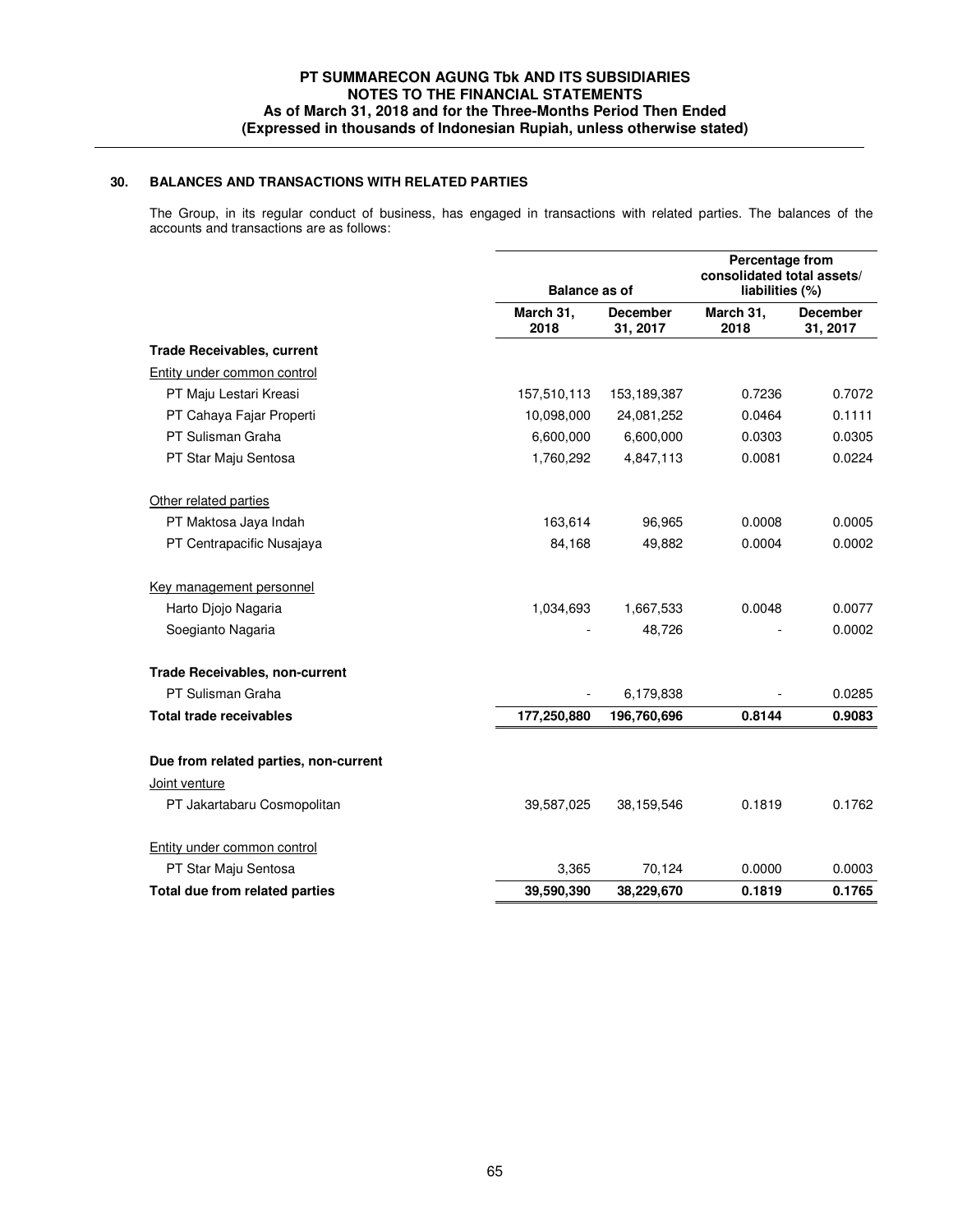### **30. BALANCES AND TRANSACTIONS WITH RELATED PARTIES**

The Group, in its regular conduct of business, has engaged in transactions with related parties. The balances of the accounts and transactions are as follows:

|                                                                  | <b>Balance as of</b> |                      | Percentage from<br>consolidated total assets/<br>liabilities (%) |                             |
|------------------------------------------------------------------|----------------------|----------------------|------------------------------------------------------------------|-----------------------------|
|                                                                  | March 31,<br>2018    | December 31,<br>2017 | March 31,<br>2018                                                | <b>December</b><br>31, 2017 |
| Downpayments received and security deposits,<br>current          |                      |                      |                                                                  |                             |
| Key management personnel                                         |                      |                      |                                                                  |                             |
| Harto Djojo Nagaria                                              | 3,269,503            | 3,448,201            | 0.0244                                                           | 0.0259                      |
| Ge Lilies Yamin                                                  | 118,180              | 203,003              | 0.0009                                                           | 0.0015                      |
| Soegianto Nagaria                                                | 4,253                | 116,089              | 0.0000                                                           | 0.0009                      |
| Liliawati Rahardjo                                               | 3,228                | 171,371              | 0.0000                                                           | 0.0013                      |
| Herman Nagaria                                                   | 1,617                | 176,088              | 0.0000                                                           | 0.0013                      |
| Adrianto P. Adhi                                                 | 2,709                | 2,477                | 0.0000                                                           | 0.0000                      |
| Lexy Arie Tumiwa                                                 | 2,436                | 2,241                | 0.0000                                                           | 0.0000                      |
| Other related parties                                            |                      |                      |                                                                  |                             |
| PT Maktosa Jaya Indah                                            | 4,417                | 4,138                | 0.0000                                                           | 0.0000                      |
| Theresia Mareta                                                  | 2,783                | 2,531                | 0.0000                                                           | 0.0000                      |
| Entity under common control                                      |                      |                      |                                                                  |                             |
| PT Star Maju Sentosa                                             | 164,492              | 164,492              | 0.0012                                                           | 0.0012                      |
| Total downpayments received and security deposits<br>current     | 3,573,618            | 4,290,631            | 0.0265                                                           | 0.0321                      |
| Downpayments received and security deposits, non-<br>current     |                      |                      |                                                                  |                             |
| <b>Entity under common control</b>                               |                      |                      |                                                                  |                             |
| PT Star Maju Sentosa                                             | 6.652.551            | 6.652.551            | 0,0515                                                           | 0,0500                      |
| Key management personnel                                         |                      |                      |                                                                  |                             |
| Herman Nagaria                                                   | 1,865,700            | 1,865,700            | 0.0139                                                           | 0.0140                      |
| Lexy Arie Tumiwa                                                 | 491,813              | 491,813              | 0.0037                                                           | 0.0037                      |
| Other related parties                                            |                      |                      |                                                                  |                             |
| PT Maktosa Jaya Indah                                            | 238,402              | 126,019              | 0.0018                                                           | 0.0009                      |
| Total downpayments received and security deposits<br>non-current | 9,248,466            | 9,136,083            | 0.0709                                                           | 0.0686                      |
| Total downpayments received and security deposits                | 12.822.084           | 13.426.714           | 0.0974                                                           | 0.1007                      |
|                                                                  |                      |                      |                                                                  |                             |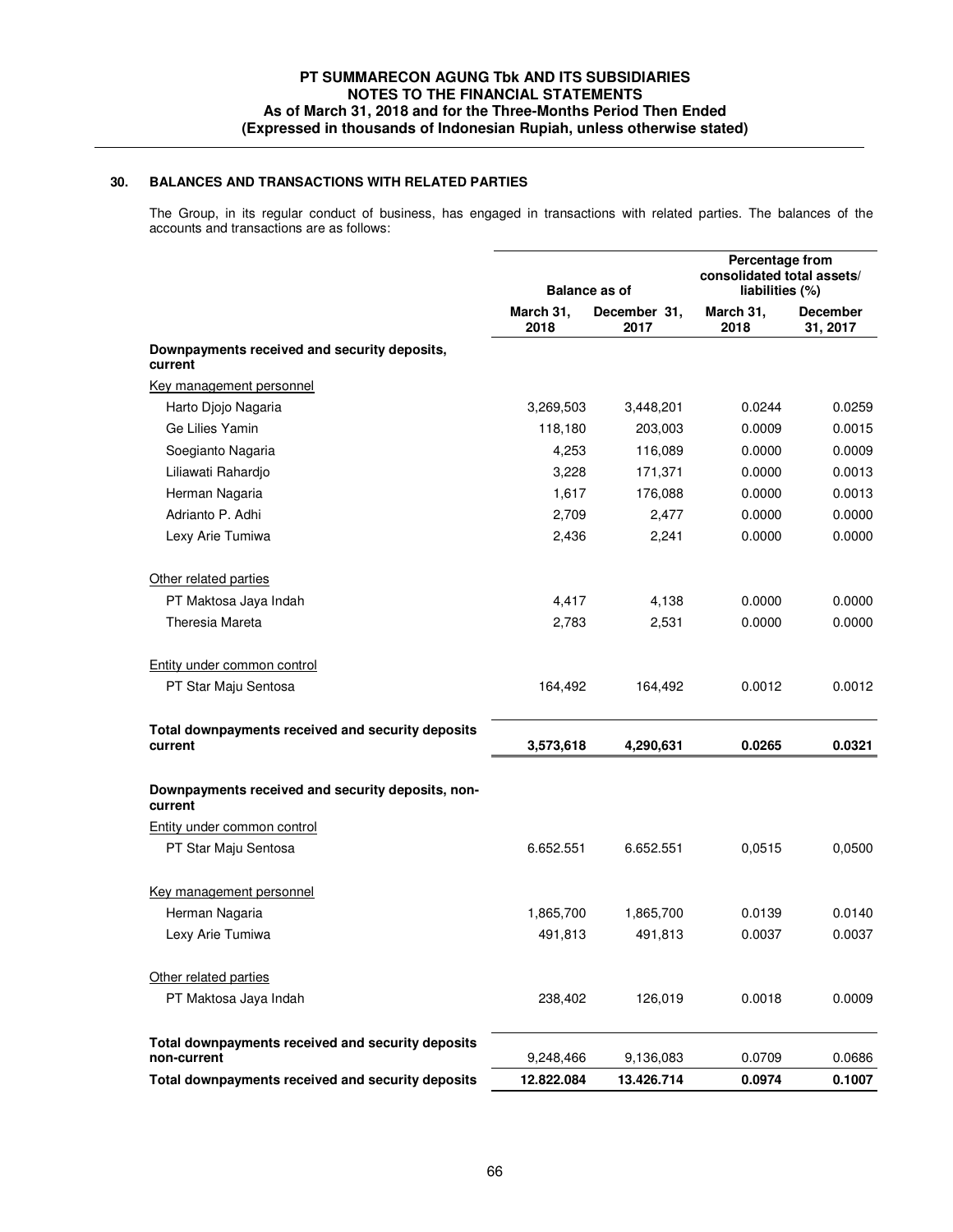# **30. BALANCES AND TRANSACTIONS WITH RELATED PARTIES (CONTINUED)**

The Group, in its regular conduct of business, has engaged in transactions with related parties. The balances of the accounts and transactions are as follows: (continued)

|                                       | <b>Balance as of</b>                             |             | <b>Percentage from</b><br>consolidated total assets/<br>liabilities (%) |                             |
|---------------------------------------|--------------------------------------------------|-------------|-------------------------------------------------------------------------|-----------------------------|
|                                       | March 31,<br><b>December</b><br>31, 2017<br>2018 |             | March 31,<br>2018                                                       | <b>December</b><br>31, 2017 |
| Due to related parties, current       |                                                  |             |                                                                         |                             |
| Entity under common control           |                                                  |             |                                                                         |                             |
| PT Sulisman Graha                     | 69,512,733                                       | 94,512,733  | 0.5182                                                                  | 0.7101                      |
| PT Permata Cahaya Indah               | 30,000,000                                       | 30,000,000  | 0.2237                                                                  | 0.2254                      |
| Key management personnel              |                                                  |             |                                                                         |                             |
| Soetjipto Nagaria                     | 1,396,600                                        | 1,396,600   | 0.0104                                                                  | 0.0105                      |
| Total due to related parties, current | 100,909,333                                      | 125,909,333 | 0.9229                                                                  | 0.9460                      |

|                             |                   | <b>Balance as of</b> |                   | <b>Percentage from</b><br>consolidated total revenues<br>$(\%)$ |  |
|-----------------------------|-------------------|----------------------|-------------------|-----------------------------------------------------------------|--|
|                             | March 31,<br>2018 | March 31,<br>2017    | March 31,<br>2018 | March 31,<br>2017                                               |  |
| <b>Net revenues</b>         |                   |                      |                   |                                                                 |  |
| Key management personnel    |                   |                      |                   |                                                                 |  |
| Harto Diojo Nagaria         | 375.853           | 135.526              | 0.0314            | 0,0110                                                          |  |
| Liliawati Rahardjo          | 260.078           | 84.008               | 0,0217            | 0,0068                                                          |  |
| Ge Lilies Yamin             | 583.925           | 1.027.703            | 0,0487            | 0.0837                                                          |  |
| Herman Nagaria              | 91.296            | 46.377               | 0,0076            | 0.0038                                                          |  |
| Lexy Arie Tumiwa            | 2.772             | 24.886               | 0,0002            | 0.0020                                                          |  |
| Soegianto Nagaria           | 4.928             | 4.563                | 0.0004            | 0,0004                                                          |  |
| Adrianto P. Adhi            | 3.304             | 3.060                | 0.0003            | 0,0002                                                          |  |
| Entity under common control |                   |                      |                   |                                                                 |  |
| PT Star Maju Sentosa        | 13,308,628        | 10,371,301           | 1.1104            | 0.8435                                                          |  |
| Other related parties       |                   |                      |                   |                                                                 |  |
| PT Maktosa Jaya Indah       | 110,253           | 86,594               | 0.0092            | 0.0070                                                          |  |
| PT Centrapacific Nusajaya   | 54,666            | 63,718               | 0.0046            | 0.0052                                                          |  |
| Theresia Mareta             | 3,599             | 3,333                | 0.0003            | 0.0003                                                          |  |
| Yayasan Syiar Bangsa        | 716,118           | 588,864              | 0.0597            | 0.0479                                                          |  |
| Yayasan Inti Prima Bangsa   |                   | 139,982              |                   | 0.0114                                                          |  |
| <b>Net revenues</b>         | 15,515,420        | 12,579,915           | 1.2945            | 1.0232                                                          |  |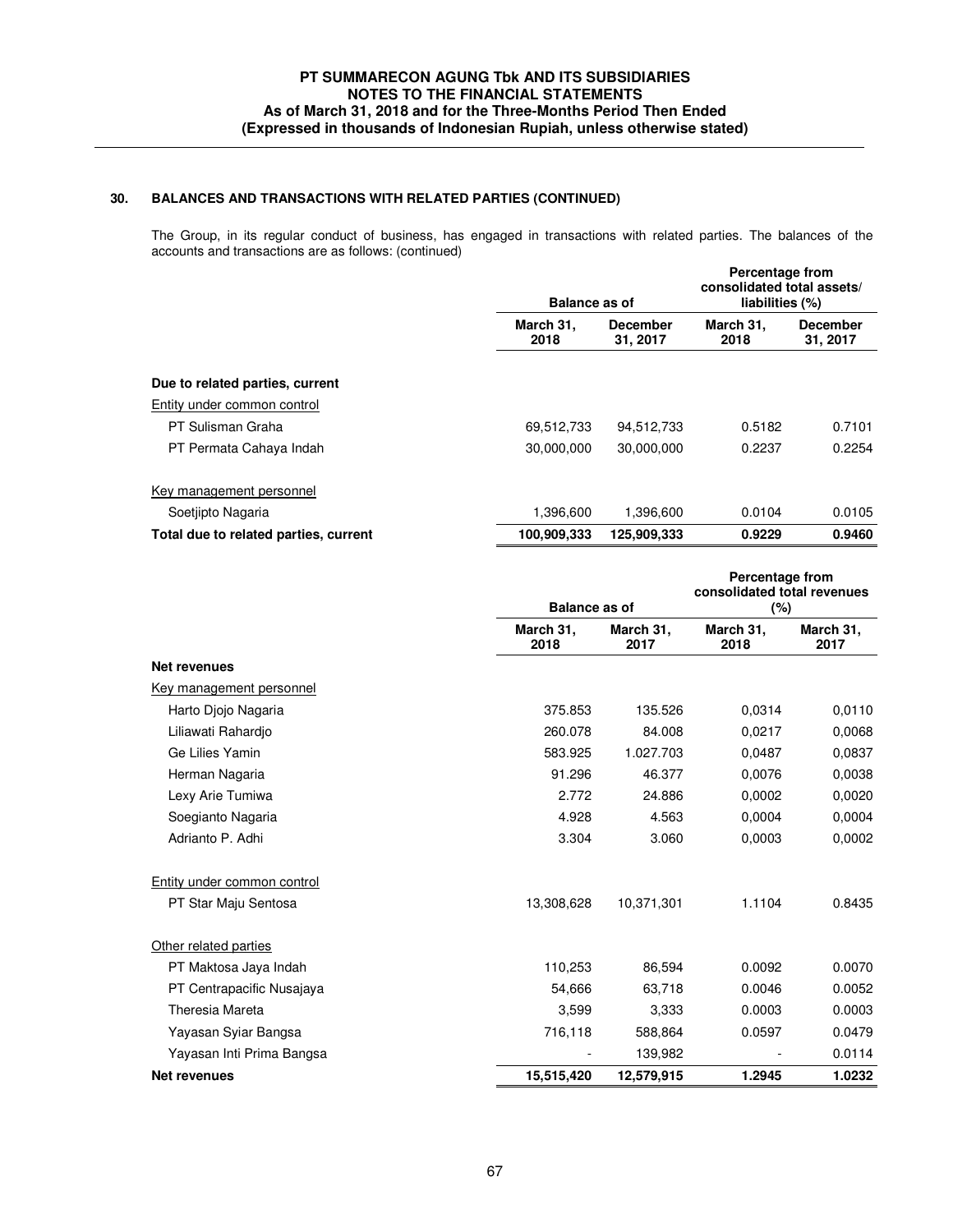# **30. BALANCES AND TRANSACTIONS WITH RELATED PARTIES (CONTINUED)**

 The amounts due from and due to related parties resulting from non-trade transactions are non-interest bearing and have no fixed repayment dates. This transaction is based on the terms agreed by both parties. Such requirements may not be the same as other transactions conducted by parties who are not related.

The nature of related party relationships and of the transactions with the related parties is as follows:

| <b>Related parties</b><br>Relationship |                                   | transactions                                                  |  |  |
|----------------------------------------|-----------------------------------|---------------------------------------------------------------|--|--|
| PT Maju Lestari Kreasi                 | Under common control              | Sale of landplot                                              |  |  |
| PT Cahaya Fajar Properti               | Under common control              | Sale of landplot                                              |  |  |
| PT Sulisman Graha                      | Under common control              | Sale of landplot                                              |  |  |
| PT Star Maju Sentosa                   | Under common control              | Space rental, rental deposit                                  |  |  |
| PT Maktosa Jaya Indah                  | Stockholder                       | Sale of apartment                                             |  |  |
| PT Centrapacific Nusajaya              | Other                             | Sale of apartment                                             |  |  |
| Harto Djojo Nagaria                    | Commissioner                      | Sale of apartment, deposit and income<br>of estate management |  |  |
| Soegianto Nagaria                      | Director                          | Sale of apartment, deposit and income<br>of estate management |  |  |
| PT Jakartabaru Cosmopolitan            | Joint venture                     | Payable on profit sharing                                     |  |  |
| Ge Lilies Yamin                        | <b>Unaffiliated Director</b>      | Sale of apartment, deposit and income<br>of estate management |  |  |
| Liliawati Rahardio                     | Director                          | Sale of apartment                                             |  |  |
| Herman Nagaria                         | Director                          |                                                               |  |  |
| Adrianto P. Adhi                       | President Director of the Company | Deposit and income of estate<br>management                    |  |  |
| Lexy Arie Tumiwa                       | Director                          |                                                               |  |  |
| Theresia Mareta                        | Close family member of Director   | Income of estate management                                   |  |  |
| PT Permata Cahaya Indah                | Under common control              | Sale of landplot                                              |  |  |
| Soetjipto Nagaria                      | Commissioner                      | Deposit for future stock subscription                         |  |  |
| Yayasan Syiar Bangsa                   | Other                             | Space rental                                                  |  |  |
| Yayasan Inti Prima Bangsa              | Other                             | Management fee                                                |  |  |

#### **31. ASSETS AND LIABILITIES IN FOREIGN CURRENCIES**

 As of March 31, 2018 and December 31, 2017, the Group has monetary assets and liabilities denominated in foreign currencies, as follows:

|                           |      | March 31, 2018             |                      | December 31, 2017   |                      |
|---------------------------|------|----------------------------|----------------------|---------------------|----------------------|
|                           |      | Foreign<br><b>Currency</b> | Rupiah<br>Equivalent | Foreign<br>Currency | Rupiah<br>Equivalent |
| <b>Assets</b>             |      |                            |                      |                     |                      |
| Cash and cash equivalents |      |                            |                      |                     |                      |
| U.S. Dollar               | US\$ | 5.830.032                  | 80.197.924 US\$      | 6,117,695           | 82,882,525           |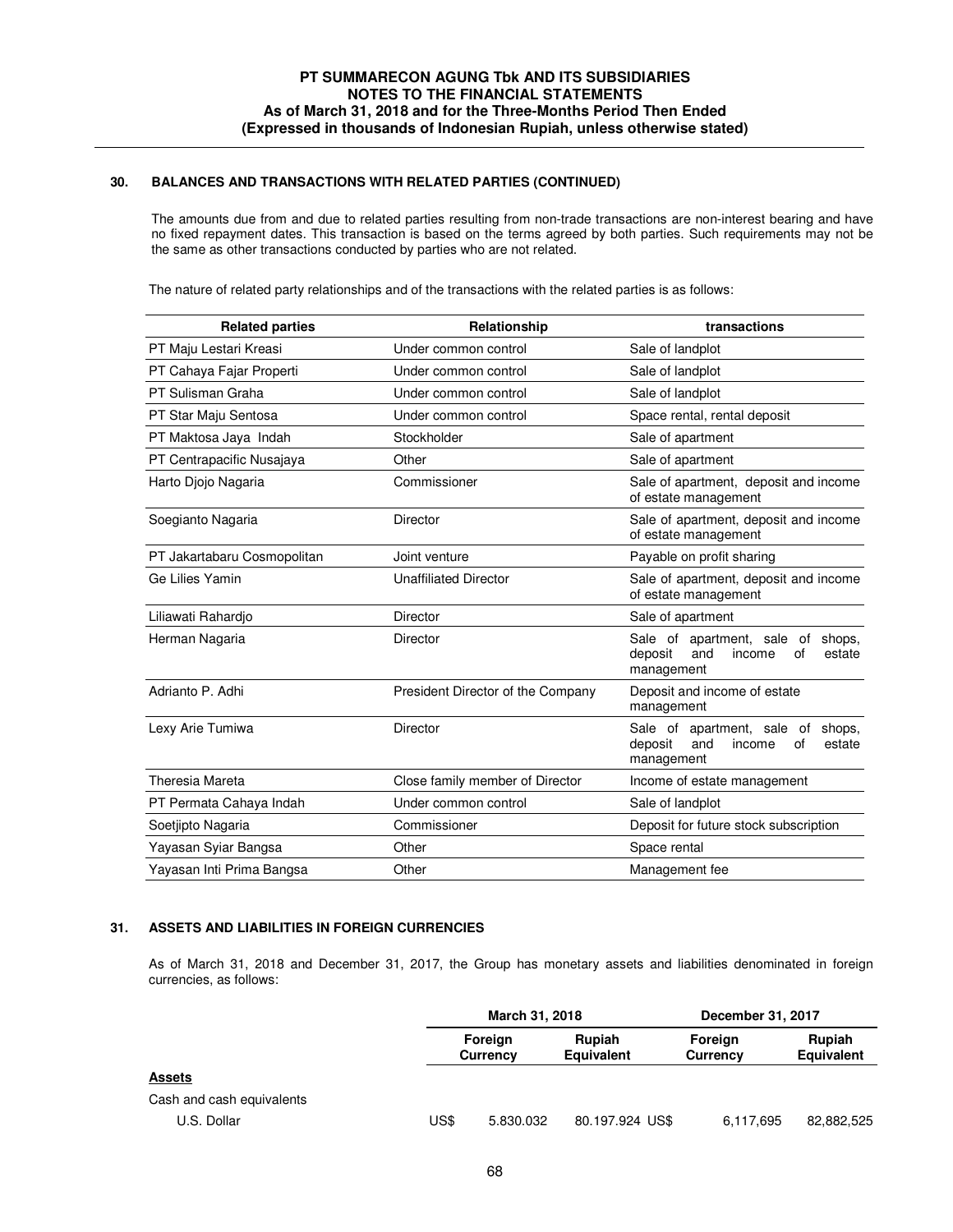# **31. ASSETS AND LIABILITIES IN FOREIGN CURRENCIES (CONTINUED)**

 As of March 31, 2018 and December 31, 2017, the Group has monetary assets and liabilities denominated in foreign currencies, as follows: (continued)

|                                         | March 31, 2018 |                            |                      | December 31, 2017          |                      |  |
|-----------------------------------------|----------------|----------------------------|----------------------|----------------------------|----------------------|--|
|                                         |                | Foreign<br><b>Currency</b> | Rupiah<br>Equivalent | Foreign<br><b>Currency</b> | Rupiah<br>Equivalent |  |
| <b>Assets</b>                           |                |                            |                      |                            |                      |  |
| Cash and cash equivalents (continued)   |                |                            |                      |                            |                      |  |
| European Euro                           | Euro           | 182,588                    | 3,095,682 Euro       | 183,294                    | 2.964.525            |  |
| <b>Australian Dollar</b>                | <b>AUD</b>     | 11,883                     | 125,106 AUD          | 11,883                     | 125,452              |  |
| <b>Others</b>                           |                |                            | 50,672 -             |                            | 50,142               |  |
| Total assets in foreign currencies      |                |                            | 83,469,384           |                            | 86,022,644           |  |
| Liabilities                             |                |                            |                      |                            |                      |  |
| Short term bank loan                    |                |                            |                      |                            |                      |  |
| U.S Dollar                              | US\$           | 3,000,000                  | 41,268,000 US\$      | 3,000,000                  | 40,644,000           |  |
| Long term bank loan                     |                |                            |                      |                            |                      |  |
| U.S Dollar                              | US\$           | 8,136,300                  | 111,922,947 US\$     | 8.135,805                  | 110,223,886          |  |
| Trade payables                          |                |                            |                      |                            |                      |  |
| <b>U.S Dollar</b>                       | US\$           | 438,264                    | 6,028,761 US\$       | 438,264                    | 5,937,602            |  |
| Singapore Dollar                        | Sin\$          | 25,882                     | 271,423 Sin\$        | 25,882                     | 262,280              |  |
| Euro Eropa                              | Euro           | 5,550                      | 94,093 Euro          | 5,550                      | 89,761               |  |
| <b>Thailand Baht</b>                    | <b>THB</b>     | 8,000                      | 3,522 THB            | 8,000                      | 3,316                |  |
| Accrued expenses                        |                |                            |                      |                            |                      |  |
| U.S Dollar                              | US\$           | 587,865                    | 8,086,659 US\$       | 587.865                    | 7.964.383            |  |
| Total liabilities in foreign currencies |                |                            | 167,675,405          |                            | 165.125.228          |  |
| Liabilities in foreign currencies, net  |                |                            | (84, 206, 021)       |                            | (79,102,584)         |  |

# **32. OPERATING SEGMENT**

|                                                          | As of March 31, 2018 and<br>for the three-months period then ended |                               |                                 |               |               |  |  |
|----------------------------------------------------------|--------------------------------------------------------------------|-------------------------------|---------------------------------|---------------|---------------|--|--|
|                                                          | <b>Property</b><br><b>Development</b>                              | Investment<br><b>Property</b> | Leisure &<br><b>Hospitality</b> | <b>Others</b> | Consolidation |  |  |
| Net revenues                                             | 680,864,489                                                        | 352,042,249                   | 91,054,395                      | 74,572,215    | 1,198,533,348 |  |  |
| Gross profit                                             | 292,385,487                                                        | 194,417,729                   | 29,536,398                      | 21,672,738    | 538,012,352   |  |  |
| Income from operations                                   | 136,697,046                                                        | 141,135,838                   | 11,153,130                      | 2,229,163     | 291, 215, 177 |  |  |
| Finance income                                           |                                                                    |                               |                                 |               | 14,782,915    |  |  |
| Finance costs                                            |                                                                    |                               |                                 |               | (164,849,838) |  |  |
| <b>Profit before final tax</b><br>and income tax expense |                                                                    |                               |                                 |               | 141,148,254   |  |  |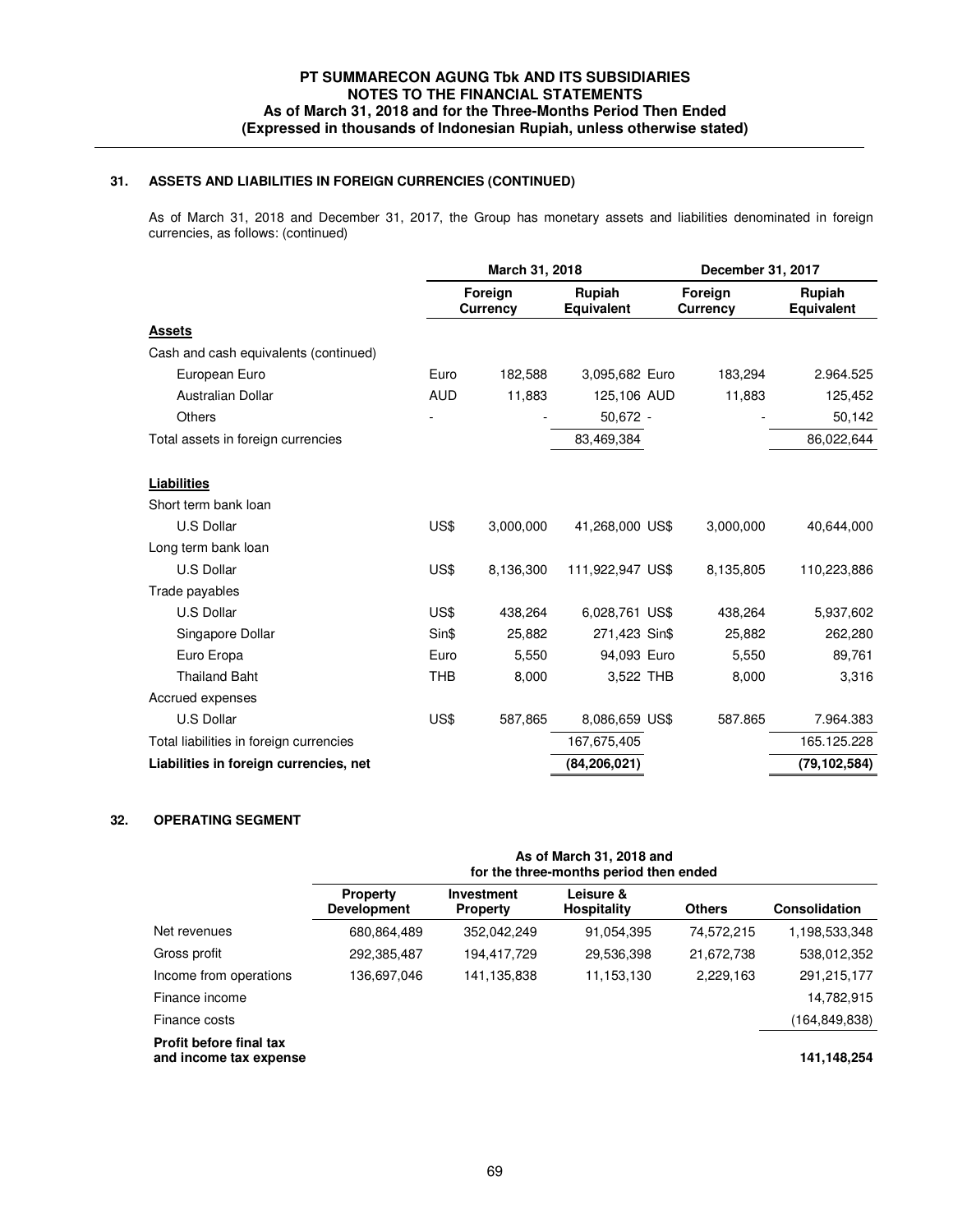# **32. OPERATING SEGMENT (CONTINUED)**

|                                                          | As of March 31, 2018 and<br>for the three-months period then ended |                                      |                                 |               |                      |  |  |
|----------------------------------------------------------|--------------------------------------------------------------------|--------------------------------------|---------------------------------|---------------|----------------------|--|--|
|                                                          | <b>Property</b><br><b>Development</b>                              | <b>Investment</b><br><b>Property</b> | Leisure &<br><b>Hospitality</b> | <b>Others</b> | <b>Consolidation</b> |  |  |
| Final tax expense                                        |                                                                    |                                      |                                 |               | (55,994,818)         |  |  |
| Profit before income tax<br>expense                      |                                                                    |                                      |                                 |               | 85,153,436           |  |  |
| Income tax expense                                       |                                                                    |                                      |                                 |               |                      |  |  |
| Profit for the period                                    |                                                                    |                                      |                                 |               | 85,153,436           |  |  |
| Other information                                        |                                                                    |                                      |                                 |               |                      |  |  |
| Segment assets                                           | 16,579,677,868                                                     | 4,516,859,728                        | 340,936,066                     | 300,444,050   | 21,737,917,712       |  |  |
| Segment liabilities                                      | 11,084,876,032                                                     | 1,990,839,813                        | 193,992,707                     | 114,462,950   | 13,384,171,502       |  |  |
| Acquisition of fixed assets<br>and investment properties | 4,440,591                                                          | 19,960,591                           | 3,160,961                       | 893,697       | 28,455,840           |  |  |
| Depreciation                                             | 9,200,565                                                          | 51,025,223                           | 11,504,504                      | 4,409,234     | 76,139,526           |  |  |

|                                                          | As of March 31, 2017 and<br>for the three-months period then ended |                                      |                                 |               |                      |  |  |  |
|----------------------------------------------------------|--------------------------------------------------------------------|--------------------------------------|---------------------------------|---------------|----------------------|--|--|--|
|                                                          | <b>Property</b><br><b>Development</b>                              | <b>Investment</b><br><b>Property</b> | Leisure &<br><b>Hospitality</b> | <b>Others</b> | <b>Consolidation</b> |  |  |  |
| Net revenues                                             | 779,569,913                                                        | 319,491,735                          | 66,626,124                      | 63,855,580    | 1,229,543,352        |  |  |  |
| Gross profit                                             | 375,857,561                                                        | 155,344,630                          | 21,891,987                      | 16,405,236    | 569,499,414          |  |  |  |
| Income from operations                                   | 201,811,558                                                        | 91,716,085                           | 3,975,316                       | 2,365,280     | 299,868,239          |  |  |  |
| Finance income                                           |                                                                    |                                      |                                 |               | 23,331,139           |  |  |  |
| Finance costs                                            |                                                                    |                                      |                                 |               | (152, 492, 798)      |  |  |  |
| <b>Profit before final tax</b><br>and income tax expense |                                                                    |                                      |                                 |               | 170,706,580          |  |  |  |
| Final tax expense                                        |                                                                    |                                      |                                 |               | (64, 421, 830)       |  |  |  |
| Profit before income tax                                 |                                                                    |                                      |                                 |               | 106,284,750          |  |  |  |
| Income tax expense                                       |                                                                    |                                      |                                 |               |                      |  |  |  |
| Profit for the period                                    |                                                                    |                                      |                                 |               | 106,284,750          |  |  |  |
| Other information                                        |                                                                    |                                      |                                 |               |                      |  |  |  |
| Segment assets                                           | 15,732,371,352                                                     | 4,619,429,445                        | 369,079,070                     | 282,295,738   | 21,003,175,605       |  |  |  |
| Segment liabilities                                      | 9,971,336,355                                                      | 2,442,120,500                        | 218,402,899                     | 101,373,559   | 12,733,233,313       |  |  |  |
| Acquisition of fixed assets<br>and investment properties | 6,667,473                                                          | 61,886,220                           | 12,684,879                      | 993,658       | 82,232,230           |  |  |  |
| Depreciation                                             | 10,364,762                                                         | 51,460,623                           | 9,866,591                       | 4,456,639     | 76,148,615           |  |  |  |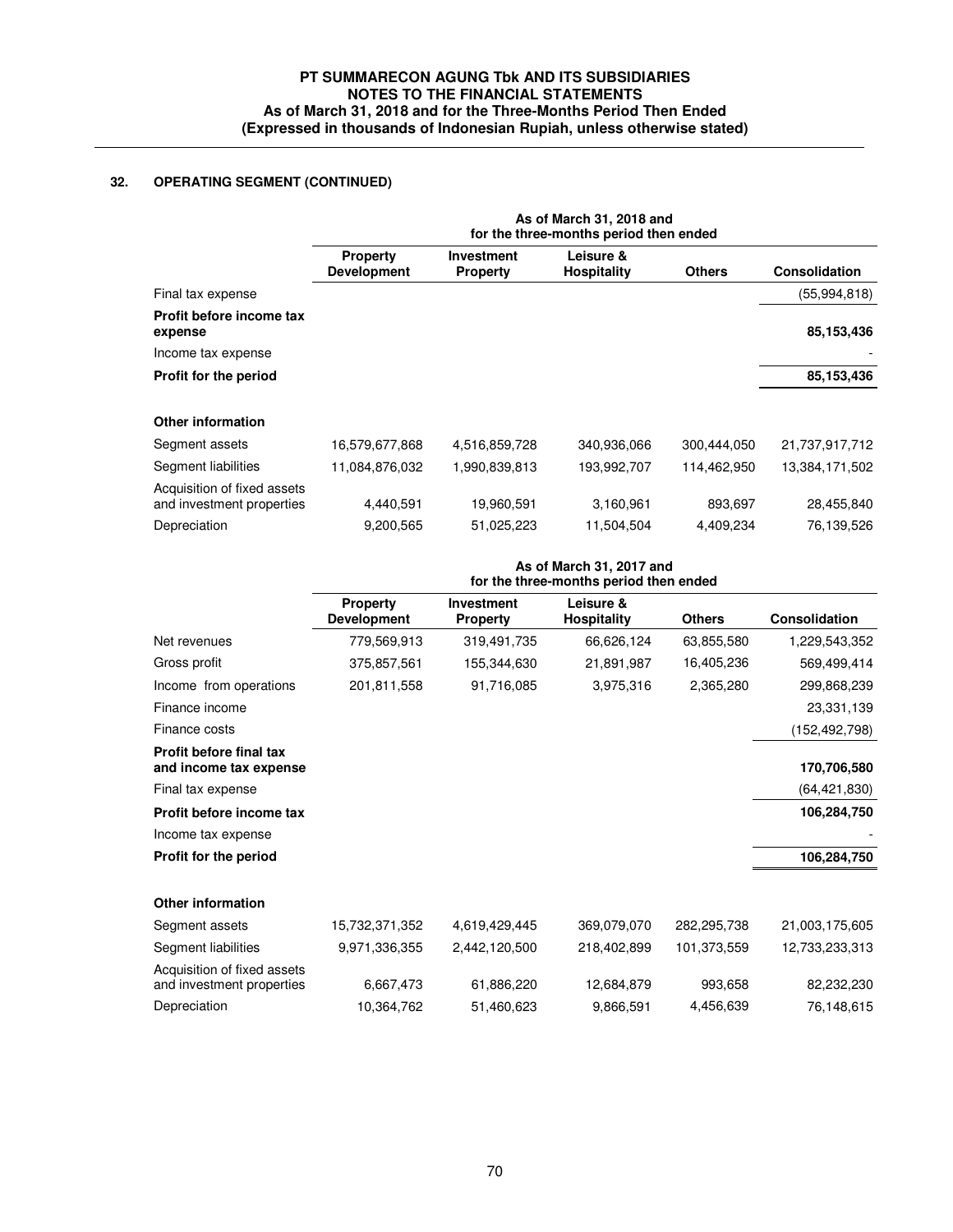### **33. SIGNIFICANT AGREEMENTS AND COMMITMENTS**

- a. On September 19, 2017, based on notarial deed No. 65 of Dewi Himijati Tandika, S.H., SPCK entered into an operational agreement named KSO Summarecon Variatata Serpong (KSO SVS) with PT Variatata (VRTT) to develop the land owned by PT Variatata located in Curug, Tangerang. Profit or loss from operations will be distributed with percentages of 70% for SPCK and 30% for VRTT. This agreement is valid for 10 years until July 20, 2027.
- b. On November 13, 2017, PT Bintang Mentari Indah (BNMI) obtained a credit facility from PT Permata Cahaya Indah (PCI), a related party, amounting to Rp70,000,000. This credit facility mature in 1 year and can be extended under the agreement of both parties. This credit facility bore an interest at 9.00% p.a. As of December 31, 2017, there is no principal repayment due.
- c. On May 1, 2017, PT Hotelindo Permata Jimbaran (HOPJ) entered into tradename and trademark agreement with Soho Hospitality Co.,Ltd, wherein HOPJ is authorized to use the name "Above Eleven" and the café will be named "Above Eleven, Bali". HOPJ agreed to pay royalties as compensation, which is computed at the rate in accordance with the terms of the agreement. This agreement is valid for 5 years.
- d. In 2016, PT Inovasi Jaya Properti (IVJP) and PT Bintang Mentari Indah (BNMI) obtained a credit facility from PT Sulisman Graha (SLG), a related party, amounting to Rp16,000,000 and Rp65,000,000, respectively. In 2017, BNMI obtained an additional facility amounting to Rp15,000,000, which bring the total credit facility to Rp80,000,000. This credit facility will mature in 1 year and can be extended under the agreement of IVJP and BNMI with SLG. This credit facility bore an interest at 9.25% p.a. As of December 31, of 2017, there is no principal repayment due.
- e. On July 28, 2016, PT Bhakti Karya Bangsa (BTKB) entered into an operational agreement with Yayasan Inti Prima Bangsa (YPIB), whereby BTKB agreed to collaborate with YPIB in reforming the quality of education and management system in YPIB, also to elevate Sekolah Tinggi Manajemen Informatika dan Komputer Inovasi Sains Teknologi dan Bisnis (STMIK ISTB) to a university with an international level of competency standard.
- f. On February 14, 2013, PT Multi Abadi Prima (MTAP) entered into a gas station agreement with PT Pertamina (Persero). Based on the agreement, MTAP will provide the land which will be used for gas station and also manage the operations of the gas station. MTAP is entitled to receive revenue-sharing compensation, computed at a certain rate agreed by both parties. This agreement is valid for 20 years.
- g. On December 18, 2014, PT Multi Abadi Prima (MTAP) entered into a gas station operational agreement with PT Pertamina Retail (PER), whereby MTAP will lease out to PER the rights to operate the Bekasi and Kelapa Gading gas stations. As compensation, PER will receive fees of Rp220,000,000 for Bekasi gas stations and Rp60,000,000 for Kelapa Gading gas stations, from MTAP which will be paid quarterly in advance. This agreement is valid for a period of 5 years, effective on January 1, 2015.
- h. In March 2014, PT Nirwana Jaya Semesta (NWJS) entered into the following agreements with PT AAPC Indonesia (AAPC):
	- 1. Hotel Technical Assistance Agreement, wherein AAPC agreed to provide technical assistance and consultation for the construction of Novotel Hotel located in Slipi, Jakarta. NWJS agreed to pay a fee as agreed based on agreement for the service rendered by AAPC. This agreement is valid until the opening and commencement of operations of the Hotel.
	- 2. Hotel Management Agreement, wherein AAPC is engaged as the operator of Novotel Hotel, Jakarta. As compensation, AAPC is entitled to receive fees, which are computed at the rate in accordance with the terms of the agreement.
- i. In November 2014, PT Summarecon Hotelindo (SMHO) entered into the following agreements with Pop! International Hotels Corporation (PIHC) and PT Tauzia International Management (Tauzia) as follow:
	- 1. Tradename and Trademark License Agreements, wherein SMHO is authorized to use the name "Pop Hotels" and its hotel will be named "Pop! Hotel Kelapa Gading". SMHO agreed to pay royalty as compensation, in accordance with the terms of the agreement, at the rate of 2.5% of total revenue. This agreement is valid for 10 years starting from the commercial operations of the hotel.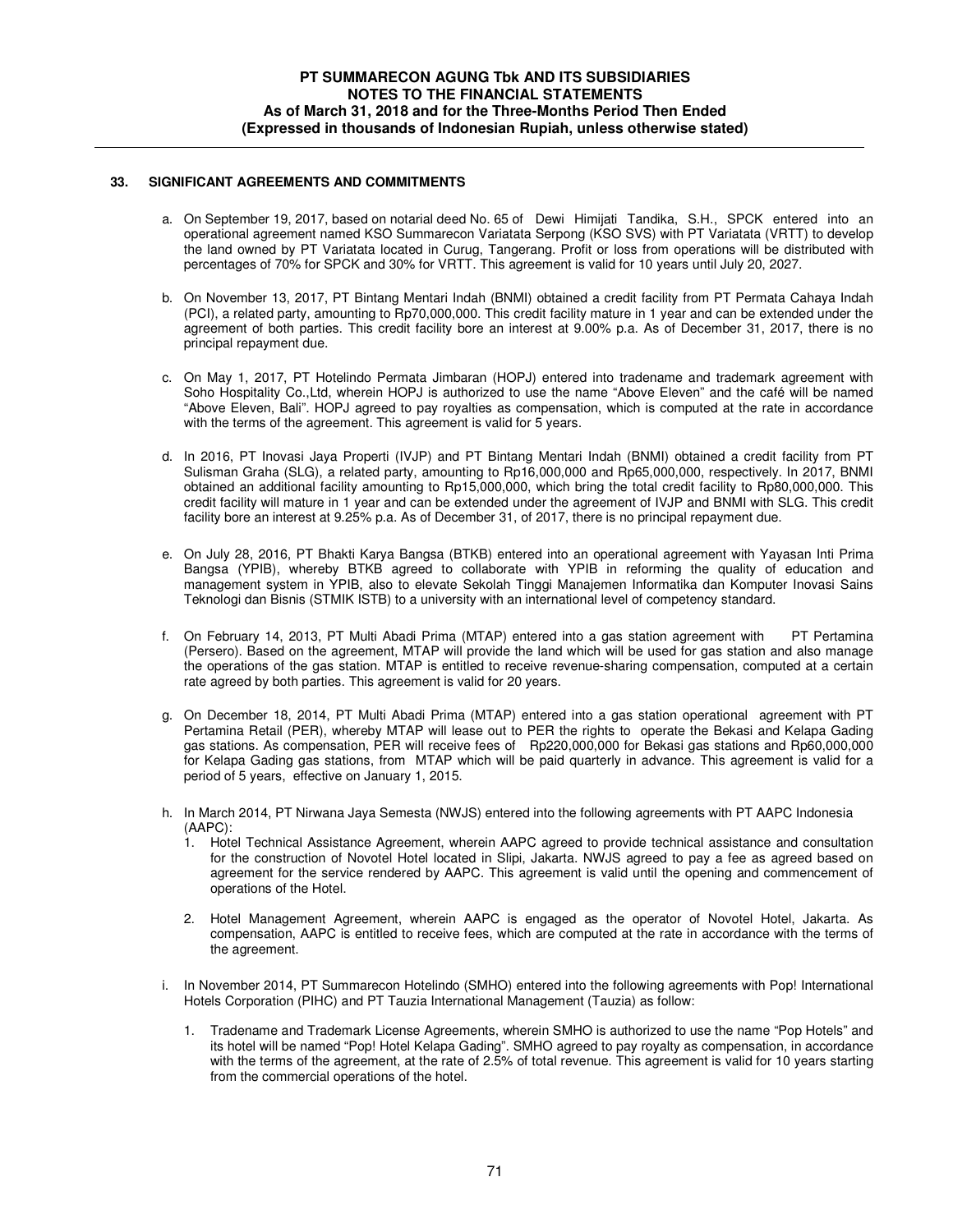### **33. SIGNIFICANT AGREEMENTS AND COMMITMENTS (CONTINUED)**

- 2. Hotel Management Agreement, wherein Tauzia is engaged as the operator of Pop! Hotel Kelapa Gading. Tauzia is entitled to receive fees which are computed at the rate in accordance with the terms of the agreement.
- In December 2011, PT Hotelindo Permata Jimbaran (HOPJ) entered into the following agreements with Movenpick Hotels and Resort Management AG (MH&R) as follows:
	- 1. Tradename and Trademark License Agreements, wherein SMHO is authorized to use the name "Harris" and its hotel will be named "Harris Hotel Bekasi". SMHO agreed to pay royalty as compensation, which are computed at the rate in accordance with the terms of the agreement. This agreement is valid for 10 years starting from the commercial operations of the hotel.
	- 2. Tradename and Trademark License Agreements with MH&R, wherein HOPJ is authorized to use the name "Movenpick" and the hotel will be named "Movenpick Resort & Spa Jimbaran, Bali". HOPJ agreed to pay royalty as compensation, which are computed at the rate in accordance with the terms of the agreement. This agreement is valid for 15 years, commencing from the start of the commercial operations of the hotel.
	- 3. Hotel Management Consulting Agreement with MH&R, wherein MH&R is engaged as the sole and exclusive advisor and consultant to supervise, direct, manage and control the operations of Movenpick Resort & Spa Jimbaran, Bali. MH&R is entitled to receive consultation fees as compensation, which are computed at the rate in accordance with the terms of the agreement. This agreement is valid for 15 years, commencing from the start of the commercial operations of the hotel.
- k. On June 1, 2012, PT Mahkota Intan Cemerlang (MKIC) entered into an agreement with Jendot Sudiyanto (SDY) in relation to the acquisition of land properties with total area of  $\pm 2,000,000$  m2 (consisted of Land I and Land II), located in Samarinda, which will be developed into a residential and commercial area along with the supporting facilities. Both parties agreed that once SNMI acquired Land I from SDY, MKIC will transfer 33% of its shares in SNMI to SDY. Based on notarial deed No.123 dated November 28, 2012 of Dewi Himijati Tandika, S.H., SDY acquired 33% ownership of SNMI (Note 1e). As of December 31, 2014, Land I is already acquired by SNMI and the acquisition of land II is still in process of transfer from the previous owners to SDY.

In order to guarantee the completion of land title deeds issuance for Land I and II, SDY paid Rp5,000,000 to SNMI as deposit, which has been recorded as a part of "Other Non-current Financial Liabilities" in the consolidated statement of financial position as of March 31, 2018.

### **34. LITIGATIONS**

Certain subsidiaries in the Group are involved in several lawsuits as follows:

 a. PT Jakartabaru Cosmopolitan (JBC) (Defendant I) and SPCK (Defendant II) vs Leliana Hananto (Plaintiff) and other Defendants in relation to the installation of net at Gading Raya Padang Golf & Club, Tangerang. The appeal was filed on August 21, 2013. On May 14, 2014, Tangerang High Court decided to refuse the Plaintiff's claim. On May 20, 2014, the Plaintiff filed an appeal to Banten High Court. On September 22, 2014, Banten High Court has made the decision of ruling Tangerang High Court's decision to be legally binding.

Based on Banten High Court's decision, on October 30, 2014, the Plaintiff filed an appeal to the Supreme Court. On July 9, 2015, Supreme Court issued a judgement ruling to decline Banten High Court's decision.

Based on Supreme Court's decision, on December 5, 2016, the Defendants appealed for Judicial Review to Supreme Court. As of the completion date of the consolidated financial statements, the aforementioned case is still under review by the Supreme Court.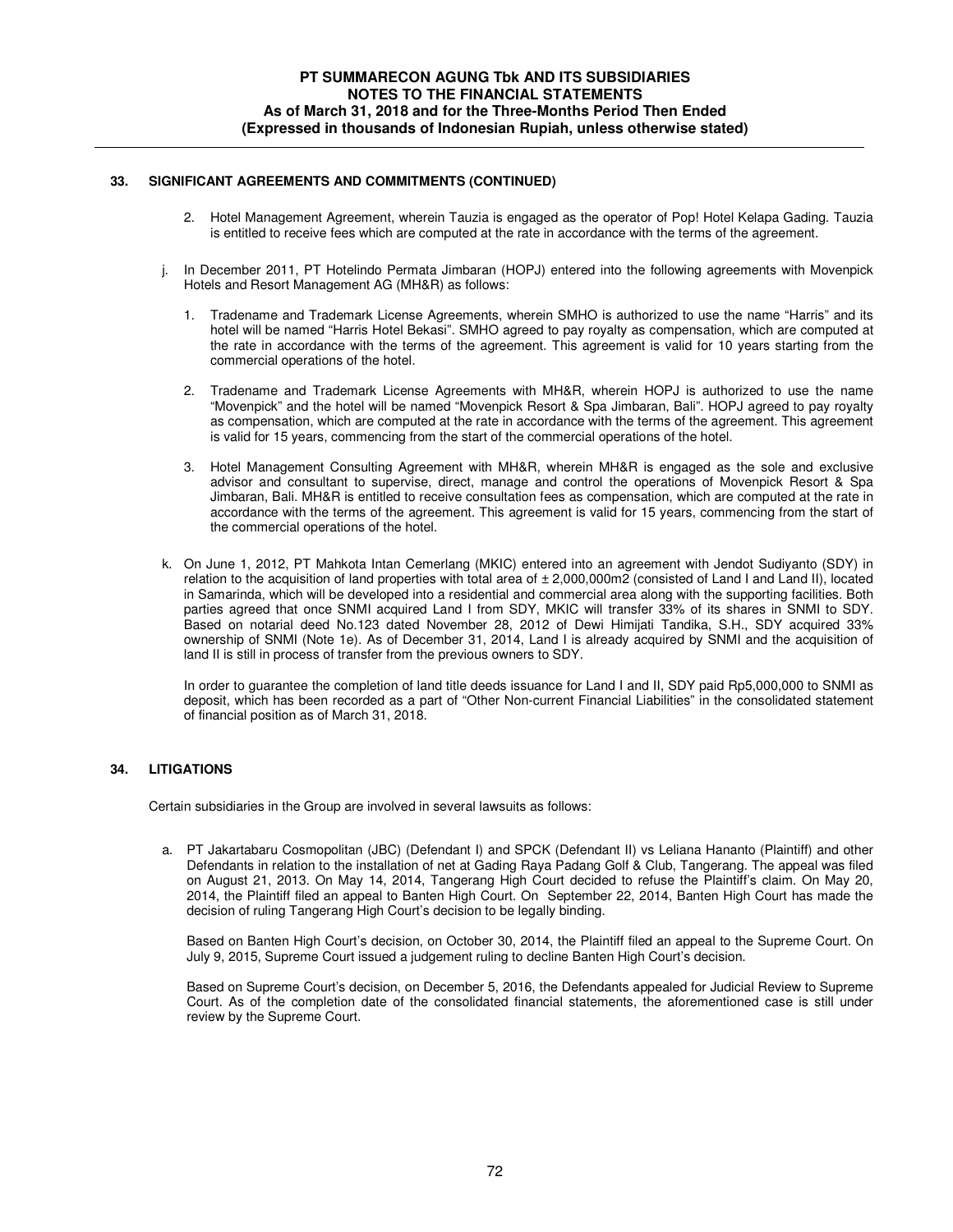### **34. LITIGATIONS (CONTINUED)**

- b. The Company (Plaintiff) vs Robert Sudjasmin (Defendant I) and other Defendants and Co-defendants in relation to the correction of typing error in the minutes of auction numbers in dictum of North Jakarta District Court Decision No.17/Pdt.G/1991/PN.JKT.UT jo. Jakarta High Court Decision No.158/PDT/1993/PT.DKI jo. Supreme Court Decision No. 538 K/Pdt/1994 jo. No. 466 PK/Pdt/2002. The claim was filed on August 20, 2013 and on September 1, 2014, the North Jakarta District Court accepted the Plaintiff's appeal. Based on that decision, on 11, 2014, Defendant I filed an appeal to Jakarta High Court. On November 26, 2015, Jakarta High Court has bound the decision of North Jakarta District Court. Based on Jakarta High Court's decision, Defendant I has filed cassation to the Supreme Court. On June 21, 2017, the Supreme Court issued a judgement ruling to decline an appeal from Defendant I.
- c. KCJA (Intervenor I) and other Defendants vs Jantje Manesah Agung (Plaintiff) in relation to land dispute over 85,940m2 of land located in Bogor. On October 29, 2015, this claim was filed to North Jakarta District Court. On April 7, 2016, KCJA has requested to intervere in this case.

On April 3, 2017, North Jakarta District Court decided to refuse Plaintiff's claim. Based on North Jakarta District, Plaintiff filed an appeal to Jakarta High Court. As of the date of approval and authorization for issuance of these consolidated financial statements, the aforementioned case is still under review by the Jakarta Hight Court.

- d. KCJA (Intervenor II) vs Jantje Manesah Agung (Plaintiff) in relation to land dispute over 82,082m2 of land located in Bogor. On December 23, 2016, this claim was filed to Bandung Administrative Court. On February 3, 2017, KCJA has requested to intervere in this case. On June 6, 2017 Bandung Administrative Court decided to granted the Plaintiff claim and declared the cancellation of decree which issued by Bogor District Land Agency. Based on Bandung Administrative Court's decision, on June 14, 2017, the Defendant (in this case Bogor District Land Agency) and Intervenor filed an appeal. On October 30, 2017, DKI Jakarta High Administrative Court issued a judgement ruling to decline Bandung Administrative Court. Based on DKI Jakarta High Administrative Court Decision, the Defendant filed an cassation appeal to Supreme Court. As of the completion date of the consolidated financial statements, the aforementioned case is still under review in cassation level by the Supreme Court.
- e. MKPP (Defendant I) and other Defendants vs Hj. Sukaesih Binti Suarma Alias Ny. Tjartjih Binti Suarma (Deceased Plaintiff) in relation to land dispute over 8,050m2 of land located in Bandung. On April 7, 2017, this claim was filed to Bandung District Court. Bandung district court decided to grant the Plaintiff's claim. On March 1, 2018, the Plaintiff filed an appeal to Bandung High Court. As of the completion date of the consolidated financial statements, the aforementioned case is still under review by the Bandung High Court.
- f. BNMI (Intervenor II) vs Dg. Te'ne (Defendant) in relation to land dispute over 37,011m2 of land located in Pa'bentengan, Marusu, Maros. On July 20, 2016, this claim was filed at Makassar Administartive Court. On February 13, 2017, Makassar Administrative Court decided to refuse the Plaintiff's claim. Based on Makassar Administrative Court, the Plaintiff was filed an appeal. On July 12, 2017, Makassar High Administrative Court has made the decision of ruling Makasar Administrative Court's decision to be legally binding. On August 14, 2017, the Plaintiff filed a cassation appeal to Supreme Court. On November 30, 2017, Supreme Court has made a decision to refuse the Plaintiff's cassation appeal.
- g. The Company (Defendant II) vs Anita Jusmanto (Plaintiff) in relation to land and building dispute over 1 unit of shophouse located in Jalan Raya Kelapa Hibrida RB-01/29C, Kelapa Gading, North Jakarta. On August 25, 2017, this claim was filed at North Jakarta District Court. As of the completion date of the consolidated financial statements, the aforementioned case is still under review by the North Jakarta District Court.
- h. The Company (Defendant I) vs Ny. Hj. Zakiyah (Plaintiff) in relation to land dispute over 6,980 m2 of land located in Rorotan, Cilincing, North Jakarta. On October 30, 2017, this claim was filed at North Jakarta District Court. As of the completion date of the consolidated financial statements, the aforementioned case is still under review by the North Jakarta District Court.
- i. The Company (Defendant) vs PT Bhinneka Sangkuriang Transport (Plaintiff) in relation to housing development project located in Rancabolang, Gedebage, Bandung. On October 30, 2017, this claim was filed at North Jakarta District Court. As of the completion date of the consolidated financial statements, the aforementioned case is still under review by the Bandung District Court.